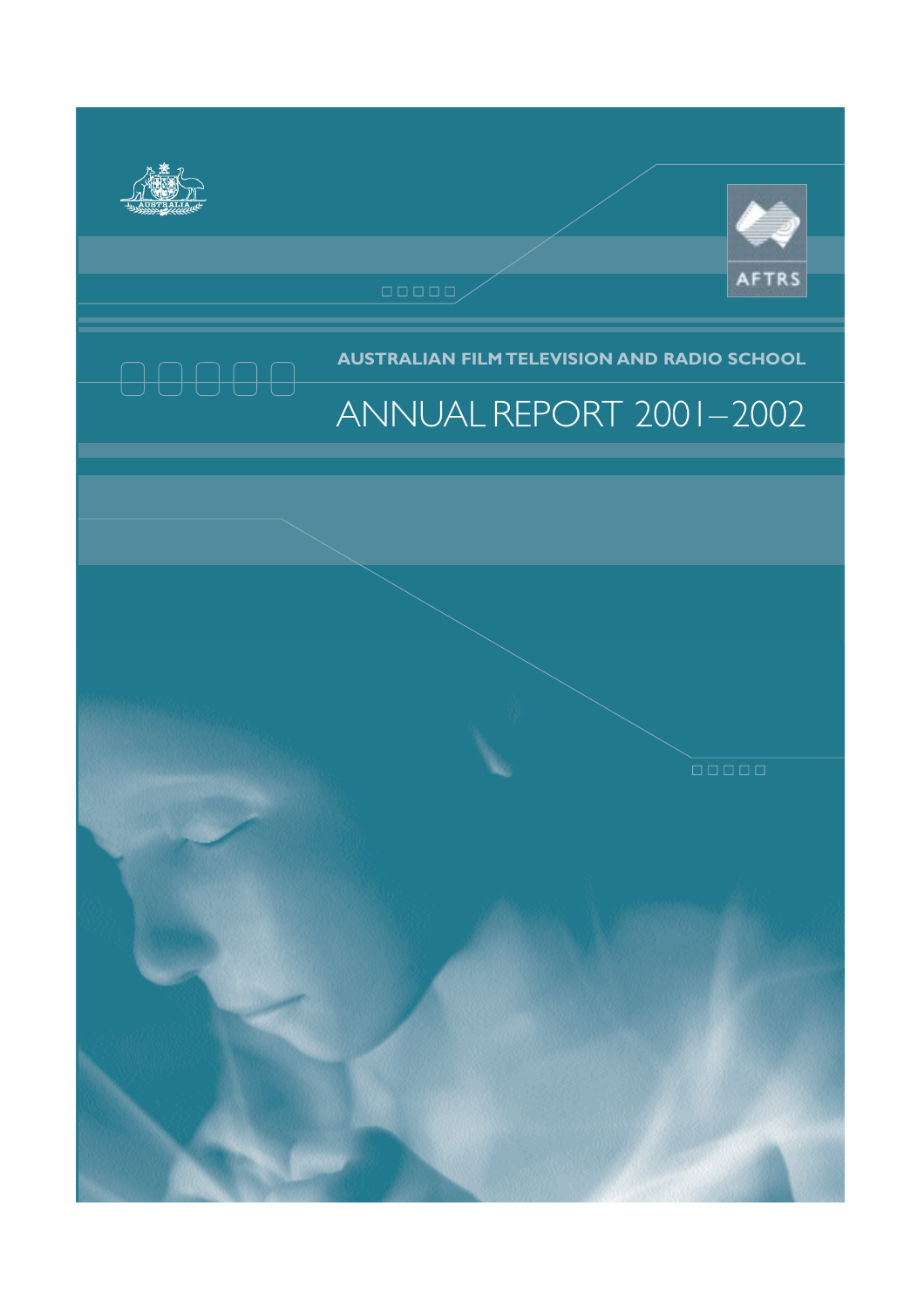

# **AUSTRALIAN FILM TELEVISION AND RADIO SCHOOL**

# ANNUAL REPORT 2001– 2002





A Commonwealth Government Initiative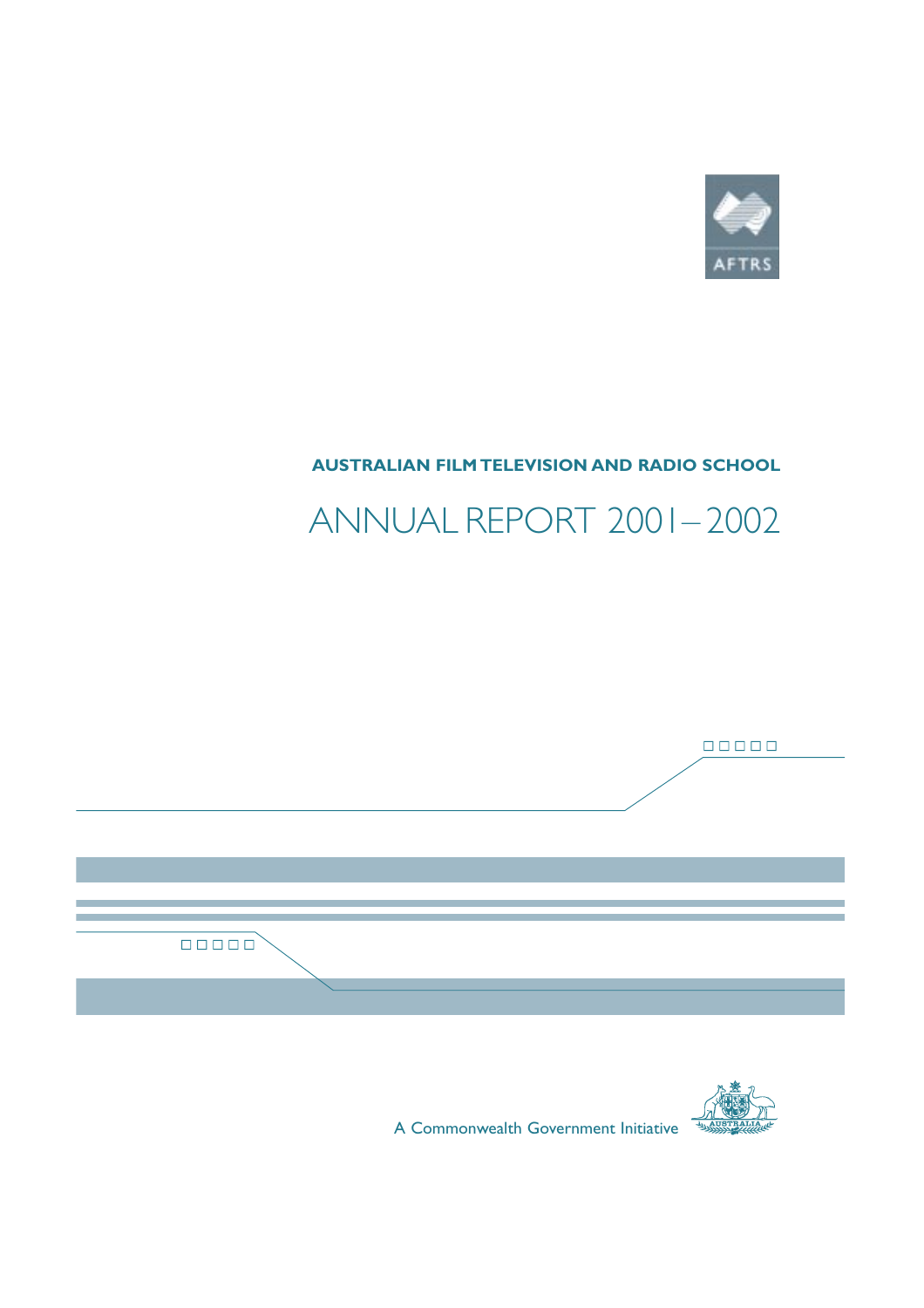### **Australian Film Television and Radio School**

Cnr Epping and Balaclava Roads North Ryde NSW 2113 PO Box 126, North Ryde NSW 1670 Tel +61 (0)2 9805 6611 Fax +61 (0)2 9887 1030 info\_nsw@aftrs.edu.au http://www.aftrs.edu.au http://www.aftrs.edu.au/school/reports.html

### **State Offices and Representatives**

#### Queensland

Judith Wright Centre of Contemporary Arts Level 2, Cnr Brunswick and Berwick Streets PO Box 1480 Fortitude Valley Qld 4006 Tel +61 (0)7 3257 7646 Fax +61 (0)7 3257 7641 info\_qld@aftrs.edu.au Contact: Alex Daw

### South Australia

3 Butler Drive Hendon SA 5014 Tel +61 (0)8 8244 0357 Fax +61 (0)8 8244 5608 info\_sa@aftrs.edu.au Contact: Ann Walton

### Tasmania

5 Trumpeter Street Battery Point Tas. 7004 Tel + 61 (0)3 6223 8703  $Fax + 61 (0)3 6224 6143$ info\_tas@aftrs.edu.au Contact: Craig Kirkwood

### Victoria

1st Floor, 144 Moray Street PO Box 1008, South Melbourne Vic. 3205 Tel + 61 (0)3 9690 7111 Fax +61 (0)3 9690 1283 info\_vic@aftrs.edu.au Contact: Simon Britton

### Western Australia

92 Adelaide Street, Fremantle WA 6160 Tel +61 (0)8 9431 6700 Fax +61 (0)8 9335 1283 info\_wa@aftrs.edu.au Contact:Tom Lubin

© Commonwealth of Australia 2002 ISSN 0819-2316

This work is copyright.Apart from any use as permitted under the Copyright Act 1968, no part may be reproduced by any process without earlier written permission from the Commonwealth available from AusInfo. Requests and enquiries about reproduction and rights should be addressed to the Manager, Legislative Services, AusInfo, GPO Box 1920, Canberra ACT 2601.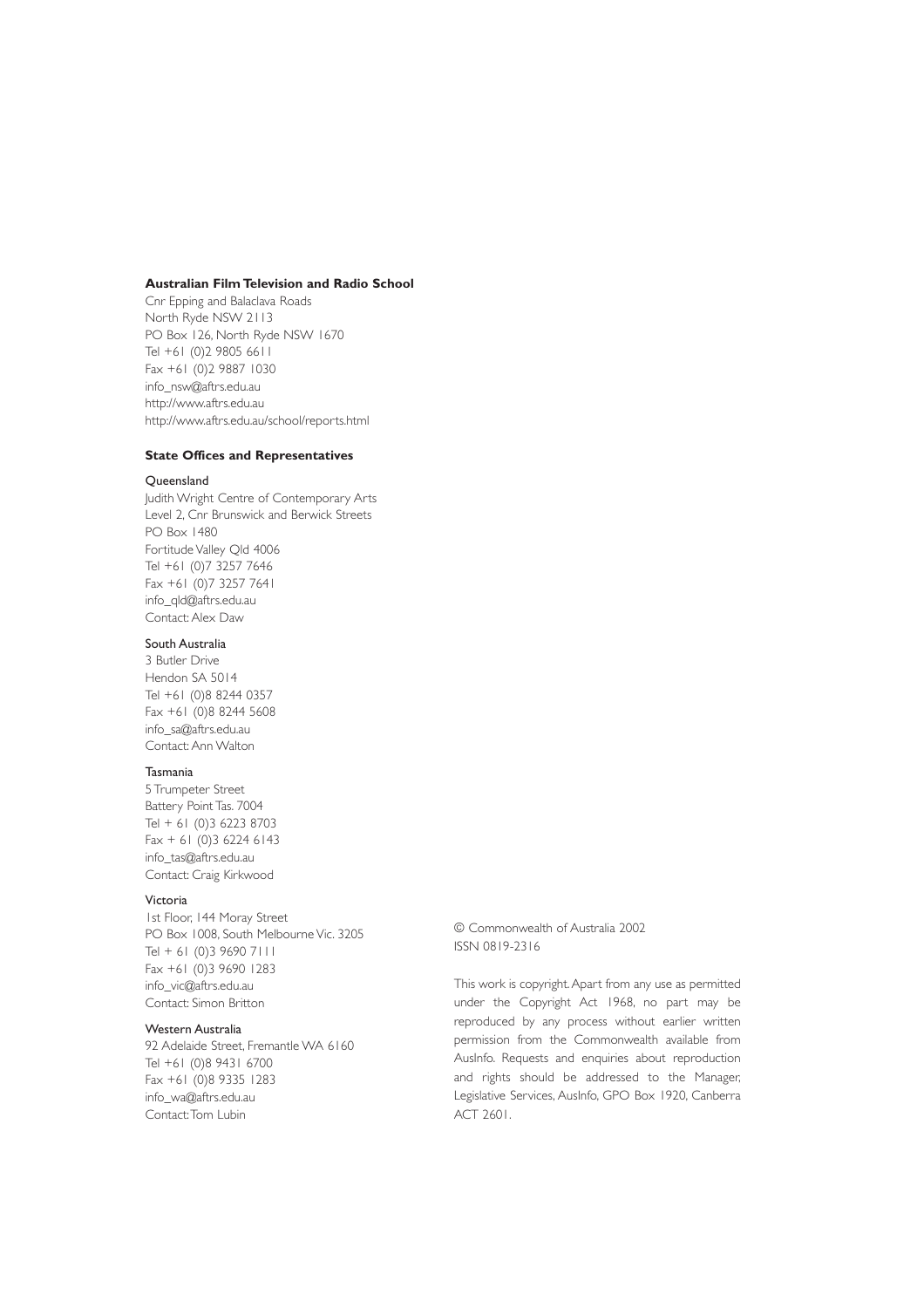Senator the Hon Rod Kemp Minister for the Arts and Sport Parliament House Canberra ACT 2600

### Dear Minister

It is with great pleasure that I deliver to you my second annual report as Chair of the Australian Film Television and Radio School.

It is very reassuring that AFTRS continues to enjoy the strongest support from industry and the Federal Government in all its activities. Such critical support enables AFTRS to attract students and staff of the highest calibre and to provide students with internationally leading standards of education and training.

A highlight of the past year was the Federal Government's introduction of the Film Industry Package, providing AFTRS with an additional \$1 million (fully indexed) per year for the lease of digital equipment. This welcome injection of funds will allow AFTRS' continued transition to digital production pathways, particularly its ability to train for digital television transmission.

During the year, the Council of AFTRS, in consultation with management and staff, revised AFTRS' corporate plan and reviewed the roles and effectiveness of the Council, senior management and staff. AFTRS is well positioned to meet the challenges of the future.

At the time of publishing this report Rod Bishop has given notice of his intended resignation. Rod has been the director of AFTRS since January 1996 and has made a remarkable contribution to the ongoing success and standing of AFTRS. We at AFTRS are indebted to him for his leadership and commitment, as indeed is the industry as a whole.

The 2001–2002 *Annual Report* has been prepared in accordance with section 9 of the *Commonwealth Authorities and Companies Act 1997*.

Yours sincerely

D T Gilbert Chair of Council



 $\frac{1}{2}$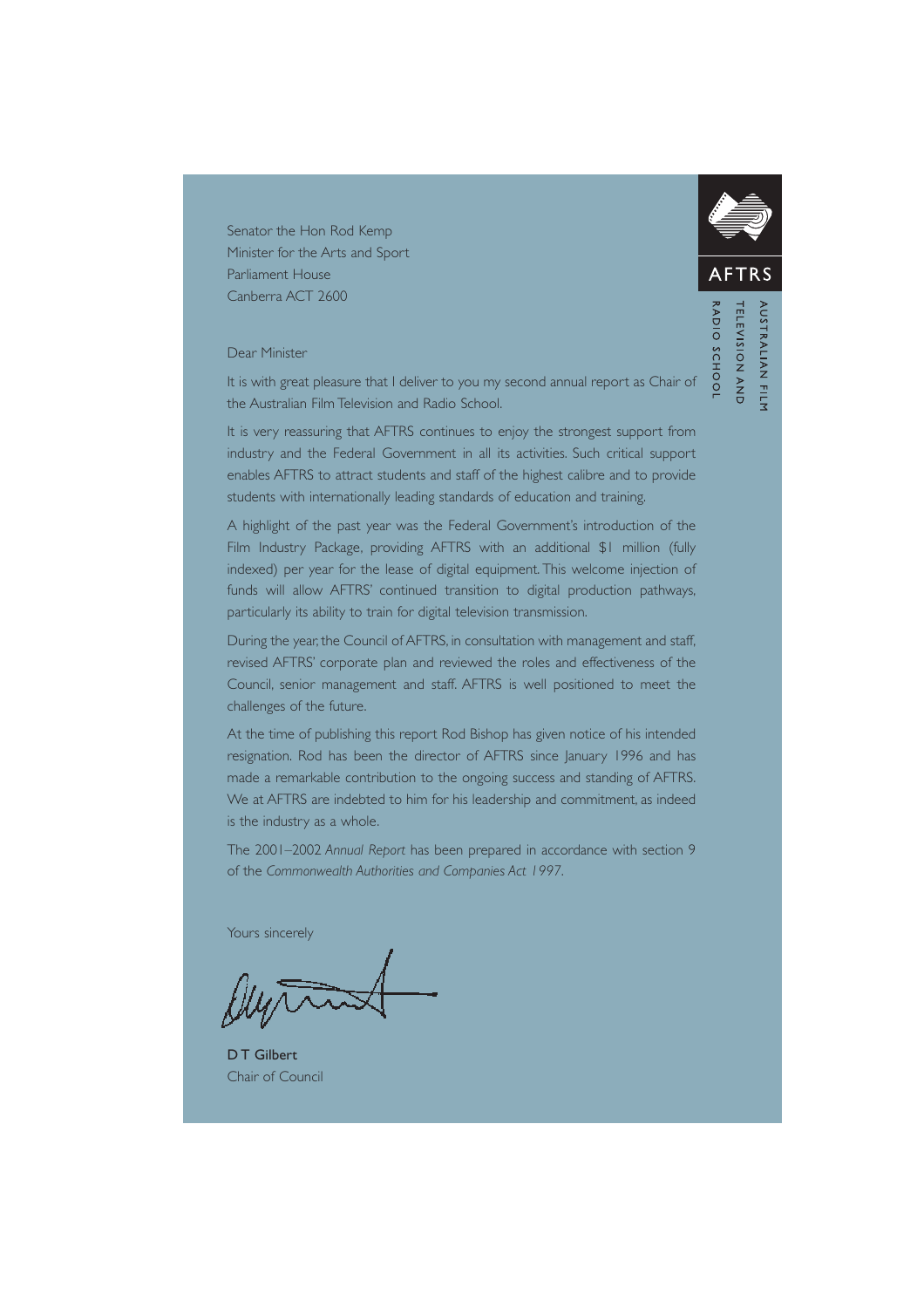# CONTENTS

|                             | Director's perspective                      | 7  |  |  |  |
|-----------------------------|---------------------------------------------|----|--|--|--|
| Corporate governance        | 8                                           |    |  |  |  |
| Organisation chart of AFTRS |                                             |    |  |  |  |
|                             |                                             |    |  |  |  |
|                             | Chapters                                    |    |  |  |  |
| Ι.                          | Key achievements against the corporate plan | 16 |  |  |  |
| 2.                          | Film, Television and Radio                  | 21 |  |  |  |
| 3.                          | Corporate services                          | 36 |  |  |  |
| 4.                          | Technology and infrastructure               | 46 |  |  |  |
|                             |                                             |    |  |  |  |
| Appendixes                  |                                             |    |  |  |  |
| Ι.                          | Staff activities                            | 49 |  |  |  |
| 2.                          | Guest lecturers                             | 53 |  |  |  |
| 3.                          | Graduates                                   | 60 |  |  |  |
| 4.                          | Film Festival awards and recognition        | 62 |  |  |  |
| 5.                          | Sponsored awards, grants and scholarships   | 65 |  |  |  |
| 6.                          | Corporate sponsors                          | 67 |  |  |  |
| 7.                          | AFTRS legislation                           | 69 |  |  |  |
| 8.                          | Glossary                                    | 71 |  |  |  |
| 9.                          | Sales of student productions                | 73 |  |  |  |
|                             | 10. Financial and resources summary         | 74 |  |  |  |
|                             |                                             |    |  |  |  |
| <b>Financial statements</b> | 77                                          |    |  |  |  |

**Index** in the contract of the contract of the contract of the contract of the contract of the contract of the contract of the contract of the contract of the contract of the contract of the contract of the contract of the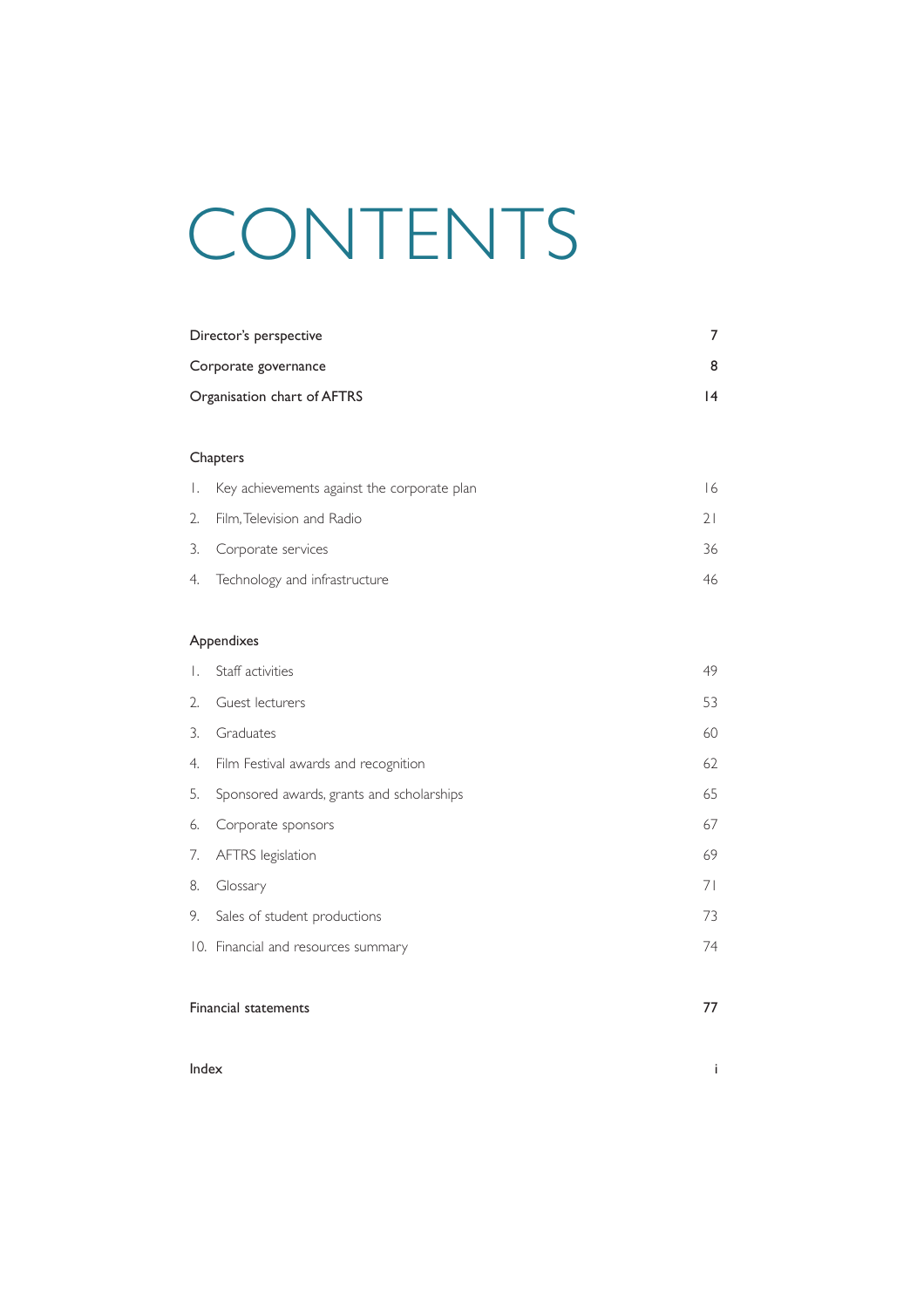# DIRECTOR'S PERSPECTIVE

Honorary degrees were introduced for the 2002 Graduation Ceremony and the inaugural recipients were producer Jan Chapman (*Lantana*, *The Piano*), director of cinematography Don McAlpine (*Moulin Rouge!*, *Romeo + Juliet*) and indigenous filmmaker Freda Glynn (co-founder CAAMA, Central Australian Aboriginal Media Association).

Student films were accepted by 140 film festivals around the world, winning 32 international awards. Graduate successes include the Academy Award to Andrew Lesnie for Best Cinematography on *The Lord of the Rings: Fellowship of the Ring* and Best First Film at the Berlin Film Festival for Ivan Sen's *Beneath Clouds*.

AFTRS launched two online courses for Australian students during this past year and is developing a suite of six additional online short courses.The Global Film School (a consortium of AFTRS, the National Film and Television School of Great Britain and the School of Theater Film and Television at UCLA) continued to experience difficulties in attracting investment. However, the internet site was launched and offered online courses to international students.

During the past year,AFTRS substantially strengthened its ties to the Asia-Pacific region. In China, AFTRS signed a Memorandum of Understanding (MOU) with Zhejiang College of Radio and Television in Hangzhou; AFTRS staff and students were attachments in Central China on a feature film by leading director Zhang Yimou (*Raise the Red Lantern*, *Red Sorghum)*; the Head of Film and Television taught a course on Australian Cinema at the Beijing Film Academy; and a staff member from the Beijing Broadcasting Institute joined our Television Department in Sydney. Several staff exchanges also took place with the National Film and Television Institute of India.The Samsung Foundation of Culture in South Korea continued to send their highly talented 'Samsung Scholars' to the AFTRS; the Korean Broadcasting System requested a specialised television training program and the Korea Culture and Contents Agency sought to invest in online film and television education. A two-year project with the Hanoi Academy of Theatre and Cinema concluded with the production of more than 50 computer-generated images for a Vietnamese feature film based around the bombing of Hanoi in 1972. These regional activities help promote co-operation and joint ventures between the AFTRS and the film and television industries in these countries.

The digital transition, particularly for digital television, was given significant assistance from the Federal Government's Film Industry Package, which includes \$1 million (fully indexed) per year for the lease of digital equipment.

Rod Bishop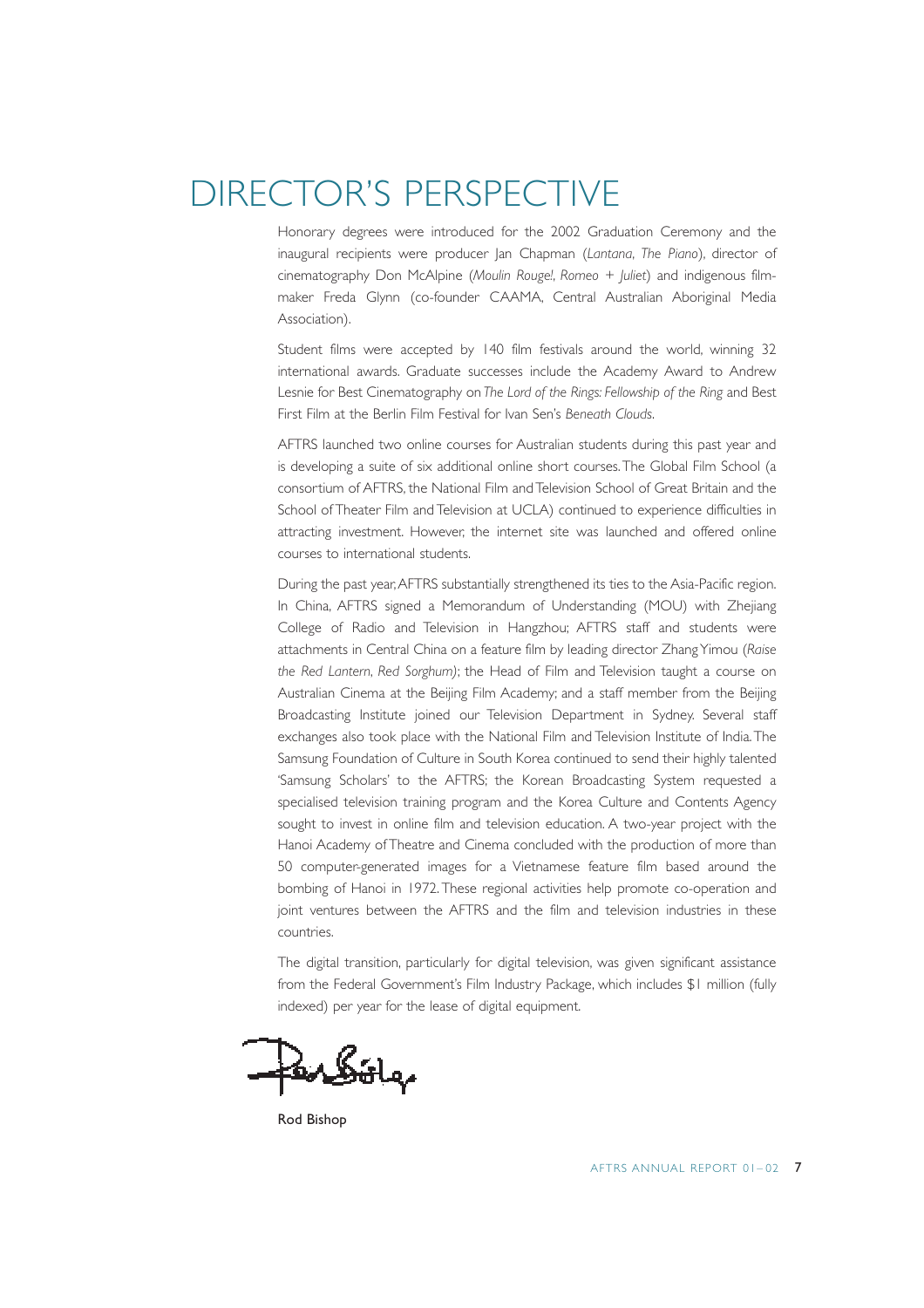# **CORPORATE** *GOVERNANCE*

AFTRS is a federal statutory authority established by the *Australian Film Television and Radio School Act 1973*. AFTRS is governed by a council, responsible to the Federal Parliament through the Minister for the Arts and Sport.

# AFTRS COUNCIL **STRUCTURE**

The operations and activities of AFTRS are overseen by the Director, who manages affairs according to general policy determined by the Council.The Council has nine members:

- Three members appointed by the Governor-General.
- Three members elected by convocation.
- One AFTRS member of staff elected by staff.
- One AFTRS student elected by students.
- The Director, ex officio.

# **RESPONSIBILITIES** OF THE COUNCIL

The principle functions of the Council are to:

- Develop and review policy about training programs and other AFTRS activities.
- Monitor the effectiveness of AFTRS' overall performance.
- Monitor financial matters including annual budget estimates.
- Oversee matters about the internal structure of AFTRS and senior staff appointments.
- Provide and maintain strong communication

links with the film and broadcasting industries.

- Review AFTRS' strategic objectives.
- Ensure that systems are in place to monitor and control:
	- i. compliance with the law and ethical standards
	- ii. financial performance
	- iii. accountability to the Federal Government.

# COUNCIL MEMBERS

AFTRS held 10 meetings in the reporting period 1 July 2001 to 30 June 2002. Council members as at 30 June 2002 were:

# *Appointed by the Governor-General*

### **Daniel Gilbert, Chair**

LLB Solicitor Managing Partner, Gilbert & Tobin, NSW

Director of the Bangarra Dance Theatre (current)

Former Chairman of the Law Foundation of New South Wales, 1997–2000

Former Chairman Public Interest Advocacy Centre

*26 November 2000 to 25 November 2003, first term*

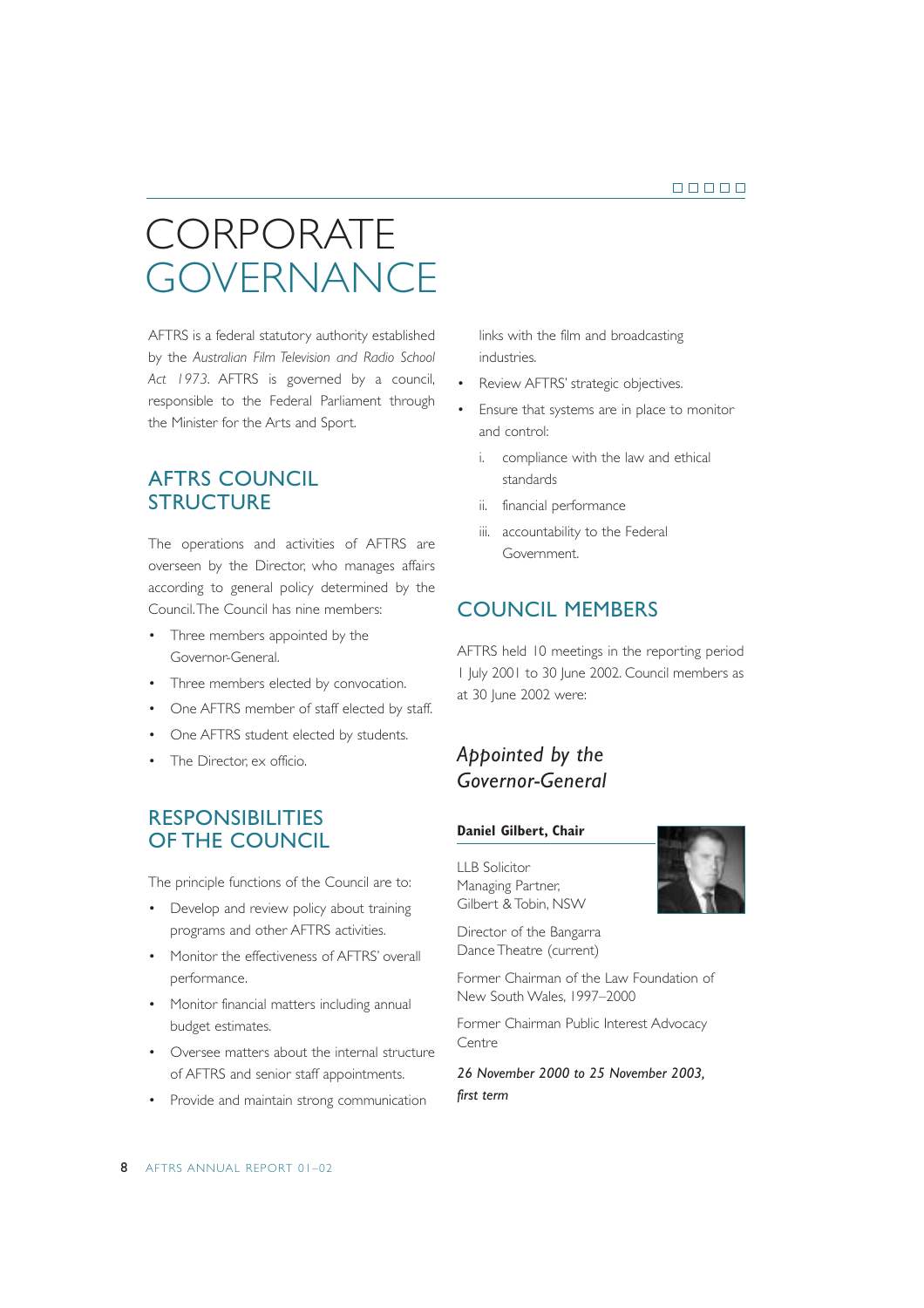### **Andrew Myer, Deputy Chair**

Certificate of Catering,William Angliss College

Graduate Diploma Business Management, Monash University

Managing Director, Sestriere Investments

Director, Andyinc Pty Ltd

Director, Andyinc Properties Pty Ltd

Director and Vice President, Myer Foundation

Chair, Melbourne International Film Festival

Member, AFTRS Finance and audit committee

*16 April 1997 to 15 April 2000, first term 21 June 2000 to 20 June 2003, second term*

### **Jo Lane**

Film and Television director, 1980–1998



Creative Director, Multimedia Productions,1995–2002

Director,Vixen Films Pty Ltd

Director, Film TV and Media Production Company,Tribal Pty Ltd

Director,Web Company,Think Internet Technology Pty Ltd trading as Design IT

*11 October 2000 to 10 October 2003, first term*

# *Appointed by convocation*

### **Christopher Thomas**

BComm (Hons) and MBA, University of Melbourne



Fellow of the Australian Institute of Company Directors

Managing Partner, Melbourne Egon Zehnder International since 1986

Director,The Walter and Eliza Hall Institute of Medical Research

Governor, Corps of Commissionaires (Vic) Ltd

*30 August 1996 to 29 August 1999, first term 30 August 1999 to 29 August 2002, second term*

### **Rachel Perkins**

Specialist Extension Certificate, Producing, AFTRS, 1995



Director, Blackfella Films Pty Ltd, NSW

*3 July 1998 to 2 July 2001, first term 3 July 2002 to 2 July 2004, second term*

### **Martin Paech**

Former Managing Director, DingoBlue NSW

*10 September 1999 to 9 September 2002, first term*

# *Ex officio*

### **Rod Bishop**

Director, AFTRS

*30 January 1996 to 29 January 2001, first term 31 January 2001 to 30 January 2004, second term* 

# *Staff-elected member*

### **Larry Eastwood**

Head of Design, AFTRS

*17 March 2002 to 16 March 2003, first term*



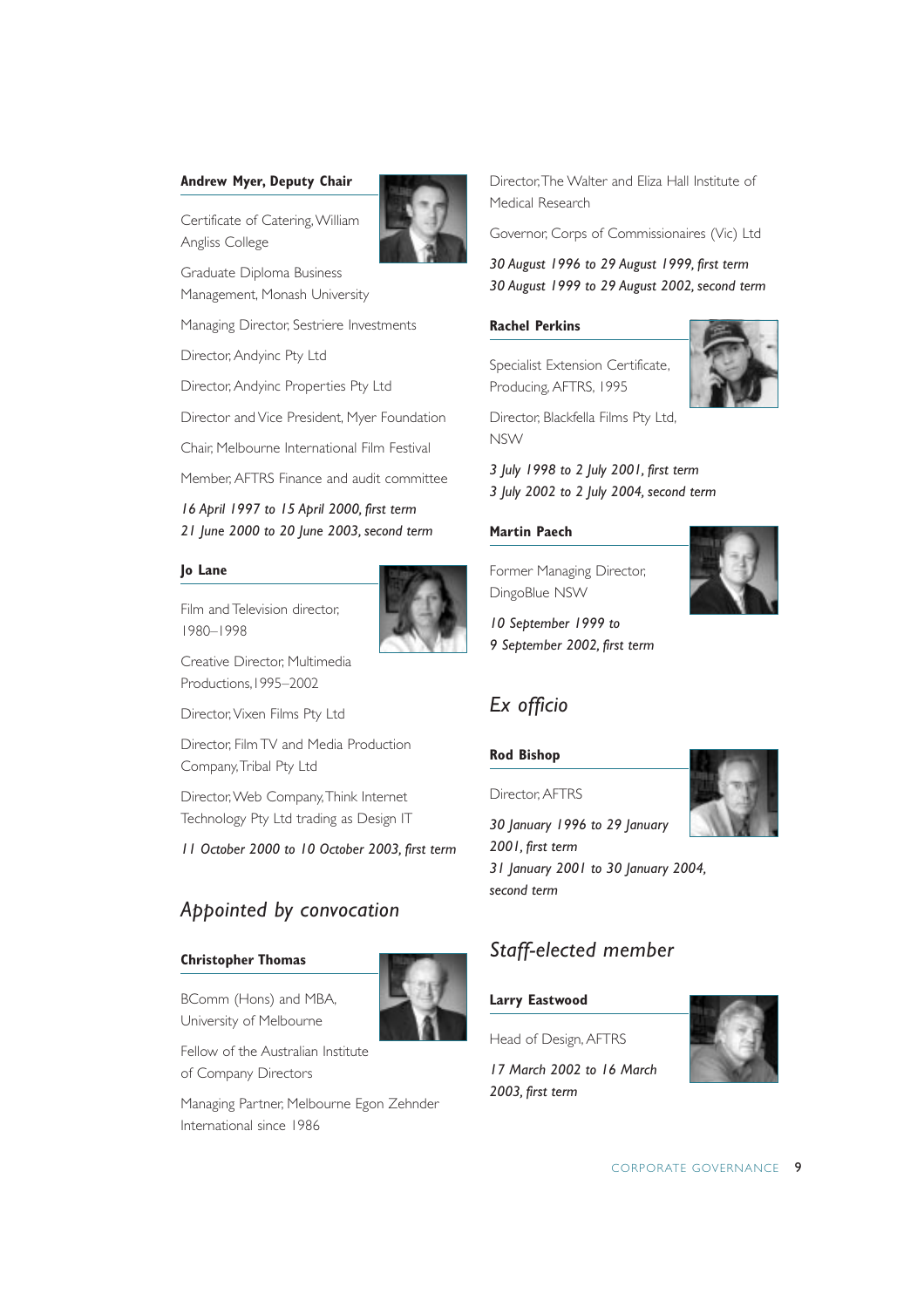# *Student-elected member*

### **Ben Cunningham**

Bachelor of Law (Hons), University of Queensland



Bachelor of Commerce, University of Queensland

MA1 Grad Dip (TV Producing), AFTRS (current)

*15 March 2002 to 14 April 2003, first term*

# *Previous staff-elected member*

### **Alex Daw**

Manager, AFTRS Qld

*17 March 2000 to 16 March 2001, first term*



*17 March 2001 to 16 March 2002, second term*

# *Previous student-elected member*

### **Paola Garofali**

BA (Italian, Fine Arts, French), University of Sydney



Assoc. Diploma (Journalism), Macleay College

MA (Film Producing), AFTRS (current)

*15 March 2001 to 14 March 2002, first term*

# TERMS OF APPOINTMENT

Members appointed by the Governor-General and those elected by convocation hold office for a term of up to three years.They can be elected or appointed for a maximum of two terms. Staff and student members hold office for one year and cease to be members if they leave AFTRS. They are eligible to stand for two terms.

Casual vacancies for elected positions may be filled, with the approval of the Minister, until the expiry of the original term of office for that position.

The Governor-General appoints the chair of the Council. The Council elects the deputy chair. These positions may not be held by ex-officio, staff or student members.

# **COMMITTEES**

### **Remuneration committee**

AFTRS has no remuneration committee. The Federal Government Remuneration Tribunal determines the guidelines for sitting fees for Council members. Under the PEO scheme the Board, in consultation with the Minister, determines the salary for the Director in accordance with guidelines set by the Remuneration Tribunal. All other staff of the School have salary levels in accordance with those outlined in the AFTRS' Certified Agreement.

### **Finance and audit committee**

### Committee membership

The audit committee is a committee of AFTRS' Council, with membership made up of:

- The Chair of Council
- The Deputy Chair of Council
- Director of AFTRS
- Head of Corporate Services
- Deloitte Touche Tohmatsu (Internal Auditor).

In certain circumstances appropriate individuals from AFTRS and outside of AFTRS, in this case the Australian National Audit Office (ANAO), are invited to provide significant expertise to issues that the committee seeks to be clarified.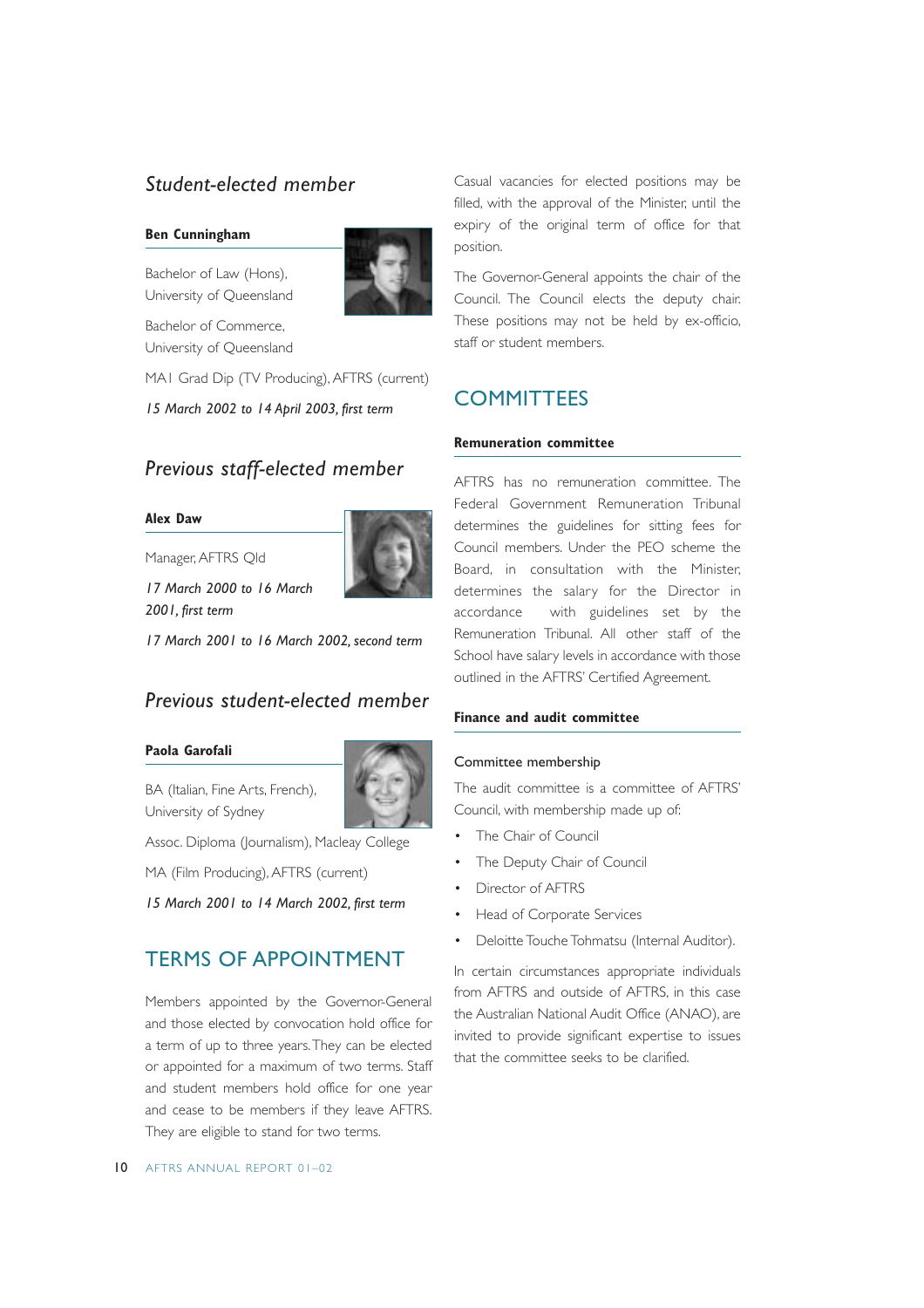### Meetings

The finance and audit committee have a regular schedule of meetings, four (4) times per year. The meeting structure is based on an agenda and supporting papers. In addition to this AFTRS' audit plan is reviewed and updated. The internal auditors attend all meetings with the Australian National Audit Office attending two (2) of the four (4) meetings.

### Terms of reference of the AFTRS finance and audit committee

The objectives of the finance and audit committee are:

- Assisting the Council to discharge its responsibility to exercise due care, diligence and skill in the School's;
	- Reporting of financial information to users of financial reports
	- Application of Commonwealth accounting policies
	- Financial management
	- Control systems and mechanisms
	- Risk management
	- Business policies and practices
	- Protection of the School's assets
	- With applicable laws, legislation, regulations and practice guidelines.
- Providing a formal forum for communication between the Council and senior financial management
- Improving the effectiveness of the internal and external audit functions
- To consider the internal audit program and ensure that the internal audit function is adequately resourced and has appropriate standing with AFTRS
- To promote coordination between management and internal and external auditors
- To review any significant matters reported by the internal auditors and ascertain whether management's response is adequate
- To ensure that the internal auditors are independent of the activities that they audit
- Fostering an ethical culture throughout the School
- Endorse the School's financial statements and annual budget before submission to the School Council for approval.

### **Corporate plan**

The corporate plan is constantly monitored by the Council, and the senior executive of AFTRS. AFTRS recently concluded an extensive review of its Corporate Plan for 2001–2002 with a view to developing its new plan for 2002–2003. The process of review has incorporated elements such as:

- 1. The Council circulated a survey examining the effectiveness of management and Council to all AFTRS managers.The results of this survey have been incorporated in developing some key performance indicators of the AFTRS corporate plan.
- 2. AFTRS held its annual Corporate Planning day where representatives from the Council, senior executive, staff, students, industry and government met to revise the existing corporate plan, its objectives, strategies and performance indicators. Other key objectives in the corporate planning process achieved on this day were:
	- Obtain constructive, insightful and relevant input from the film, broadcasting and new media industries about the AFTRS corporate plan.
	- Ensure that the film, broadcast and new media industries regard the corporate plan as crucial to their recruitment of graduates.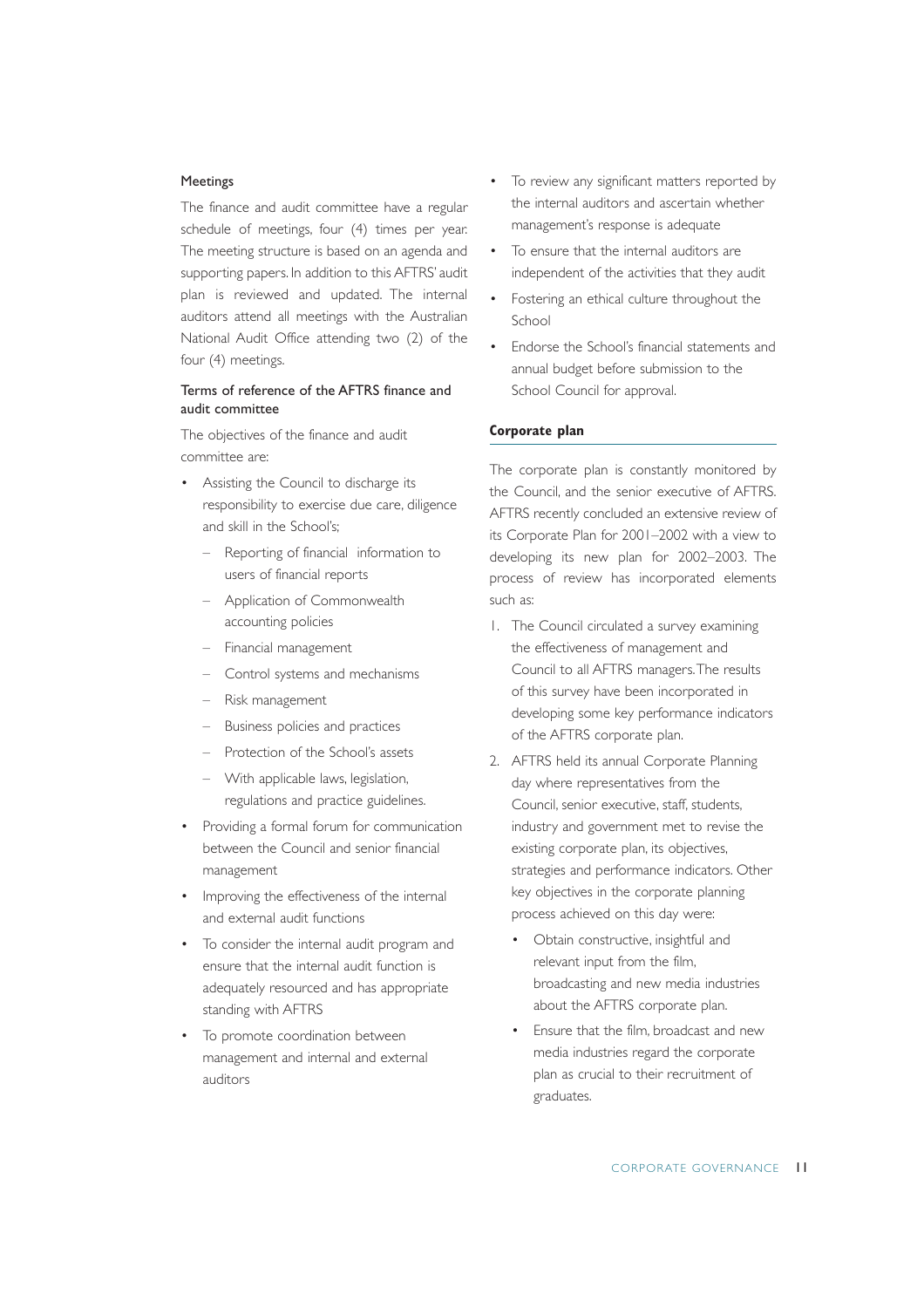- Ensure that the objectives of the corporate plan meet the ongoing education and development needs of current and future AFTRS students.
- 3. The Head of Corporate Services has met regularly with the Department of Communications, Information Technology and the Arts to review the strategies and performance indicators of the new plan for 2002–03.

# MANAGEMENT AND **ACCOUNTABILITY**

The operations and activities of AFTRS are broadly overseen by the Director who manages AFTRS affairs according to general policy determined by the Council. Three senior managers covering the three broad management areas report to the Director.

They are:

- Head of Film and Television
- Head of Technology and Infrastructure
- Head of Corporate Services

Each manager is responsible for several related departments and sections.

### **Statutory office holder**

Director Rod Bishop

### **Senior executive staff**

Head of Film and Television Annabelle Sheehan

Head of Technology and Infrastructure Derek Allsop

Head of Corporate Services Reza Bilimoria

### **Management committees**

Senior Management Group (SMG)

Chaired by the Director of AFTRS

### Members

Director, Head of Film and Television, Head of Technology and Infrastructure and Head of Corporate Services.

### **Academic board**

Chaired by the Director of AFTRS

### Members

Nominated academic staff, two student and two staff representatives, the Head of Film and Television, National Curriculum Manager

### **Postgraduate courses committee**

Chaired by the Head of Film and Television

### Members

All heads of teaching, strand managers, the Head of Film and Television, the Library Manager, the National Curriculum Manager.

### **AFTRS Code of Conduct**

The parties agree that staff will, in the course of their employment:

- behave honestly and with integrity
- act with care and diligence.

In particular staff will:

- a. treat everyone without coercion or harassment of any kind.
- b. comply with all applicable laws and any instrument made under such laws.
- c. not provide false or misleading information in response to a request for information that is made for official purposes.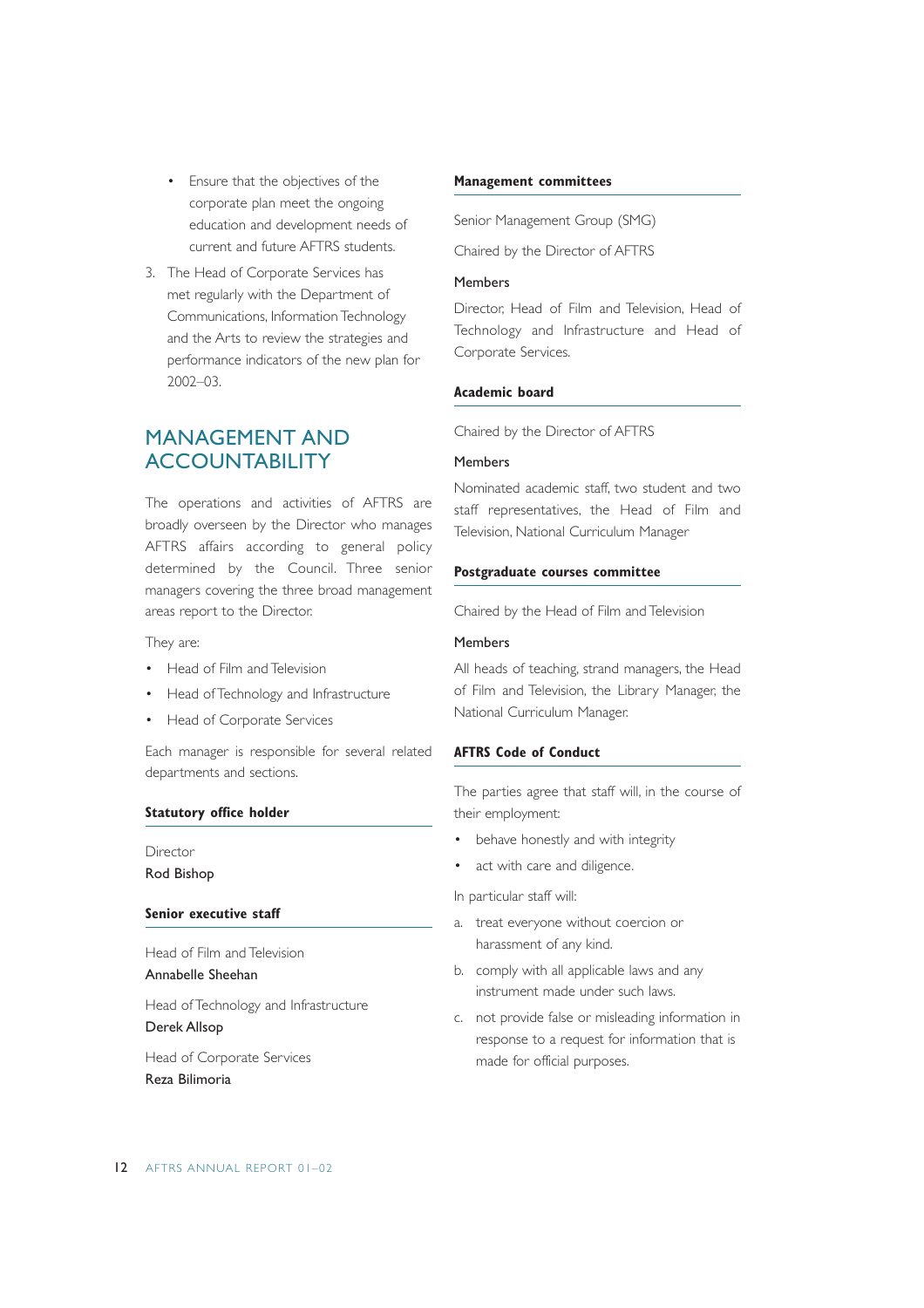- d. comply with any lawful and reasonable direction given by someone in AFTRS who has authority to give the direction.
- e. maintain appropriate confidentiality about dealings that a staff member has with any person during the course of his/her employment.
- f. disclose and take reasonable steps to avoid any conflict of interest (real or apparent) in connection with their employment.
- g. use AFTRS' resources in a proper manner.
- h. not make improper use of inside information, or their duties, status, power or authority in order to gain or seek to gain a benefit or advantage for themselves or another person.
- i. behave in a way that upholds the integrity and good reputation of AFTRS.
- j. not consume alcohol, drugs or other substances to the extent that they adversely affect performance during working hours.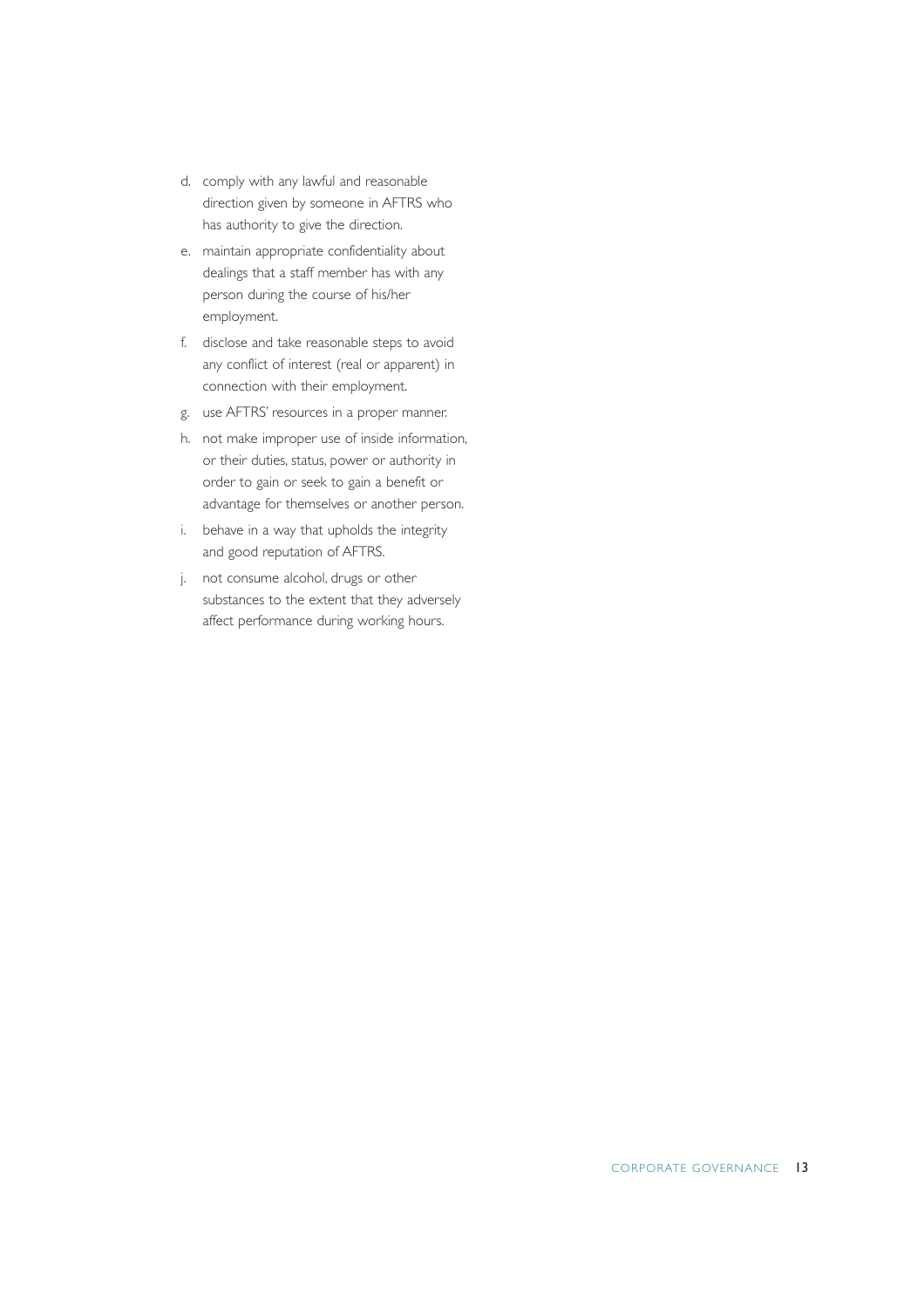# ORGANISATION CHART OF AFTRS

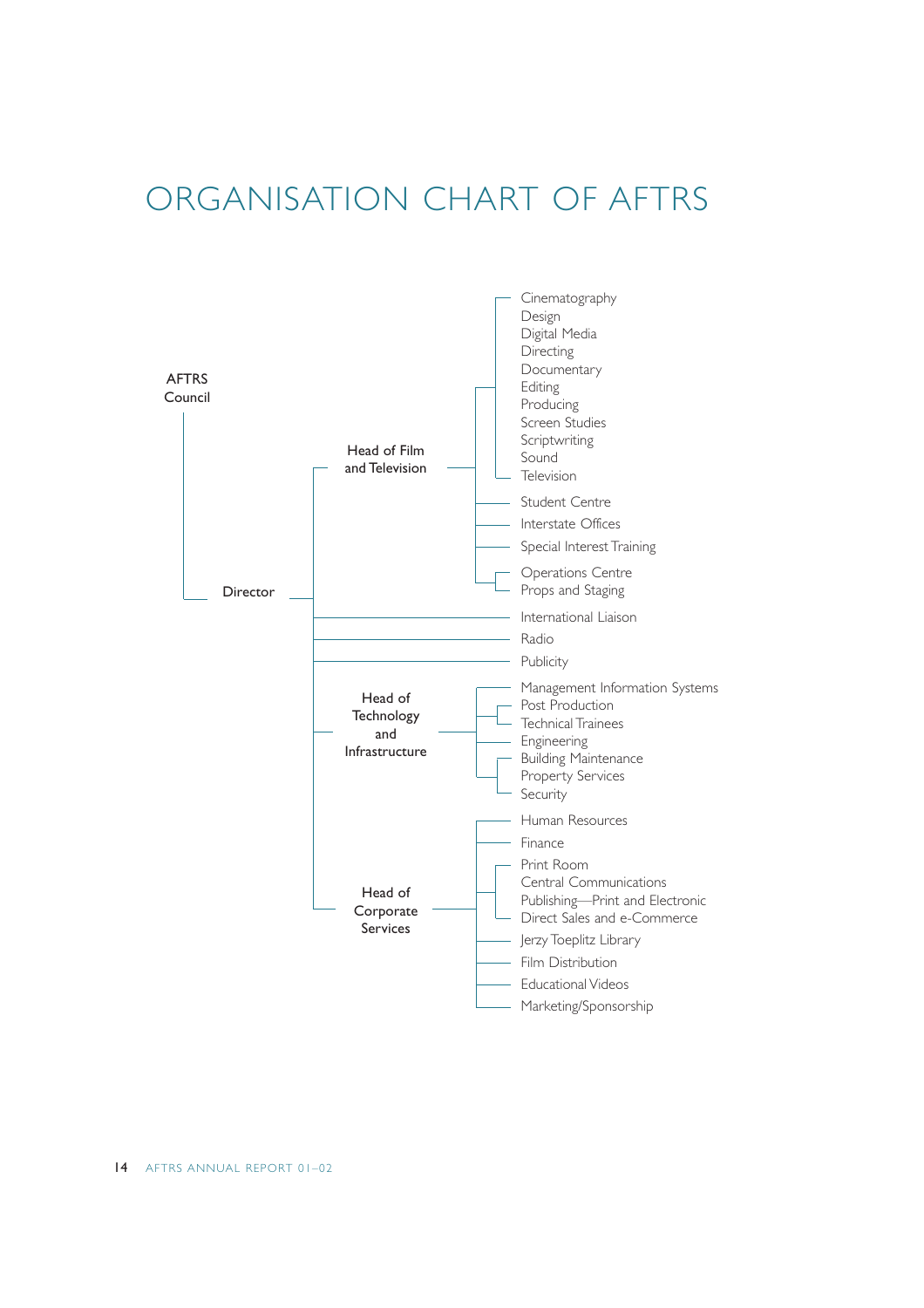

# KEY ACHIEVEMENTS AGAINST THE CORPORATE PLAN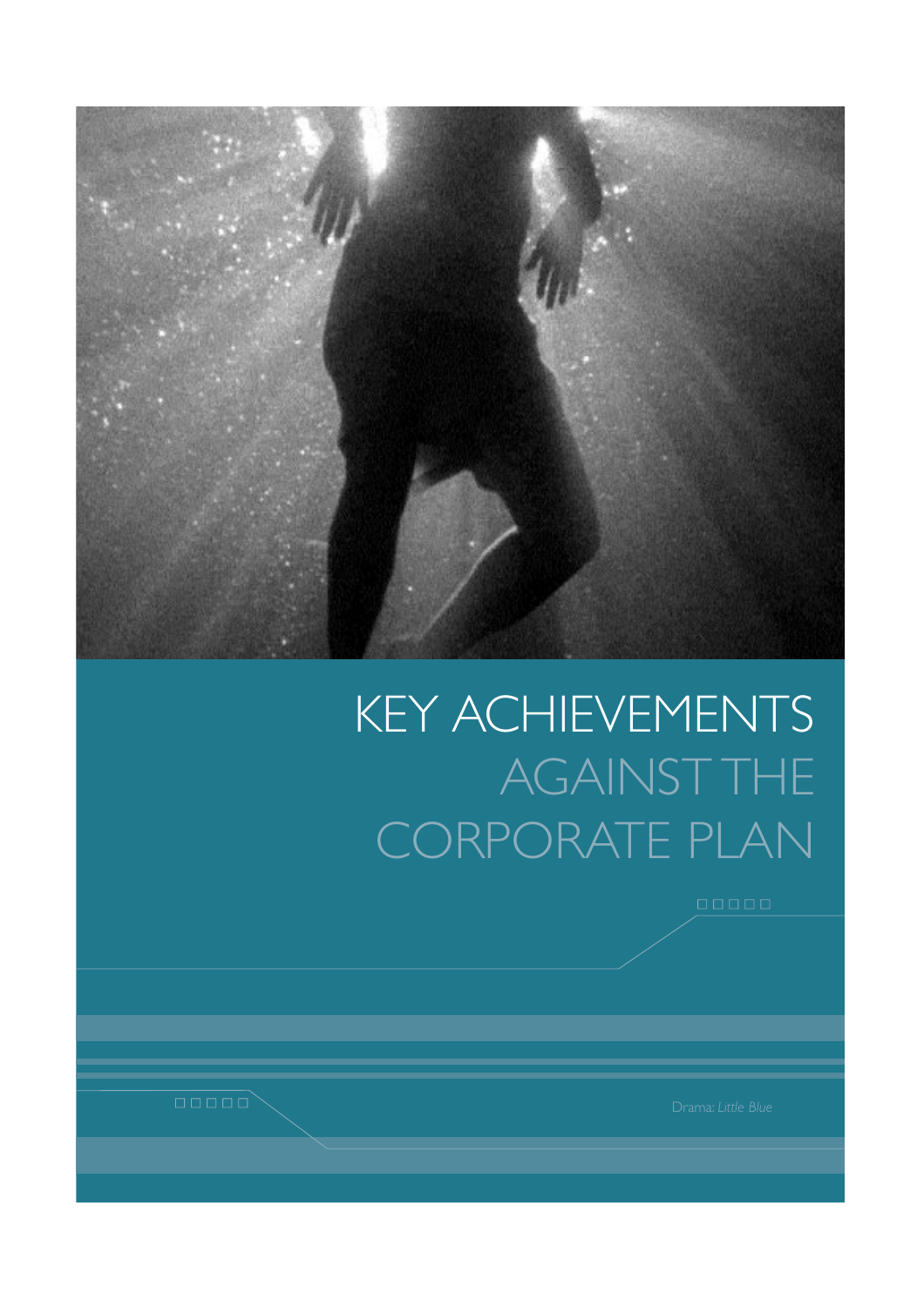00000

CHAPTER 1

# KEY ACHIEVEMENTS AGAINST THE CORPORATE PLAN

# INTRODUCTION

The strategies outlined in this corporate plan are designed to implement plans for improving the delivery of AFTRS' curriculum, develop strategic relationships with the film, broadcasting and radio industries to acquire increased sponsorship for AFTRS; and to develop leadership roles in strategic relationships with internationally recognised film schools.

During the life of this corporate plan AFTRS consolidated and extended its reputation as a centre of excellence in providing training and education services to the film and broadcast industries nationally and internationally. The revised indicators of performance and strategies allow AFTRS to aim higher in an effort to continue to achieve excellence for the industry.

# VISION STATEMENT

To be a world centre of excellence in professional education and training for the film, television, radio and new media industries.

# MISSION STATEMENT

To develop the skills of students and industry practitioners to the highest creative and technical standards to promote innovation and excellence of production in Australia's film, television, radio and new media industries.

# VALUES

The values of AFTRS guide the organisation in all areas of its operation. These values position AFTRS in pursuing its vision and achieving its objectives.

In pursuing our objectives AFTRS values:

- Creativity
- **Courage**
- **Diversity**
- **Respect**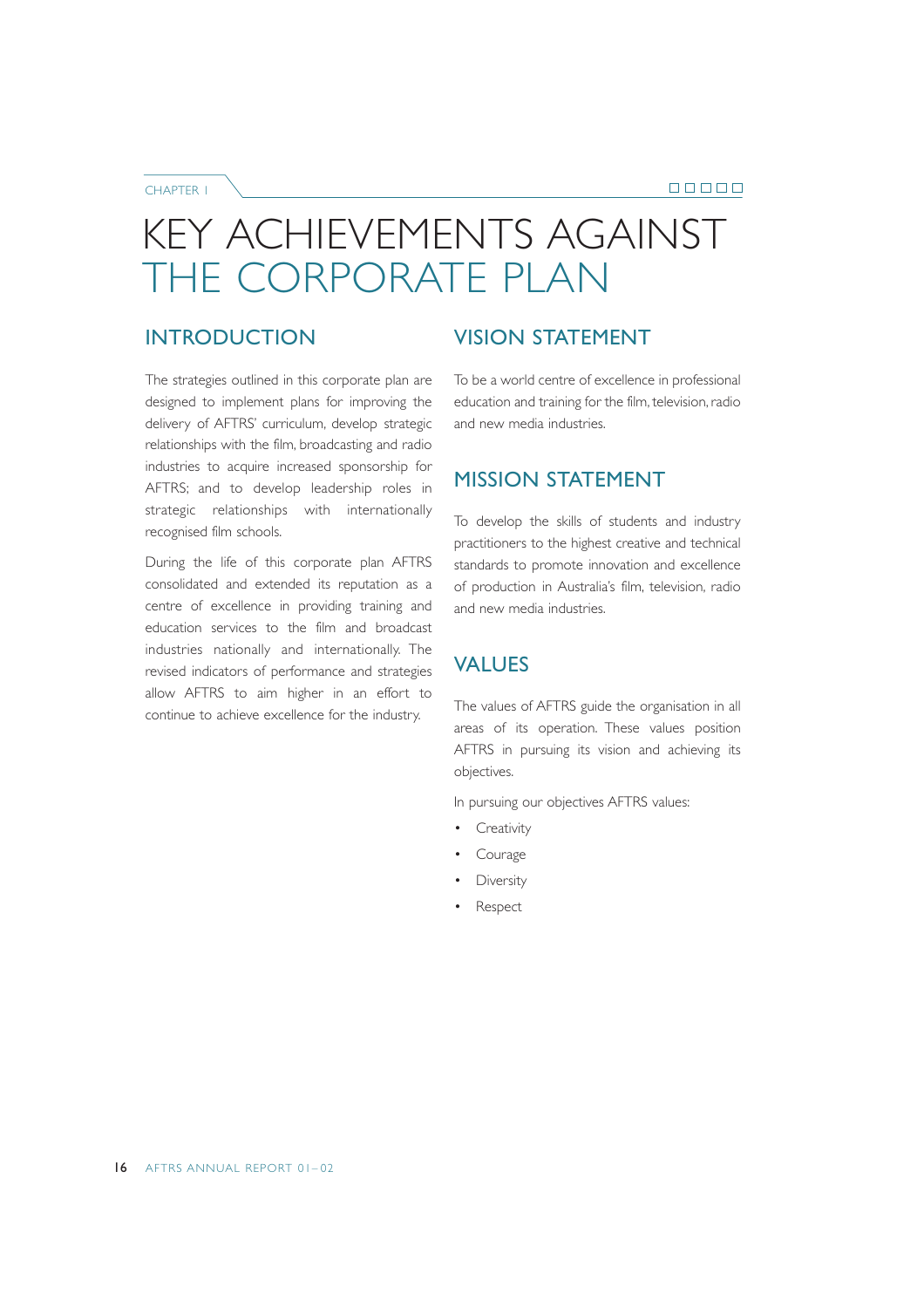# **OBJECTIVE 1**

*Through national access to education and training, prepare students and industry practitioners to the highest creative, technical and professional standards for careers in the screen and radio industries.*

National access to AFTRS' educational programs is facilitated through a diverse suite of courses delivered through its full-time program and its extensive short-course programs provided either through its head office in Sydney or through its offices in other Australian capital cities.

The continued high acceptance by industry of AFTRS graduates is testimony to the relevance of its teaching programs. To ensure this continued success AFTRS must constantly review its programs, always ensuring that they are relevant to the ever-changing needs of the film and broadcasting industries.

### **Key achievements**

There was the re-accreditation of AFTRS' film and television curricula with 260 units reviewed, including 50 new units for 2002. Key units have been specifically designed to create a stronger engagement in new technology, as well as collaboration and integration between

departments. Overall the Graduate Diploma and Masters (Film and TV Drama) were restructured to ensure a staged building of skills and to allow for an automatic articulation between the two levels. The one-year Digital Media Masters has been built into a two-year articulated program that divides the studies across three fields of Titles Design, Computer Animation and Digital Visual Effects which are all integrated within the Film and TV Drama postgraduate strand. Screen Composition and Location Sound Graduate Certificates are now upgraded to Graduate Diplomas. The process of accreditation has been undertaken with substantial industry consultation, including that of representatives from all industry guilds and associations.

There has been an undertaking by the Federal Government to increase funding to AFTRS, an additional \$500 000 for the 2001–2002 financial year and then an additional \$1 million thereafter, fully indexed. Such an increase in funding will provide AFTRS with the much-needed funds to upgrade its stock of cameras and related infrastructure, to a fully digitised state-of-the-art facility. This upgrade puts AFTRS at the forefront of training in the film and broadcasting industries, thus equipping its students with the relevant skills for the Australian and international industry.



Drama: *Snap*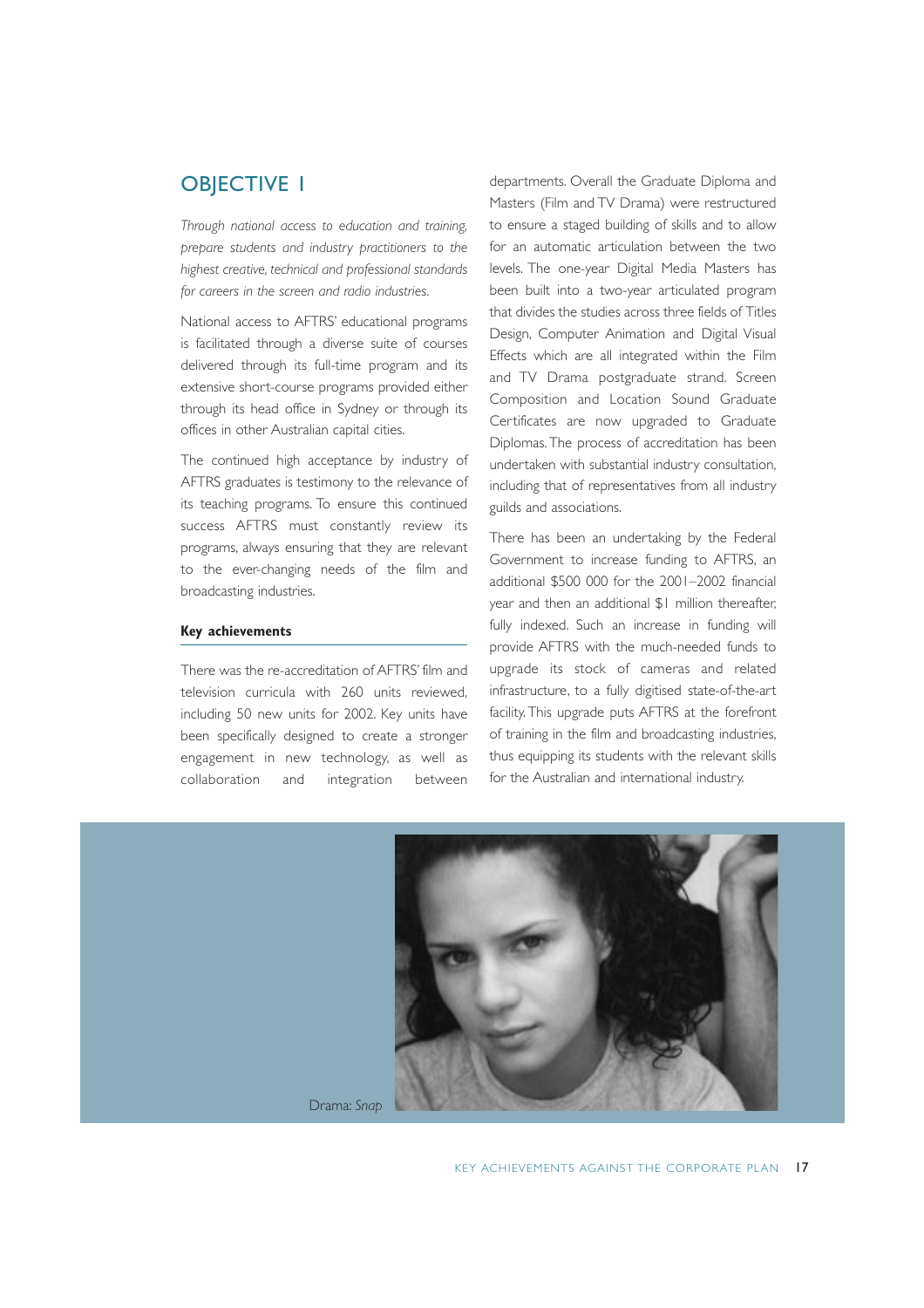National access to education at AFTRS has been its major focus for the reporting period. Only one of two national film and television schools in the world to be delivering courses online to internal and external students, both domestically and internationally, AFTRS has delivered two (2) courses online, and has six (6) courses in the development phase.

# OBJECTIVE 2

*Encourage graduates and industry practitioners to develop a confident creative voice in order to express their ideas and to tell a diversity of stories from an Australian perspective.*

AFTRS provides a diverse suite of courses for the industry. These courses assist program makers in defining Australian culture through their chosen area of expertise. It is essential that AFTRS ensures that cultural diversity is incorporated into AFTRS' way of thinking and teaching. To this end the 'cultural essence' of Australia is evident in AFTRS' programs and in its various measures designed to encourage social and cultural diversity.

### **Key achievements**

AFTRS students completed 30 short-form productions in the 2001–2002 financial year. These projects were diverse in both form and content, exploring Australian social and cultural issues through documentary, drama, animation, and magazine television. Scriptwriting students finished eight (8) feature scripts and several episodes for possible drama series.

### OBJECTIVE 3

*Pursue a dynamic relationship with the film, broadcast and new media industries within Australia and overseas to promote creative leadership, relevance and innovation.*

AFTRS will continue to develop its close relationship with the Australian film, broadcasting and radio industries through regular forums and discussion groups. As the nation's peak training organisation in film, television and radio, AFTRS is well placed to be a key adviser in these particular areas.

Industry relevance is always maintained through industry involvement in AFTRS' programs.

#### **Key achievements**

AFTRS courses involved the contribution of more than 350 industry guest speakers. Industry representatives participated in all student and staff selection panels and all graduation awards panels. The accreditation of the Postgraduate Curriculum involved substantial input from industry as consultants, reviewers and panel members.

AFTRS staff took part in numerous national and international conferences. International guests visited AFTRS to provide lectures and to share approaches to production education.

### OBJECTIVE 4

*Promote and develop the reputation and reach of the AFTRS as a leading film, television and radio school at both national and international levels.*

AFTRS has an enviable international reputation as a world-class training institution. The demand from overseas students to attend AFTRS has been overwhelming in some cases. This is testimony to the quality of graduates who leave AFTRS and enter the industry at both local and international levels.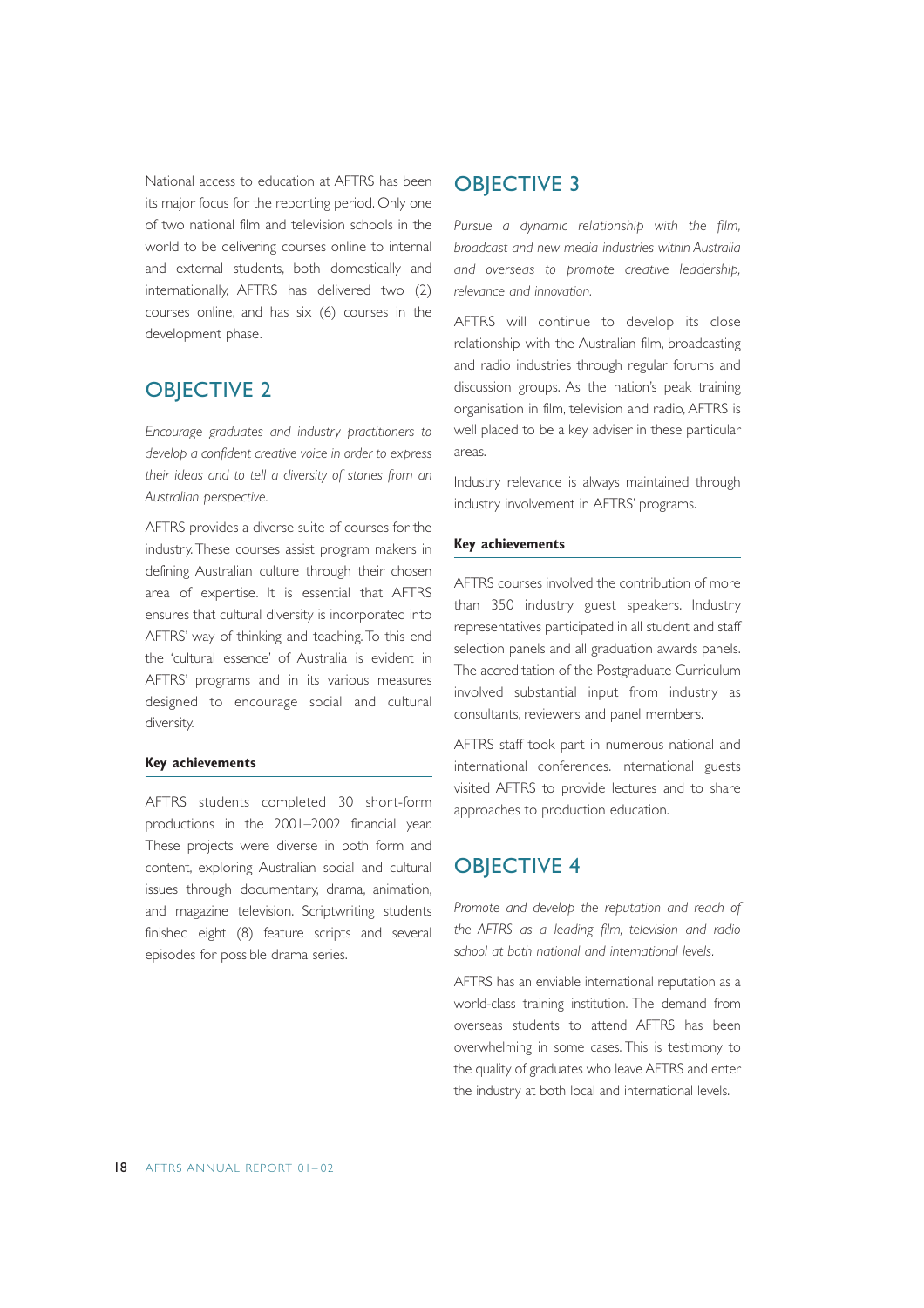AFTRS will continue to forge strategic relationships with other national schools, particularly in the Asian region, where demand seems to be the highest.

Australian Film Television and Radio School, Sydney, the National Film and Television School, London, and UCLA School of Theatre Film and Television, Los Angeles, have affiliated to create an online global film school that marries three of the world's most-respected professional training institutions for film and television education with the global reach and interactive potential of the Internet.

#### **Key achievements**

The reputation of AFTRS internationally has been unprecedented. A number of staff and students have been invited to such countries as India, China and Korea to provide lectures and take part in training programs with local film-makers. Negotiations are under way with Korea and China for joint projects in the areas of film and broadcasting. It has been an exciting time culminating in the Global Film School Agreement being signed by AFTRS, the National Film and Television School, London, and UCLA. The joint venture has appointed a CEO, but unfortunately because of the downturn in technology markets, acquiring venture capital support has been slow. At this stage, the future success is uncertain.

AFTRS continues to be successful at a number of national and international film festivals. Since 1999 films from AFTRS have won more than 100 awards in excess of 200 festivals. Some highlights for 2002:

- 19 AFTRS films selected for the St Kilda Film Festival
- *Inja* wins prestigious award at Aspen
- *The Other Son* invited to Venice Film Festival
- Five AFTRS films selected for the WOW International Film Festival tour.

### **OBJECTIVE 5**

*To be efficient, productive and accountable.*

The continued level of funding by the Commonwealth is a key component to AFTRS' success. Significant public funds invested in developing educational programs, improved infrastructure, and enhanced operational funding have led to improved efficiency and productivity standards for AFTRS.

AFTRS is cognisant of the need to ensure that public funds are applied in the most efficient manner.A rigorous system of policy development, process improvement and risk management has been introduced.This is a key objective in ensuring the integrity and accountability of the organisation in ensuring the effective and efficient delivery of industry-relevant training programs.

#### **Key achievements**

The new curriculum has been substantially reworked in relation to the way in which productions are scheduled in AFTRS to better use resources and to maintain academic deadlines.

The AFTRS has been allocated additional funding of \$1 million per annum by the Federal Government for upgrading its current digital infrastructure.

The AFTRS is continuing with the introduction of best practice financial management policies and procedures. The results to date have been improved financial reporting, strategic budget analysis and a balanced operating budget.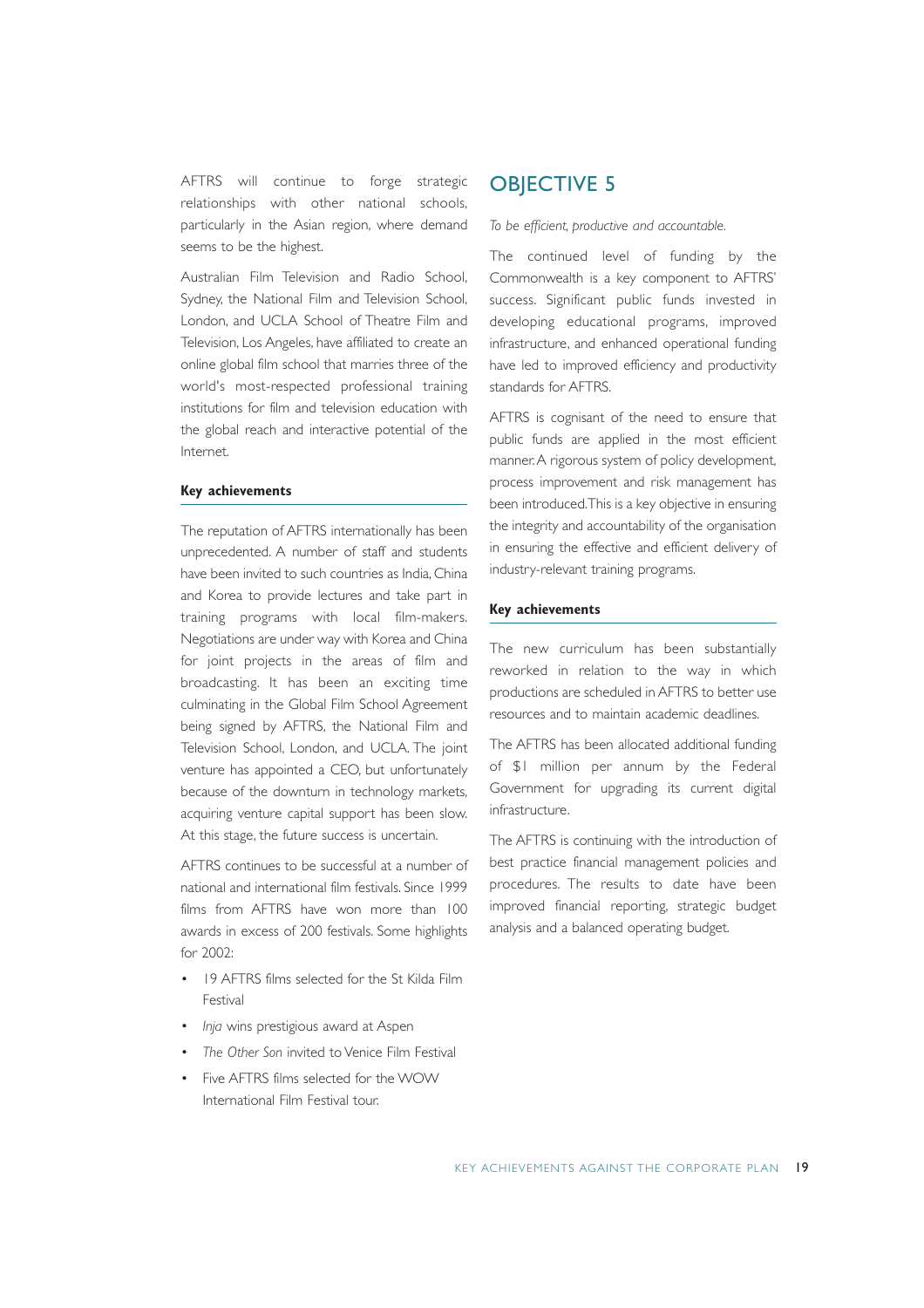

# FILM,TELEVISION AND RADIO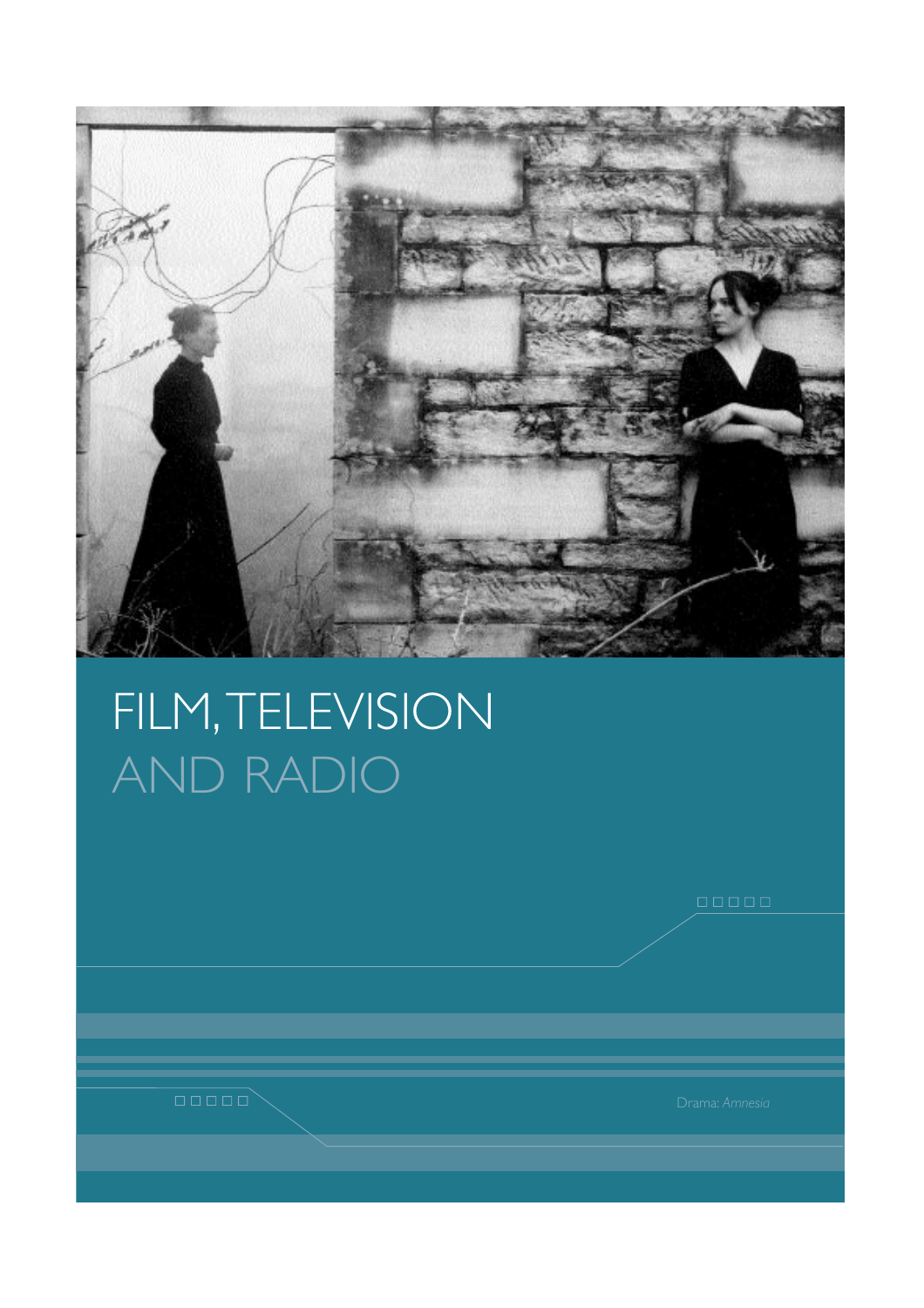### CHAPTER 2

# FILM,TELEVISION AND RADIO

AFTRS reviewed and rewrote all postgraduate coursework in the past year, starting 2002 with newly accredited coursework in all specialisations. The accreditation process involved substantial participation with industry representatives who contributed as writers, consultants, reviewers, or as members of the Accreditation Panel.

Key changes have resulted in a fully articulated two-year journey for the Film and Television drama strand at the Graduate Diploma and Masters level. There are also new one-year Graduate Diplomas in Screen Composition, Location Sound, Television Producing, Television Editing and Radio. Overall the revised coursework takes account of substantial technological change and has increased the opportunities for interdepartment classes that build more effectively towards major productions. A new unit— Working Together'—was developed through via substantial and intense collaboration of a large number of teaching staff and was delivered very successfully to incoming Graduate Diploma students, starting off the year with a strong focus on creative collaboration.

Production work continues to provide the focus for hands-on coursework with 2001 resulting in the production of 35 film or television projects. The first half of 2002 has already seen the shooting of 15 major productions. Radio students conducted Show Radio at the Sydney Royal Easter Show and numerous other professional level broadcasts from AFTRS. The Television department produced two episodes of a groundbreaking series called *Pickle My Grandmother*.This production drew substantial support from Design, Sound, Editing, Scriptwriting, Digital Media and Screen Composition.

The quality of AFTRS' productions and of graduates continued to be recognised at festivals and awards programs around the world. Graduates received 34 nominations at the Australian Film Institute Awards and four (4) AFTRS' short films were nominated in six (6) of the non-feature categories.

# CINEMATOGRAPHY

### *Jan Kenny (ACS), Head of Department*

### **Key achievements**

Cinematography staff redesigned the department's curriculum to accommodate the new two-year full-time course structure for the drama strand and for changes within the documentary and television strands. These revisions increased opportunities for Cinematography staff and students to work with the rest of AFTRS. Further focus was also on technological change, professional practice and creative collaboration with developing courses such as 'Visual Effects' and 'Exploring the Process'. At a national level Cinematography staff ran short courses in Adelaide for the South Australian office and in Hobart for the Tasmanian office. Sponsorships and connections with industry remain at an all-time high. Department staff continues to work with Atlab, Kodak and Panavision, as well as draws on highly regarded cinematographers as guest lecturers like Academy award winner Andrew Lesnie. Head of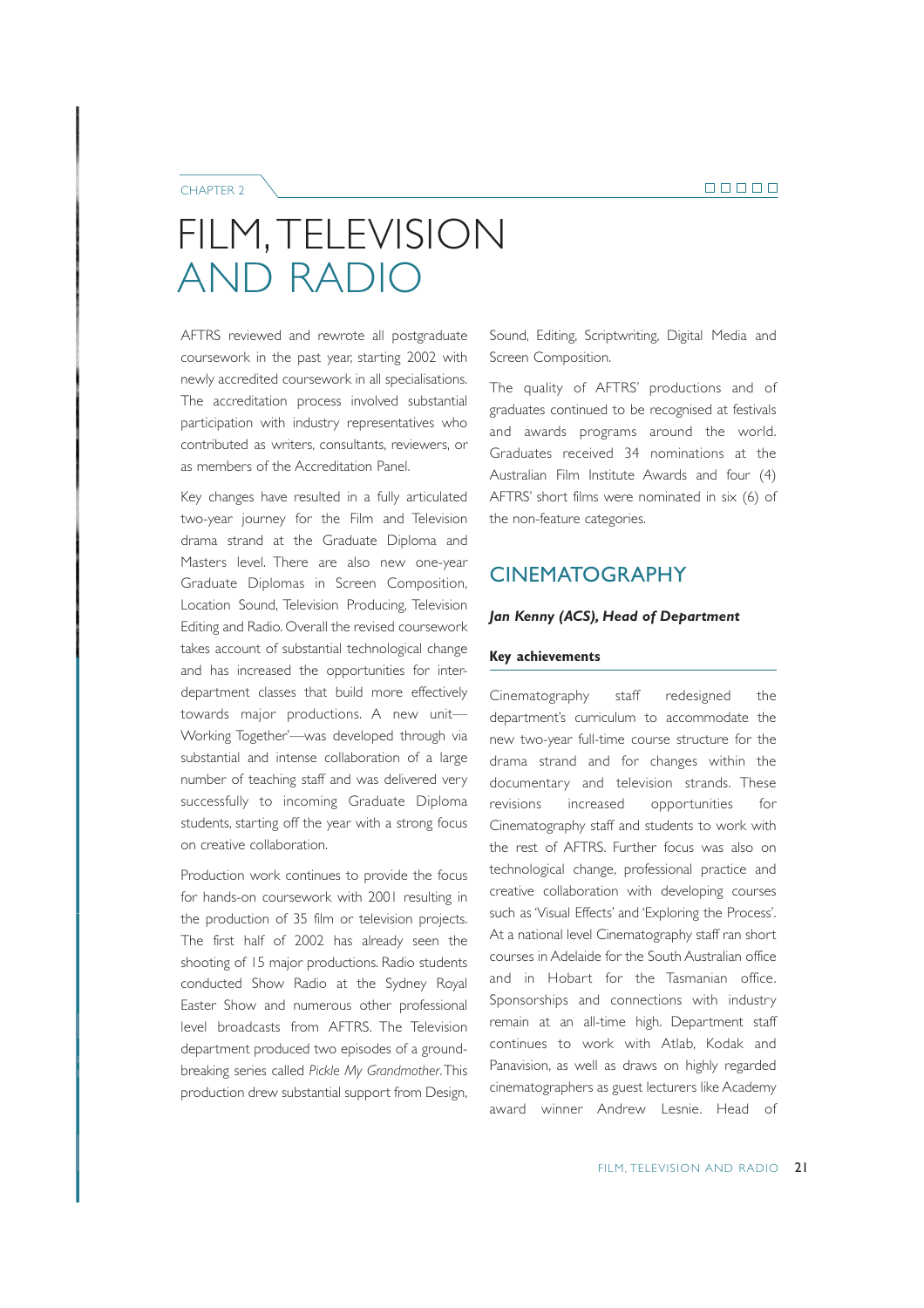Cinematography, Jan Kenny, was invited to the set of the Chinese feature *Hero* with the Masters Cinematography students. This was an extraordinary opportunity for Jan and the students to observe an international production and to work with Australian director of photography, Christopher Doyle.

*Larry Eastwood, Head of Department* 

Our graduating students have all been successful in finding work within the industry on films from the very low budget feature, international TVCs through to the mega-budget US production of *The Matrix 2* and *3*.

# DIGITAL MEDIA

### *Peter Giles, Head of Department*

### **Key achievements**

# **Key achievements**

**DESIGN** 

Changes to the structure of the curricula have made it possible to focus and strengthen the core strand of Art Direction through short courses and attachments to the major Drama Slates.The curricula have become more industry-relevant and clear in content. Design has integrated its work with other departments, in particular Cinematography and Digital Media. In 2001 Design trialled a number of collaborative course units, such as 'Moving Pictures', which have been formalised in the 2002 curriculum.

Collaboration of Design students on the major Digital Media production, *D-Evolution*, provided substantial opportunities for Design students to work with model-making and problem-solving for complex visual effects.

Changes to the structure of the postgraduate curricula have allowed the Digital Media department to serve a broader range of career paths in the digital media sector and offer a twoyear journey.The Graduate Diploma year of study provides students with foundation skills in Visual Effects, Titles Design and Computer Animation. Students develop technical, collaborative and creative skills by working on a wide range of productions, including documentary, magazine, television, and film drama. The Masters year of study is project-based and allows students a prolonged period to explore digital film-making techniques in the context of real-world production issues.

The new curricula were developed with the assistance of Animal Logic's Visual Effects Designer Deborah McNamara who also sat on the

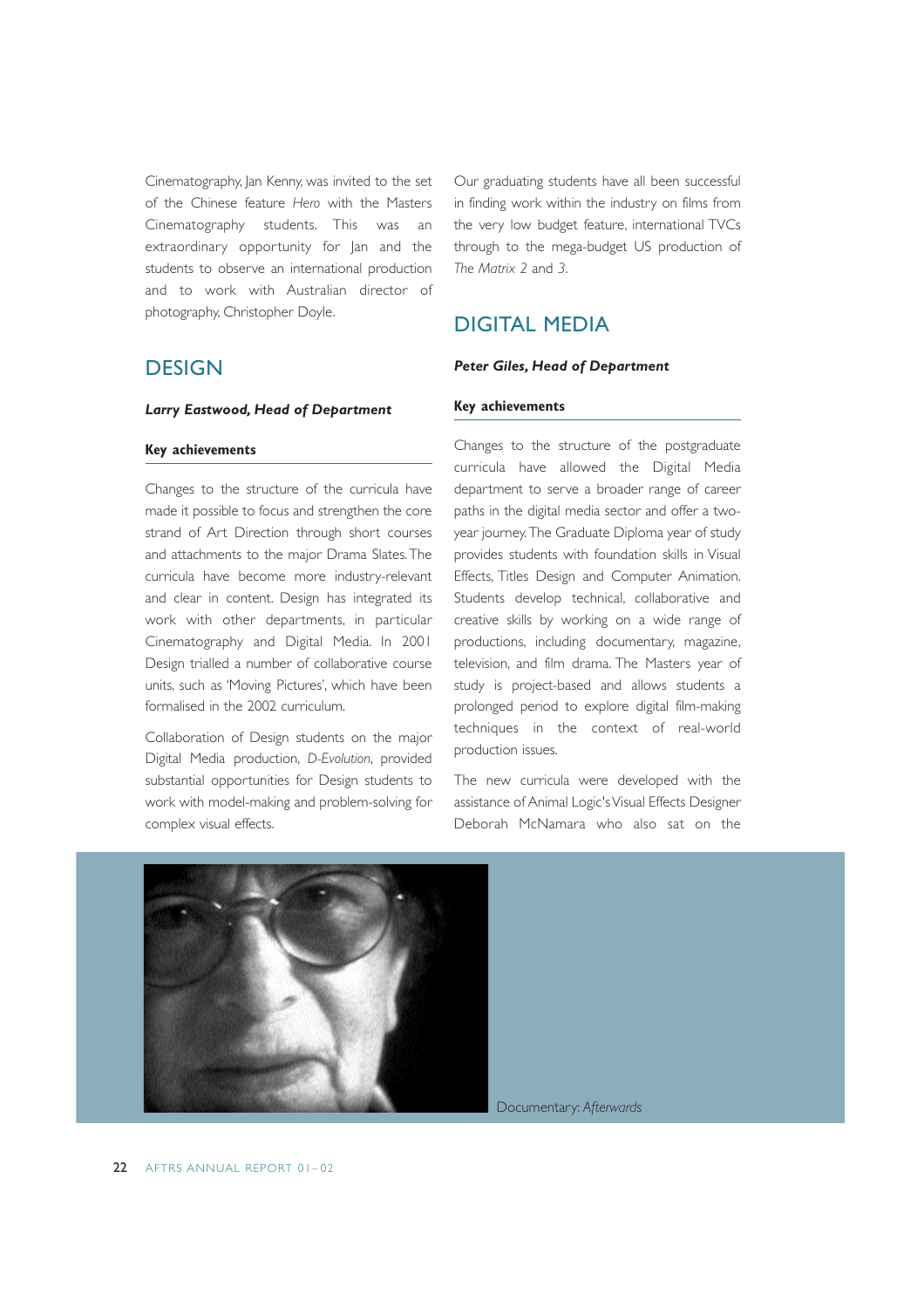recruitment panel for the students entering the new course.

The department had two MA Honours students who completed research into techniques such as 3D scanning, motion control, image stitching, computer programming, motion tracking and digital grading.

Digital Media graduates have been employed at Animal Logic and Photon Stockman on projects including *The Matrix 2* and *3*, *Lord of the Rings*, *Moulin Rouge!*, *Farscape*, *Scooby Doo* and *Inspector Gadget 2*. Other graduates have worked on largescale museum exhibits including the Museum of Australia in Canberra and Melbourne's Museum of the Moving Image at Federation Square. Michaela French, a 1999 graduate has designed on stage graphics for The Australian Opera and the Chunky Move Dance Company. Suzanne White, a 2001 graduate is working at animation company Kapow Pictures following on from a student attachment there. Graduate Diploma Titles Design student Melissa Horton completed an attachment at design company Mesh 22 in 2001.

High-profile industry guests:

- Hael Kobayashi, Head of Artists Production at Industrial Light and Magic visited the school and met with Peter Giles and Rod Bishop in February 2002.
- Bui Dinh Hac,Vietnamese film director visited in connection with a digital media project between AFTRS and the Hanoi Film School.
- Barry Vercoe, Associate Academic Head of the Massachusetts Institute of Technology (MIT) Media Lab visited in April 2002.
- Jeroen Lapre, who works as a Technical Director at Industrial Light and Magic visited AFTRS in May 2002. During the time he was here he taught a course in Digital Drama to postgraduate Digital Media students and gave a public presentation on his Visual Effects work.
- Head of Department, Peter Giles, is a founding member of SYDGRAPH, the local Sydney chapter of SIGGRAPH, the international computer graphics society. AFTRS has hosted foundation meetings of this important industry group and has jointly organised public events.
- ACM SIGGRAPH President Judy Brown and Vice President Alan Chalmers visited AFTRS in March and discussed plans to establish an Australasian SIGGRAPH conference in 2003.

# DIRECTING

### *Graham Thorburn, Head of Department*

### **Key achievements**

The Directing department played a key role in coordinating the two-week 'Working Together' course, which saw all the first-year students working collaboratively in properly structured crews. Main focus for the first half of this year has been on restructuring the methodology and practice of the writer/producer/director relationship, to maximise the possibility of creative collaboration.

As well as the teaching and production-based strands in second year, Directing has added a focus on industry practices and industry practitioners. One example is a study that was made of recent Australian success *Lantana*, with Jan Chapman (producer), Andrew Bovell (writer) and Ray Lawrence (director) each leading a Master Class on their role in developing and in producing of the film.

Among recent successes by graduates have been Ivan Sen winning Best First Feature at Berlin with *Beneath Clouds*, and Heng Tang being invited to the Cannes' exclusive Director-in-Residence scheme.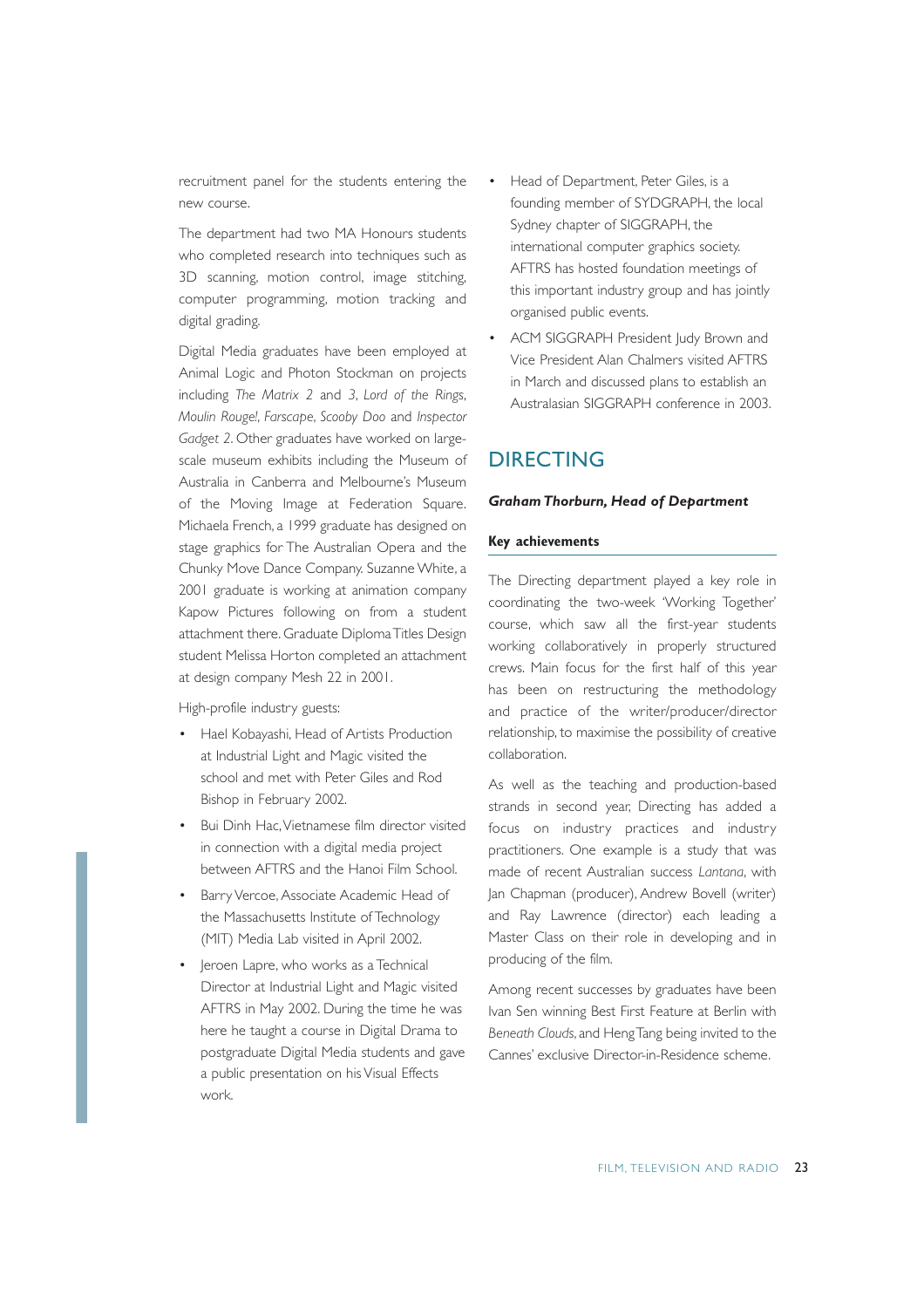Graduates are directing episodes of such shows as *Secret Life of Us*, and coming shows such as *Young Lions* and the ABC's new medical ethics drama, *MDA*.

During the summer break Adrian Wills, currently in second year, took time out to direct a short documentary for the ABC's *Message Stick*. Recent graduate Peter Carstairs is already directing a short film in Perth for the ABC.

Renowned Polish film-maker and intellectual Krszystof Zanussi agreed to be the external examiner for MA Honours student Andrew Lawrence's Honours thesis on the work of Andrei Tarkovsky. Professor Zanussi was not only a close personal friend of Tarkovsky, but is considered an expert on his film-making, and Andrew was delighted to receive such an erudite and encouraging analysis of his thesis. Early this year the department hosted a very well-attended seminar with Mike Bullen, creator of hit UK TV show *Cold Feet*.

# **DOCUMENTARY**

### *Pat Fiske and Mitzi Goldman, Heads of Department*

### **Key achievements**

Graduate Diploma and MA students completed eight (8) short documentary films. The department enjoyed continued success with its graduate films such as *Turn Me On* (Burton, Chauchat) which screened at WOW Film Festival, Melbourne International Film Festival, and Real Life on Film Festival. *A True Story About Love* (Lee) continued to gain recognition, being awarded prizes at Sydney Asia–Pacific Film Festival, Yamagata International Documentary Film Festival, WOW Film Festival. Other projects included *The Good Fight* and *The Creeply Crawleys* (Williams, Cole) and *Working Harbour* (Burton).

The 2002 MA documentaries are already in production (*The Space in Between*, *Your Brother My Tidda*) and there are four (4) Graduate Diploma documentaries that will be completed in July/August 2002.The projects cover diverse social and political issues and have provided opportunities for experimenting in form and content.The department continues to develop its curriculum to support the distinct roles of producer and director while acknowledging the ways in which industry careers cross between the two.

There have been many international guests for panel discussions, Master Classes, or visits to the department:

- Caterina d'Amico, Scuola Nazionale di Cinema, Roma (Italy)
- Brian Winston, Professor at the University of Westminster and Governor of the British Film Institute
- Henry Breitrose and Kristine Samuelson, Professors of Communication at Stanford University California (USA)
- Michael Rabiger, teacher and author of documentary literature, and recently retired chair of the film and video department, Columbia College Chicago (USA)
- Martin Loh, Director of the National Film and Television Institute, Ghana (Africa)
- Professor Rainer M Schultz, Cinematographer and Lecturer in Cinematography from the University for Film and Television Potsdam-Babelsberg (Germany)
- John Burgan, Documentary film-maker and formerly from the National Film School, London (England).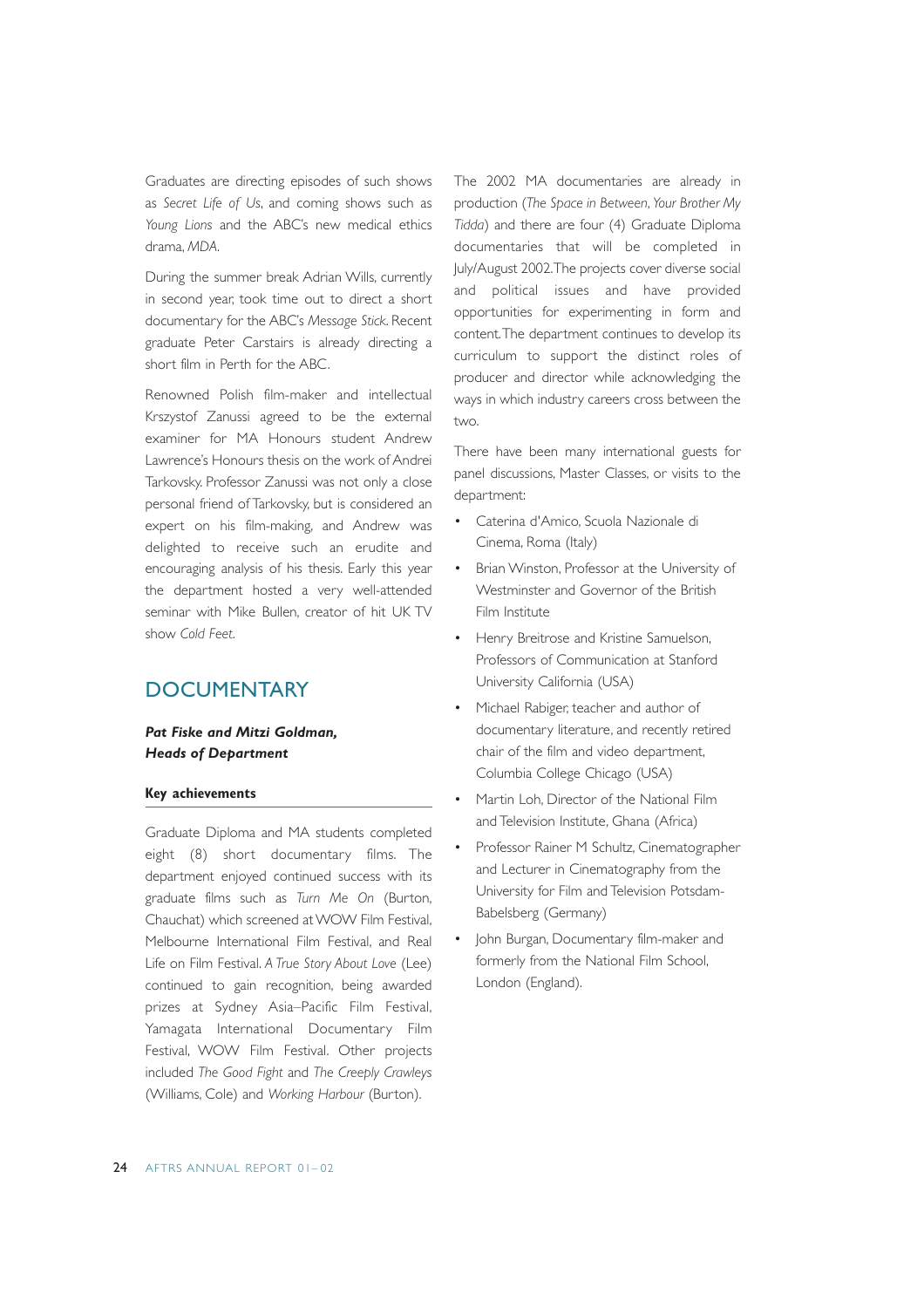### EDITING

### *Bill Russo, Head of Department*

### **Key achievements**

The new curriculum is geared towards making the student 'industry-ready' by giving them the tools—both practical and theoretical—to creatively work and adapt in the ever-changing industry. New courses include 'Trailers and Visual Effects', 'Speed Cutting', 'Theory into Practice', 'Doco Longform', 'Titles and Visual Effects', 'Industry Focus', 'Doco and the Director', '24fps', 'The Responsible Assistant', 'Technical Focus and 'Filling in the Gaps'.

Eleven (11) short courses were run during the year. The Editing department has decided to put the successful 'Rushes to Final Product' online and contracted Fiona Strain to complete this challenging project.

Students employed after completion of their AFTRS studies were:

- Julie Anne De Ruvo working as first assistant on *Young Lions*.
- Katrina Barker working as Viz FX editor for *Photon* on Gold Coast.
- Joanne Hilditch working as first assistant editor, production supervisor and assembly editor on *Can't Stop the Murders*, a lowbudget feature, and editing at ACA.
- Kerrie-Anne Wallach editing at SBS.
- Past Editing department graduates involved in recent Australian feature films included Nick Myers editor *The Bank*, Karen Johnson editor *Beneath Clouds* and *One Night the Moon*,Veronika Genet editor *Rabbit Proof Fence*, Mark Perry editor *Mullet*, Suresh Ayyar editor *Hildegarde*.

Industry attachments and short-term employment while studying are encouraged and this year included:

- Andrew Soo on *Escape of the Artful Dodger* with Patrick Stewart
- Amanda Barton on *Crash Palace* with Leigh Elmes
- Amanda Barton with Henry Dangar and Milena Romanin (graduate) on *Temptation*, telefeature at Island Films
- Rob Buttery at ABC *Four Corners* with Alec Cullen
- Rani Chaleyer, Andrew Soo, Ian Montgomery, Amanda Barton assembly editors on *Young Lions* with Bill Russo
- lan Montgomery travelled to Salt Lake City to edit the Winter Olympics for Channel Seven and also the Commonwealth Games in Manchester.

All the tutors and guest lecturers are industry practitioners from a range of disciplines teaching a variety of skills including new Editing systems, Visual Effects and Titling software applications and Sound Editing systems.The lecturers also teach a range of editing genres including drama and documentary editing, television and magazine editing, digital effects integration, and tape-finishing and film-finishing procedures. Many of the courses involve structured visits to facilities and opportunities to speak with editors in their cutting rooms as they work through specific projects.

International student and Samsung Scholar, Kim Taeyong, left in December, having spent a productive year at AFTRS. Having completed Editing courses, he edited an Honours slate production *Binary*, made his own documentary *Kakeuk*, and toured with his first feature film, *Memento Mori*, to festivals around the world.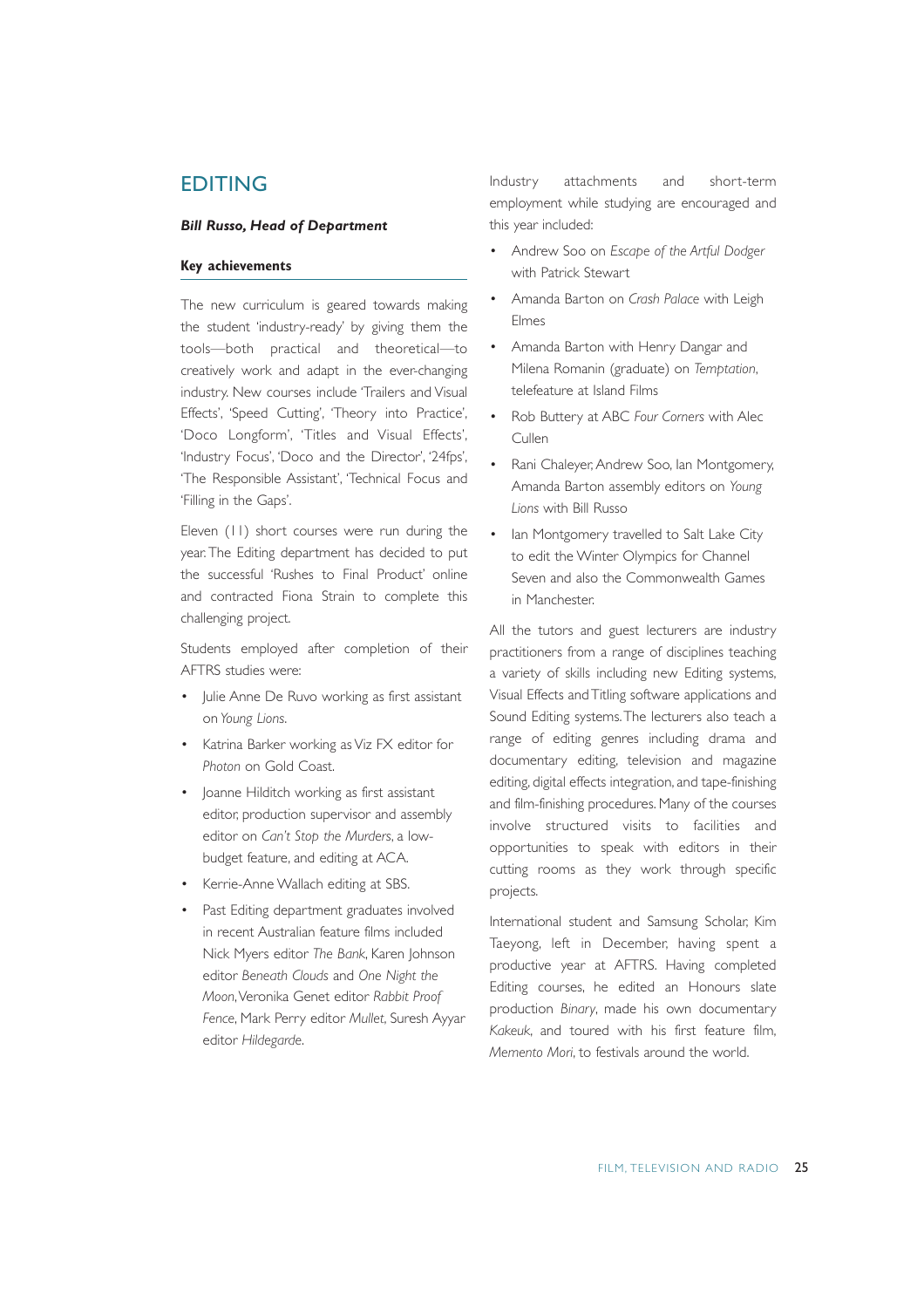# INDIGENOUS PROGRAM INITIATIVES (IPI)

The highlights for the past year have been:

- On 20 April one of AFTRS' first honorary degrees was awarded to Freda Glynn AM for service to Indigenous Television and Radio.
- Kelrick Martin was selected as the 2002 Department of Employment and Workplace Relations One-Year Indigenous Scholar specialising in Documentary.
- Dena Curtis was selected as the 2002 Inaugural Myer One-Year Indigenous Scholar specialising in Editing.
- John Wenitong, a scholarship applicant, was offered and completed a four-course comprehensive Producing program designed by the Head of Producing.
- 2000 Directing scholar Steven Macgregor graduated in April 2002 and has subsequently been nominated for the 2002 NAIDOC Scholar of the Year.
- Rod Bishop spoke on Indigenous Training and Employment Strategies at the Inaugural National Indigenous Film and Video Conference on 17 May.
- 2001 Documentary scholar Rebecca Cole graduated in April 2002 and returned to Alice Springs to produce and direct at the Central Australian Aboriginal Media Association.
- IPI supported the Australian Film Commission's Indigenous Drama Initiative. Mentors and session lecturers included graduates Ivan Sen, Rachel Perkins and Pauline Clague.
- 1999 Directing scholar Erica Glynn curated Casting Shadows, a collection of new and recent Indigenous short films, dramas and documentaries, at the 2002 Adelaide Festival. Casting Shadows featured the work of 15 AFTRS graduates.

• 1996 Scholar Rachel Perkins and 1999 Scholar Priscilla Collins produced the Yeperenye Federation Festival that screened on ABC TV on 9 September. Rachel Perkins, a member of AFTRS Governing Council, was curator for the Message Stick Film Festival held at the Sydney Opera House from 17–19 May.

# PRODUCING

### *Patricia Lovell, Head of Department*

### **Key achievements**

The Producing department continues to build student skills in creative leadership.The Producing staff have developed new approaches to ensure that all students understand the role that the producer plays in all productions. There has also been a solid focus on collaboration at script development stage.As part of the new curriculum 'Development for Producers' will run all year with formal courses and the Drama Slates. Producing students for the MA are encouraged to seek film drama or documentary ideas to develop at least to treatment stage.

Producing students for the 2002 MA Rachel Roberts and Joe Weatherstone both produced MA (Hons) Drama Slates for Digital Media students and therefore had the opportunity to supervise productions that had substantial Visual Effects components. Rachel produced *Binary* for Digital Media student, Mike Daly (Intransit) and Joe Weatherstone, *D-Evolution* for Digital Media student Jo MacIntyre and MA Directing student Steven McGregor. This experience has been invaluable and the complex skills gained will undoubtedly aid them in finding employment in the film industry.

Head of Producing, Patricia Lovell, travelled to St Tropez in October 2001 for Bernard Bories' Festival des Antipodes. She was invited to screen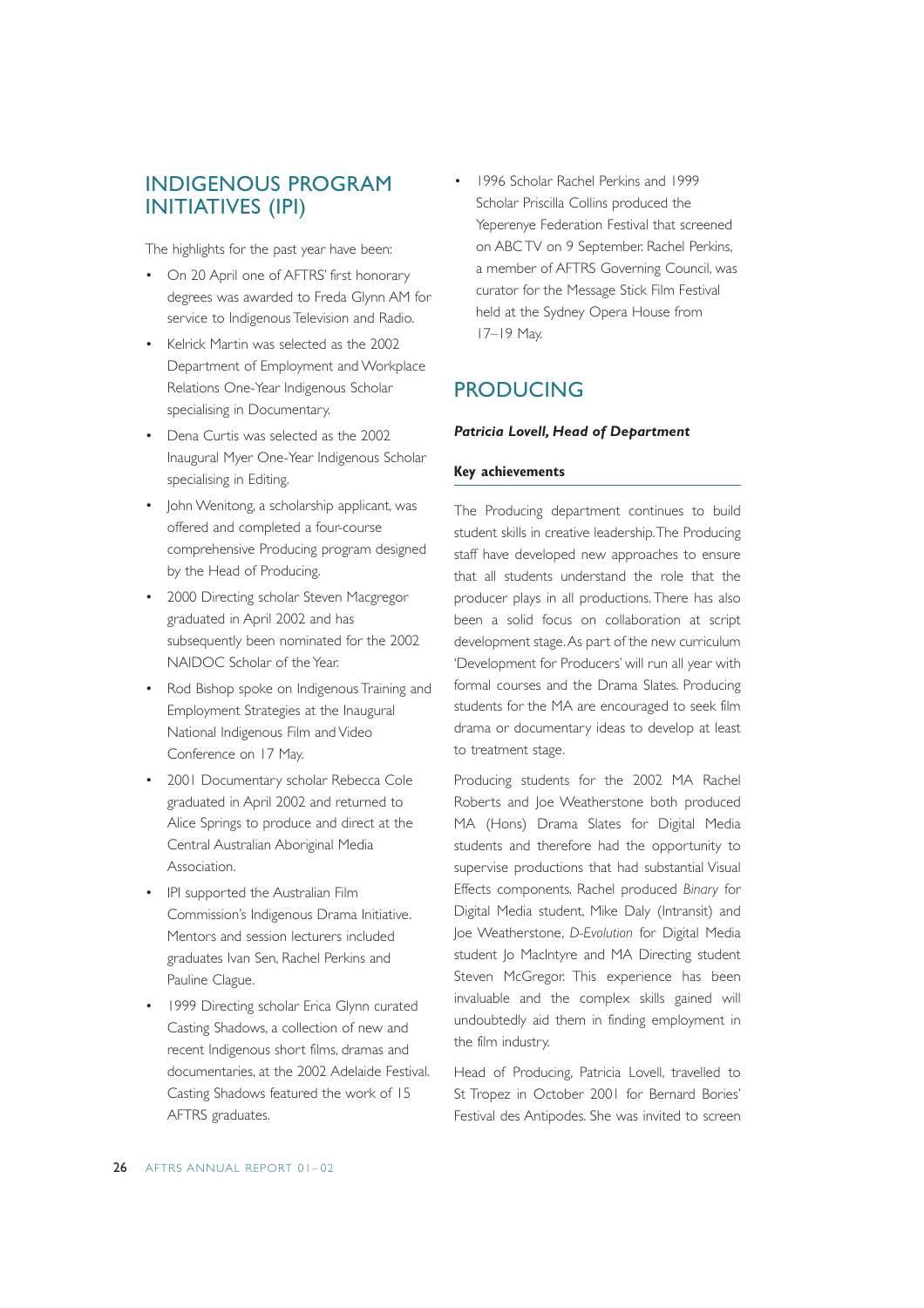

Drama: *Binary*

Peter Weir's director's cut of *Picnic at Hanging Rock.*

# RADIO

### *Steve Ahern, Head of Department*

### **Key achievements**

The 2001 class of full-time Graduate Diploma students secured jobs in the radio industry after graduation. Tim Blackwell was one of the most high-profile graduate placements, taking up an onair position on Melbourne's newest station NOVA 100.

Short courses and the annual Radio Program Directors Course were run by the Radio department during the year.

Head of Radio Steve Ahern travelled to South Africa to speak at the International Radiocracy conference and to guest lecture at the National Electronic Media Institute of South Africa. He also spoke at the New South Wales Arts Training forum in Sydney.

#### **New developments**

This year the Radio department achieved several important new developments:

- The 'Radio Program Directors' course was successfully accredited at Graduate Certificate level.
- FARB reviewed the full-time course and increased its annual funding grant by \$5000 in recognition of the course's contribution to the industry.
- The Radio department began a collaboration with Commercial, Community and ABC Radio to trial aspects of Digital Radio production and transmission.
- The department upgraded some of its equipment to enable the digital radio trial to proceed, and is in the process of further upgrades because of the ongoing trial.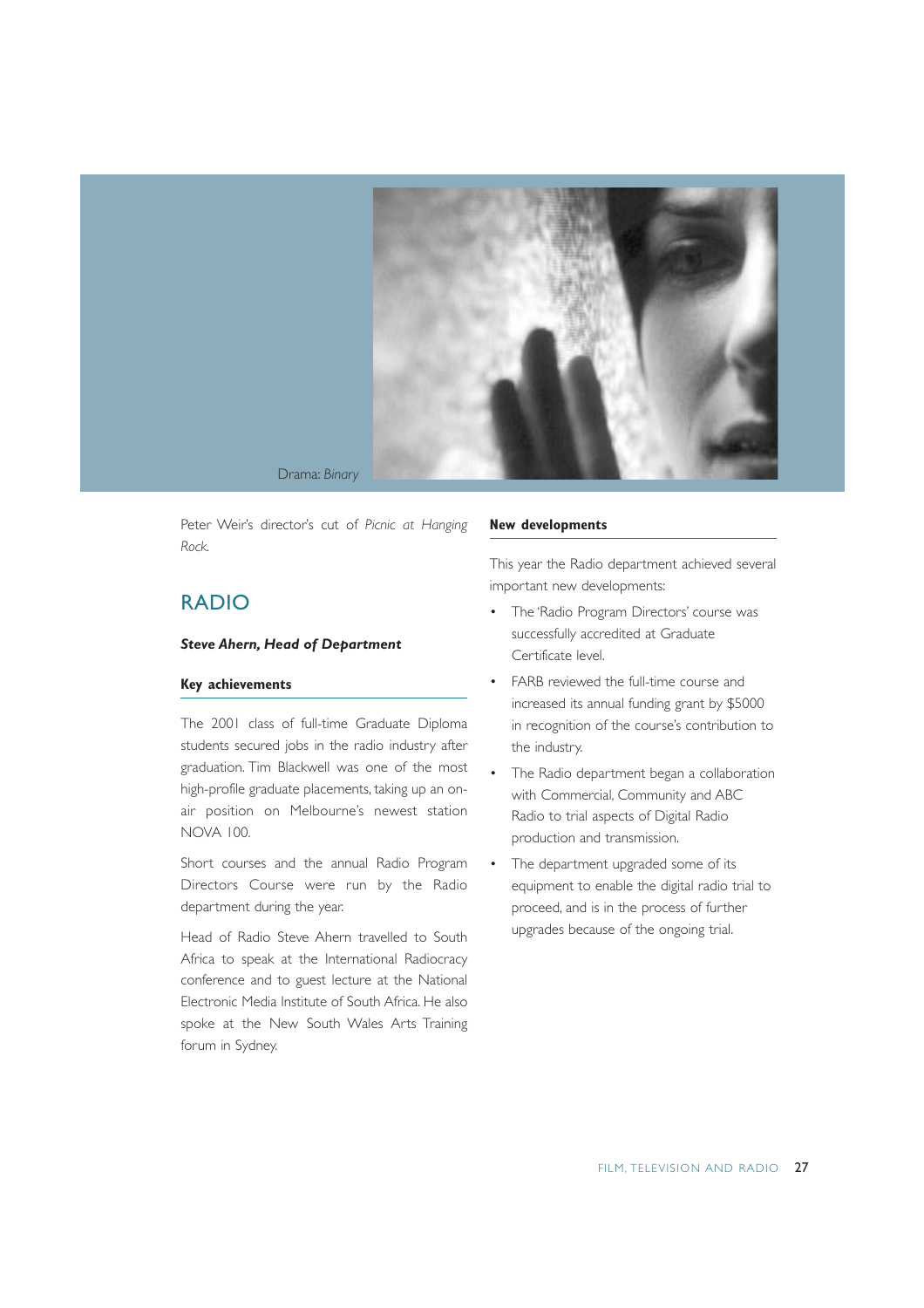# SCREEN STUDIES

### *Dr Jane Roscoe, Head of Department*

### **Key achievements**

Screen Studies successfully ran its first online course in 2001 'Hitchcock, Fashion and Gender'. In 2002 this course will be open to external students. Other short courses included 'Great film-makers: Bresson', and another on the 'Suspense' genre. Several key industry creatives including Tim Clucas (Channel Ten), Sally Riley (AFC) and Ian David contributed to Industry Matters.

Former Head of Department, Jane Mills launched her book *The Money Shot* (Pluto Press).

In March 2002 Dr Jane Roscoe gave a presentation on the media representation of pathologists at the International Pathology Conference, Sydney. She also delivered talks at the University of New South Wales and Griffith University. She attended the CILECT conference, ASTRA conference, and gave a keynote presentation at the ABA conference in Canberra.

In April 2002 the department hosted a seminar 'Documentary and Ethics' with Professor Brian Winston from the University of Westminister (London) and film-makers Steve Thomas, Darlene Johnson and Ian Collie. Dr Roscoe also chaired the session at AFTRS with visiting film-maker and academic Michael Rabiger from Columbia College Chicago.

In May 2002 Dr Roscoe prepared a survey for Southern Star Endemol to examine audience responses to the *Big Brother* web site.

# SCRIPTWRITING

*John Lonie and John Emery, Heads of Department*

### **Key achievements**

The Scriptwriting department continued to provide substantial industry-level experience with its series drama and serial drama coursework for full-time students. This coursework has led to strong connections with industry and has been linked with well-structured industry attachments. All full-time students have been attached to Television drama series teams.

The Scriptwriting department has an extremely busy short-course program that is well targeted to meet industry demand. Script-editing workshops were run in Sydney, Brisbane and Adelaide and a pitching workshop in Brisbane. Head of Department, John Lonie, also presented the Singapore Broadcasting Authority's Masterclass Lecture in September 2001 and ran a workshop for Singapore writers.

Cath Moore, 2001 MA student, won a place in the '"Pinnochio" Childrens' Screenwriting' Workshop, held in Bulgaria in January.

All 2002 full-time students did the 'Working Together' course run by scriptwriting and directing staff. 'The Art of Story Creation', a new ongoing course for Scriptwriting, Directing and Producing students, has been highly successful in developing collaborative storytelling skills as a prelude to the first-year Drama Slate.

# SOUND

### *John Haeny, Head of Department*

### **Key achievements**

The appointment of a new Head of Sound has heralded major changes in the Sound department. There has been a restructuring of curriculum and facilities. Curriculum changes include a major expansion of the 'Screen Composition' course with Martin Armiger as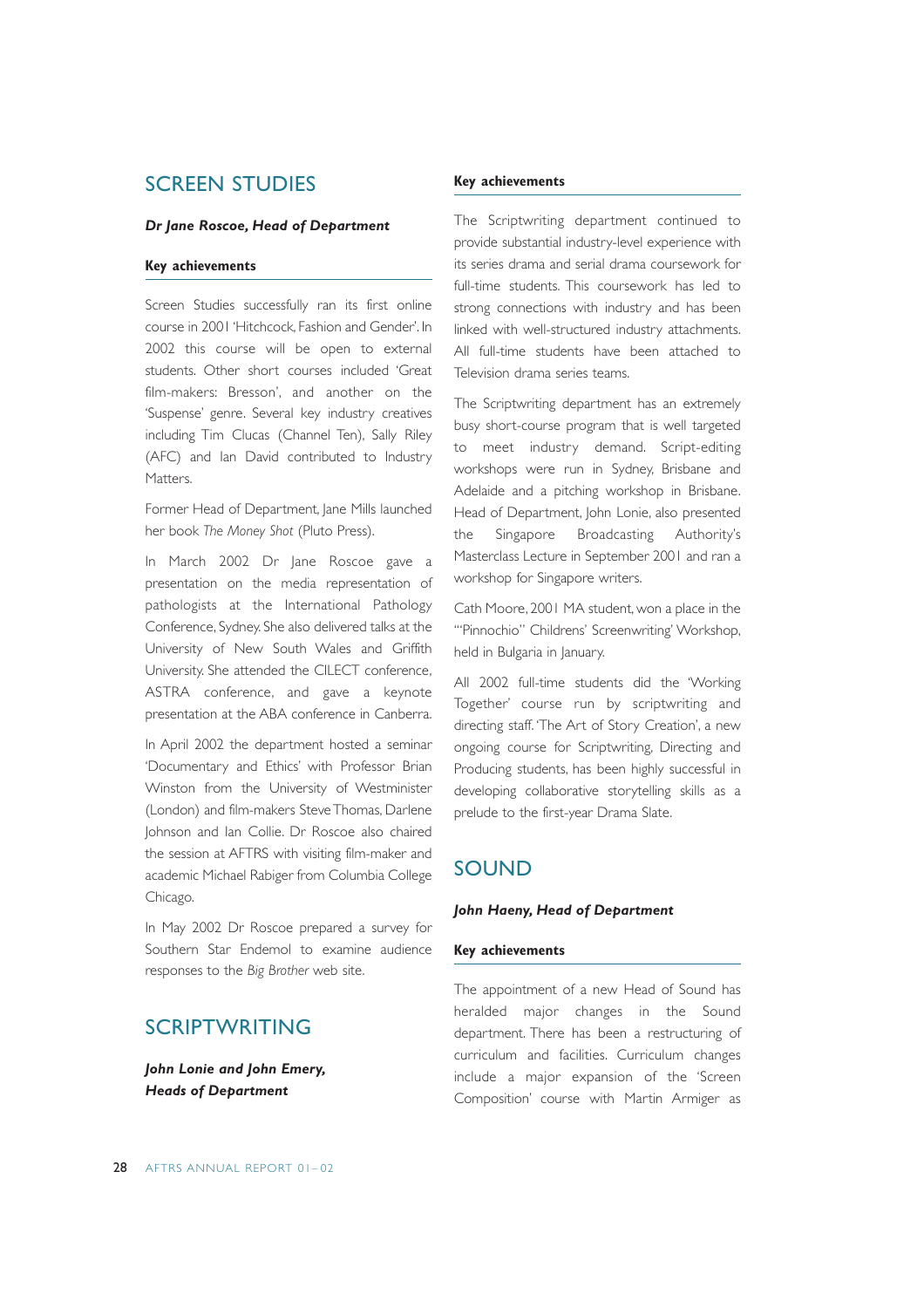Senior lecturer, an expanded commitment to Graduate Diploma Location Sound Recording through expanded coursework and the appointment of Jane Paterson as Senior lecturer in the Graduate Diploma and MA Sound strands.

Enhancing facilities began with updating all Pro Tools systems to a new Pro Tools system and Focusrite/Control 24 console in the 24 Track Studio.The new Screen Composition systems and plans for a revamped Mixing Theatre, 24 Track Studio, Screen Composition and Sound Editing Suites extend well into the 2002–2003 year.

# **TELEVISION**

### *Andy Nehl, Head of Department*

### **Key achievements**

The Television department started a new full-time course in 2002; the Graduate Diploma Television Editing designed to train editors for general television programs. The Television Producing course has increased its focus on training for digital and interactive television production.

In the second semester of 2001 the Television students successfully produced a pilot and four episodes of *The Men's Room*, each of 30 minutes, as their major production, and a pilot for a music program of 30 minutes *Co-Lab* as a co-production between the AFTRS and SBS TV. In the first semester of 2002, the Television students produced a current affairs program of 30 minutes, *The Meter*; and two of lifestyle program *Pickle My Grandmother*, each of 30 minutes; and live television coverage of the AFTRS 2002 Graduation.

All five of the 2001 Television students who graduated in April 2002 have found employment in the Australian television industry. Matthew Kowald has been appointed Executive Assistant to Peter Abbott, Southern Star's Executive Producer of *Big Brother 2*.

Karen Dess has been employed as Associate Producer on the second series of *Life Support*, produced by McDonald Eastway for SBS TV. Karen Appathurai has been appointed Executive Producer of Music Video for Melbourne company Black Cat Productions. Jason Harty has formed his own production company, Radhart Pictures. Ewa Dobrowolska is working for the *Sunday* program on the Nine Network.

In July 2001 Television students completed attachments with: McDonald Eastway (*Life Support* SBS TV); Granada Productions; The Arts Show, ABC TV; *Today on Saturday* and *Sunday*, Nine Network.

In June 2002 Television students were placed on attachments with *Big Brother*, Southern Star Endemol/Network Ten; *Today on Saturday*, *A Current Affair* and *Sunday*, Nine Network; *Life Support*, McDonald Eastway/SBS; *Better Homes and Gardens* TV Show, Murdoch Magazine/Seven Network; *Great Outdoors*, Seven Network; *7:30 Report*, ABC TV; *Premiere*, Network Ten; Imparja Television.

The Television department's 'Mini DV for Producer's and Journalists' short course at AFTRS Sydney has been attended by industry participants from SBS TV, ABC TV, Network Ten, Arena, Sky Channel and Frame Set & Match.

During November 2002 AFTRS Television department hosted a three-week attachment by Huo Wenli, a lecturer from the Beijing Broadcasting Institute. During her time at AFTRS Huo Wenli observed Australian television training and production techniques and informed AFTRS Television department staff and students about Chinese approaches to television production and training. Huo Wenli's visit to AFTRS was supported by the Australia–China Council.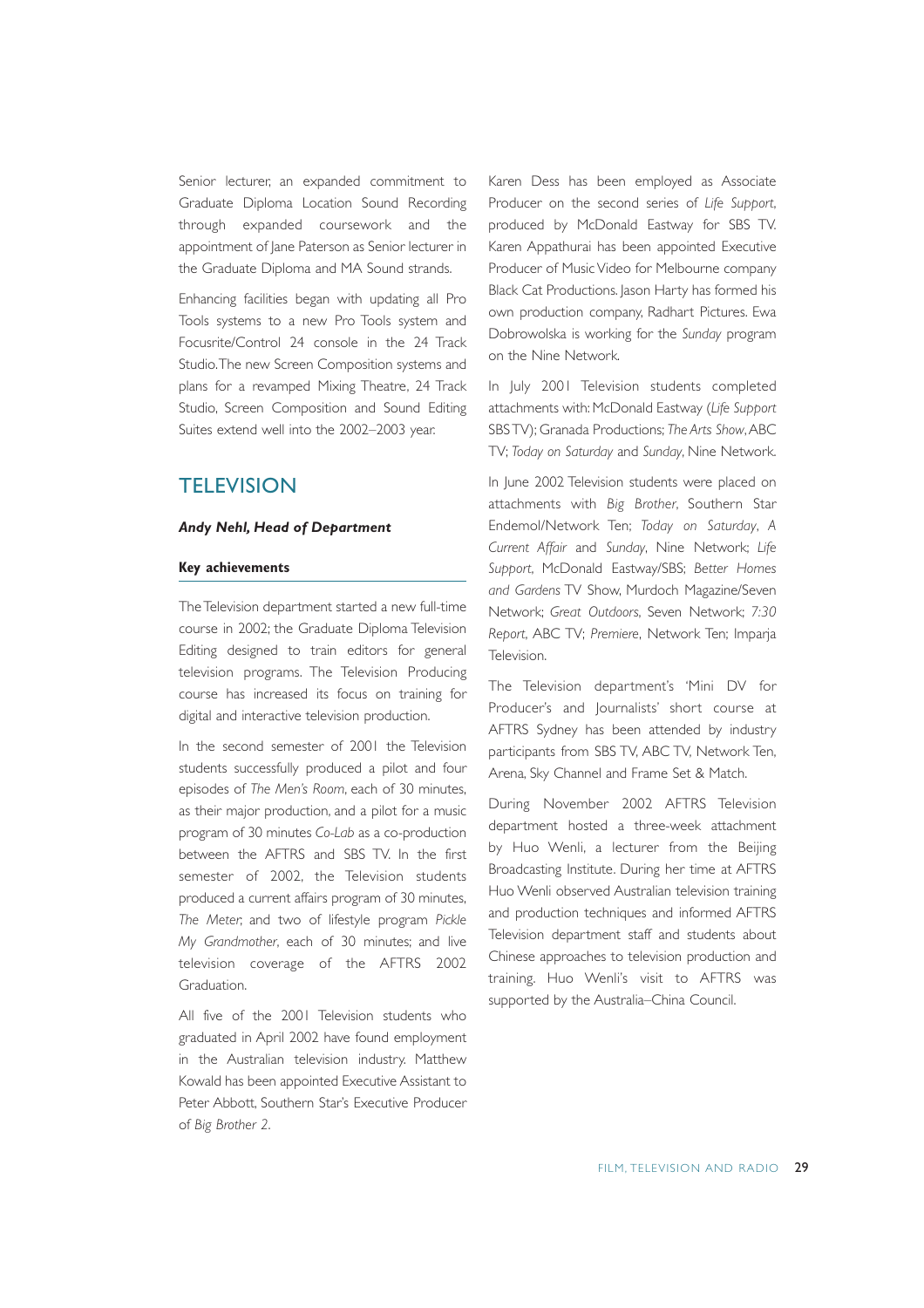# THE NATIONAL SHORT-COURSE PROGRAM

The National Short-Course Program is delivered through all AFTRS offices in Australia, including Brisbane, Adelaide, Hobart, Melbourne, Perth and Sydney. Each office consults with industry and with emerging program-makers to provide courses appropriate to the needs of that state.The emphasis of the program changes yearly. Numbers of courses and students varies overall, depending upon the nature of courses. In general AFTRS runs a varied program of seminars, lectures, workshops and handson skills courses across Australia.

| Course             | No. of<br>courses | No. of<br>students<br>2001-2002 | $\%$                     | Male | Female         | Student<br>days'<br>2001-2002 |
|--------------------|-------------------|---------------------------------|--------------------------|------|----------------|-------------------------------|
| Cinematography     | 2                 | 172                             | 3                        | 110  | 62             | 457                           |
| Design             | 8                 | 109                             | $\overline{2}$           | 37   | 72             | 454                           |
| Digital Media      | 26                | 296                             | 6                        | 164  | 132            | 666                           |
| Directing          | П                 | 152                             | 3                        | 83   | 69             | 693                           |
| Documentary        | $\overline{4}$    | 60                              | $\overline{\phantom{a}}$ | 9    | 4 <sub>1</sub> | 305                           |
| Editing            | 29                | 263                             | 5                        | 150  | 113            | 723                           |
| Producing          | 22                | 331                             | 6                        | 118  | 213            | 1163                          |
| Radio              | 4                 | 362                             | 7                        | 285  | 77             | 3253                          |
| Scriptwriting      | 16                | 153                             | 3                        | 71   | 82             | 908                           |
| Sound              | 3                 | 37                              |                          | 9    | 8              | 24                            |
| SummerSkill        | 28                | 2818                            | 55                       | 1403 | 1415           | 1409                          |
| Television         | 5                 | 58                              | $\overline{\phantom{a}}$ | 32   | 26             | 244                           |
| Other <sup>2</sup> | 5                 | 345                             | $\overline{7}$           | 157  | 188            | 213                           |
| Total              | 183               | 5156                            | 100                      | 2648 | 2508           | 10512                         |

### **National Short-Course Program statistics 2001 to 2002**

Notes:

<sup>1</sup> Student days = Number of course students  $\times$  number of course days.

<sup>2</sup> Includes workshops, seminars and special programs.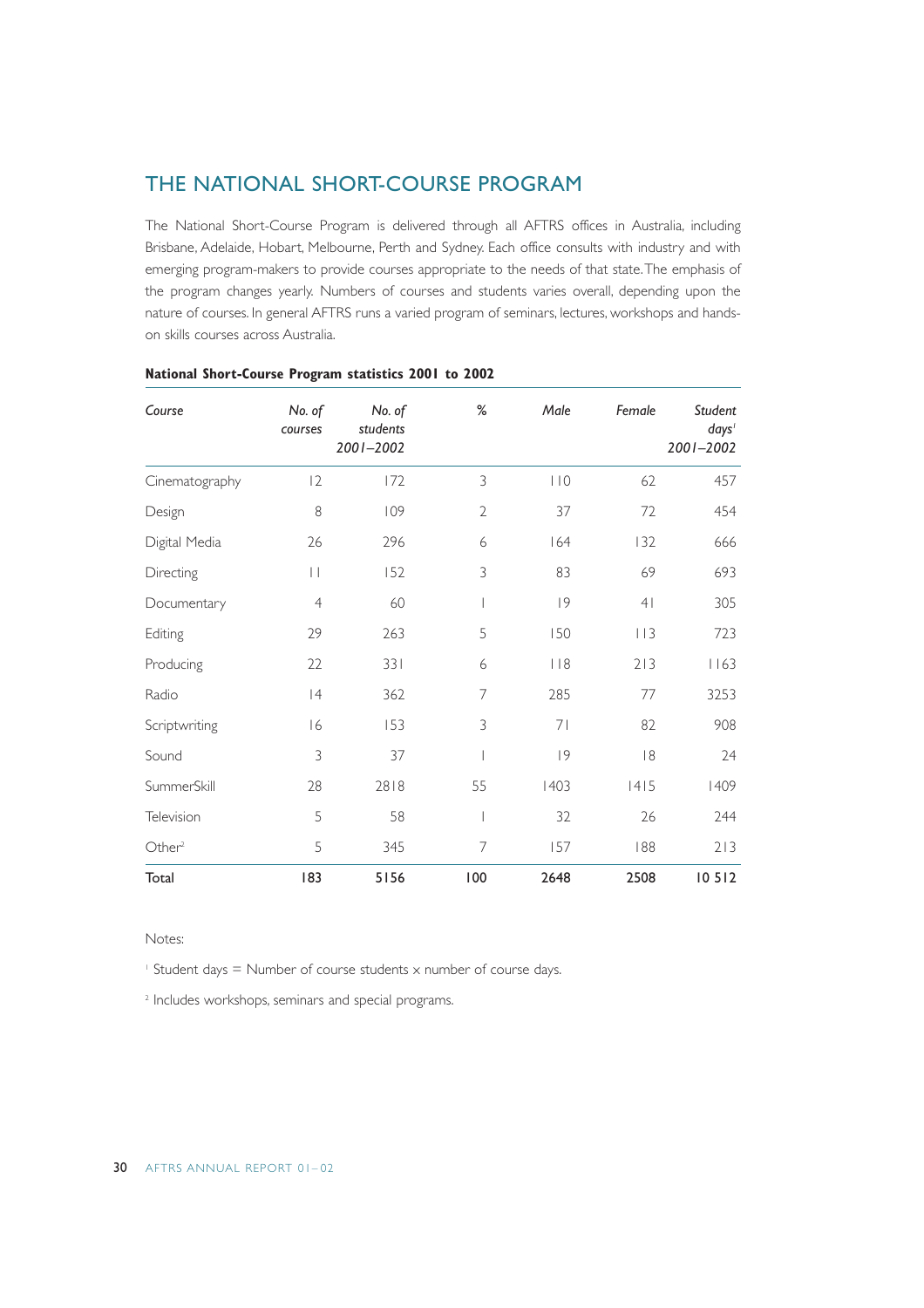

|                 | 86/87 | 87/88 | 88/89 | 89/90 | 90/91 |         |      |      |      |      | 91/92 92/93 93/94 94/95 95/96 96/97 | 97/98 | 98/99 | 99/00 | 00/01 01/02 |      |
|-----------------|-------|-------|-------|-------|-------|---------|------|------|------|------|-------------------------------------|-------|-------|-------|-------------|------|
| No. of courses  | 70.   | 22    | 36    | 133   | 113   | $103 -$ | 102  | 100  | 168  | 169  | 204                                 | 7     | 194   | 190   | 206         | 183  |
| No. of students | 1312. | 2091  | 2995  | 1767  | 808   | 1732    | 2322 | 1395 | 4479 | 3599 | 4523                                | 3789  | 5254  | 5423  | 4517        | 5156 |
| Male            | 673   | 1039  | 1653  | 991   | 939   | 1086    | 308  | 737  | 2465 | 1774 | 2183                                | 1599  | 2586  | 2617  | 2241        | 2648 |
| Female          | 639   | 1052  | 342   | 776   | 869   | 646     | 1014 | 658  | 2014 | 1825 | 2340                                | 7190  | 2668  | 2806  | 2276        | 2508 |



Drama: *Six Days Straight*

FILM, TELEVISION AND RADIO 31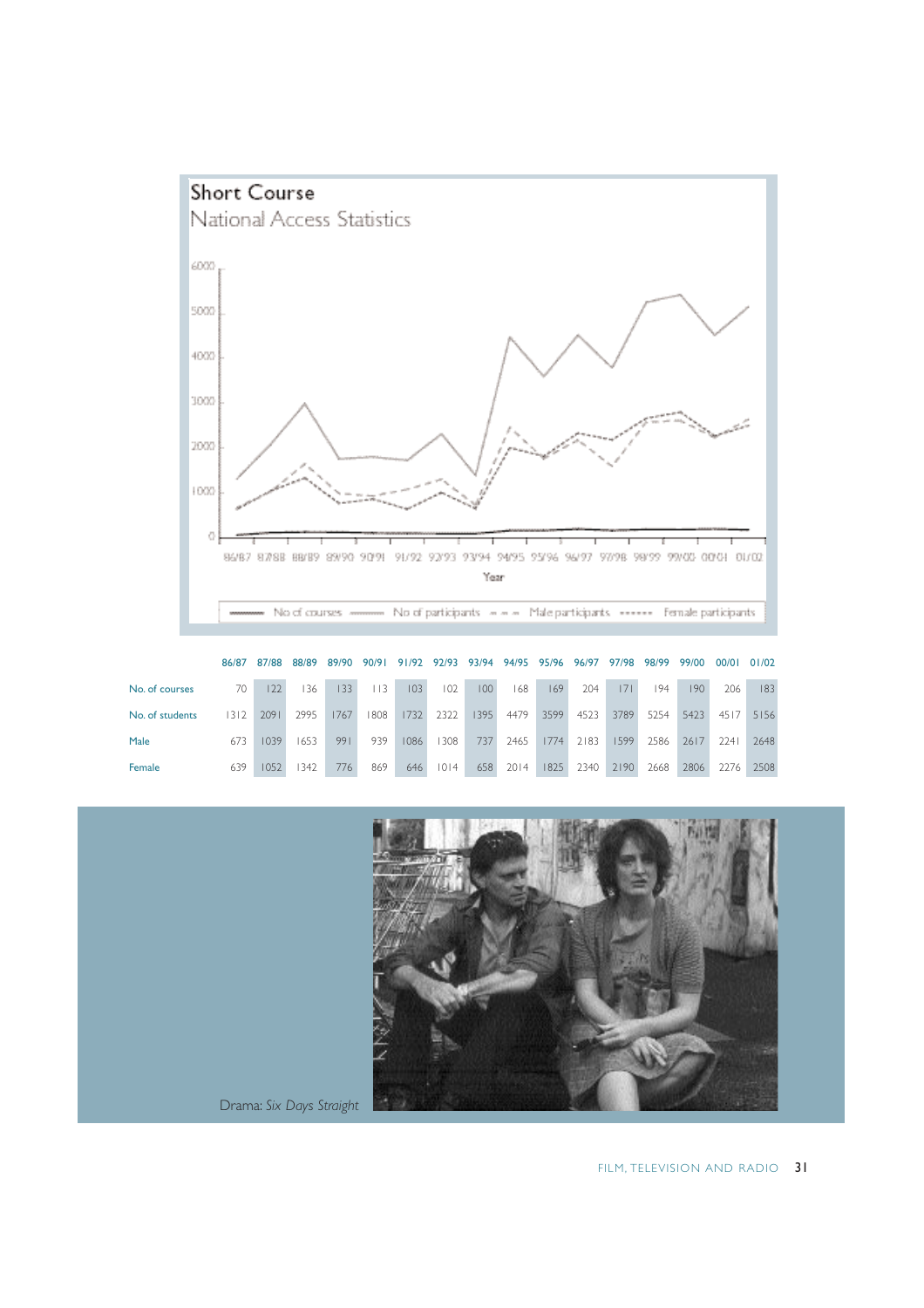# **OUEENSLAND**

### *Alex Daw, Manager*

### **Key achievements**

The Queensland branch office moved to the Judith Wright Centre of Contemporary Arts in Fortitude Valley on 18 September 2001. The office looks forward to the many new projects/partnerships that will emerge from its association.

The Queensland office held 36 events this year for 1472 clients—double last year's participation rates. The office continued to manage the Brisbane International Film Festival's popular series of forums/seminars, attracting 156 participants this year.'SummerSkill' was presented in the new 200-seat theatre at the Judith Wright Centre. Popular speakers included Martin Brown, Kate Woods,Tom Cowan and Yuki Asano.

Three new courses were delivered this year: 'Introduction to Radio', 'Producing Essentials' and 'Wardrobe Standby/Assistant'. A new partnership was formed with Griffith University School of Film, Media and Cultural Studies (FMCS) to deliver a series of 12 workshops across all areas of production. Workshops were open to AFTRS' clients as well as FMCS' third-year Bachelor of Screen Production Digital Media students. These workshops attracted 172 participants.

International guests included:

- Kamil Othman, Vice President Corporate Affairs, Marketing and Creative Multimedia, Multimedia Development Corporation
- Jagdish Singh Dhaliwal, Vice President, Finance and CEO MSC, Management Services (MSCMC)
- Hasniza Mohd Hassan, Senior Executive, Executive Chairman's Office.

# SOUTH AUSTRALIA

#### *Ann Walton, Manager*

### **Key achievements**

The South Australian short-course program was well attended and was supported by local industry. All the short courses were fully subscribed and the feedback on all courses was excellent.

The South Australian office was well supported by AFTRS heads of departments and lecturers who travelled to Adelaide to present training. Les Parrott, lecturer in Cinematography and Cinematography student Helen Carter brought the 'Camera Assistants' course and 'The World of Filters' course to Adelaide. Bill Russo, Head of Editing, lectured in the 'Demystifying Post Production' course.

Seven students from South Australia, a record number, were enrolled in the full-time program.

Ann Walton, Manager of the South Australian office, was appointed to the board of the South Australian Film Corporation.

# TASMANIA

### **Key achievements**

Fearless Media that is contracted by the School to run AFTRS Tasmania undertook a major role in this year's National Screening Tour, organising venues, locations, technical requirements and the 'mechanics' of the program.

Craig Kirkwood, head of AFTRS Tasmania, devised and delivered the 'Ten Disciplines of Filmmaking' seminar presented in all tour locations, and designed and rewrote AFTRS Information Seminar presentation.

Fearless Media was pleased to represent AFTRS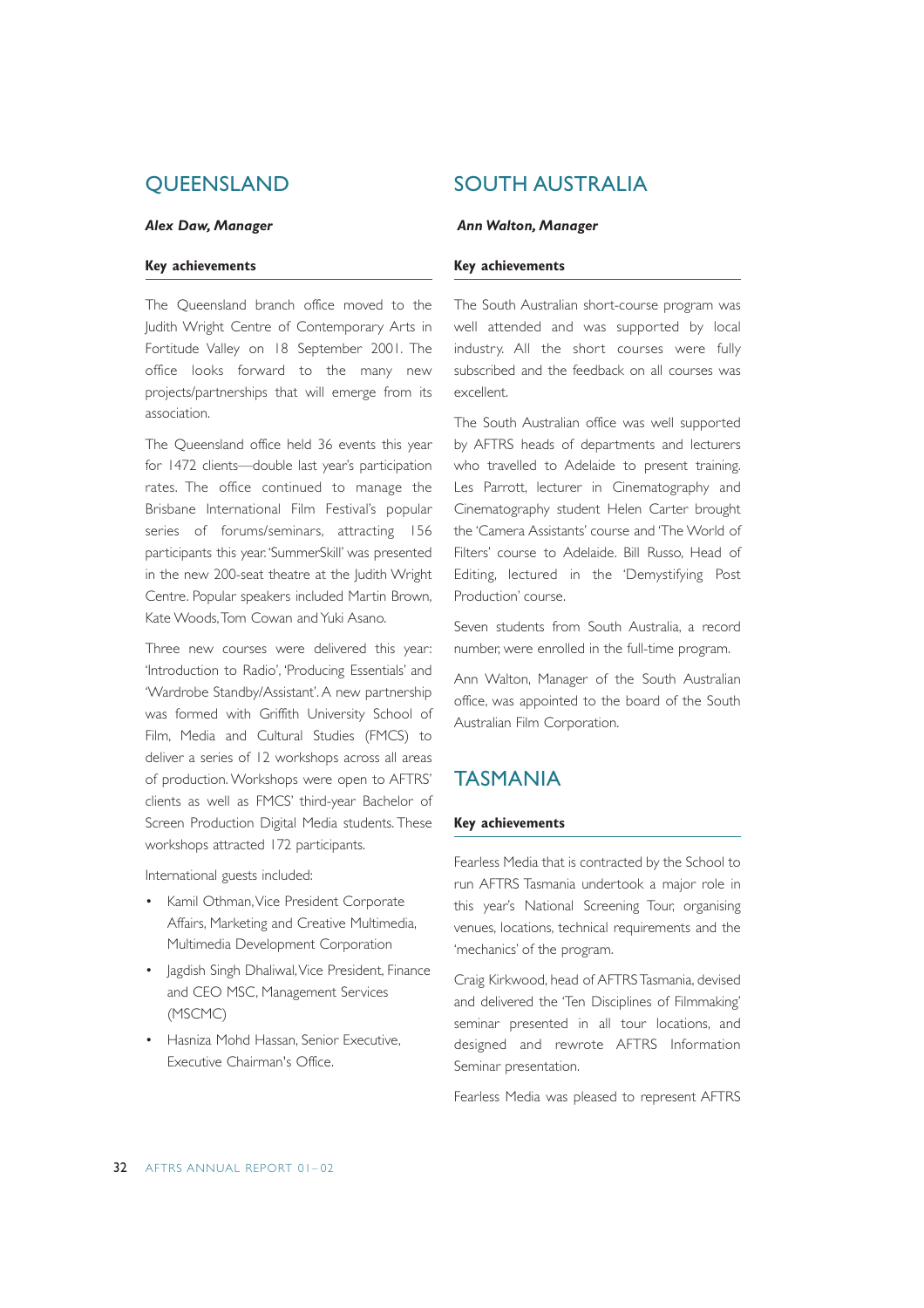at the media launch for its recent 'Campaign!' short course, a joint operation with the State Library of Tasmania. The course resulted in two TVCs, each of 30 minutes.

This month, Fearless Media/AFTRS Tasmania acted as the local production company for Canadian Producers, Great North Productions, facilitating the \$100 Taxi Ride project and employing two local production managers. Fearless Media director, Madeline Carr, was the producer.

# VICTORIA

### *Simon Britton, Manager*

### **Key achievements**

The Melbourne Office is a flexible, innovative, and responsive training provider for the Victorian industry. In 2001–2002, we delivered 35 short courses with an emphasis on the core areas of Scriptwriting, Producing, Directing, and Digital Media. Some of the outstanding courses for this year are:

- 'The Big Picture'—an innovative course set up for council representatives from metropolitan and regional Victoria, supported by the Melbourne Film Office.They were given a comprehensive introduction to the issues of having a film production in their area.
- 'SPARK'—a major residential script workshop, developed during the year, to be delivered in 2003 with the Australian Film Commission.
- 'Introduction to Screenwriting Online' revised versions of the original course delivered in Melbourne in 2000.
- 'ABC Documentary Training Course' a specialist in-house course for the ABC to increase the skills of arts producers in longform documentary.

• '*Blue Heelers*/Channel Seven Multicam Directing'—a nationally recognised course which uses the resources of the *Blue Heelers* cast and crew to deliver a practical course for aspiring multicam directors.

# WESTERN AUSTRALIA

### **Key achievements**

In 2001–2002 the Film and Television Institute continued to represent AFTRS in Western Australia. The Film and Television Institute of Western Australia delivered a wide array of professional development and edutainment programs, including several AFTRS events. Of particular note was *Producing from Here to Hollywood* with Martin Brown that preceded an outdoor screening of *Moulin Rouge!*, attended by several hundred people. In 2001–2002 a number of universities and TAFE colleges in the region were visited and students were briefed on the opportunities of attending AFTRS. There were also two AFTRS recruiting seminars with all those attending extended discounts on facility rental, so that they could prepare their application portfolio.

# ONLINE LEARNING AT AFTRS

In line with a Commonwealth Government initiative,AFTRS is moving towards delivering part of its curriculum and its staff training via the World Wide Web, the AFTRS' intranet and in the longer term, on broadband networks. AFTRS Online was created to supplement its existing program. It was designed specifically for Australians, and particularly for those in regional and remote locations.The project is aimed at providing quality education in film and television to fee-paying students, by way of short courses online.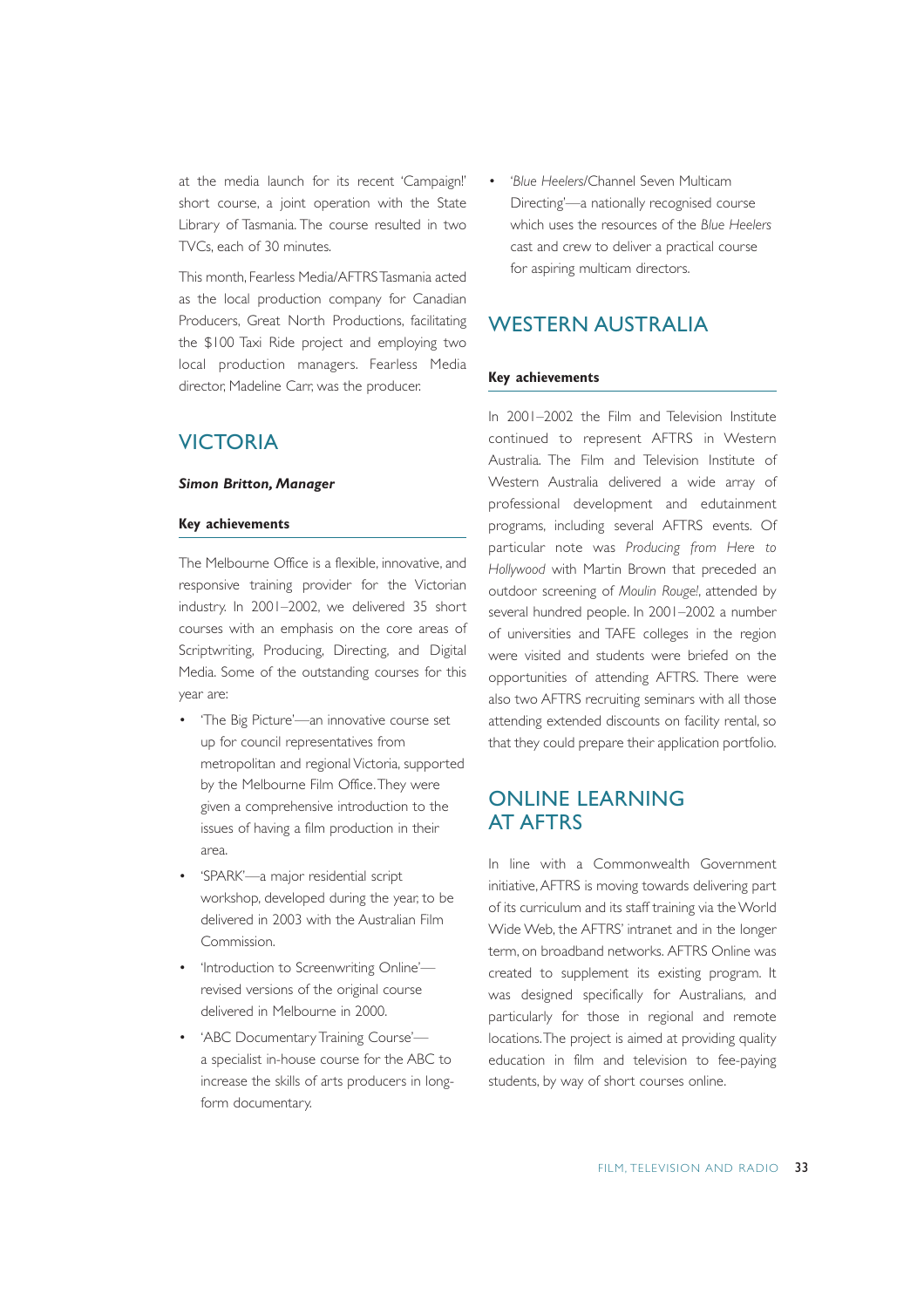To date two courses have been delivered online. 'Introduction to Screenwriting' was delivered twice to students Australia-wide. 'Hitchcock, Gender and Fashion' was delivered to AFTRS' fulltime students and allowed much greater flexibility for Production students to undertake important theory-related subjects. It will be delivered again in August/September for both full-time and external students. There are a further four (4) courses completed and awaiting delivery. The next of these to be launched is 'Safe Sets' which is devoted to safety on production sets. It is expected to be of interest to production companies throughout Australia. 'Commissioning Corporate Videos' will demystify the process for businesses working with production companies on their promotional videos and as such has a large potential market of companies Australiawide. 'Rushes to Final Product' is designed for all those associated with the post-production of film and television and as such will have wide appeal in the industry.With massive changes in formats and digital pathways this course clarifies the options for a diverse range of productions. Finally 'Radio Announcing' is aimed at country radio people in remote Australia who cannot make it to centres for face-to-face training. Presenters can get solid feedback on their presentations which will be sent

as audio files over the Internet. A diverse range of online courses are also being developed, including 'The Art of Documentary', focusing on indigenous film-makers and stories, 'Production Accounting and Art Direction', all filling a recognised industryskill gap.

A successful collaboration with Macquarie University has enabled AFTRS to develop the courses via WebCT. The development of online courses involves a great deal of research into issues such as privacy, intellectual property rights, and new technology.

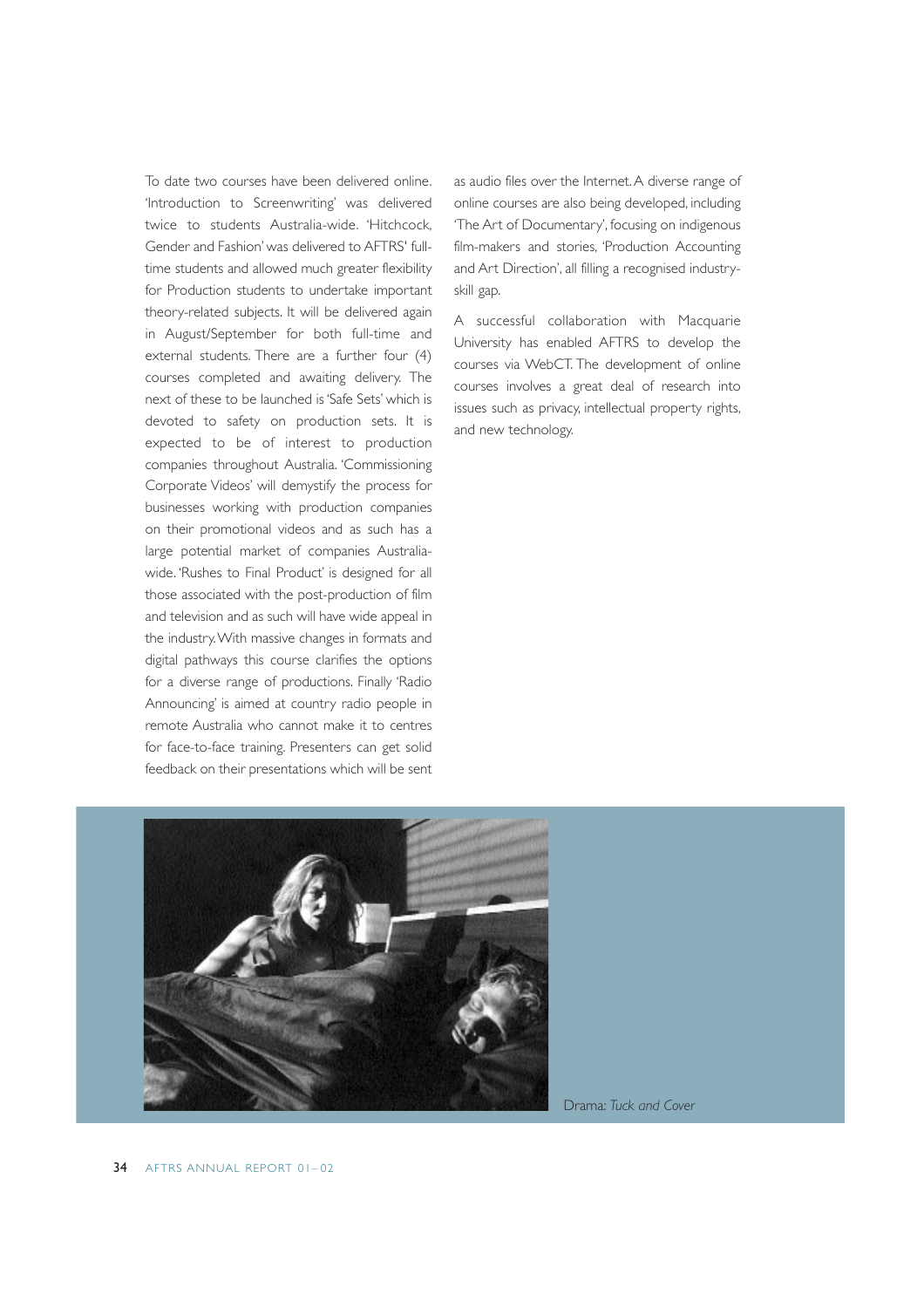

# **CORPORATE** SERVICES

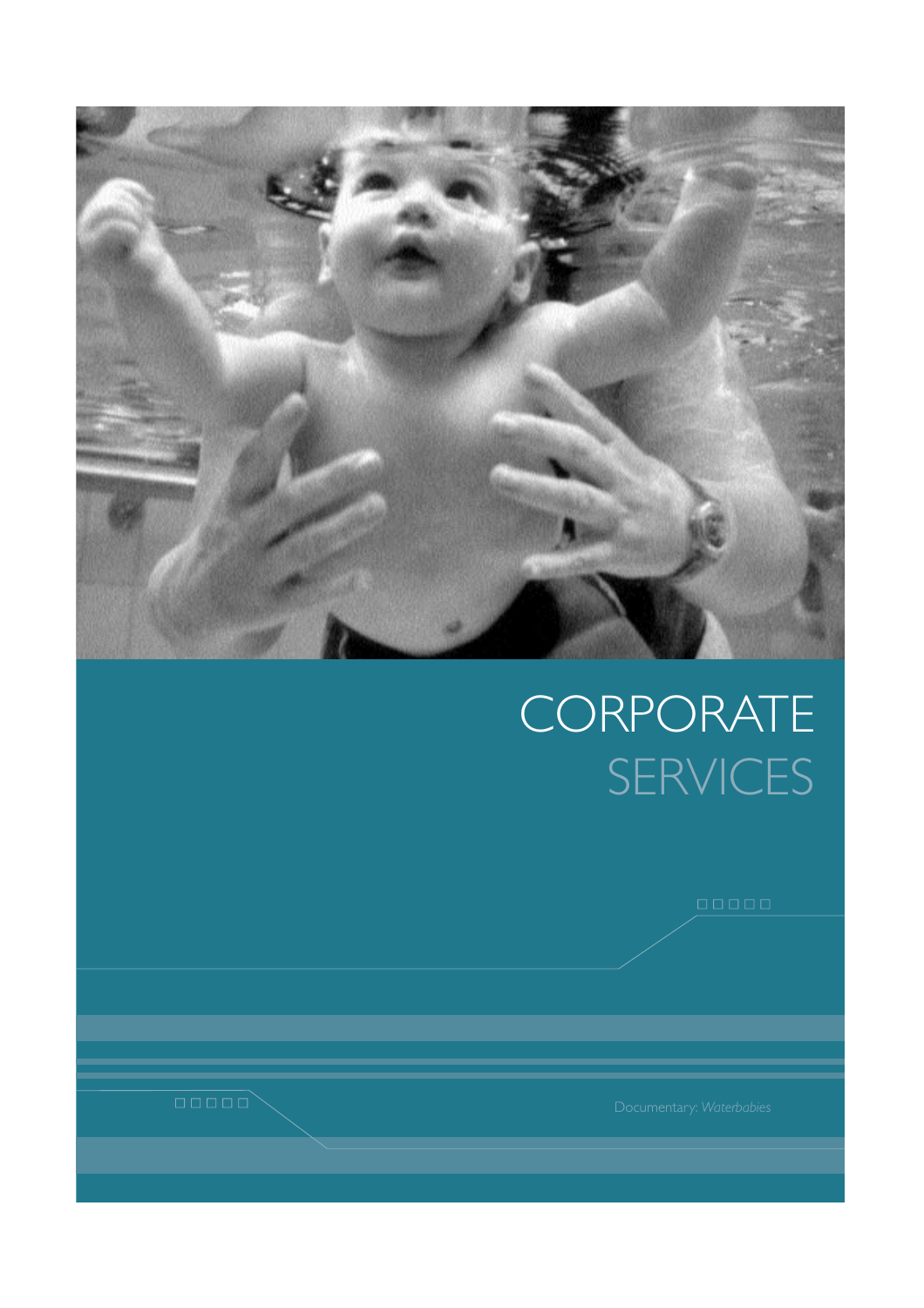8 8 8 8 8

CHAPTER 3

# **CORPORATE SERVICES**

# **DISTRIBUTION**

This year has been one of change, including the increasing use of tape as the delivery format for most student productions, and the demise of AFI Distribution.

Tape-finishing increases the cost of successful entries to US film festivals with the need to supply the screening copy in NTSC format.This, together with the pressures of the exchange rate, has forced a reduction in entries to this region. However, interest in AFTRS' digital work continues to grow and has led to an increase in overall festival entries for the year.

The highlights of the year were *Inja* screening at the prestigious Telluride, Sundance, New York and Aspen film festivals and *Harvey* screening at the major digital events of SIGGRAPH in the USA, Ars Electronica and Transmediale in Europe and at the Clermont-Ferrand International Short Film Festival in France. *Redfern Beach* also screened at Clermont-Ferrand and it and *Great Falls* (1998) screened in a Cinemascope Shorts program at the American Cinematheque in Los Angeles and other US cities. Both *Redfern Beach* and *Harvey* have sold to television in Europe and other sales have been made to Spain, Italy, Japan, and Canada.

The closure of AFI Distribution early in 2002 has brought about a reconsideration of AFTRS' distribution strategy. At the present time it is anticipated that AFTRS will not look for alternative external distributors, but will market its films directly to increase the visibility of the AFTRS brand. While this will certainly mean a change in direction for the Distribution department, it will also give AFTRS the opportunity to maximise the potential of its films in the international marketplace. There were more than 709 entries leading to 147 screenings and 16 awards.

### **Educational media**

The Online Shop has been a success with video sales increasing considerably during the year. There has been consistent income from AFTRS' US-based distributor. It seems likely that the most popular titles will continue to sell for some years yet.

### JERZY TOEPLITZ LIBRARY

The Jerzy Toeplitz Library resources the AFTRS national curricula and also provides a specialised information and lending service for members of the industry, media students, researchers, and the general public.

This year the library web site (http://library. aftrs.edu.au/) has been revamped to increase access to the collection and services. The improvements include listings of helpful research tools, bibliographies, inclusion of online request forms and the introduction of the Virtual Reference Desk (http://library.aftrs.edu.au/ virtref.htm).

Loans have increased to total 28 931 items. The collection has been enhanced by actively increasing the number of DVD titles. Other new resources include items for the Digital Media and Film Music subject areas.

For three months during 2001 the library hosted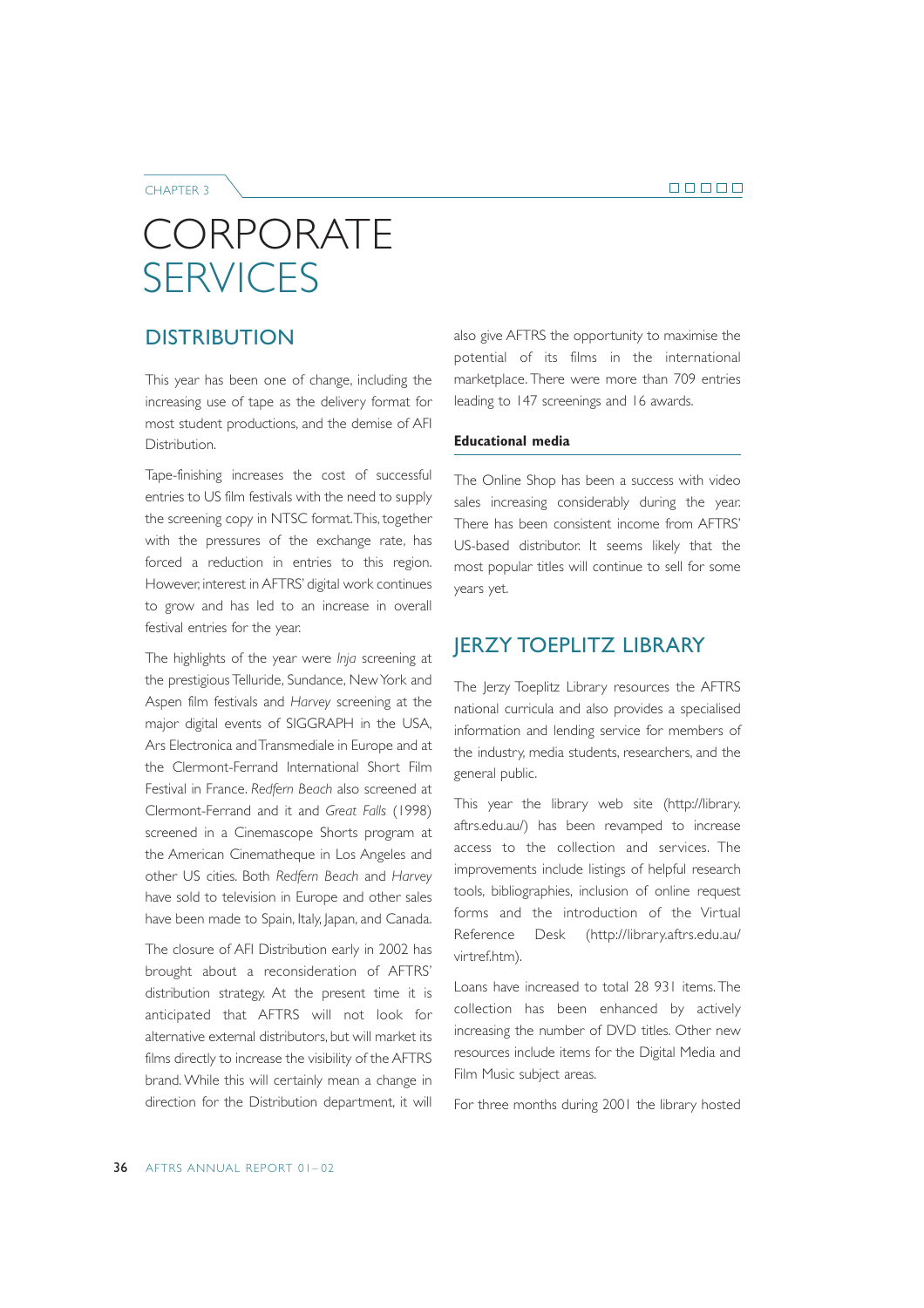a library student, Janna Brechmacher, on attachment from the German institution, Fachhochschshule, in Hannover. Other attachments included library students from TAFE and Charles Sturt University.

# SERVICE CHARTER

AFTRS service charter explains the standards of service that clients can expect. It also sets out steps that may be taken if these standards are not met.

The charter clearly describes the role of AFTRS as Australia's foremost professional film, television and radio training organisation. It outlines the values of excellence, innovation, creativity, collaboration, diversity and professionalism to our clients. Primarily these are: students, films, broadcast and new media professionals, members of the public, the Portfolio Minister and the Commonwealth Government.

Our education and training programs include:

- Seven-month Commercial Radio Broadcasters Course
- Graduate Diploma of Arts (Film and Television)
- Master of Arts (Film and Television)
- Master of Arts (Hons) (Film and Television)
- Industry short courses
- Indigenous Program
- Industry Training Fund for Women
- Technical Trainee Scheme
- International Training
- High-end software training for the industry

# ACCESS AND EQUITY

AFTRS is committed to providing equality of opportunity to all students and applications for full-time and short courses. Access to training opportunities is not affected by gender, sexual preference, marital status, disability, religion, culture, racial origins, political preference, pregnancy or age, except in programs for specific recognised disadvantaged target groups.

AFTRS' objectives and strategies are:

- To ensure the broadest possible field of applicants for student places is reached by targeted advertising and stressing that courses are available to all suitably qualified applicants.
- To ensure that student selection procedures are non-discriminatory.
- Selecting students on the basis of merit ie skills, ability and experience.
- To regularly review all AFTRS student policies, literature, publicity and training material to ensure it is non-discriminatory.
- To encourage students from target groups to assume non-traditional roles in the film and broadcasting industries.
- To encourage the inclusion in courses of segments which raise awareness of the role, status and work in film and broadcasting of people from identified target groups.
- To look for opportunities to encourage all kinds of young people to enter the industry in every kind of creative, technical and administrative role.
- To continue to support specifically targeted programs eg WIFT and Indigenous Program Initiatives.
- To ensure all courses are accessible for applicants with physical disabilities.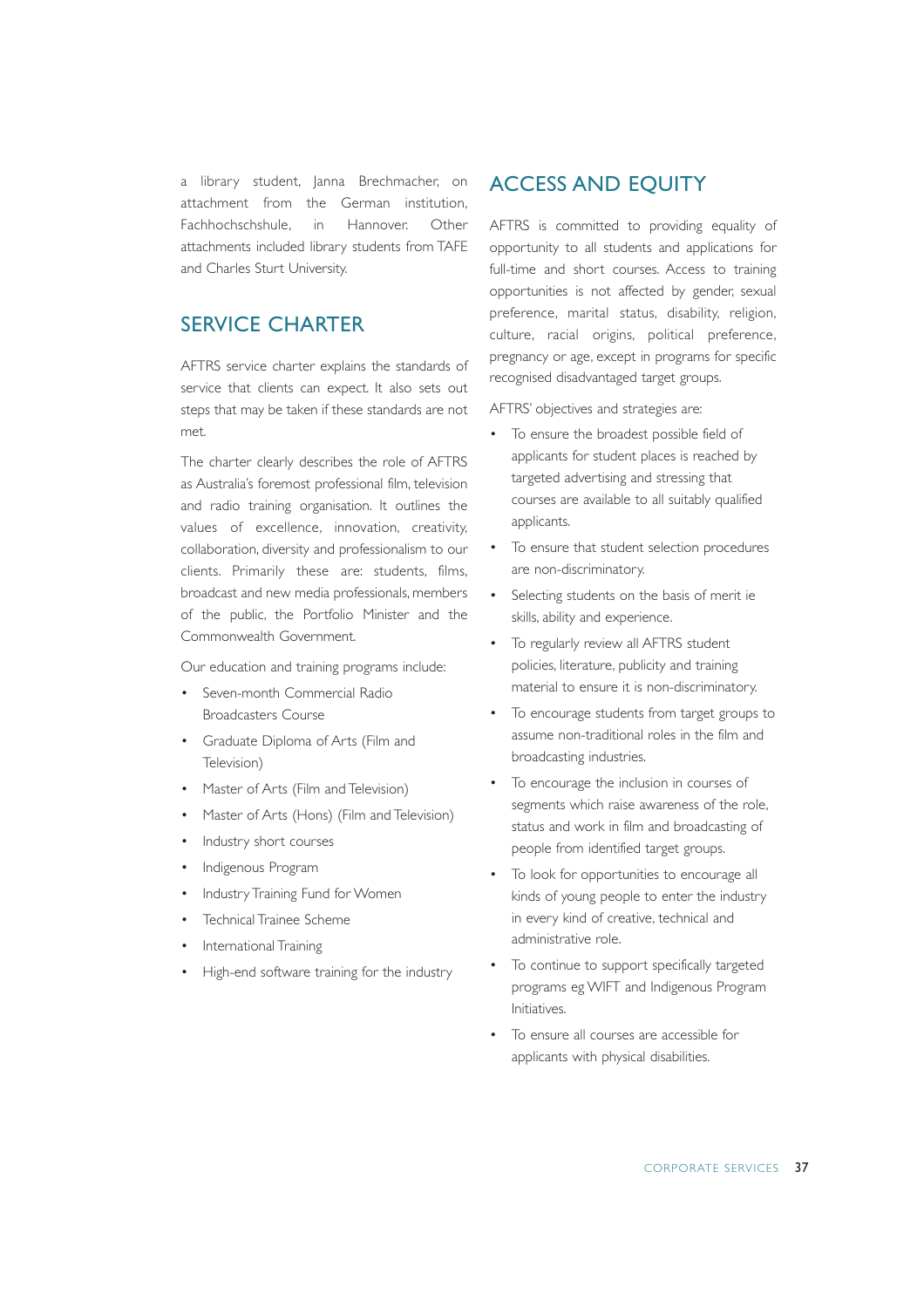- To continue to make library services available to the public.
- To continue to support students in relocating to Sydney to attend full-time courses.
- To continue to develop the AFTRS web site to provide easily accessible information.
- To continue to explore options for distance learning.

The responsibility for ensuring access and equity lies with every staff member who has direct or indirect involvement with students, and every student. The Manager Student Services has been appointed the AFTRS' Access and Equity Officer.

- The Access and Equity Officer is responsible for the following:
- Monitoring the implementation of the Access and Equity Policy.
- Overseeing the content of the AFTRS Access and Equity Plan.
- Reviewing and reporting on the effectiveness of the Plan including the maintenance of statistics.
- Keeping Senior Management aware of legislative changes and requirements.
- Preparing reports for the Commonwealth Government and other agencies.
- Providing input into curriculum discussions to ensure access and equity principles are included in decisions.

In addition AFTRS has formed an Equal Employment Opportunity Committee. The Committee consists of the Manager Student Services, the Human Resources Manager, a student representative and a staff representative.

The Committee has the following functions in relation to access and equity.

- To consult with staff and students on access and equity matters as appropriate.
- To review current policies and practices in the light of access and equity principles.
- To consider access and equity initiatives in other organisations for possible adoption by AFTRS
- To assist the Access and Equity Officer in preparing reports and plans.
- To investigate claims of discrimination.

These policies and procedures are readily available to the public, students and staff on AFTRS' web site www.aftrs.edu.au and AFTRS' handbook.

## EQUAL EMPLOYMENT OPPORTUNITY (EEO)

A number of informal complaints were received and were resolved by members of the EEO Committee. One formal complaint was made under EEO provisions in the past year. This is currently being resolved with the assistance of a mediator. One formal complaint unresolved at the beginning of the year has now been withdrawn.

### EEO COMMITTEE

The EEO Committee consists of AFTRS representatives from Human Resources and Student Services and an elected staff representative. While the composition of the Committee allows for a student representative, none volunteered this calendar year.

Members of the Committee met formally and informally to consider policy and complaints. Members of the Committee were approached by staff and students on an ad hoc basis to provide advice on discrimination related matters.

During the year the following EEO-related policies and programs were initiated.

- Workplace Bullying Policy drafted and staffawareness sessions run.
- Indigenous Issues Committee formed and a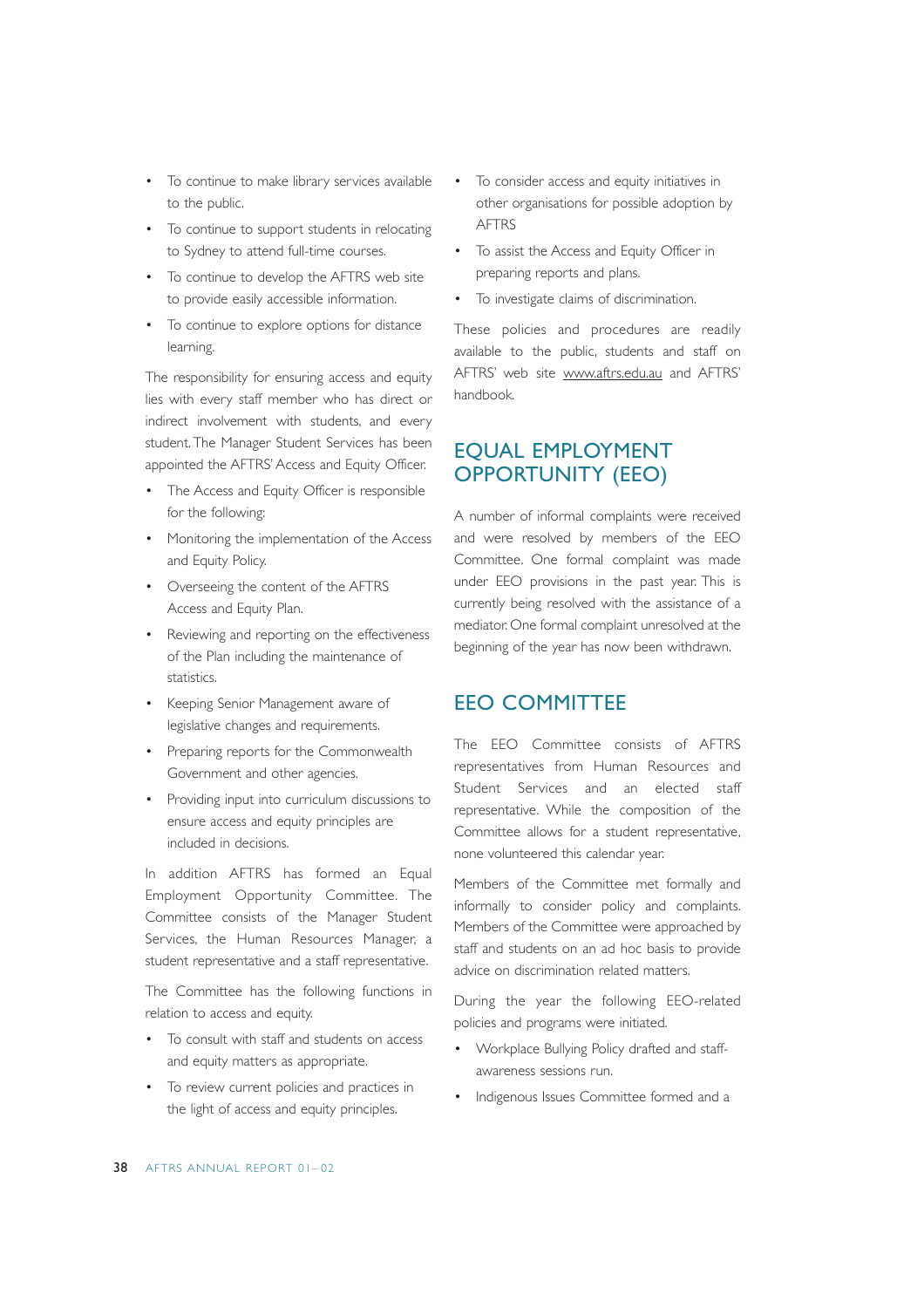program for 2002 to 2003, including cultural workshops, a NAIDOC Week event, and the creation of traineeships targeted at Indigenous youth was formulated.

- A concentrated effort to obtain useful EEOrelated training resources was made.
- Initial discussions were held with The Royal Blind Society about providing work experience in the sound area for a visionimpaired mixer.
- Plans to increase the number of Harassment Contact Officers.
- Guidelines on 'reasonable adjustments' were drafted and circulated.

## STAFFING AND ESTABLISHMENTS

Within AFTRS representation of women in 2001–2002 on staff was 47 per cent. At senior

management level representation of women remained at 25 per cent and at head-ofdepartment level increased from 26 per cent to 31 per cent. Representation within technical areas has remained static and 20 per cent of technical trainee positions are occupied by women.

## EEO IN APPOINTMENTS

As of 30 June 2002 there were 111 occupied positions at AFTRS, 14 of which were part-time. Women held 52 positions, 11 were occupied by people from non-English speaking backgrounds, one was occupied by an Aboriginal or Torres Strait Islander, and two were occupied by people with disabilities. AFTRS made 14 appointments during the year, seven were of women and two indicated they were from a non-English speaking background. All EEO-related policies are available to staff and students on AFTRS intranet.

## STAFFING INFORMATION

#### **Breakdown of staff by gender, part-time/full-time status and level as at 30 June 2002**

|                             | Male (Full-time) | Male (Part-time) | Female (Full-time) | Female (Part-time) | <b>Total</b>   |
|-----------------------------|------------------|------------------|--------------------|--------------------|----------------|
| <b>New South Wales</b>      |                  |                  |                    |                    |                |
| a) Statutory office holders |                  |                  |                    |                    |                |
| b) SES-equivalent           | $\mathfrak{D}$   |                  |                    |                    | 3              |
| c) Below SES                | 51               | $\overline{4}$   | 38                 | 9                  | 102            |
| d) Temporary                |                  |                  |                    |                    |                |
| Total                       | 54               | $\overline{4}$   | 39                 | 9                  | 106            |
| <b>Victoria</b>             |                  |                  |                    |                    |                |
| a) Below SES                |                  |                  |                    |                    | $\overline{2}$ |
| b) Temporary                |                  |                  |                    |                    |                |
| Total                       |                  |                  |                    |                    | $\overline{2}$ |
| Queensland                  |                  |                  |                    |                    |                |
| a) Below SES                |                  |                  | $\overline{2}$     |                    | $\overline{2}$ |
| b) Temporary                |                  |                  |                    |                    |                |
| Total                       |                  |                  | $\overline{2}$     |                    | $\overline{2}$ |
| <b>South Australia</b>      |                  |                  |                    |                    |                |
| a) Below SES                |                  |                  |                    |                    |                |
| b) Temporary                |                  |                  |                    |                    |                |
| Total                       |                  |                  |                    |                    |                |
| <b>TOTAL</b>                | 55               | $\boldsymbol{4}$ | 42                 | $\overline{10}$    | $\blacksquare$ |

*Staff are employed at AFTRS under the* Australian Film,Television and Radio School Act 1973 *(as amended). All non-SESequivalent staff are covered by AFTRS Certified Agreement 1998/99. SES-equivalent staff are employed on a contract basis.*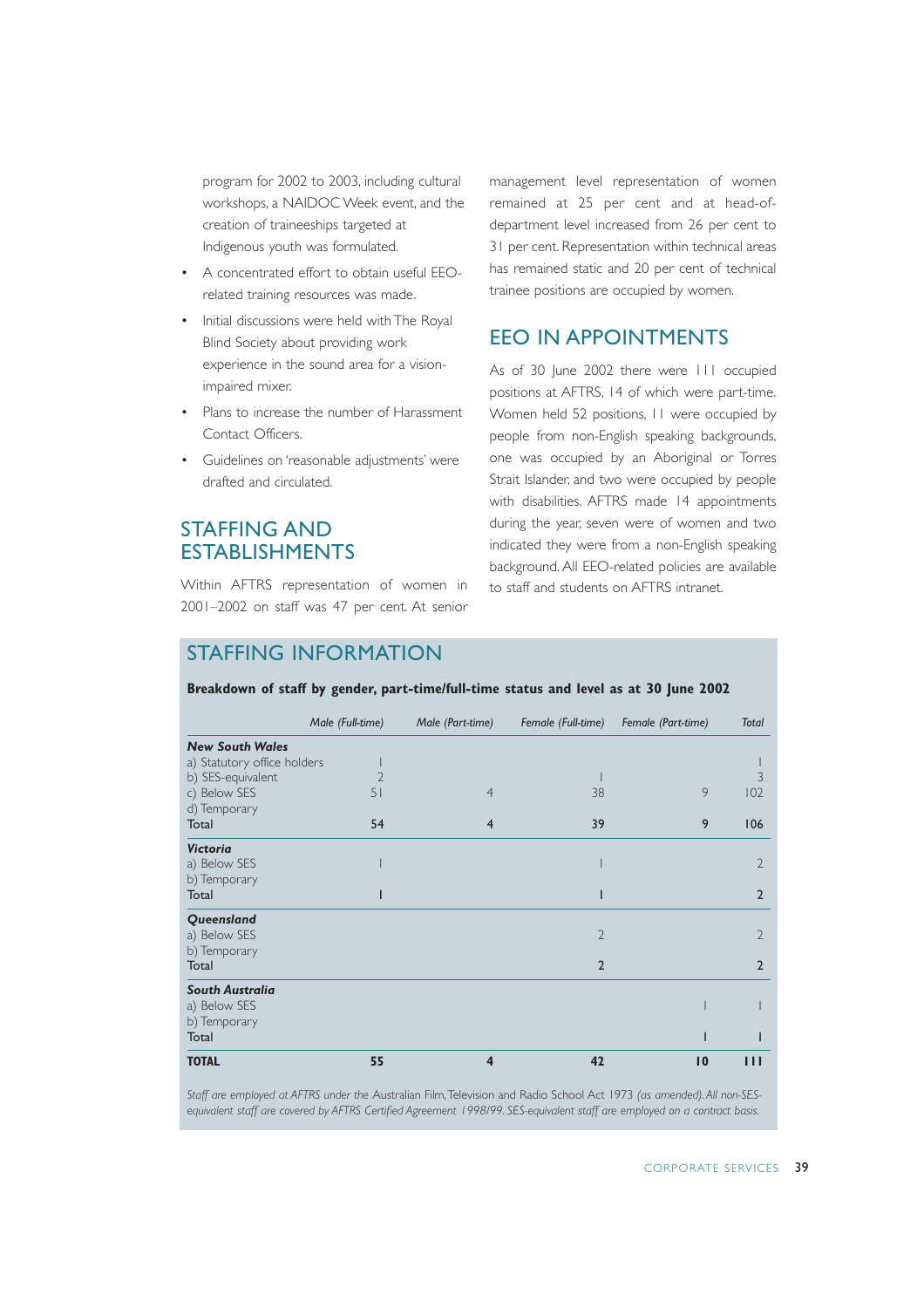## STAFFING INFORMATION (CONT.)

#### **Breakdown of AFTRS staff by gender, level and NESB as at 30 June 2002**

|                                | Male | Female | <b>Total</b> | <b>NESB</b> |
|--------------------------------|------|--------|--------------|-------------|
| Senior management              | 3    |        | 4            |             |
| Management/heads of department | 18   | 8      | 26           |             |
| Teaching/training              |      |        | 8            |             |
| Teaching/training support      | 3    | 17     | 20           |             |
| Administration                 | 5    | 22     | 27           |             |
| Technical                      | 23   |        | 24           | 4           |
| Support                        |      |        |              |             |
| <b>TOTAL</b>                   | 59   | 52     | $\mathbf{H}$ |             |

*The 'senior management' category includes a holder of a principal executive office.The management/heads of department and teaching/training categories include women who teach in technical disciplines.The teaching/training support category covers all staff who provide administrative support to teaching/training staff.The support staff perform duties about the maintenance of the building.*

#### **Representing EEO target groups within salary bands at AFTRS**

| Salary Band (\$) | <b>NESB</b>              | <b>ATSI</b> | <b>PWD</b> | Women |
|------------------|--------------------------|-------------|------------|-------|
| To 29 051        |                          |             |            |       |
| 29 052-32 986    |                          |             |            | 4     |
| 32 987-36 568    | $\overline{\phantom{0}}$ |             |            | 16    |
| 36 569 - 41 003  |                          |             |            | 6     |
| 41 004 - 44 662  | $\mathcal{D}$            |             |            | 9     |
| 44 663 - 52 257  | 3                        |             |            | 6     |
| 52 258-62 846    |                          |             |            |       |
| 62 847-76 073    |                          |             |            | 3     |
| Over 76 073      |                          |             |            |       |
| <b>TOTAL</b>     | $\mathsf{L}$             |             |            | 52    |

*The table above shows the representation of the four EEO target groups (Non-English Speaking Background, Aboriginal and Torres Strait Islanders, People with a Disability and Women) on AFTRS staff. The data is drawn from information provided voluntarily.*



Digital Media: *The Amateur Developer's Handbook*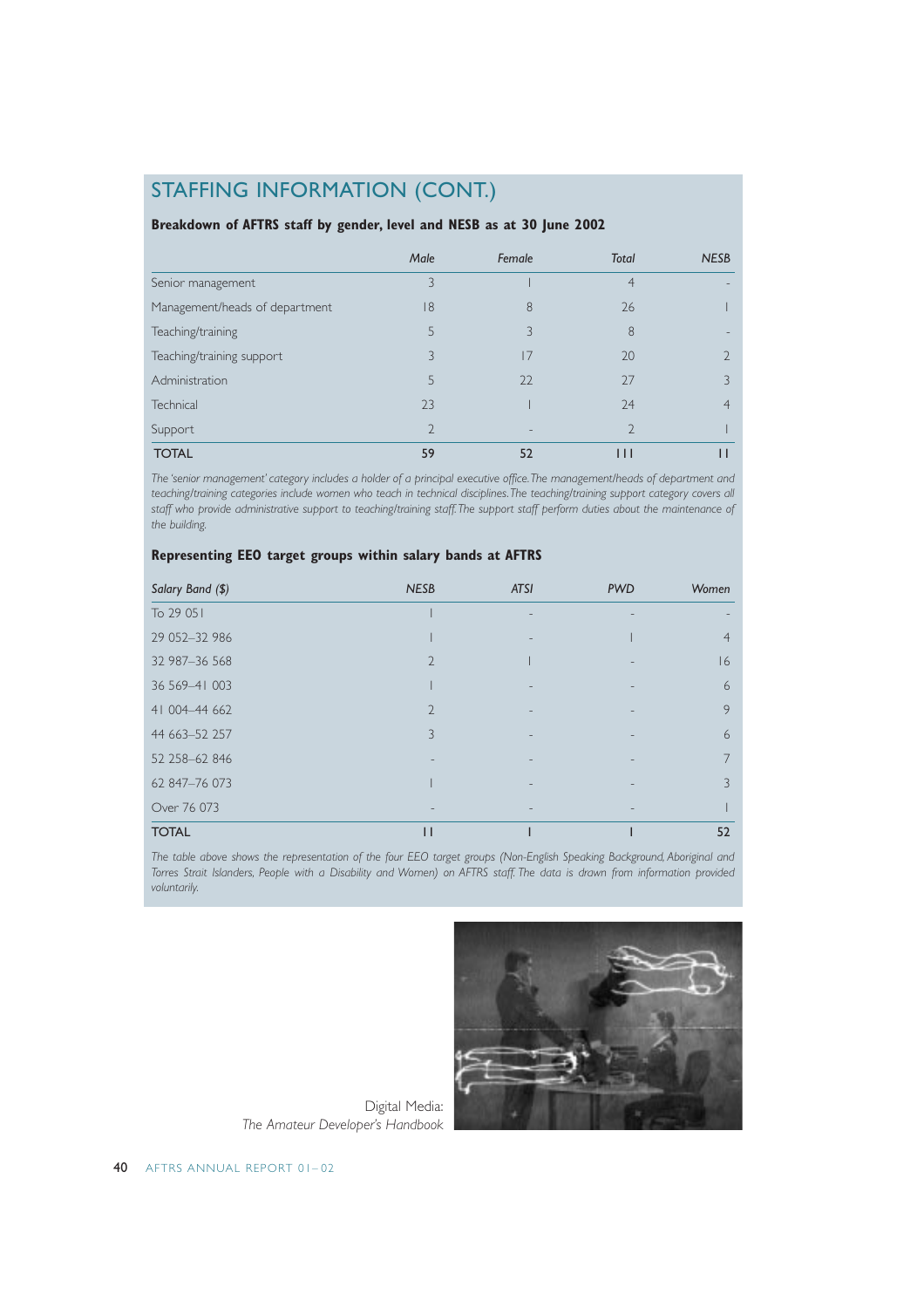## WORK AND PRIVATE **COMMITMENTS**

AFTRS retains a flexible policy for accommodating private commitments which includes part-time work, job-sharing, home-based work, flexible working hours, personal leave, recreation leave at half-pay, and leave without pay. During 2001–2002 there was an increase in the use of home-based work and job-sharing.

## STAFF TRAINING AND DEVELOPMENT

Internal training during 2001–2002 offered staff basic skills in information technology, such as Dreamweaver, Powerpoint, and other general development opportunities such as assertiveness training. Staff attended a variety of external training, including marketing, copyright, advanced information technology, financial reporting and business writing. Staff were also actively encouraged to attend industry-related classes and short courses within AFTRS.

A number of staff took professional development leave or were granted leave without pay to enhance their industry-based skills. Staff also attended events including the Fourth Annual Radio Seminar,The Society of Motion Picture and Television Engineers' Exhibition, Libraries Conference,The Screen Producers' Association of Australia Conference, the Australian Screen Directors' Association Conference, and the Sydney Film Festival.

In 2001–2002 AFTRS provided studies assistance to support staff undertaking external studies, including Computing Science, Law, Marketing, and Arts. It also employed five technical trainees who were supported through their TAFE training, and it is hoped that this program is extended in the coming year.

A project to collect, centrally store, and to retrieve training-related information continued. It is anticipated that this will assist in implementing Individual Development Plans and informulating internal training programs.

#### **Cost of staff training**

| Value of staff time involved in training                | \$                |
|---------------------------------------------------------|-------------------|
| 116 days external training<br>48 days internal training | 30 899<br>15 2921 |
| Direct expenditure on staff training                    | 56 453            |
| Total cost of staff training                            | $102644^2$        |

*<sup>1</sup> Excludes staff attendance at AFTRS industry-related classes and short courses.*

*<sup>2</sup> This is a 7 per cent increase on 2000–2001 (approximately).*

## OCCUPATIONAL HEALTH AND SAFETY (OH&S)

The OH&S Committee held four (4) scheduled meetings and a number of special-purpose meetings in 2001–2002. Staff input was actively sought and the minutes were published in the weekly staff newsletter and were made available on the OH&S noticeboard.

The results of a Comcare audit into OH&S within AFTRS were received. This resulted in formulating a plan for further improvement which the committee and AFTRS staff are working towards. A particular emphasis will be placed on risk management and systems documentation.

OH&S training is part of the student curriculum. New students received training in 'Safety on the Set' and 'Office Ergonomics' during Orientation Week and AFTRS now offers an online course— 'Safe Sets'. The OH&S component of staff induction was reviewed and was considerably increased.

AFTRS continued regular testing in accord with legislative requirements and national standards.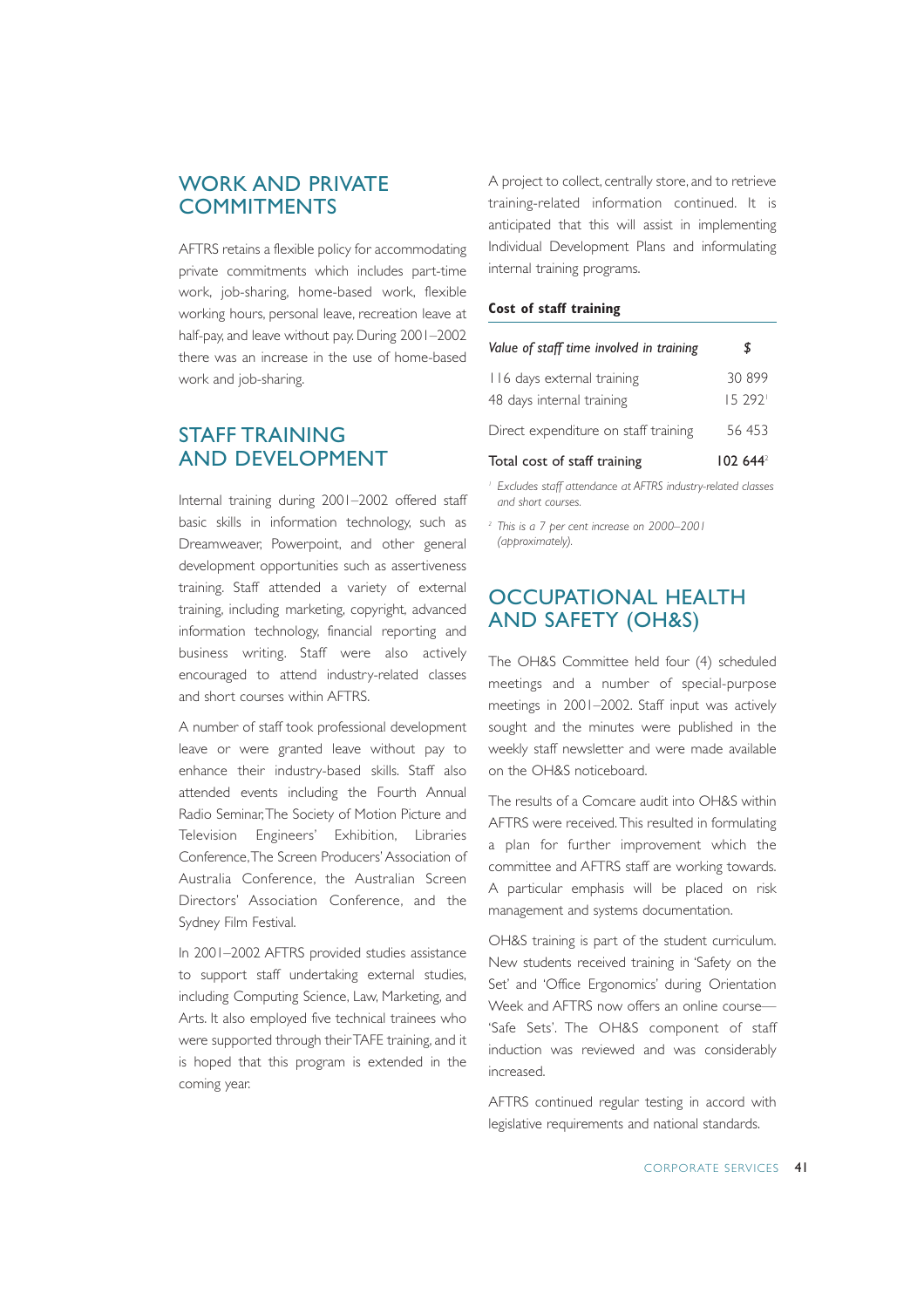Other OH&S-related matters in 2001–2002 included:

- Health and Safety Representative inspections completed for most of the Sydney site
- the guidelines for OH&S Committee members were approved and circulated
- external audit of fire-fighting equipment arranged
- Emergency Lighting Plan approved
- new security system approved and in process of installation
- Smoking Policy reviewed and new provisions implemented
- Evacuation Plan and warden training reviewed
- access to some buildings in Sydney reviewed
- Editing department ergonomic review completed and recommendations implemented.

## FREEDOM OF INFORMATION

AFTRS maintains personal information under the four (4) broad categories of: personnel records, specialist contractor records, student records, and mailing lists. Information about administrative decisions and personal information may be available through Freedom of Information requests made in accord with the *Freedom of Information Act 1982*.Any requests are referred to the Freedom of Information Contact Officer on (02) 9805 6616 or 1300 366 464 (toll free).

AFTRS received no formal requests for information under the Act during 2001–2002.

### **PRIVACY**

AFTRS continued to adhere to the Privacy Act 1988 and to the Privacy Commissioner's guidelines about the collection, maintenance, storage and release, of personal information. During 2001–2002 there was an emphasis on training about privacy and in reviewing policies and practices.This review was specifically targeted at online information and mailing lists.

### INDUSTRIAL DEMOCRACY

AFTRS continued its commitment to involve staff and students in decision-making processes. The primary expression of this is the inclusion of a staff-elected and a student-elected member in the governing council. Staff and/or student representatives also have input through the Occupational Health and Safety, Equal Opportunity, and Postgraduate Curriculum committees.

Information is available to staff and students primarily through AFTRS intranet and weekly newsletters. Staff are consulted on a wide range of policies, procedures, and on organisational change.

#### **Award simplification**

The Australian Film, Television and Radio School Award 2000 came into effect on 13 August 2001.

#### **Enterprise bargaining**

The current Certified Agreement nominally expired in March 2002 and negotiations on a new agreement between AFTRS and staff representatives (non-union and union) started towards the end of 2001. Staff have had access to training and information updates throughout the process, and have been regularly consulted.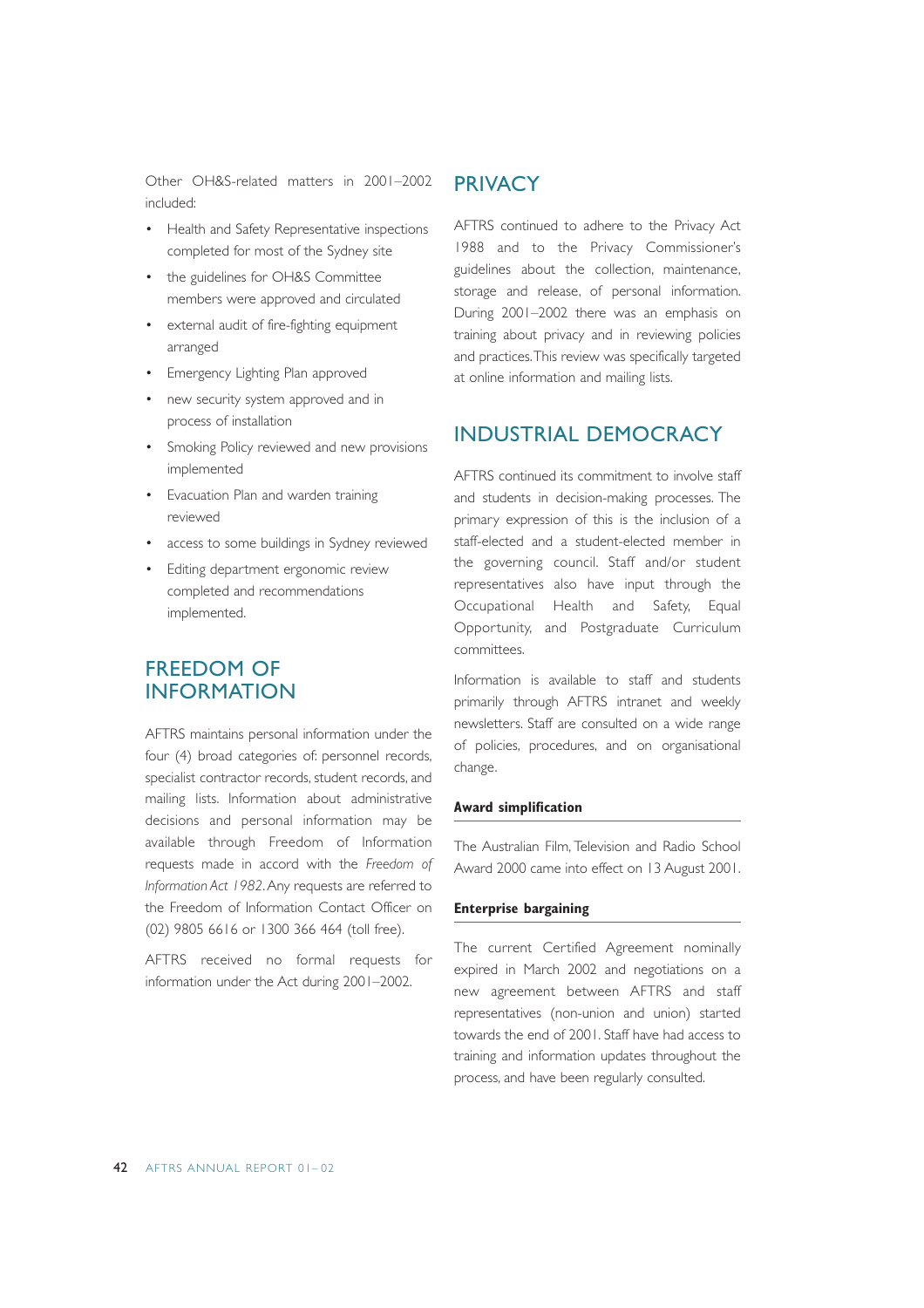

Documentary: *Working Harbour*

Negotiations have been amicable and constructive and are in the final stages. It is expected staff will be able to vote on the draft agreement early in the 2002–2003 financial year.

## DISABILITY STRATEGY

In terms of the Commonwealth's Disability Strategy AFTRS is a Provider, a Purchaser, and an Employer. AFTRS has a well-established Disability Policy and a Disability Action Plan. Both are available on the Internet.

#### **Assessment against performance indicators**

#### *Provider* AFTRS is a provider of educational services on a national basis.

- Quality improvement and assurance systems include the formal evaluation of full-time course components and short courses.The details are compiled by an independent department and referred to senior management and reviews at annual curriculum review meetings.The curriculum is also regularly reviewed through the Postgraduate Courses Sub-Committee.
- The current AFTRS service charter, available on the Internet, specifically refers to Disability Access Plans and to the provision of

appropriate facilities and support for staff and students identifying with a disability.

#### *Purchaser* AFTRS is a purchaser of goods and services.

- All tender documents and calls for expression of interest are available electronically either through the Internet or on request.There have been no requests for other formats.
- For general purchasing and tendering Australian Standard are consulted.Where specific equipment or services are obtained for an individual, that individual, and any person or organisation they recommend, are consulted.
- Purchase and tender documents have not specified compliance with the Disability Discrimination Act 1992, but will from 2002–2003.

#### *Employer* AFTRS is an employer of ongoing, fixed-term and casual staff.

- The requirements of the Disability Discrimination Act 1992 are considered in the development of employment policies, procedures and practices.The EEO Committee reviews policies and plans before being forwarded to senior management.
- All advertisements and vacancy information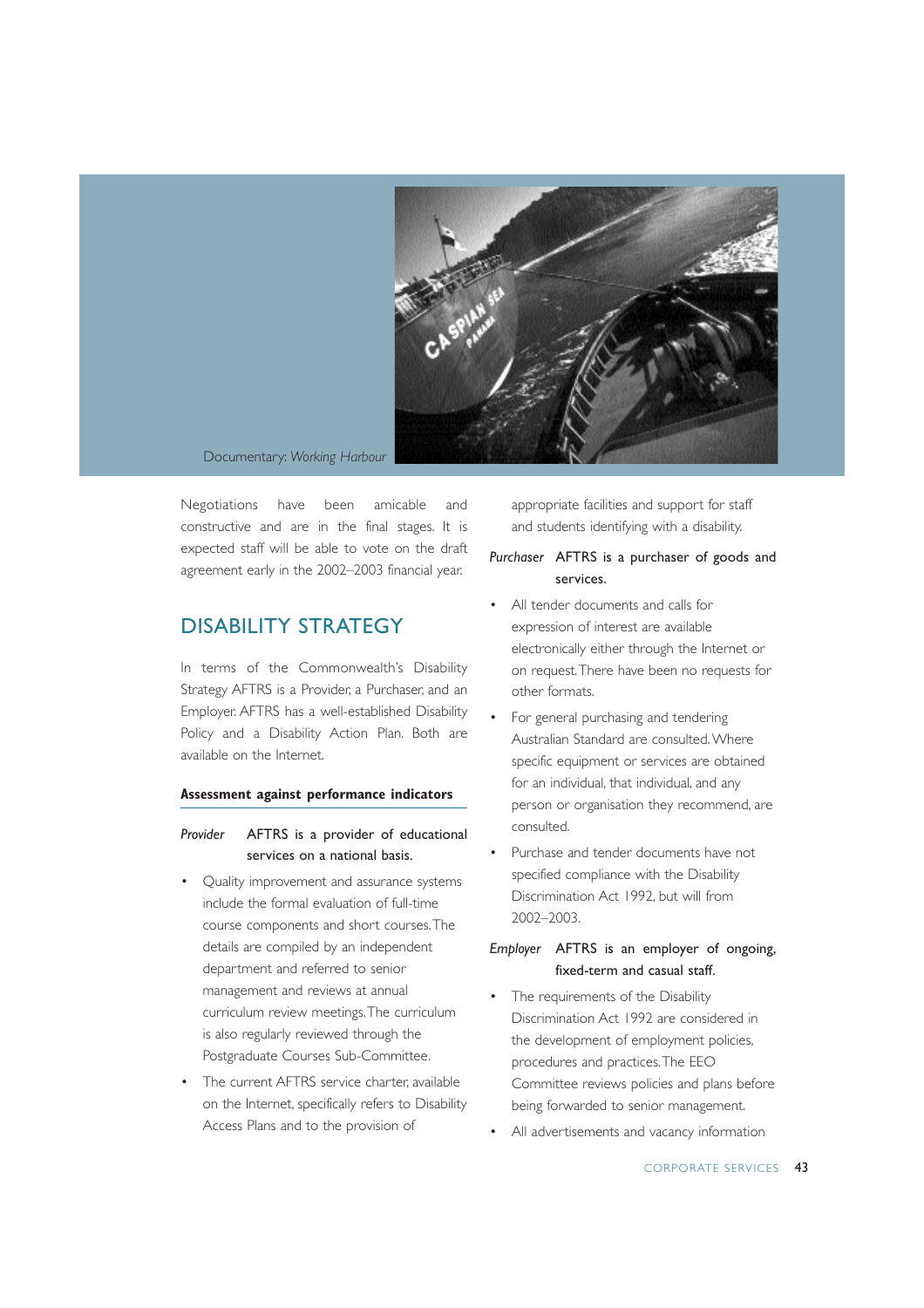are available electronically. No other formats have been requested.

- Information on 'reasonable adjustment' is available on the intranet and forwarded to selection panel members. Human Resources representatives are on all staff selection panels.
- All internal training and development programs ask staff to nominate if they have special needs.
- The inclusion in training of disability issues is as required.

#### **Complaint and grievance mechanisms**

- AFTRS Service Charter (on Internet) gives contact details for complaints.
- The Disability Policy (on Internet) gives external complaint details eg Human Rights and Equal Opportunity Commission.
- Grievance and complaint mechanisms are available to staff and students on the intranet.
- The induction of staff and students includes details of grievance and complaint mechanisms.

#### **Plans for 2002–2003**

- Review service charter.
- Review Disability Action Plan.
- Further formalise the consideration of disability related issues in process.
- Expand the information available on the Internet about complaint and grievance mechanisms.
- Improve the accessibility of the Internet eg subtitles on digital films and audio.
- Expand the collection of baseline data to include applicants for staff positions and as full-time students, and applicants for short courses.
- Extend marketing through the Internet and on radio.
- Extend the training of staff and student selection processes including on 'reasonable adjustment'.
- Purchase further disability-related training tools from appropriate organisations eg The Royal Blind Society.

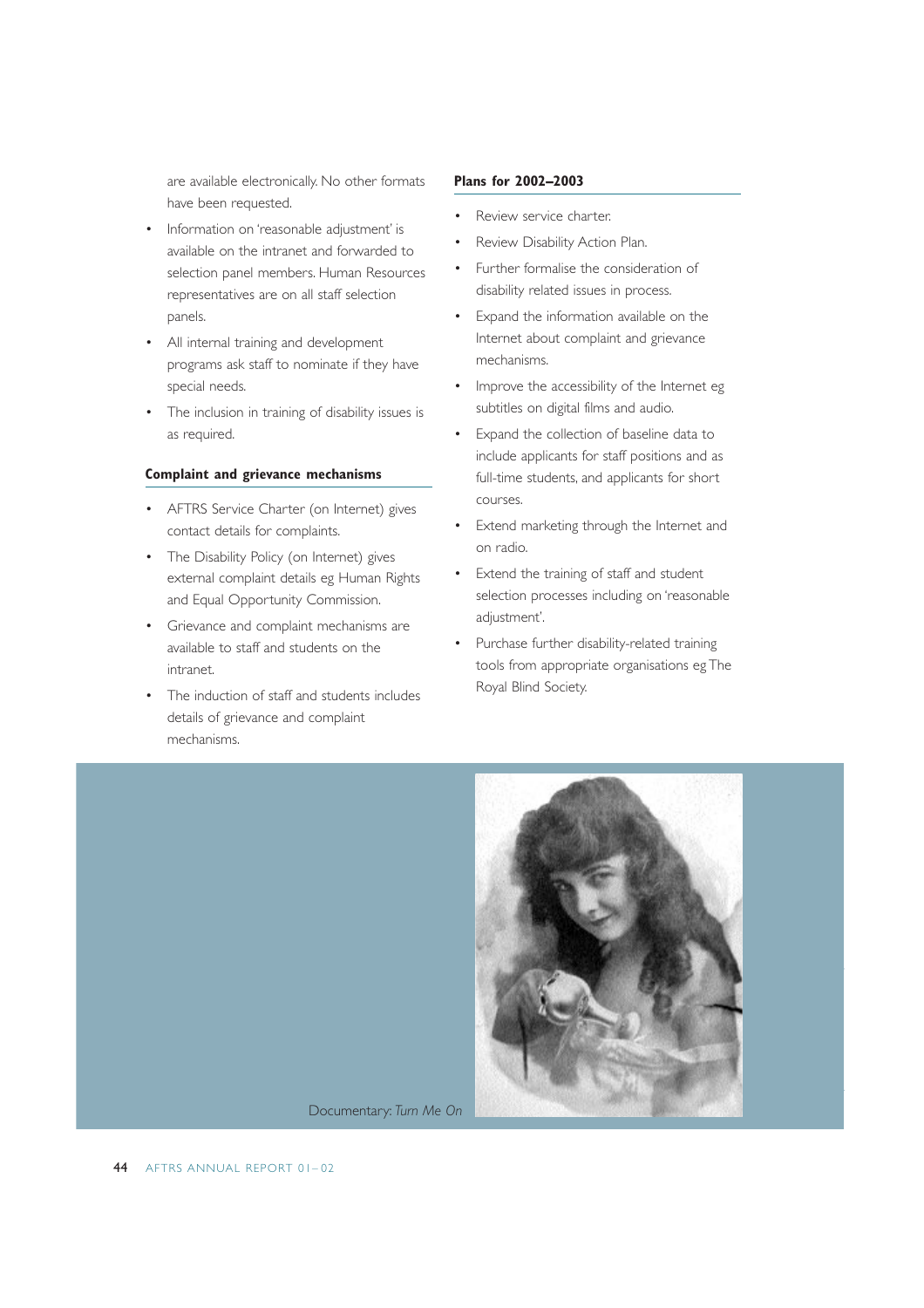

# TECHNOLOGY AND INFRASTRUCTURE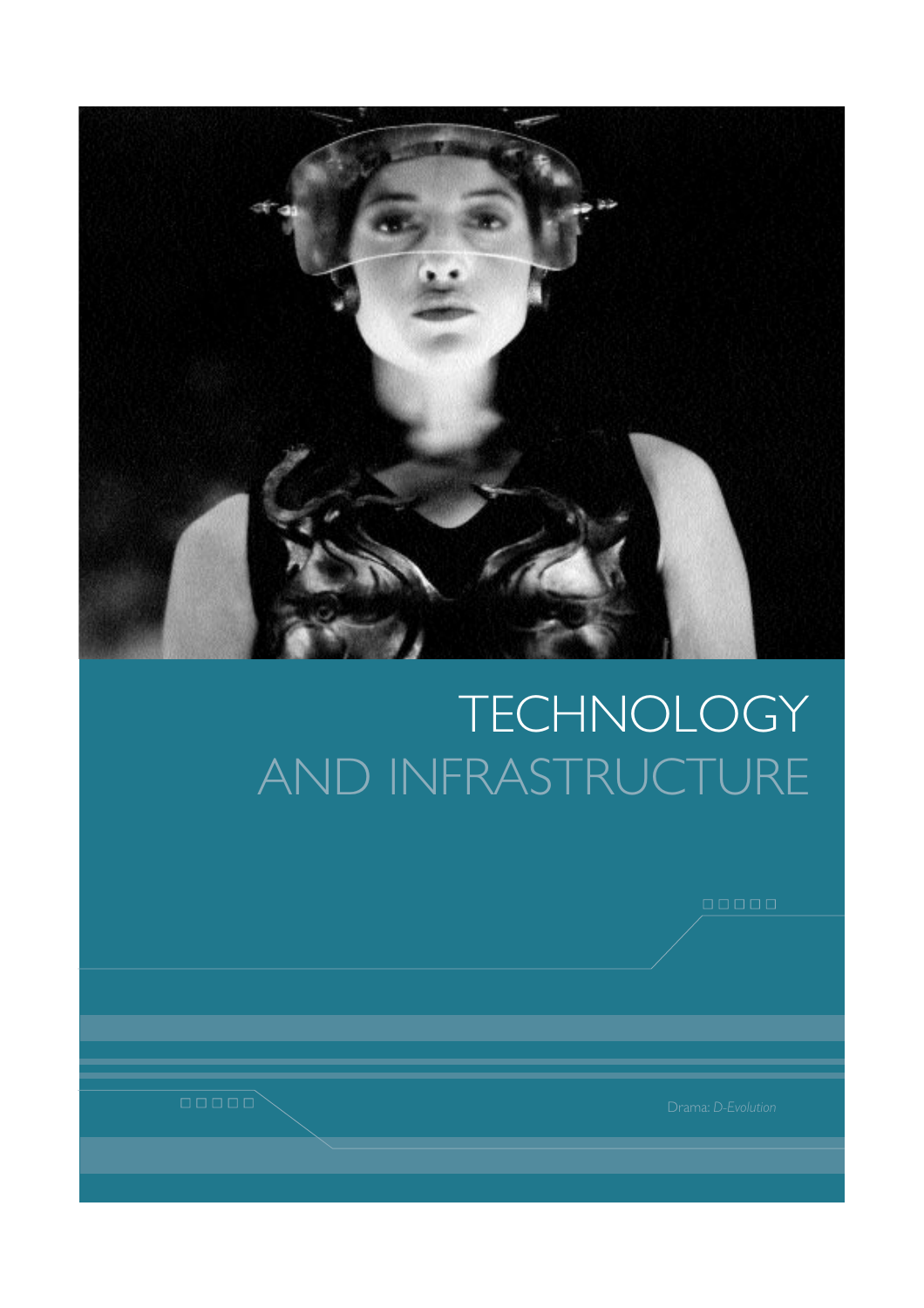#### CHAPTER 4

## TECHNOLOGY AND INFRASTRUCTURE

### TECHNICAL EQUIPMENT AND SYSTEMS

All new purchases and upgrades have aimed to keep AFTRS equipment and infrastructure at the highest possible technical standard relevant to industry.

The number of non-linear editing systems within the Editing department was significantly increased this year.The department now has five (5) AVID high-end systems, six (6) Final Cut Pro (FCP) and two (2) Media 100 low-cost options.

This year AFTRS' major project is to upgrade its digital media ('digi-media'), television and sound facilities. The project will take approximately two years, on the completion of which, AFTRS will have installed the latest digital technology into several key areas. Major components of the project include:

- Consolidating two separate multi-camera television control rooms into one control room facility with the latest broadcastquality equipment and capable of controlling all three studio floors.
- Replacing two large and very old analogue sound desks in the Mixing Theatre and television studio facilities.
- Replacing the ageing SGI Onyx supercomputer with the latest SGI Octane capable of processing high-definition video formats.

A top-of-the-range Scenarist DVD Authoring system comprising Sony MPEG encoding and Dolby audio hardware was installed in the Post

Production department. The system allows highquality video with Dolby digital surround sound to be recorded onto a relatively cheap portable medium. It is envisaged that the system will be used to produce:

- AFTRS show reels
- Student show reels
- Lecturing material.

AFTRS is replacing several manual paper-based processes with online computerised systems in line with Commonwealth Government policy.This year a new web-based Post Production Booking System became fully operational.

A new lighting system was installed in Studio 3, bringing the lighting facilities in this studio up to the same high standard as those installed in the two larger studios.

### INFORMATION SYSTEMS

AFTRS began a two-year project to upgrade the internal administrative IT network. This year, all 100BaseT switches comprising the Core and Distribution Layers (ie 'the backbone') were replaced with 1000BaseT (Gigabit) switches interconnected by fibre-optic cable, with a Cisco 6500 Network Supervisor switch at the core. Next year, the remaining 10BaseT hubs and 100BaseT switches including the Access Layer, will be replaced with similar 1000BaseT switches. Once completed, the network will support a reasonable level of internal video and audio streaming, while maintaining excellent network performance for all users.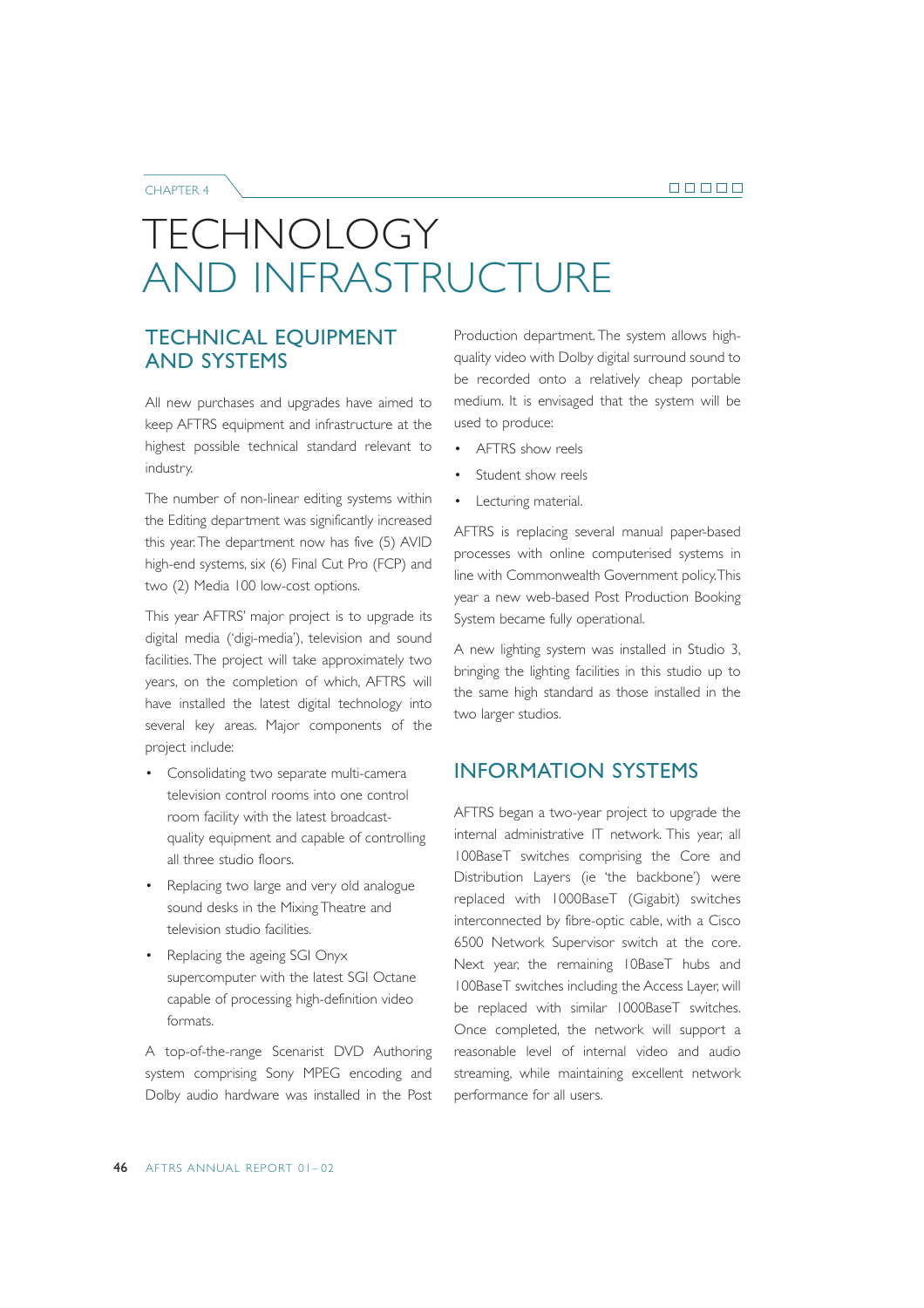In April 2002, AFTRS entered into an operating lease agreement with Rentworks Limited that will see one-third of its desktop computers replaced each year on a three-year cycle.

In December 2001, AFTRS entered into a threeyear contract with Total Peripheral Group Pty Ltd (TPG) to supply a secure wide-area network (WAN) and Internet service, connecting AFTRS' offices in Sydney, Melbourne, Brisbane and Adelaide. The TPG is a recognised 'service provider' of the National Office of the Information Economy (NOIE).

The TPG service provides a Virtual Private Network (VPN) including:

- A two Mbps connection between the Sydney campus, the TPG network and the Internet.
- A 256 kbps connection each between the TPG Network and the Melbourne and Brisbane offices.
- A secure dial-up service connecting the Adelaide office with the TPG network.

This VPN provides for the first time a secure link between the four AFTRS' sites. All offices benefit from increased bandwidth; however, the two Mbps duplex link to the Sydney campus means that AFTRS can now implement highquality video and audio streaming to and from the Internet. A Sidewinder firewall provides all sites with high-level protection.

Secure access to the mail server has been implemented by MIS, using HTTPS protocol as part of the Commonwealth's online secure requirements.

Having upgraded all large AFTRS databases from 16-bit to 32-bit technology, MIS is in the process of consolidating all small- and medium-sized databases into one large database.

## BUILDING AND PROPERTY

In line with Commonwealth Government policy, work has started on developing an AFTRS Environmental Management System (EMS). The EMS will include policies and guidelines on all environmental issues that apply to the operation of AFTRS.

In consultation with the Department of Public Works and Services, AFTRS has upgraded its security system to include an electronic access control, intruder detection system, and a video surveillance system. The installation was completed in June 2002, but is not expected to 'go live' until the beginning of October 2002, to coincide with improvements in other systems.

With Barry Webb & Associates, AFTRS has examined the existing emergency lighting and evacuation system to bring the system into line with current building codes.This project has been put to tender with completion expected by October 2002.

AFTRS commissioned Energetics (a governmentpreferred supplier) to undertake a detailed energy audit and to present its findings. The audit was conducted during a period of average studio and technical facilities use. Energetics reported good energy-saving practices and improvements already carried out by staff, and highlighted some areas where further energy efficiencies could be gained.

A Space Utilisation Task Group (SUTG) was established to decide how better to use the accommodation within the North Ryde building. The following SUTG proposals were completed by lune 2002:

- Creating a new large teaching/meeting room.
- Creating two small teaching/meeting rooms from the surplus areas within an existing larger room.
- Converting a small, under-used theatrette into a multi-purpose room.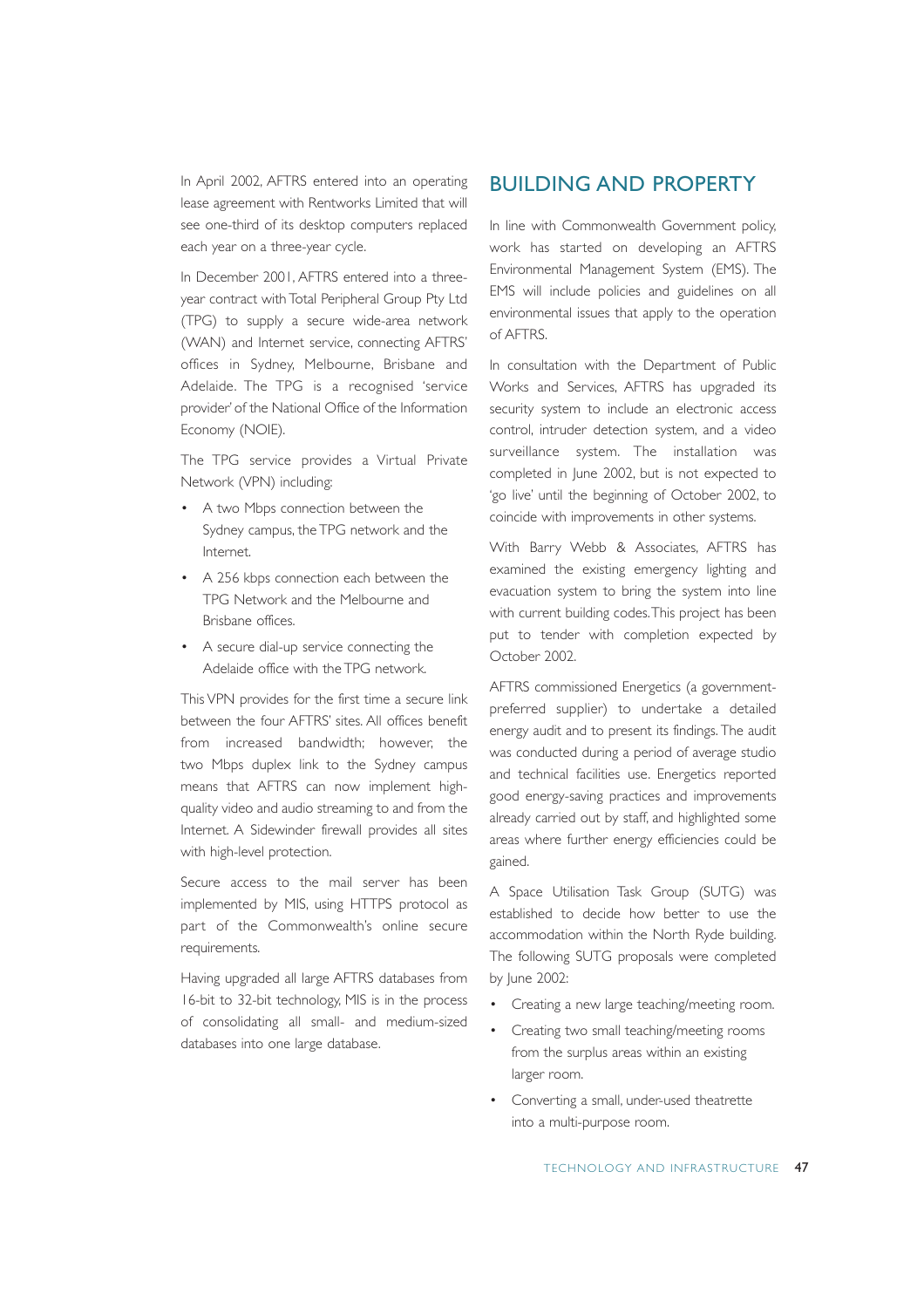

# APPENDIXES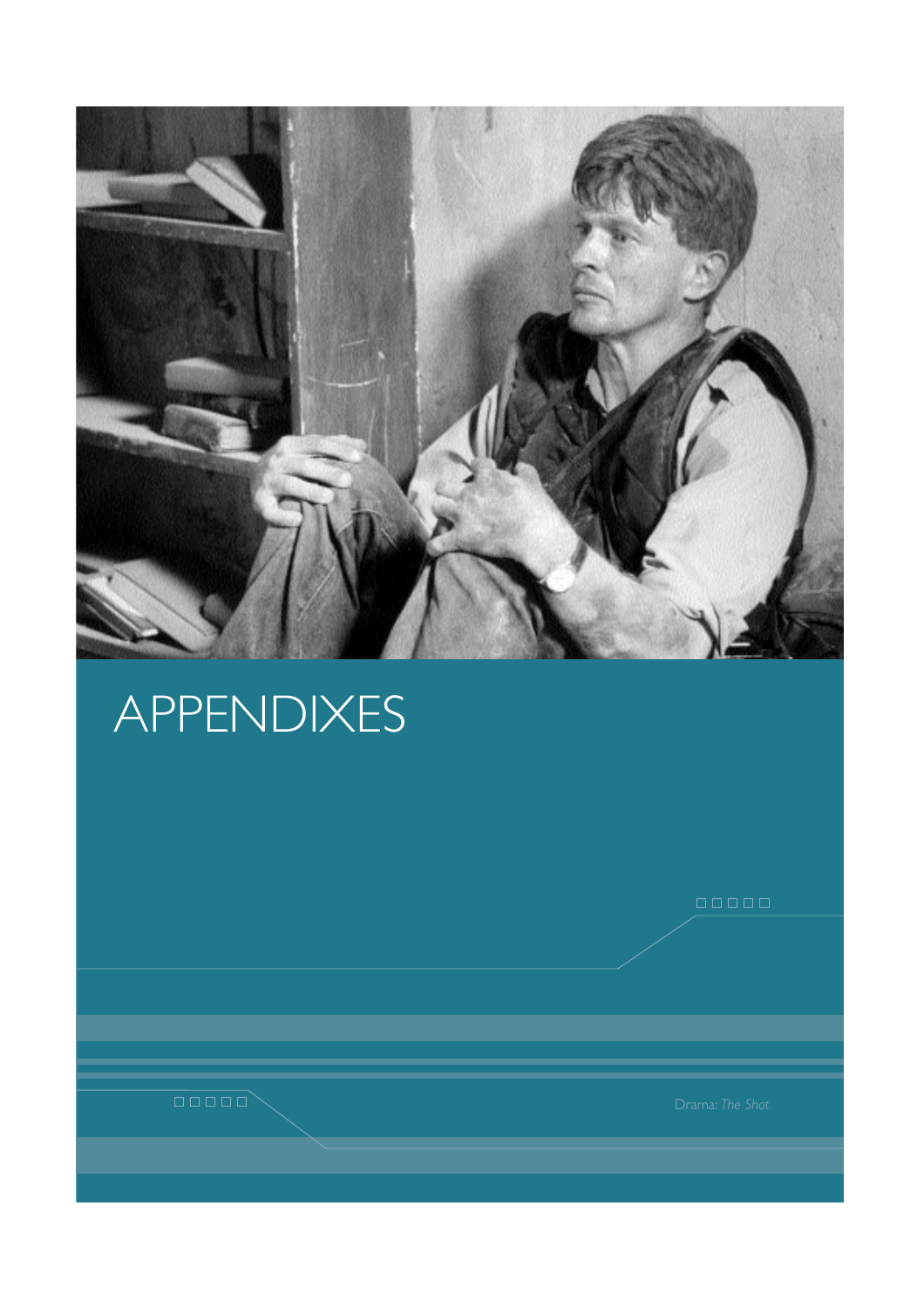APPENDIX 1

## STAFF ACTIVITIES

#### **Directorate**

#### Rod Bishop, Director

- The Director, Rod Bishop, travelled to Seoul, South Korea, to meet with the Samsung Foundation of Culture, the Korean Film Commission, the Korean Culture and Contents Agency and to visit six of the 50 film courses in South Korea. The Culture and Contents Agency is interested in developing online training courses with AFTRS and several film schools requested AFTRS to deliver digital media courses in South Korea.
- Veteran Vietnamese film director and People Artist Bui Dinh Hac made several visits to AFTRS to supervise the 56 computergenerated images for his film *Hanoi 12 Days and Nights*. Head of Digital Media Peter Giles and AFTRS graduate David Nerlich assisted Mr Hac with these digital visual effects for the film which recounts the 12 days and nights Hanoi was bombed in 1972. AFTRS Director will visit the Hanoi Academy of Theatre and Cinema in September 2002.

#### Annabelle Sheehan, Head of Film and Television

- Keynote speaker at the Moving Online II conference 2001.
- Delivered a lecture series in China at the Beijing Film Academy (BFA) and at the Zhejiang Radio and Television College (ZRTC) in Hangzhou.
- Co-presented a paper at the WebCT conference with Manager of AFTRS Melbourne Office, Simon Britton, 2001.
- Chaired a panel of international speakers at the International Association of Film Schools (CILECT) conference in Melbourne, 2002.
- Elected Chair of the CILECT Asia Pacific Association (CAPA).

#### **Cinematography**

#### Jan Kenny, Head of Cinematography

- Was an adviser to Panavision Australia with its launch of a new cinematography competition called panaVISIONS. Jan was also a judge for the awards.
- Visited China with three MA Cinematography students.

The group spent two days in Hangzhou, as guests of the Zhejiang Radio and Television College, paving the way for a close future connection between their college and AFTRS.

The next two weeks were spent in Hengdian, as guests on the set of *Hero* with director Zhang Yimou and director of photography Christopher Doyle. The trip was co-sponsored by Kodak, Atlab and the Australian Cinematographers Society.

#### **Design**

#### Larry Eastwood, Head of Design

- Education panel participant at 2001 Australian Effects and Animation Festival.
- Larry Eastwood judged and Alex Daw presented the AFTRS/Village Roadshow Pictures David Copping Memorial Award for Production Design at the Queensland New Film-makers Awards.

#### **Digital Media**

#### Peter Giles, Head of Digital Media

- Chair of the 2002 Australian Effects and Animation Festival attended by more than 450 delegates.
- Education panel participant at the 2001 Australian Effects and Animation Festival.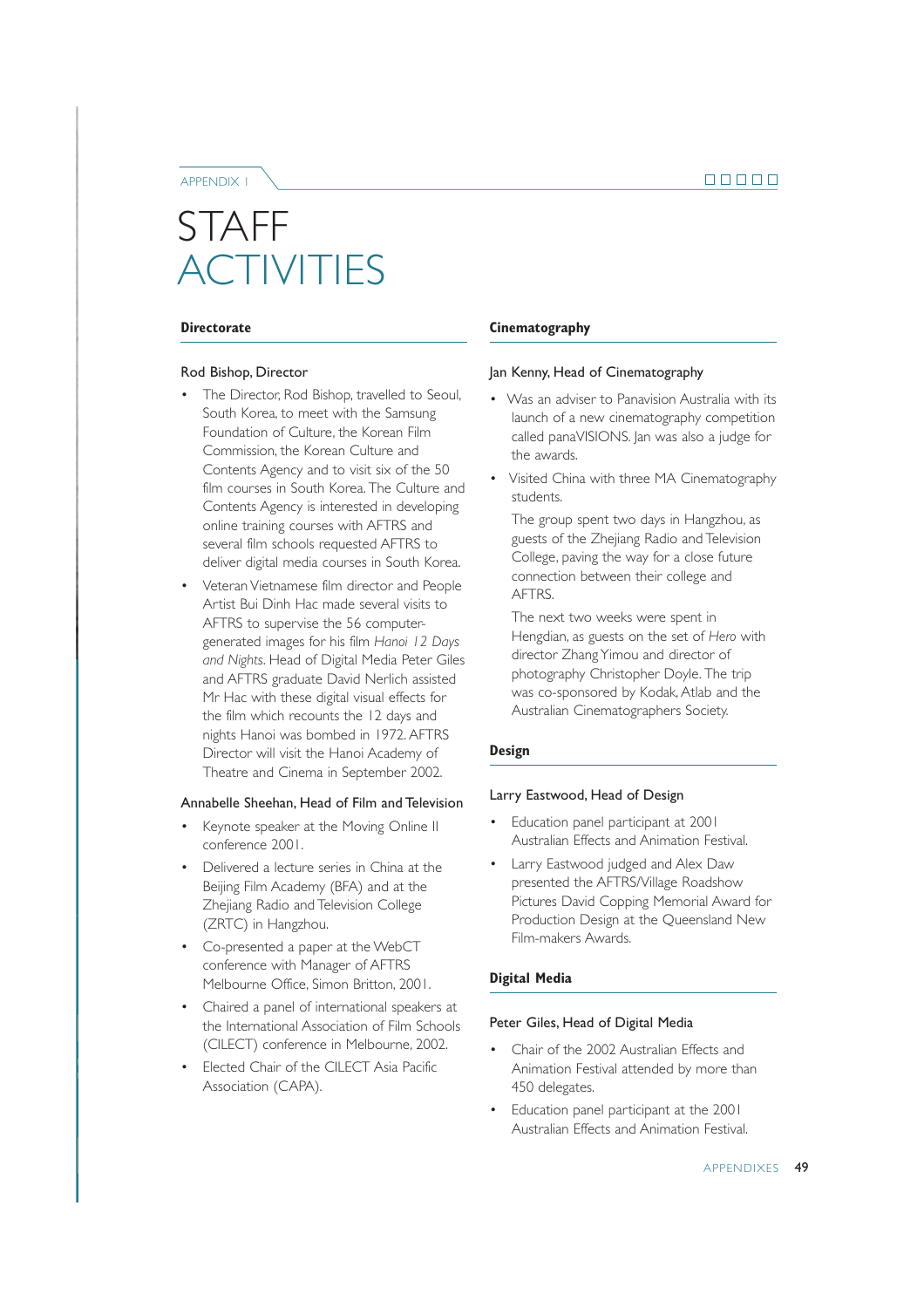- Host of Popcorn Taxi Visual Effects event with Stan Szymanski from Sony Pictures Imageworks and Colin Green from Pixel Liberation Front.
- 'Digital Previsualisation Seminar' at Queensland, AFTRS, December 2001.
- 'Digital Previsualisation Workshop' at Griffith University/Queensland AFTRS, March 2002.

#### Jeroen Lapre

Attended 'Artificial Intelligence' visual effects seminar at AFTRS, May 2002.

#### **Directing**

#### Graham Thorburn, Head of Directing

- Casting lecturer Ross McGregor directed *The Credeaux Canvas* at the Stables Theatre to critical and commercial success.
- Former Head of Directing George Whaley's production of the one-man opera *Night and Dreams—the Death of Sigmund Freud* added the Melbourne Festival to its previous successes in Adelaide and Sydney.

#### **Editing**

#### Bill Russo, Head of Editing

Head of Department Bill Russo took leave to edit several projects during the past year. His activities included:

- Edited *Young Lions* pilot with Michael Jenkins which set groundwork for attachments this year, July 2001.
- 'Rushes to Final Product' in Adelaide, November 2001.
- *Young Lions* editing attachments for students, May 2002.

#### **Producing**

#### Patricia Lovell, Head of Producing

• Guest speaker with Rolf de Heer and Dr Peter Goldsworthy, author, with moderator Phillip Adams in public seminar held in the

Adelaide Town Hall on 19 June 2002.The subject 'Who's Telling the Story—Book or Film?'

#### **Radio**

#### Steve Ahern, Head of Radio

- Chair,TAFE Accreditation committee on broadcast media.
- Speaker, TAFE conference on media education and training.
- Speaker, Community Radio conference, Hobart.
- Speaker, Radiocracy conference, Durban, South Africa.

#### **Screen Studies**

#### Dr Jane Roscoe, Head of Screen Studies

- lane Roscoe presented a paper (with Professor Tom O'Regan) 'Mobilising Australian Audiences for a Digital Environment: From Supply Side to Demand Side Policies', at the Annual ABA conference in Canberra, April 2002.
- Documentary and Ethics-Day seminar— Jane Roscoe chaired this event. Panel members: Professor Brian Winston of the University of Westminister, Steve Thomas, Ian Collie and Darlene Johnson, April 2002.
- Chaired session at AFTRS with Professor Michael Rabiger of Columbia College Chicago, May 2002.
- Chaired session on Documentary and Responsibility at this year's Sydney Film Festival.
- Gave a presentation to film students at Victoria College of the Arts (VCA) on Reality Television and New Hybrids, March  $2002$
- Gave a seminar at Media and Communications Department, UNSW, 'Flickers of Authenticity', May 2002.

#### Richard Smith, Lecturer

Speaker, COFA (College of Fine Arts, UNSW), April 2002.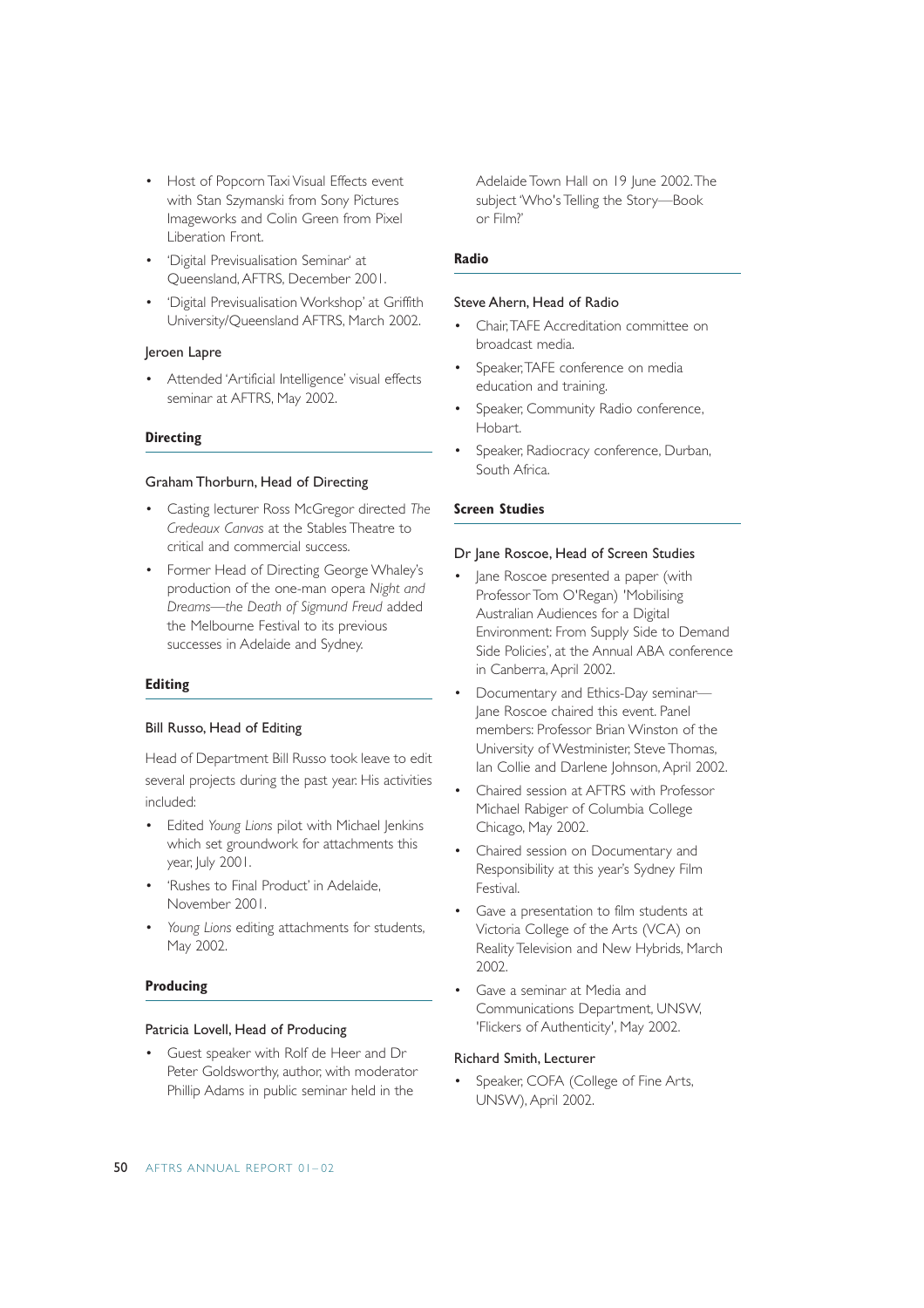• Sydney Film Festival presenter of the Jean Eustatche retrospective, June 2002.

#### Sean Maher, Lecturer

- Sydney Festival—Guest panellist on forum— Theatrical Trailers.
- Randwick Boys High School, guest lecturer.

#### **Publications**

#### Dr Jane Roscoe

- Interviewed with Peter Abbott (Executive Producer,'Big Brother') in *Continuum*, vol. 16, no. 2, July 2001.
- Editor Special issue: *Media International Australia*, no. 104, 2002.

#### Richard Smith

• 'The Uses of Money' in *Metro*,April 2002, p. 132.

#### Sean Maher

• 'Internationalisation of Australian Film & Television', Policy Report document, funded by AFC/NSW FTO/Film Victoria for Communication Law Centre, June 2002.

#### **Scriptwriting**

#### John Lonie, Head of Scriptwriting

- 2001 Masterclass lecturer, Singapore Broadcasting Authority, Singapore, September 2001.
- 'Writing the Tele-Movie Masterclass' Workshop, Singapore Broadcasting Authority, Singapore, September 2001.
- 'Pitching for the Screen' Short Course, AFTRS Brisbane Office, November 2001.
- 'Rabbit Proof Fence—the Adaptation'.Talk at Border Bookshop, Macquarie Centre, March 2002.
- 'Script Editing' Short Course, AFTRS Brisbane Office, April 2002.
- 'From the Story to the Movie'Workshop for high school English teachers from Sutherland Shire at Endeavour High School, 29 April 2002.

#### **Television**

#### Andy Nehl, Head of Television

- Presented an AFTRS recruitment seminar in Wollongong in October 2001.
- Presented a paper as part of a panel on 'Creativity and Innovation' at a UTS forum on Public Service Broadcasting, November 2001.
- Chaired a panel discussion 'Beating The Box—Drama vs Non-Drama TV' as part 'SummerSkill 2002' at AFTRS in Sydney, January 2002.
- Presented a 'SummerSkill' seminar 'Producing Television without Drama' at the Film & Television Institute in Perth, February 2002, and conducted an AFTRS recruitment seminar while in Perth.
- Attended the Broadband Bananas Interactive TV Networking Event, February 2002.
- Attended the Australian Broadcasting Authority's annual conference in Canberra, April 2002.
- Presented an 'In Conversation With…' seminar in Brisbane as part of the AFTRS National Screening Tour, May 2002.

#### Louse Clarke,Television lecturer

- Attended the Society of Motion Picture and Television Engineers (SMPTE) 2001 conference.
- Attended the annual Australian Subscription Television & Radio Association (ASTRA) Conference, February 2002.

#### INTERSTATE OFFICES

#### **Queensland**

#### Alex Daw, Manager

- Larry Eastwood judged and Alex Daw presented the AFTRS/Village Roadshow Pictures David Copping Memorial Award for Production Design at the Queensland New Film-makers Awards.
- Hugh Watson (*Glamour*) and Michelle Warner (*Guru Blue*s) work showcased at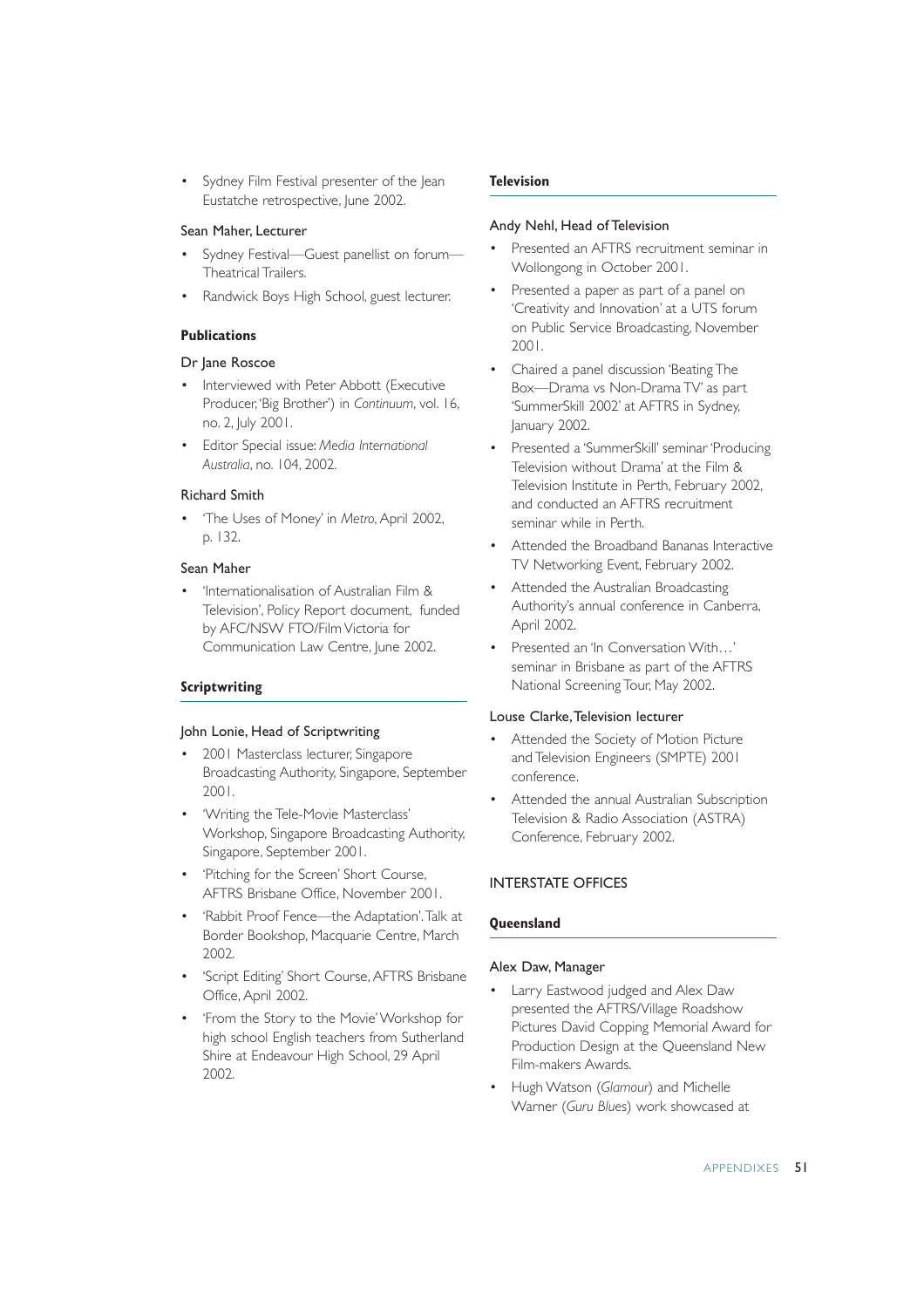the inaugural Australian Sitcom Festival in December 2001.

#### **South Australia**

#### Ann Walton, Manager

- Board of the South Australian Film Corporation.
- Alternate Chair South Australian Film Corporation Creative Development Committee.
- Assessment panelist Flinders Univeristy Screen Production Honours students' films.

#### **Tasmania**

- Craig Kirkwood chaired the international jury for the Temecular Valley Film Festival in California, September 2001.
- Craig also manages the Open Publish conferences for electronic publishing in Singapore, May 2002, and Seattle, February 2002.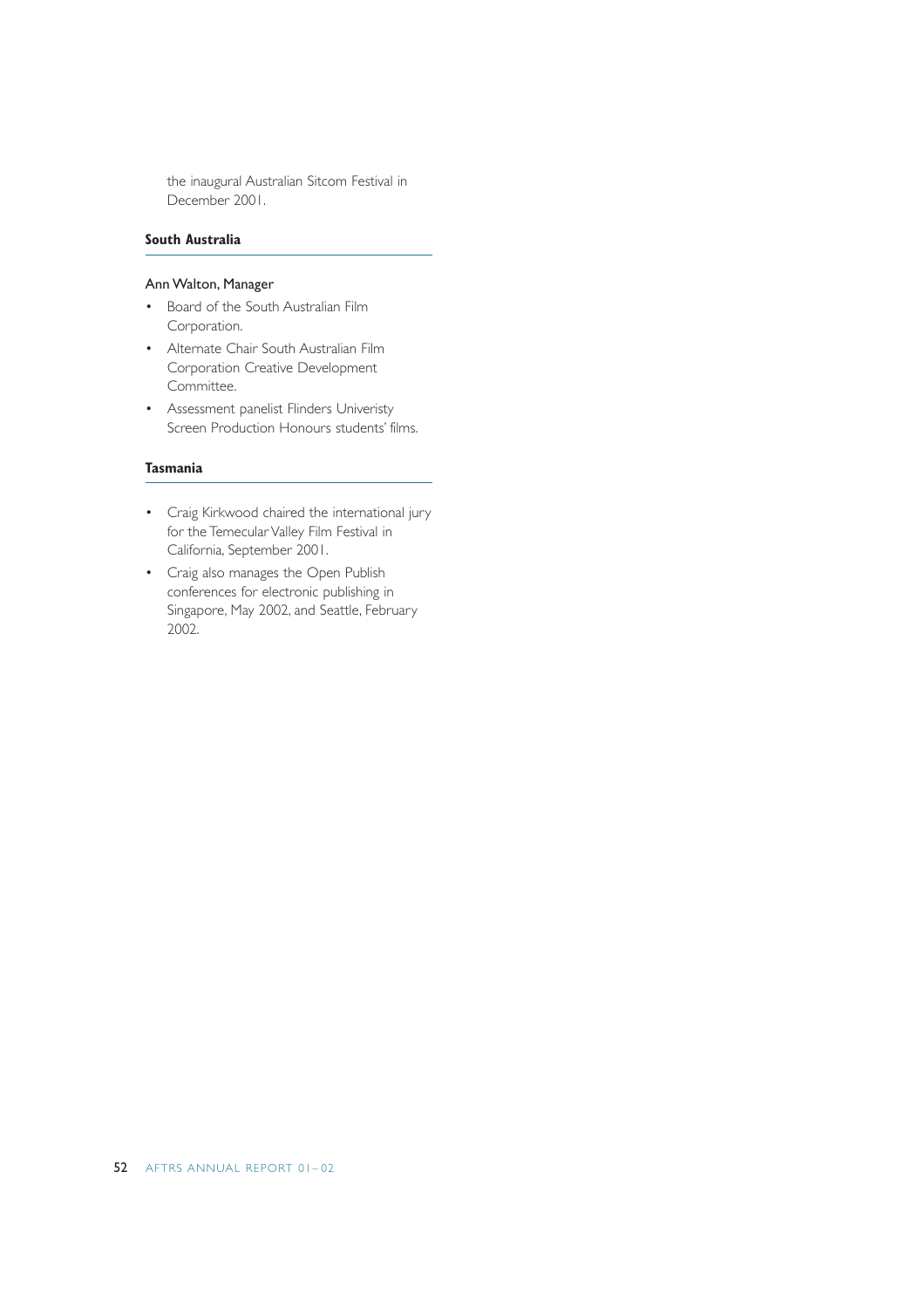#### APPENDIX 2

## GUEST **LECTURERS**

#### **Cinematography**

- Kim Batterham Cinematographer, Travelling Players Pty Ltd
- Pieter de Vries Cinematographer, Pieter de Vries Productions Pty Ltd
- Russell Dority Cinematographer
- Julian Ellis Cinematographer
- Pat Fiske Sound Recordist

Jacques Guerinet – Fuji Film, Sponsors

- Andrew Lesnie Cinematographer, Random Films Pty Ltd
- Callum McFarlane Cinematographer, Lantin Films
- Boris Mitchell Kodak, Sponsors
- Steve Newman Cinematographer
- Paul Warren Cinematographer, Magic Light Picture Company
- Tim Waygood Kodak, Sponsors
- Lisa Zanderigo Stills Photographer

#### **Design**

Matthew Aberline – Costume Designer Axel Bartz – Set Designer Brian Breheny – DOP Aaron Crothers – Art Director Michelle Dado – Production Designer Melinda Doring – Production Designer Deborah Eastwood – Art Department Manager Robyn Elliott – Wardrobe Department Tim Ferrier – Production Designer Sue Ferrier – Graphic Designer/Artist

Roger Ford – Production Designer Peter Harris – Art Director Edie Kurzer – Costume Designer Sarah Light – Drafting Marian MacGowan – Producer Devi Mallal – Digital Content Designer Marta McElroy – Art Director Michelle McGahey – Production Designer David McKay – Production Designer Viv Mepham – Make-up Artist Chris Moyes – Digital Content Designer Ken Muggleston – Props Buyer Peter Neufeld – Lighting Designer Carisse O'Brien – Designer Michael O'Kane – Scenic Artist Francesca Pascoe – Digital Content Designer Luigi Pittorino – Production Designer Joanna Pullen – Visual EFX Peter Sheehan – Storyboard Artist Megan Simpson-Huberman – Writer/Director Sarah Stollman – Production Designer Louise Wakefield – Costume Designer Robyn Williams – Production Designer

#### **Digital Media**

Andy Brown – Visual Effects Designer, Animal Logic John Colette – Lecturer, University of NSW College of Fine Arts Sarah Dowland – Visual Effects Producer, Animal Logic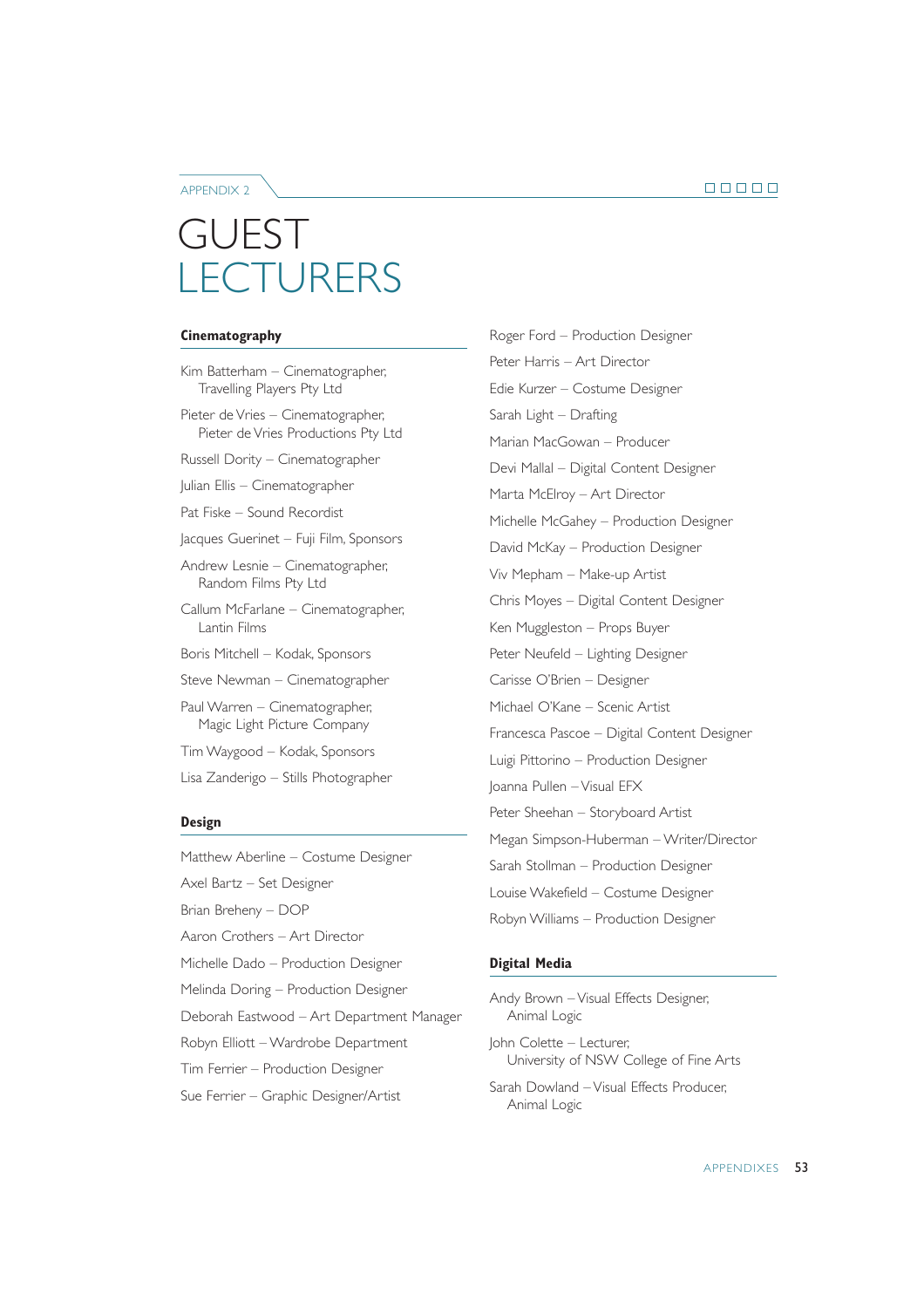Dean Ervik – 3D Artist, freelance Adrian King – 3D Artist, RGB Animation Jeroen Lapre – Technical Director, Industrial Light and Magic

Rob Nicol – Visual Effects Supervisor, Pulse FX

#### **Directing**

Gillian Armstrong – Director Steve Arnold – Cinematographer Alfred Borg – Storyboard Artist, Antic Films Andrew Bovell – Scriptwriter Jan Chapman – Producer, Jan Chapman Films Dany Cooper – Editor Christopher Gordon – Composer, Magic Fire Music Alex Kershaw – Stills Photographer Chrissie Koltai – Choreographer Ray Lawrence – Director Jeremy McNamara – Leadership Tutor, Ampersand Group Kris Moyes – I-Movie Tutor Craig Pearce – Writer and Musical Director Fiona Strain – Editor, Spike Films Wendy Thompson – Director, Sirius Films Michael Thornhill – Producer/Director, Edgecliff Films Jonathan Wald – American Exchange student Kristin Witcombe – Continuity Shauna Wolifson – Casting Director, Mullinars

#### **Documentary**

Martha Ansara – Film-maker Jeannine Baker – Researcher Jenny Brockie – Film-maker Geoff Burton – Cinematographer Michael Caulfield – Film-maker Bob Connolly – Film-maker/DOP

Gillian Coote – Film-maker/Researcher Catherine Creswell – Designer Jessica Douglas-Henry – Film-maker Greg Duffy – Lawyer Kim Farrant – Film-maker Pat Fiske – Film-maker Rod Freedman – Film-maker Anthony Frisnia – Sound Editor Marcus Gillezeau – Interactive Technology Jeanette Gould – Production Mgt Denise Haslem – Producer, Editor Rosemary Hesp – Film-maker Robin Hughes – Film-maker Bridget Ikin – Producer Melissa Lee – Film-maker Alison Lyssa – Script Editor John Mandelberg – Editor Margot Nash – Film-maker Kym Ortenburg – Producer Helen Panckhurst – Production Mgt Hugh Piper – Cinematographer Luigi Pittorino – Designer Jan Preston – Screen Composer Penny Robins – Producer Leo Sullivan – Sound Recordist Ray Thomas – Editor Christopher Tuckfield – Film-maker Nerida Tyson Chew – Screen Composer Tony Wilson – Cinematographer Kris Wyld – Researcher Aviva Ziegler – Producer

Tom Zubrycki – Producer/Director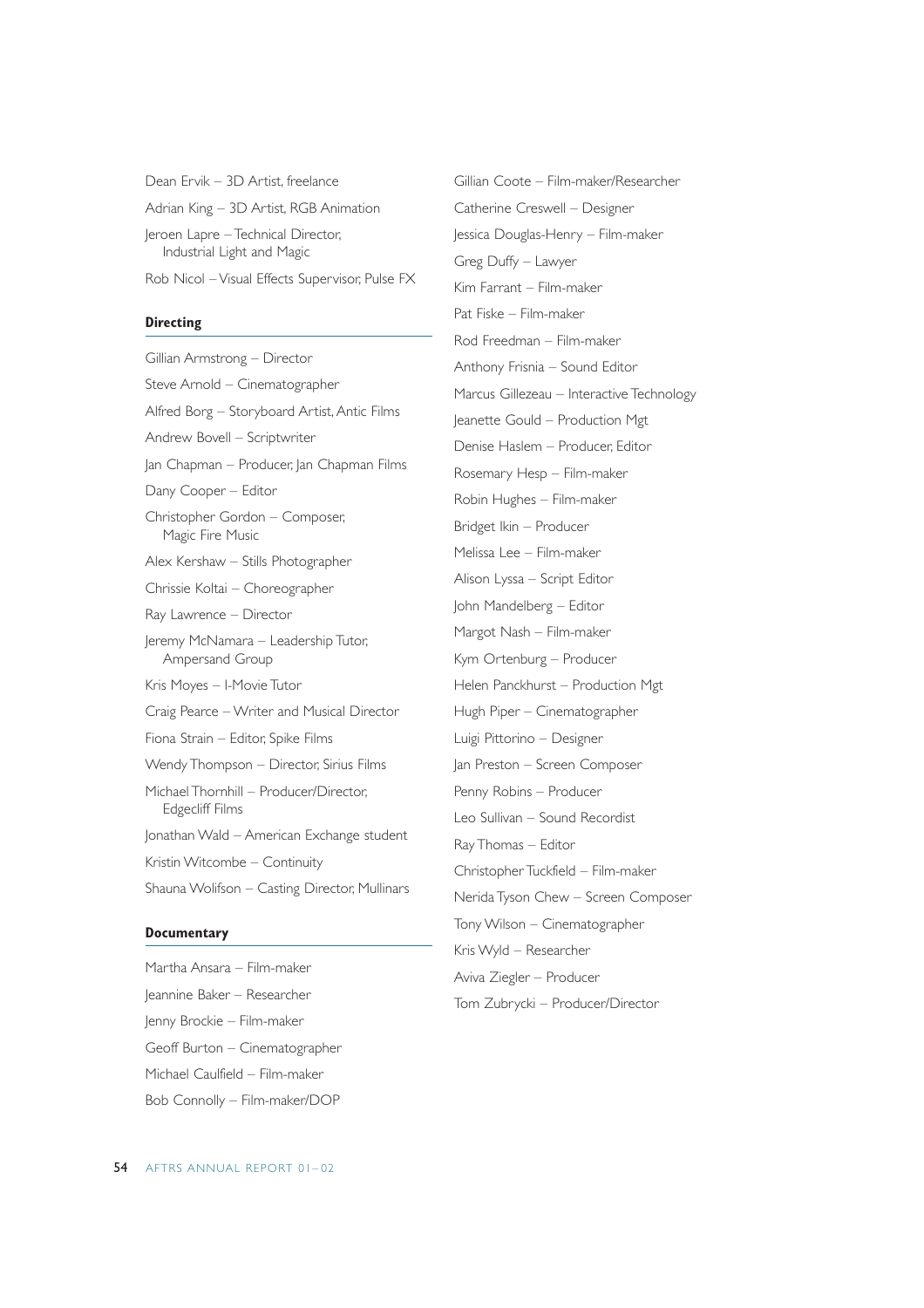#### **Editing**

Hussein Alavjic – Producer/Editor Richard Allen – Producer/Editor Andrew Barnes – Editor Andrew Bellety – Sound Editor Raymond Blair – Editor James Bradley – Editor Paul Cantwell – Editor Andy Canny – Editor Jan Chapman – Producer Hart Cohen – Film-maker Thomas Corcoran – Editor Martin Conner – Editor Alison Croft – Editor Henry Dangar – Editor Simon Dibbs – Facility Manager John Edwards – Producer Shawn Farington – Producer Greg Fitzgerald – Sound Mixer Anthony Frisina – Sound Designer Mike Gissing – Sound Mixer Emma Hay – Editor Holger Held – Editor Nick Holmes – Editor Philip Howe – Editor Mike Honey – Facility Manager Darlene Johnson – Director Pat Lovell – Producer Andrew Mackie – Distributor Sean Maher – Academic John Mandelberg – Producer/Editor Billy Marshall-Stoneking – Scriptwriter Lisa Mathews – Film-maker Jane Mills – Academic Kim Moodie – Editor

Nick Myers – Editor Phillip Myers – Sound Editor Bradey Neal – Composer John Patterson – Sound Designer Karen Pearlman – Theorist/Film-maker Andrew Plain – Sound Designer John Pleffer – Editor Jan Preston – Composer Milena Romanin – Editor Carol Ruff – Film-maker David Sandy – Producer James Sdrinis – Editor Stephen Smith – Facility Owner Jacob Southall – Editor Fiona Strain – Editor Robert Sullivan – Producer Rachel Turk – Visual Effects Producer Frans Vandenberg – Editor Ian Watson – Director Dani Weissner – Sound Designer

#### **Producing**

- Sandra Alexander Independent Producer, Eidolon Pty Ltd
- Phillipa Bateman Head of Production and Development, April Films
- Jeremy Bean Special Projects (Executive) Australian Film Commission
- Tim Benjamin Lawyer
- David Barda *If* magazine
- Andrew Blaxland Producer,Television
- Sonia Borella Holding Redlich
- Anni Browning Film Finances Inc C/ Samson Productions
- Sally Browning Independent Producer
- Sharon Connolly Film Australia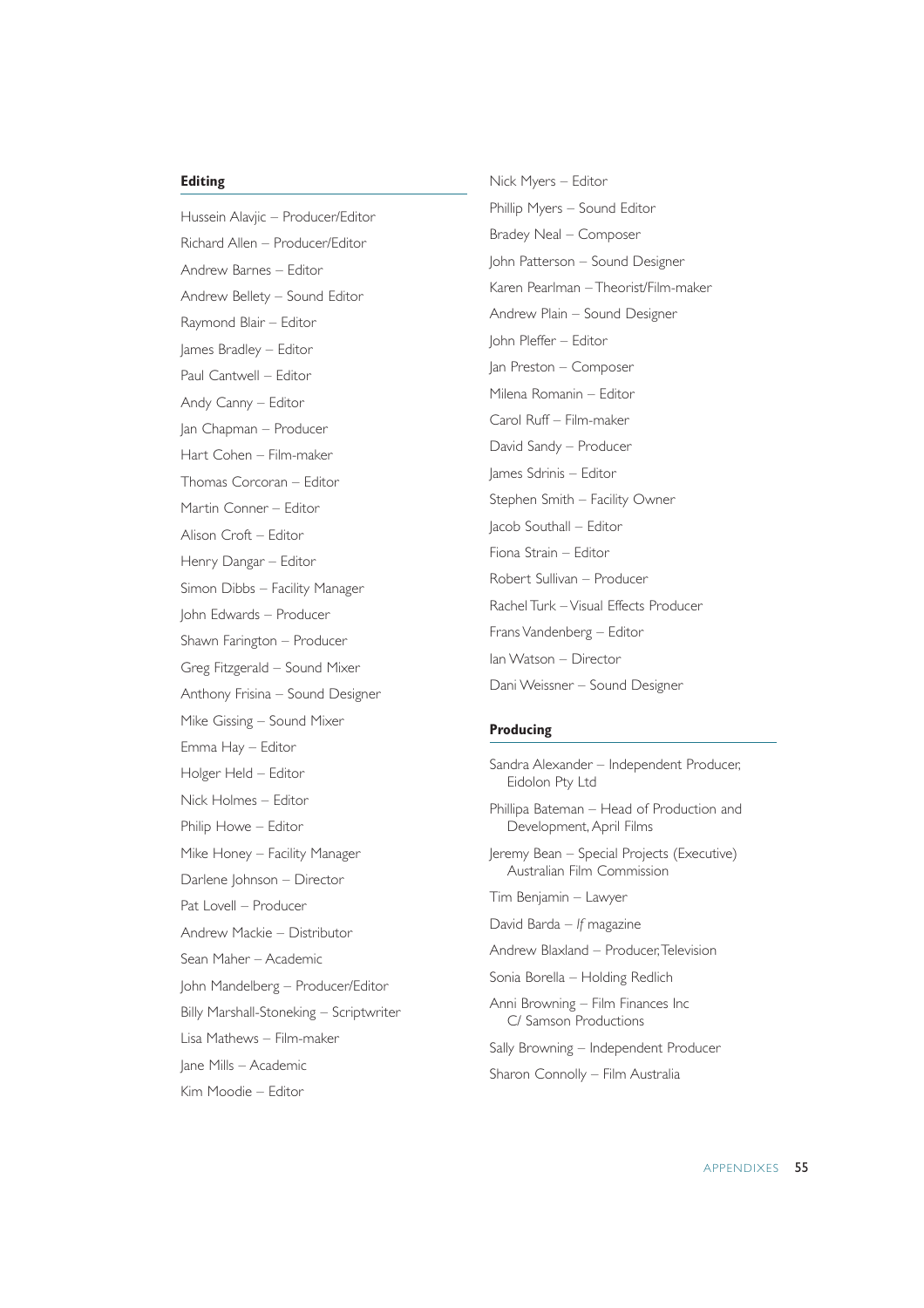- Christopher Coote Accountant Specialising in Film Companies
- David Court Executive Producer
- Gary Doust Popcorn Taxi
- Augustus Dulgaro Sales Director, Film Australia
- Steve Economidies Entertainment Industry Economist
- Sabina Finnern Manager, Marketing Unit Australian Film Commission
- Sandy George Journalist, Screen International
- Posie Graham Evans Producer,Television
- Gary Hamilton Sales Agent, Arclight Films
- David Heidtman Heidtman & Co Solicitors
- Jill Hewitt Film Accountant, Moneypenny Services
- Catriona Hughes CEO, Australian Film Finance Corporation
- Yvonne King Haven Licensing
- Bevan Lee Seven Productions
- Andrew Lesnie Cinematographer
- Joe Lo Surdo Film Insurance Underwriting Agencies
- Bob Loader Movie Magic Lecturer
- Andrew Mackie Becker Group
- David Marr Author/Journalist
- Barbara Masel Script Editor, Consultant
- Sue Masters Head of Drama,Ten Network
- Susan Mckinnon Australian Film Finance Corporation
- Tony Merritt The Globe Research Group
- Sue Murray Executive Director, Fandango Australia
- Chris Noonan Director
- Chris Oliver Investment Manager, Australian Film Finance Corporation
- Fiona Nix Nix Co, Publicity
- Julia Overton Independent Producer
- Richard Payton Becker Entertainment
- Valerie Queva Lecturer,
- Story Analysis for Producers
- Kate Riedl Independent Producer, Scheherazade Films
- Ian Robertson Lawyer, Holding Redlich
- Nikki Roller Philmsound Pty Ltd
- Glenys Rowe General Manager SBSi
- Peter Sainsbury Independent Producer
- Emma Schofield 1st Assistant Director
- Mike Selwyn Managing Director United International Pictures
- Hugh Short Administrator, Development and Finance NSW fto
- Richard Shefield Head of Acquisitions, Hoyts Distribution
- Greg Smith Executive Producer
- Nina Stevenson Lawyer Specialising in Film Production
- John Thornhill Marketing Manager, Beyond International
- Andrew Urban Journalist, Editor; Film Magazine *Urban Cinefile*
- Tim Waygood Account Manager, Kodak Australia
- Nigel Westlake Composer
- Rod Webb Network Programmer, SBS Television
- David Whealy Lawyer, Holding Redlich
- Pete Wilson The Globe Research Group
- Christine Woodruff Music Supervisor
- Tom Zubrycki Documentary Producer/Director

#### **Radio**

- Steve Anderton Consultant David Archer – C91.3 FM Bill Barrington – Southern Cross Syndication Kevin Best – Austereo Dan Bradley – Nova 100
- Chris Brammall Extraordinary Media Marketing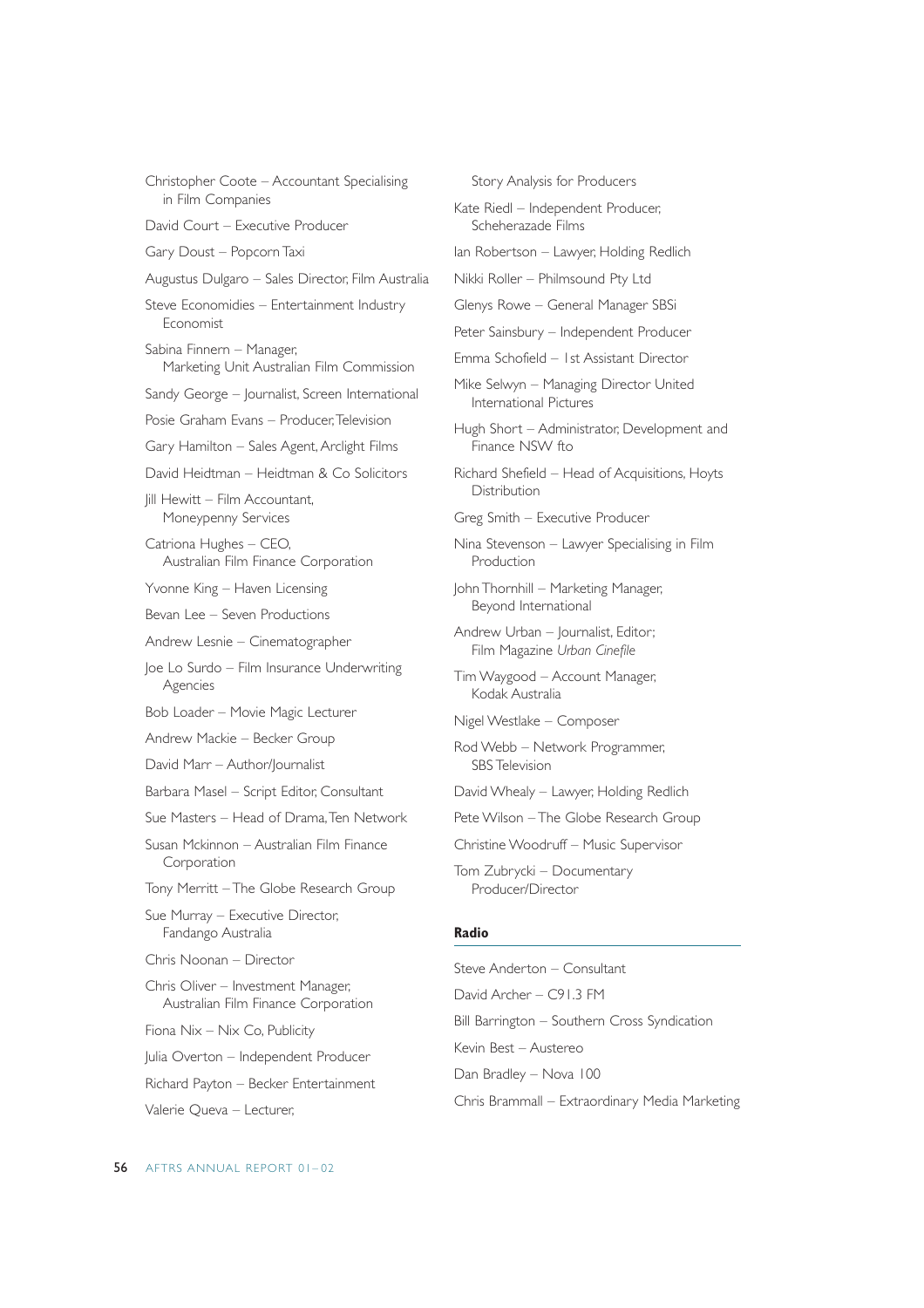Phil Brandel – The Edge 96.1 FM Kath Brown – FARB Dean Buchanan – Nova 969 Mike Byrne – KO FM Phil Charley OAM – Consultant Pip Conlon – ABC Radio Glenn Daniel – WS FM John Dickson – Austereo Diana Dorahy – Channel 9 Pat Drummond – Shoestring Productions Huw Drury – ABC Radio Anne Edwards – Consultant Bruce Ferrier – Grace Gibson Productions Vicki Figliuzzi – TheBasement.com Solomon Gates – Speakink Rob Hall – Environmetrics Mike Hammond – Foxtel Wayne Hampshire – RCS Sound Software Andrea Haydon – AC Nielsen Ric Herbert – RMK Voice Productions Wendy Herbert – Austar Rhys Holleran – RG Capital Bob Hughes – Corporate Communications Andy Huxton – MTV Pete Jackson – SBS Graham Knowles – Media Made to Measure Col Lee – Step Write Up Jann Livingston – Zomba Music Productions Rob Logan – 2DAY FM Bob Longwell – ARN Alexsandra Lyall – Southern Cross Broadcasters Richard Mallett – APRA Nicola Mills – Austereo Paul Mitchell – The Human Enterprise Jason Morrison – Network Ten Paul Murphy – ABC Radio/SBS TV

Rob Neil – Consultant Murray Olds – 2UE Jim Pike – RMK Voice Productions Russell Powell – ABC News Radio Bridie Read – MIX 106.5 FM Joel Rheinberger – The Naked Brain Lianne Richards – FARB David Rogerson – Strategic Media Solutions Nicole Salisbury – Nova 969 Peter Saxon – Radiowise Nick Scott – RG Capital Radio Chris Smith – Macquarie Network Graham Smith – 2GO/SEA FM Trevor Smith – Hear & There Pty Ltd Mark Spurway – DMG Radio Brad Storey – 2GB/2CH Giles Tanner – ABA Jane Ubrihien – MIX 106.5 FM Jo van Es – RMK Voice Productions Joan Warner – FARB Peter Watson – 2LT/KISS FM

#### **Screen Studies**

Sally Browning – Development Director, NSW FTO Tim Clucas – Head of Cultural Program, Network 10 Ian Collie – Producer, Hilton Cordell Productions Ian David – President, Australian Writers Guild Marcus Gillezeau – Producer, Firelight Productions Sue Green – Director UNSW, Aboriginal Resource and Research Centre Darlenne Johnston – Film-maker Sally Riley – Director, AFC Indigenous Unit Dr John Sutton – Lecturer, Macquarie University Dr Tony Swaine – Lecturer, Studies in Religion University of Sydney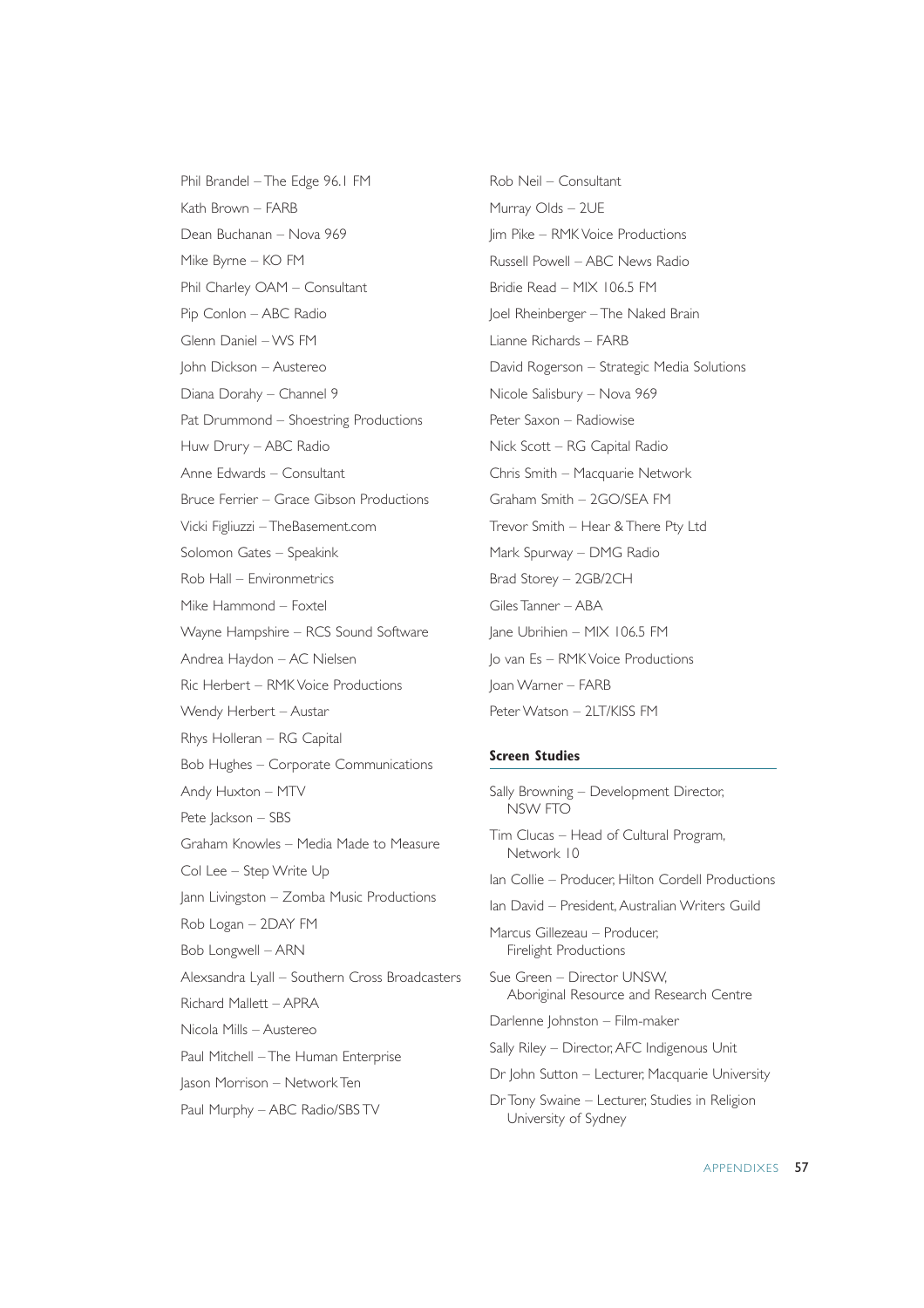#### **Scriptwriting**

John Alsop – Writer Jonathan Biggins – Actor/Writer Ron Blair – Writer Susan Bower – Producer, *McLeod's Daughters* Christina Conrad – Writer Jack Feldstein – Writer Kate Gaul – Theatre Director Andrew Kelly – Writer Michael Kennedy – Police Researcher Ray Kolle – Writer Serge Lazareff – Actor/Writer Barbara Mobbs – Literary Agent Tim Pye – Writer Andy Ryan – Writer/Script Editor Jacqueline Turnure – Writer/Director Jonathon Wald – Director

#### **Sound**

Mark Avis – TV Sound Andy Beck – Music Mixer Julius Chan – Sound Editor John Charles – Composition Lecturer Christo Curtis – Composition Robert Drummon – Music Composer Less Fiddess – Foley Artist Peter Grace – Location Sound Brett Heath – Location Sound/Director Mauricio Hernandez – ADR Foley Artist Gavin Marsh – Location Sound Anthony Murtach – Post Supervisor Phil Myers – Sound Editor Bready Neal – Music Composer Anthony Partos – Music Composer Rod Pasco – Location Sound

Russell Thornton – Music Composer Nigel Westlake – Composition Stuart Waller – Location Sound Jenny Ward – Sound Editor Derek Williams – Music Composer

#### **Television**

Todd Abbott – Series Producer, *Roy & HG's 'Monday Dump'*, Seven Network

Martin Armiger – Composer

- Andrew Backwell Executive Producer, Seven Network
- Phil Barr Technical Producer, Network Ten
- Ross Boyer Sound Recordist
- Megan Brownlow Producer eCorp (formerly *Sixty Minutes* and *ACA* Nine Network)
- Peter Buckmaster Interactive TV Producer, Optus National Digital Media Centre
- Craig Collie Manager of Production, SBS TV
- Amanda Collinge Producer, *Insight* & *Dateline*, SBS TV
- Martin Coombes Director, *The Glass House*, ABC TV
- Thom Corcoran Producer/Director/Editor
- Michelle Dado Production Designer, Seven Network
- Jean Danoy TV Titles Designer, Zspace
- Damien Davis Producer/Director, *The Fat*, ABC TV
- Ross Duncan Legal Officer, ABC
- John Eastway Executive Producer, Eastway Communications
- Ally Edwards Legal Officer, ABC
- Stephen Feneley Producer/Journalist, Funnelweb Communications
- Joanne Finlay Producer (former Executive Producer, Quantum ABC TV)
- Michael Finucan TV Sound Mixer, Foxtel
- Shoshana Fishbein Freelance Inferno Designer
- Chris Fraser Camera Supervisor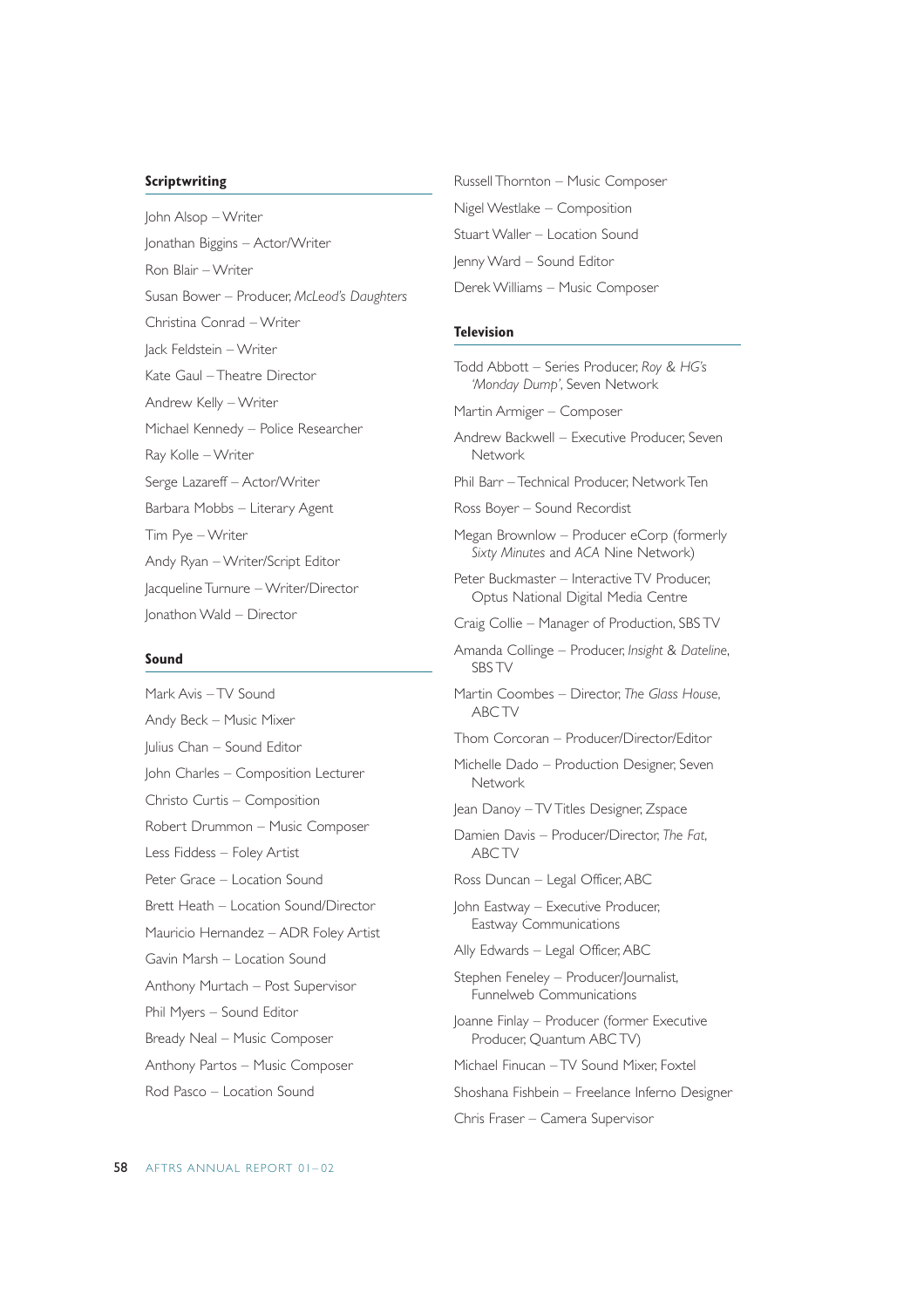Nathan Gibbs – Producer, *Roy & HG's 'Monday Dump'*, Seven Network

Marc Goodchild – Series Producer *Interactive Walking With Beasts* BBC TV

Colin Griffith – Former Head of ABC Online

Wendy Hallam – ABC International, ABC

Kari Harris – Prototype Casting

Andrew Holland – Producer, *Health Dimensions*, ABC TV

Philip Howe – Editor

Bob Hughes – Voice-over Trainer

Debbie Lee – Drama Commissioning Editor, SBS Indpendent

David Leonard – Former Executive Producer, ABC TV

Louise McCann – CEO, OzTam

Emanuel Matsos – Production Manager, Grundy's Television

Chris Matthews – Senior Lawyer, Australia Broadcasting Authority

Dan Power – FireDancer Management

Nick Rheinberger – Writer, Life Support, SBS TV

Tracey Robertson – Producer, *Fat Cow Motel*, Hoodlum Entertainment/Austar

Sandy Sharp – Network Classification Officer, ABC TV

Vincent Sheehan – Producer, Porchlight Films

Catherine Shirley – Producer, ABC TV

Jacob Southall – Editor,Twolegged Dogs

Michele Stamper – Publicist, Seven Network

Leo Sullivan – Sound Recordist, Echo Films

Tracy Taylor – Interactive TV Producer

Joy Toma – Executive Producer, *Eat Carpet* and *Alchemy*, SBS TV

Elisa Tranter – Executive Producer Comedy, Granada Productions

Jon Vidler – Producer, Blue Horizon Television

Lee Wallace – TV Promotion Producer

Stuart Waller – Sound Recordist, *Young Lions*, Nine Network

Rod Webb – Network Programmer, SBS TV

Chris Winter – Interactive Television Consultant, Broadcast & New Media Pty Ltd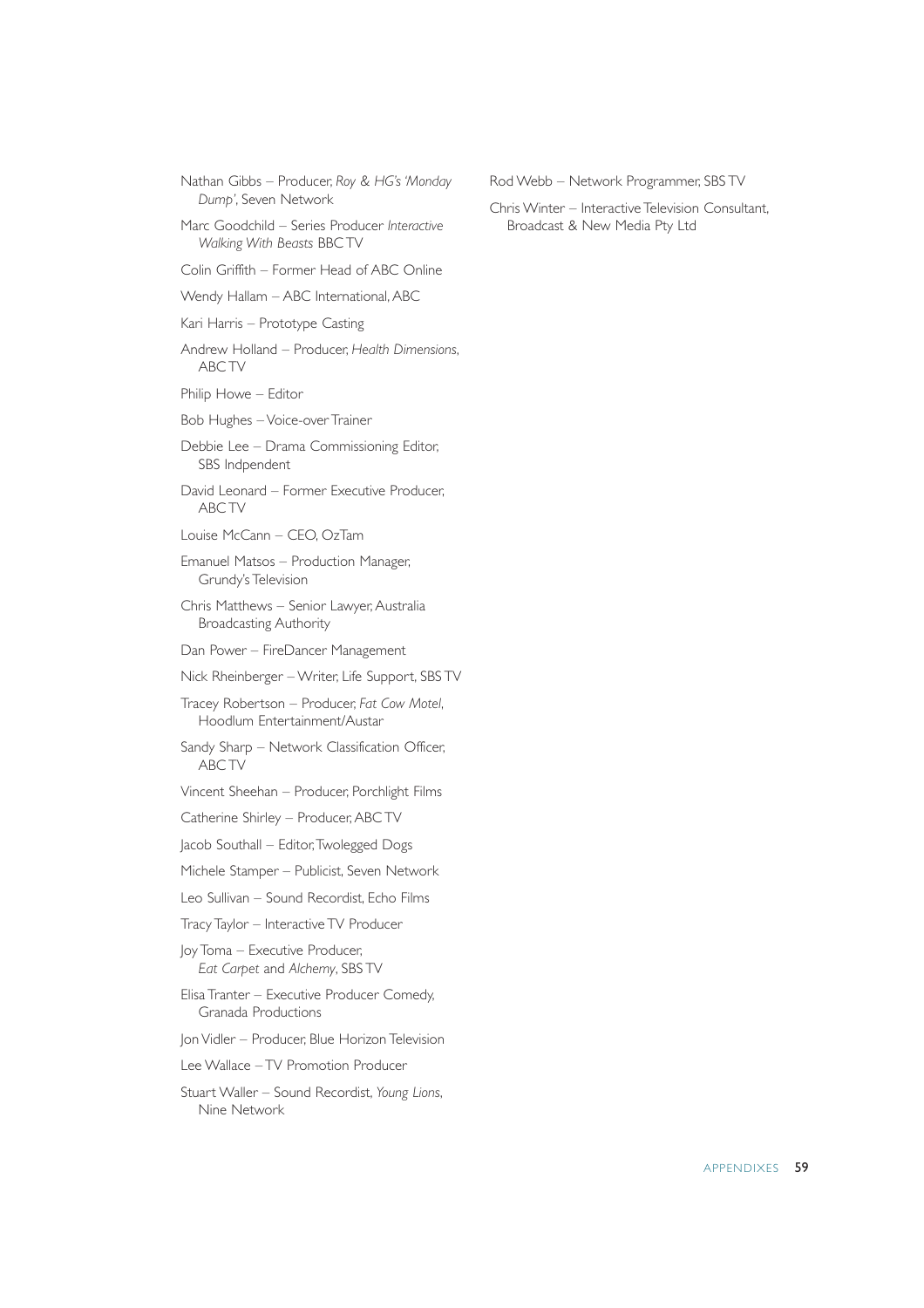#### APPENDIX 3

## GRADUATES

#### **2002 Graduates – Master of Arts (Film & Television) (Hons)**

Joanne McIntyre – Digital Media

Andrew Lawrence – Directing

#### **2002 Graduates – Master of Arts (Film & Television)**

Simon Chapman – Cinematography Kerri-Lee Hammelswang – Cinematography Oliver Lawrance – Cinematography Matthew Aberline – Design (Costume) Ben Barrett – Design Sam Hobbs – Design Halcyon Pratt – Design Bill Chen – Digital Media (Computer Animation) Piers Duruz – Digital Media (Computer Animation) Antonia Fredman – Digital Media (Computer Animation) Lee Pregnell – Digital Media (Visual Effects) Peter Richards – Digital Media (Visual Effects) Anna Tow – Digital Media (Computer Animation) Michael Duignan – Directing Chris Houghton – Directing Steven McGregor – Directing Warwick Burton – Documentary Beck Cole – Documentary Catherine Williams – Documentary Katrina Barker – Editing

Robert Buttery – Editing (Documentary)

Julie-Anne De Ruvo – Editing Joanne Hilditch – Editing Geoffrey Moseley – Editing (Documentary) Kerrie-Ann Wallach – Editing Melissa Johnston – Producing Jonathan Kisch – Producing Rachel Roberts – Producing Joanne Weatherstone – Producing John Benson – Scriptwriting Cath Moore – Scriptwriting Kelly Schilling – Scriptwriting Nicholas Searle – Scriptwriting Christine Newsome – Sound Elle Stearn – Sound

#### **2002 Graduates – Graduate Diploma of Arts (Film & Television)**

Ruth Pietersen – Design Melissa Horton – Digital Media (Titles Design) Peter Carstairs – Directing Puven Pather – Directing Leigh Coleman – Sound Frank Davey – Sound Mark Lyall – Sound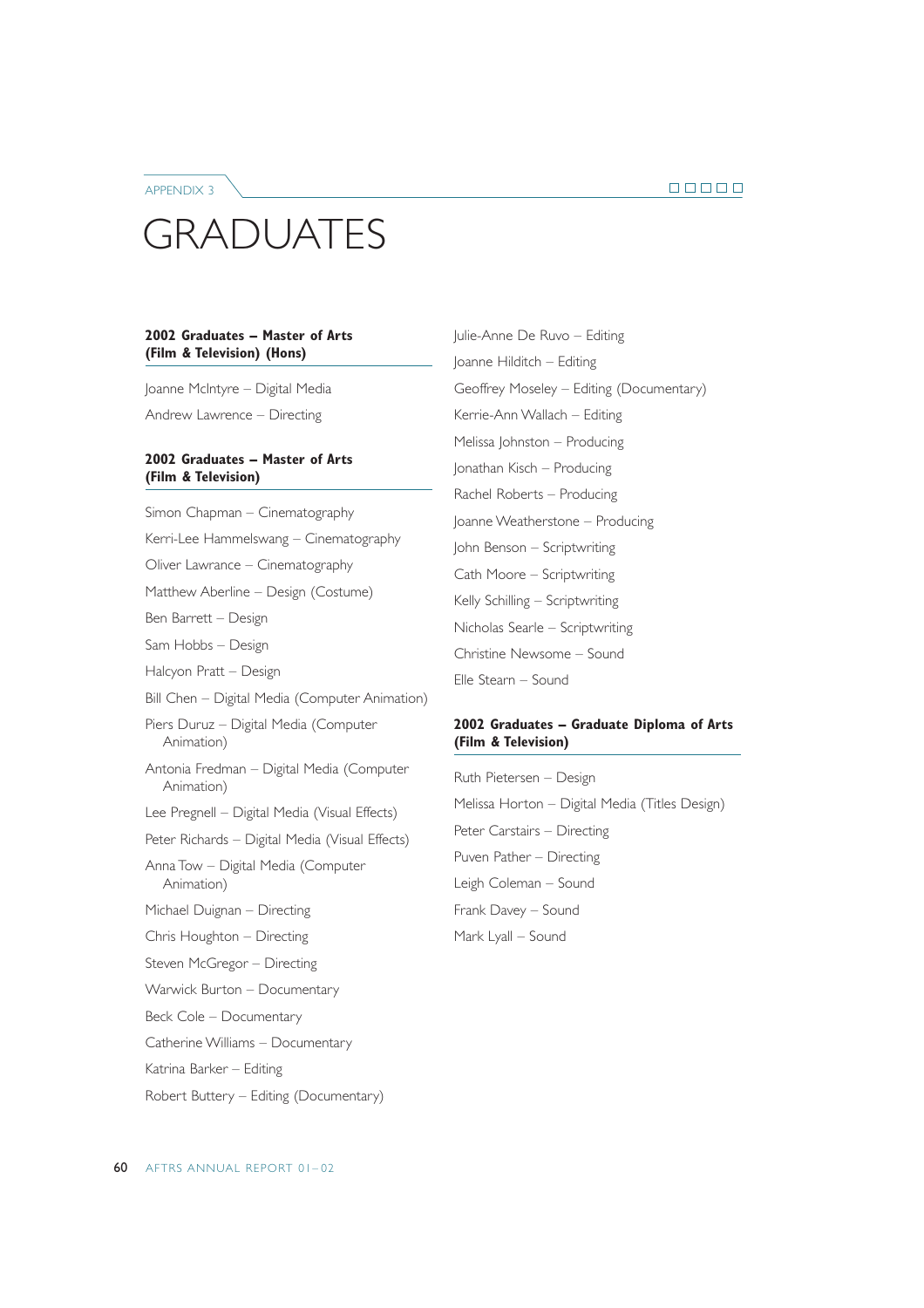#### **2001 Graduates – Graduate Diploma in Commercial Radio Broadcasting**

#### **2002 Graduates – Graduate Diploma in Television Producing (Non Drama)**

Ben Bamford Michael Barry Tim Blackwell Scott Colquhoun-Thomson Ryan Cram Jessica Frangelli Scott MacKillop Barbara Metsemakers Chris Page Jakob Pavlovic Anne Thompson

#### **2002 Graduates – Graduate Diploma in Screen Composition**

Clifford Bradley Kylie Burtland George Papanicolaou Karen Appathurai Karen Dess Ewa Dobrowolska Jason Harty Matthew Kowald

#### **Graduates – Certificate**

Terri Chen – 3D Animation Andrew Sutton – 3D Animation Lienor Torre – 3D Animation Andreas Wanda – 3D Animation Ian Watson – 3D Animation Lucas Abel – Location Sound Recording Rainier Davenport – Location Sound Recording Andrea Werner – Location Sound Recording Ingrid Rybisar – Producing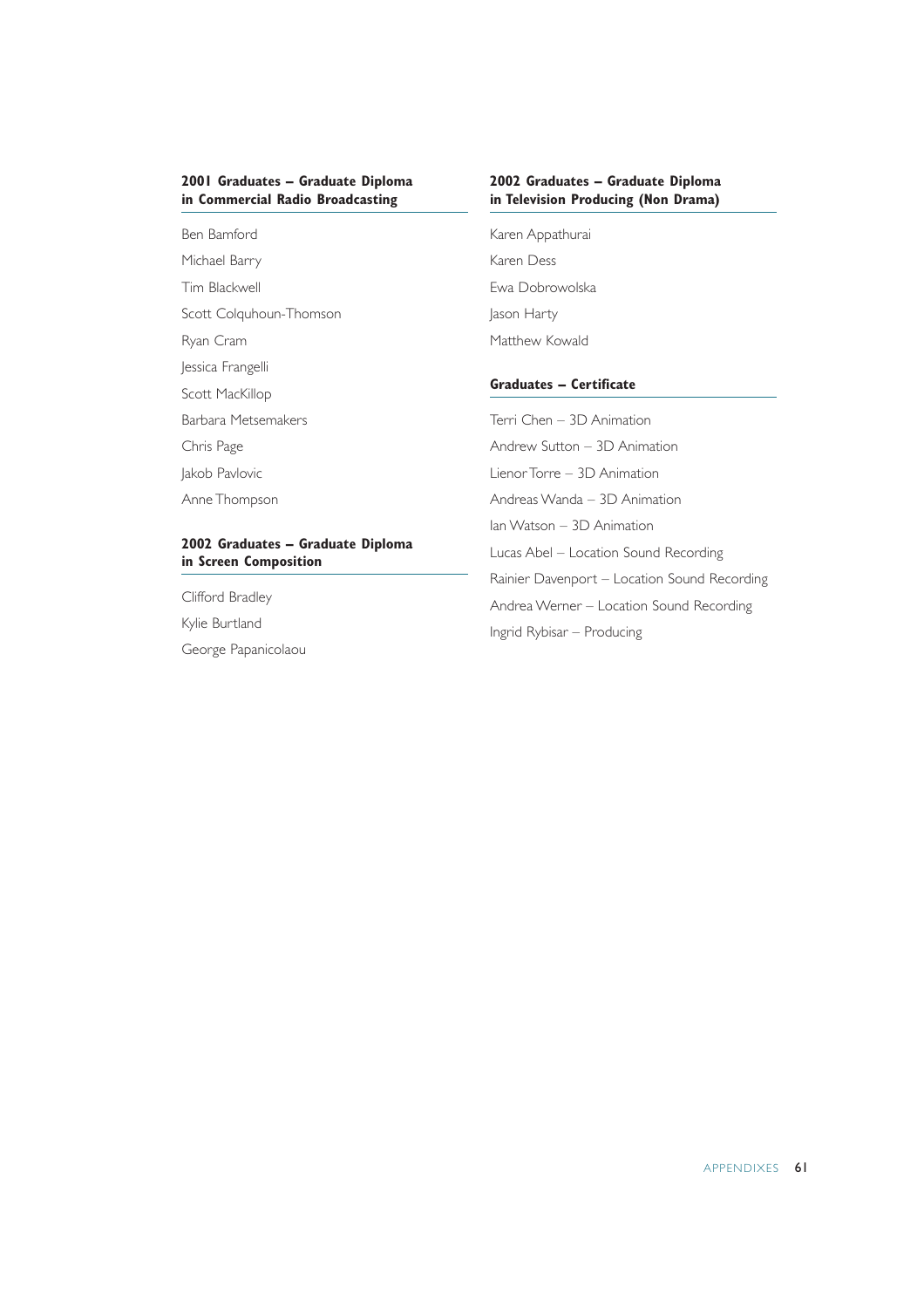APPENDIX 4

## FILM FESTIVAL AWARDS AND RECOGNITION, 2001–2002

|                         | Palm Spring International Festival of Short Film, USA, 2001                 |                                                                                              |
|-------------------------|-----------------------------------------------------------------------------|----------------------------------------------------------------------------------------------|
| Peter McDonald          | Harvey                                                                      | Best Live Action Film under 15',<br>Student category                                         |
| Steven Pasvolsky        | Inja                                                                        | 2nd Prize, Live Action Film over 15',<br>Student category                                    |
|                         | Sydney Asia-Pacific Film Festival, Australia, 2001                          |                                                                                              |
| Chris Richard-Scully    | <i>carus</i>                                                                | Winner, Short Soup competition                                                               |
| Melissa Kyu-Jung Lee    | Soshin: In Your Dreams                                                      | Winner, Short Soup competition                                                               |
| Sydney, Australia, 2001 | Auburn International Film and Video Festival for Children and Young Adults, |                                                                                              |
| Jennifer Perrott        | Titus the Great                                                             | Tadgell's Bluebell Honour Award for<br>films made by adults for children and<br>young people |
|                         | Yamagata International Documentary Film Festival, Japan, 2001               |                                                                                              |
| Melissa Kyu-Jung Lee    | Soshin: In Your Dreams<br>A True Story about Love                           | Ogawa Shinsuke Prize to Melissa K-J Lee<br>for these two films                               |
|                         | NYU International Students Film Festival, New York, USA, 2001               |                                                                                              |
| Serhat Caradee          | Bound                                                                       | Audience Prize (joint winner)                                                                |
| Andrew Commis           | Little Echo Lost                                                            | Best Cinematography                                                                          |
|                         | WOW: Women on Women Film Festival, Australia, 2001                          |                                                                                              |
| Melissa Kyu-Jung Lee    | A True Story about Love                                                     | Zonta Emerging Film-maker Award                                                              |
|                         | Columbus International Film and Video Festival, Worthington, USA, 2001      |                                                                                              |
| Serhat Caradee          | Bound                                                                       | Honourable Mention                                                                           |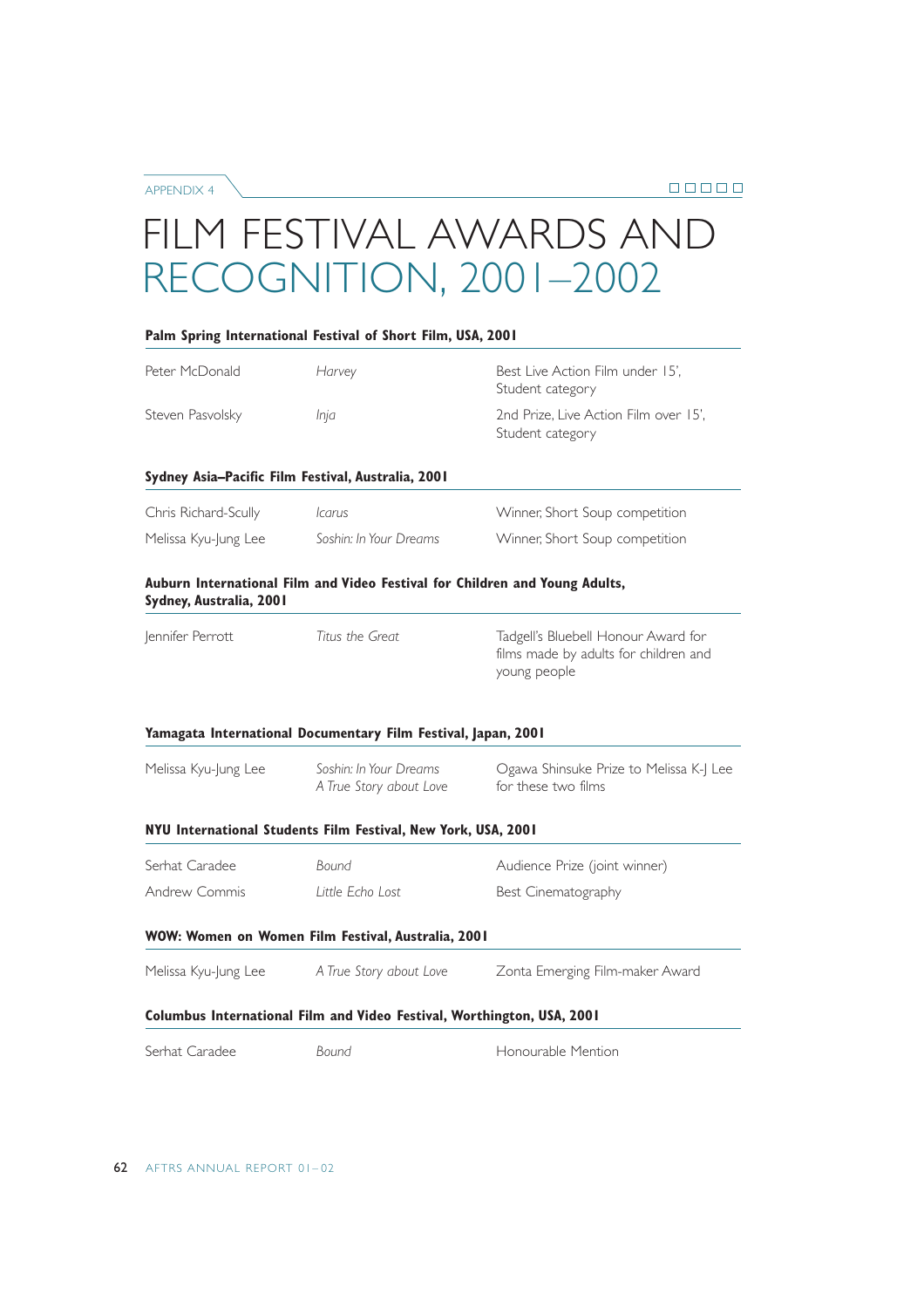#### **ACS Awards (NSW), Australia, 2001**

| Dominic Egan                                              | Ah Hu's Retreat                      | Gold Award, Documentary category                              |
|-----------------------------------------------------------|--------------------------------------|---------------------------------------------------------------|
| Leilani Hannah                                            | Redfern Beach                        | Gold Award.<br>Fiction Drama Short category                   |
| Denson Baker                                              | Together in the<br>Middle of Nowhere | Gold Award,<br>Fiction Drama Short category                   |
| Denson Baker                                              | <i>Intransit</i>                     | Gold Award,<br>Fiction Drama Short category                   |
| Justine Kerrigan                                          | Inja                                 | Silver Award.<br>Fiction Drama Short category                 |
| Dominic Egan                                              | Melancholy                           | Silver Award,<br>Fiction Drama Short category                 |
| Kerri-Lee Hammelswang                                     | Louise                               | Highly Commended, Student category                            |
| Kodak Student Award, Australia, 2001                      |                                      |                                                               |
| Kerri-Lee Hammelswang<br>Anthony Jennings                 | Famed                                | National Award winner                                         |
| Flickerfest Film Festival, Sydney, Australia, 2002        |                                      |                                                               |
| Denson Baker                                              | Together in the<br>Middle of Nowhere | Kodak Award for Best Cinematography<br>in an Australian Short |
| Imagin@ 02, Monte Carlo, Monaco, 2002                     |                                      |                                                               |
| Peter McDonald                                            | Harvey                               | Schools/University prize                                      |
| Aspen Shortsfest, USA, 2002                               |                                      |                                                               |
| Steve Pasvolsky                                           | Inja                                 | Best Student Film                                             |
| Worldfest, Houston International Film Festival, USA, 2002 |                                      |                                                               |
| Tony Krawitz                                              | Together in the<br>Middle of Nowhere | Bronze Remi for Student Productions                           |
| Prix Ars Electronica, Linz, Austria, 2002                 |                                      |                                                               |
| Peter McDonald                                            | Harvey                               | Distinction for Computer<br>Animation/Visual Effects          |
| Dendy Awards, Sydney, Australia, 2002                     |                                      |                                                               |
| Christopher Houghton                                      | Lightness                            | Highly Commended                                              |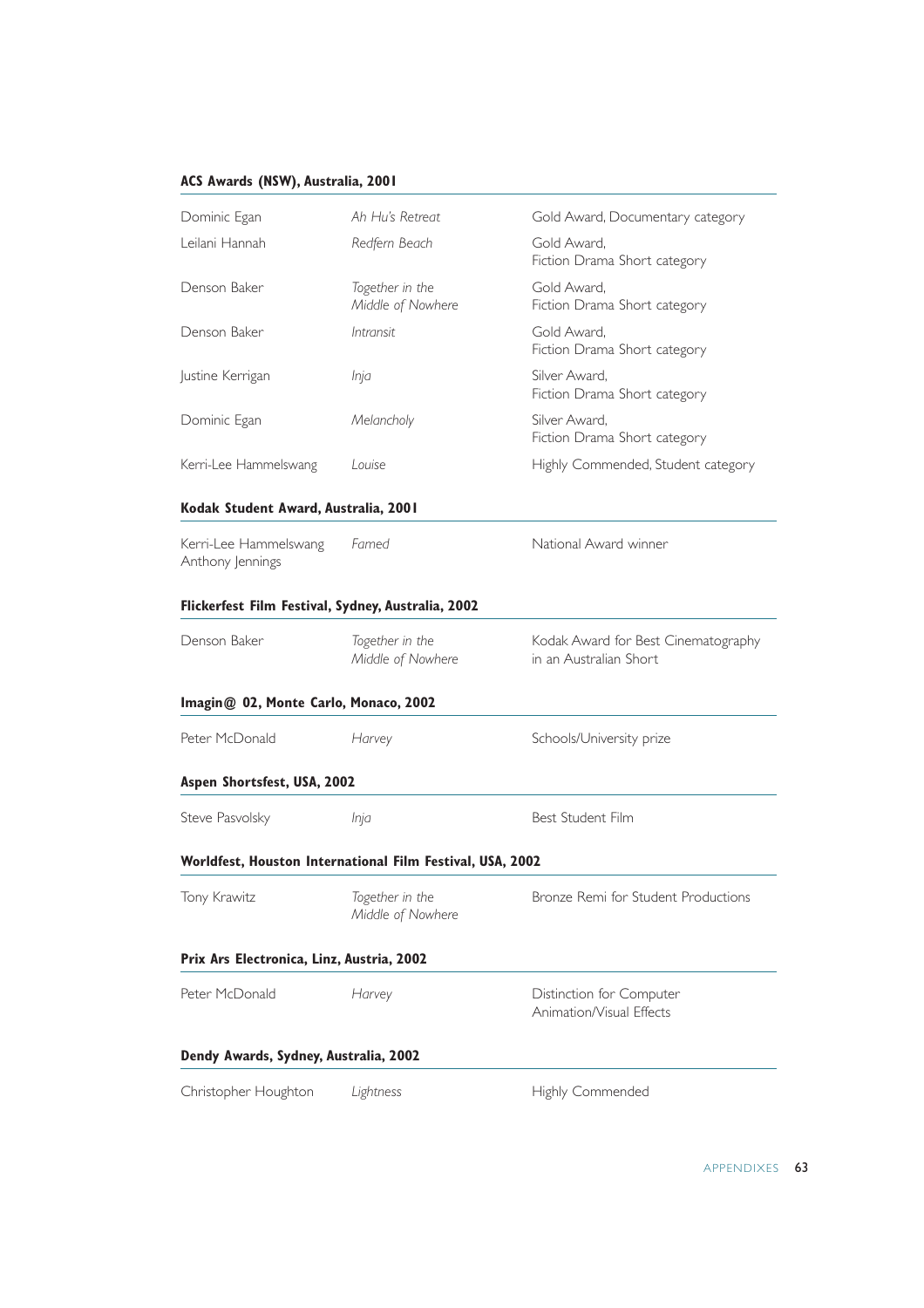#### **ACS National Awards, Australia, 2002**

| Oliver Lawrance                                | Lightness                                                                 | Best Student Cinematography                     |
|------------------------------------------------|---------------------------------------------------------------------------|-------------------------------------------------|
| Denson Baker                                   | Intransit                                                                 | Distinction, Fiction Drama Shorts<br>category   |
| ATOM Awards, Melbourne, Australia, 2002        |                                                                           |                                                 |
| Catherine Chauchat Turn Me On                  |                                                                           | Best Tertiary Documentary                       |
|                                                | St Kilda Film Festival, Melbourne, Australia, 2002                        |                                                 |
| Steve Pasvolsky                                | Inja                                                                      | Best Short Film                                 |
| Steve Pasvolsky                                | Inja                                                                      | Best Achievement in Writing for a<br>Short Film |
| Leilani Hannah                                 | Redfern Beach                                                             | Best Achievement in Cinematography              |
| Nashville Independent Film Festival, USA, 2002 |                                                                           |                                                 |
| Steve Pasvolsky                                | Inja                                                                      | Best Short Film                                 |
|                                                | 'Short Circuit', Australian Sci-Fi Film Festival, Sydney, Australia, 2002 |                                                 |
| Peter McDonald                                 | Harvey                                                                    | Audience Award for Best Short Film              |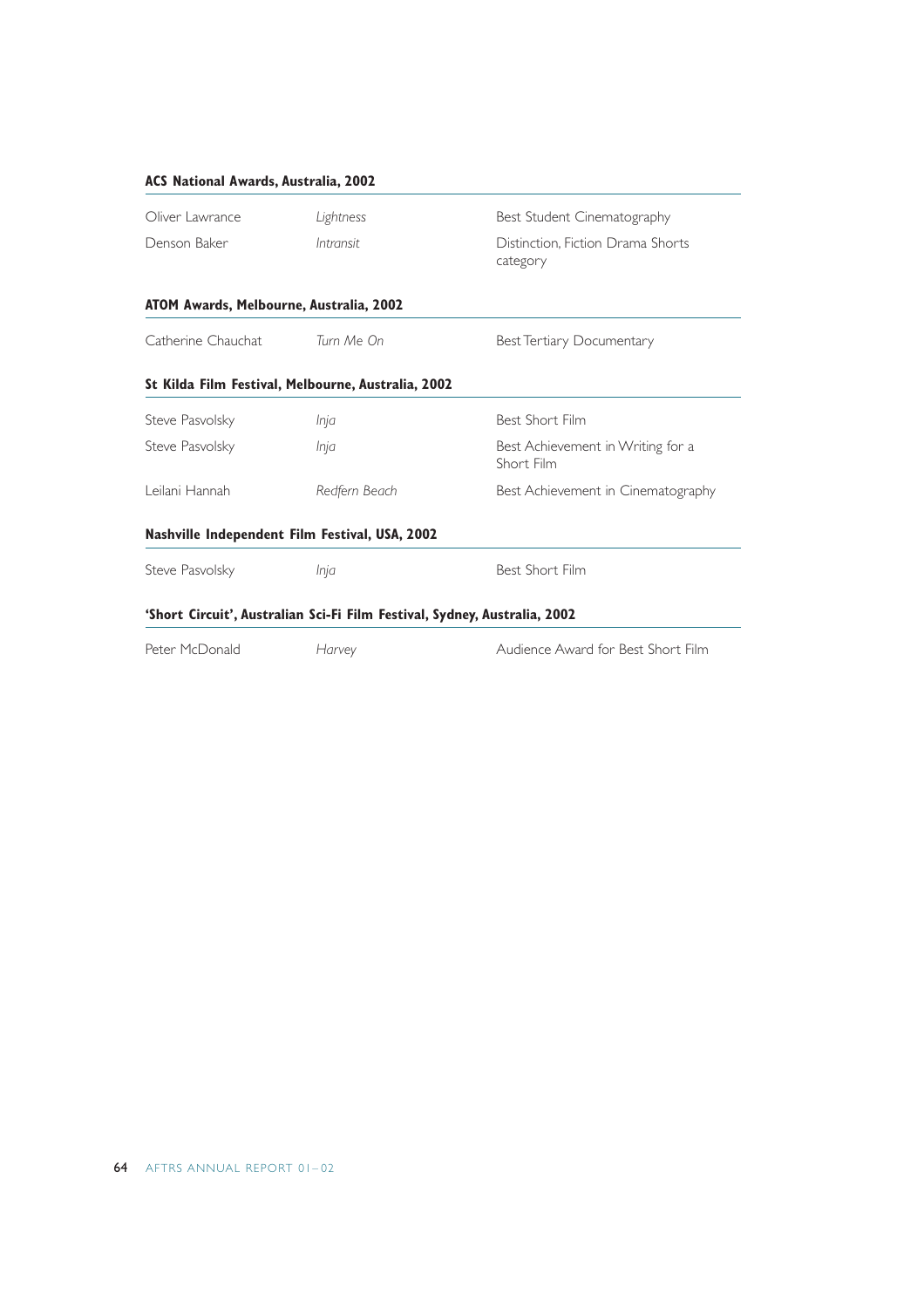APPENDIX 5

## SPONSORED AWARDS, GRANTS AND SCHOLARSHIPS

#### **Student Scholarships**

2002 INAUGURAL ONE YEAR MYER INDIGENOUS SCHOLARSHIP Sponsored by Andrew V Myer Awarded to Dena Curtis

#### **Sponsored Awards and Grants**

AFTRS 3D ANIMATION AWARDS (3) Andrew Sutton, Andreas Wanda, Ian Watson

AFTRS HIGHEST ACHIEVEMENT IN CINEMATOGRAPHY 2001 AWARD Simon Chapman

ASDA DIRECTING AWARDS (2) Chris Houghton, Peter Carstairs

ATLAB MASTER OF ARTS & MASTER OF ARTS (HONS) CINEMATOGRAPHY GRANT Simon Chapman, *Into the Night*

ATLAB GRADUATE DIPLOMA CINEMATOGRAPHY GRANT Tim Alewood, *The Shot*

AUDIO SOUND CENTRE (ASC) ENCOURAGEMENT AWARD Christine Newsome

CURRENCY PRESS SCREEN STUDIES AWARDS (3) Cath Moore, Ewa Dobrowolska, Antonia Fredman

FFC CREATIVE PRODUCER AWARD Joanne Weatherstone and Warwick Burton

FILM AUSTRALIA DOCUMENTARY AWARD Warwick Burton

FOX STUDIOS AUSTRALIA AWARD FOR DESIGN EXCELLENCE Matthew Aberline

FRAMEWORKS AWARD FOR EXCELLENCE IN EDITING Katrina Barker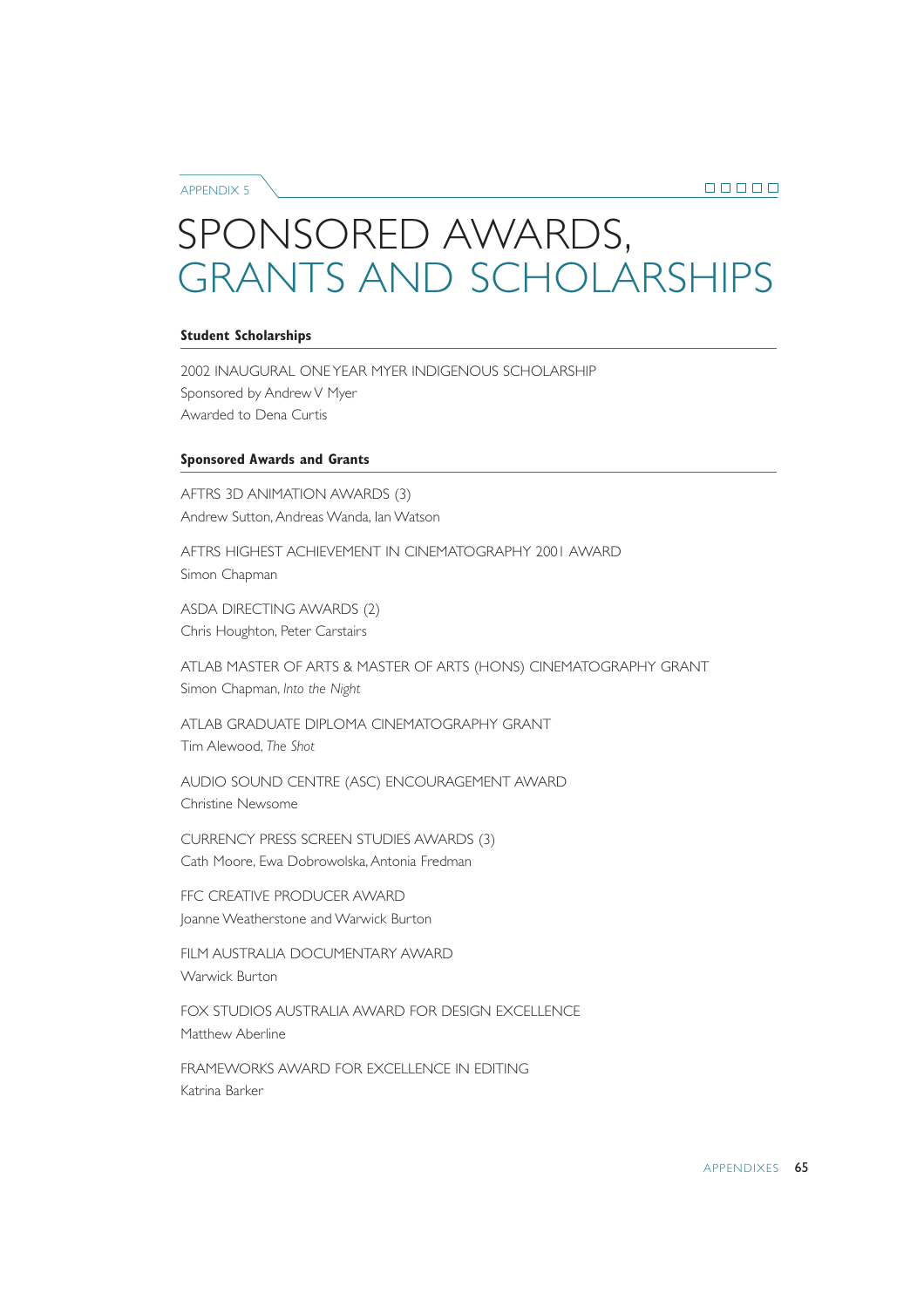GILBERT & TOBIN AWARD Simon Chapman and Cath Moore

GRANADA TV AWARD Karen Dess

KODAK/ATLAB MA DOCUMENTARY GRANT Citt Williams, Beck Cole, Kerri-Lee Hammelswang, *The Creepy Crawleys*

KODAK MASTER OF ARTS & MASTER OF ARTS (HONS) CINEMATOGRAPHY GRANT Oliver Lawrance, *Versus*

KODAK GRADUATE DIPLOMA CINEMATOGRAPHY GRANT Helen Carter, *Lost*

NSW FILM & TELEVISION OFFICE SCRIPTWRITING AWARD Kelly Schilling and Cath Moore

PANAVISION MASTER OF ARTS & MASTER OF ARTS (HONS) CINEMATOGRAPHY GRANT Kerri-Lee Hammelswang, *Six Days Straight*

PANAVISION GRADUATE DIPLOMA CINEMATOGRAPHY GRANT Hugh Miller, *Little Blue*

QUANTEGY AWARD FOR AUDIO EXCELLENCE Elle Stearn, *Placement*

SCREENSOUND AUSTRALIA AWARD FOR EXCELLENCE IN DRAMA DIRECTING (2) Chris Houghton and Peter Carstairs

SMPTE CREATIVE TECHNOLOGY AWARD Bill Chen, *Placement*

SOUNDFIRM AWARD Nicholas Searle, Joanne Weatherstone, Steven McGregor, Christine Newsome, *D-Evolution*

SOUTHERN STAR AWARD FOR SCREENWRITING Cath Moore

THE SENNHEISER AWARD Andrea Werner

VISUALEYES COMPLETE EDITOR AWARD Julie-Anne De Ruvo

ZSPACE AWARD FOR VISUAL EFFECTS EXCELLENCE Joanne McIntyre

66 AFTRS ANNUAL REPORT 01– 02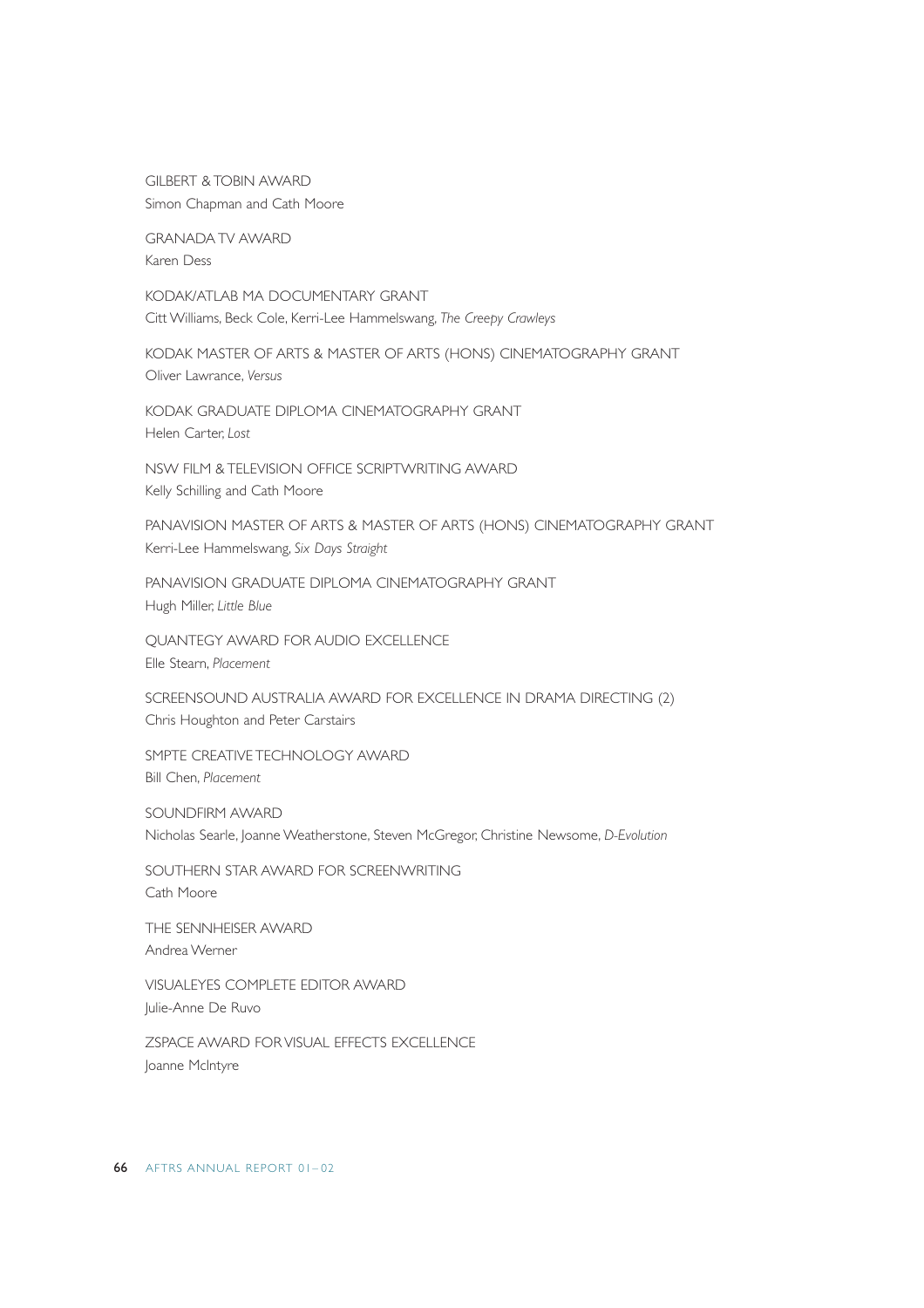APPENDIX 6

## **CORPORATE** SPONSORS

2EC/POWER FM, Bega, NSW 2MG Mudgee, NSW 2MO Gunnedah, NSW 3RRR-FM,Vic 3TR Traralgon, Vic 3YB Warrnambool,Vic 4BU Bundaberg, Qld AAV Australia ABC TV Apple Australia APRA (Australasian Performing Right Association) Atlab Australia Audio Sound Centre Australian Cinematographers Society Australian Film Finance Corporation Australian Radio Network Pty Ltd Australian Screen Directors Association Australian Screen Editors Autodesk Australia AVID Technology (Aust) Pty Ltd C91.3 Campbelltown, NSW Cameraquip (Australia) Pty Ltd Cinevex Columbia Tristar Compaq Complete Post Currency Press Pty Ltd Digiline Digital Pictures

DMG Radio Dolby Laboratories Inc *Encore* magazine Expressions Dance Company Federation of Australian Radio Broadcasters Film Australia Limited Film Victoria Final Draft Fox Studios Australia Frameworks Films Future Reality Gilbert & Tobin Lawyers Gordon,Tony Granada Productions Gyngell, Estate of the Late Bruce Hart, Foster Heidtman & Co Holding Redlich, Lawyers & Consultants HSV7, Melbourne *If* (Independent Film-makers) magazine Innovative Sound and Media Technologies Kennedy Miller Kodak (Australasia) Pty Ltd Lemac Mad One Generators Myer, Andrew V Myer, Estate of the Late Kenneth New Dawn 3D NSW Film and Television Office Oasis Post Production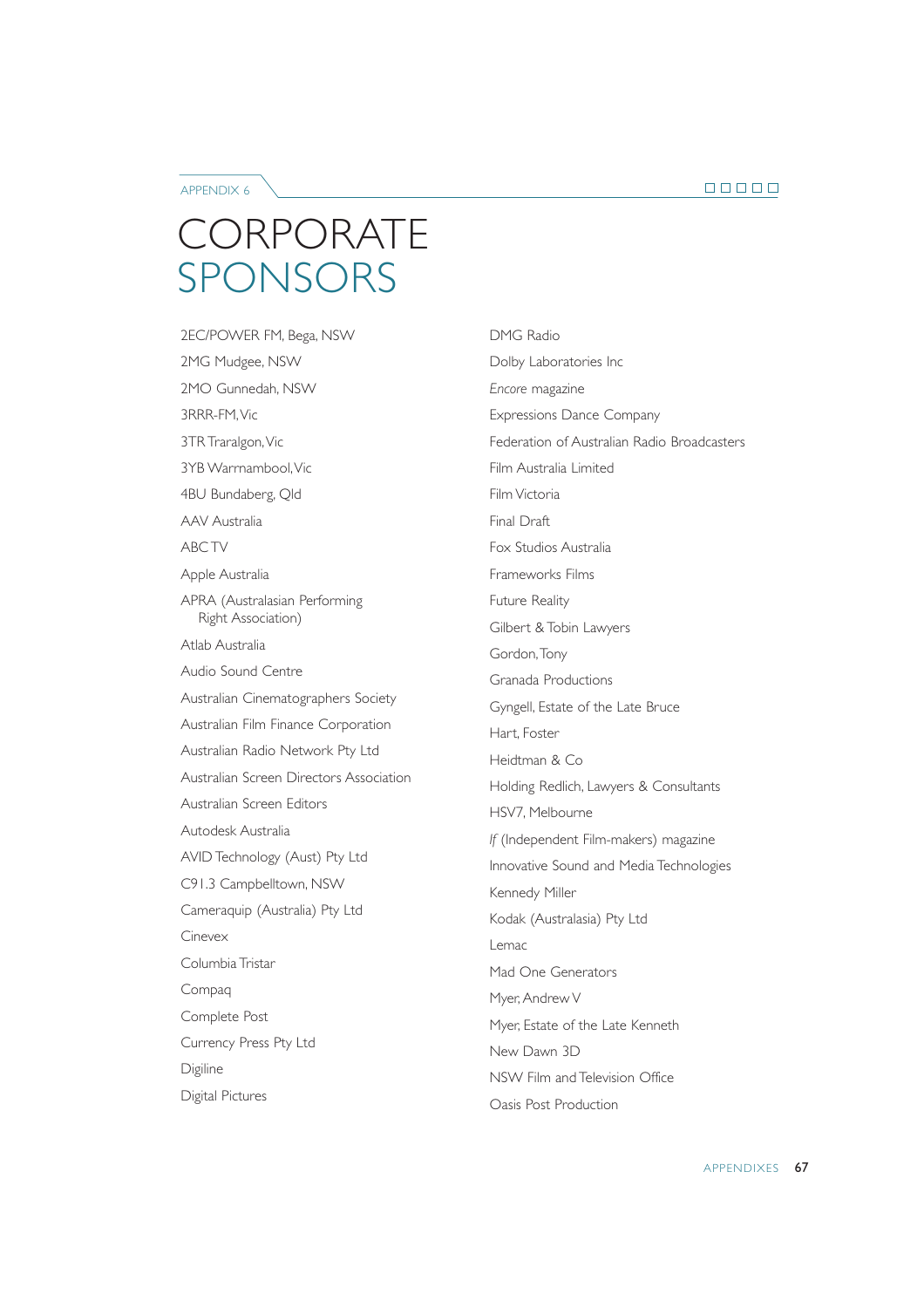Pacific Film and Television Commission Panavision Australia Pty Ltd Panavision Lighting Asia Pacific Pty Ltd QANTAS Quantegy International Inc Radio 96.5FM Rexel Australia Video Systems SBS TV ScreenSound Australia Society of Motion Pictures and Television Engineers Sony Australia Ltd Sound Devices Pty Ltd Soundfirm Southern Australian Film Corporation Southern Star Entertainment Spider Eye Studios Syntec International Pty Ltd Telecine Lighting TTTFM Hobart,Tas Victorian College of the Arts Village Roadshow Pictures zSpace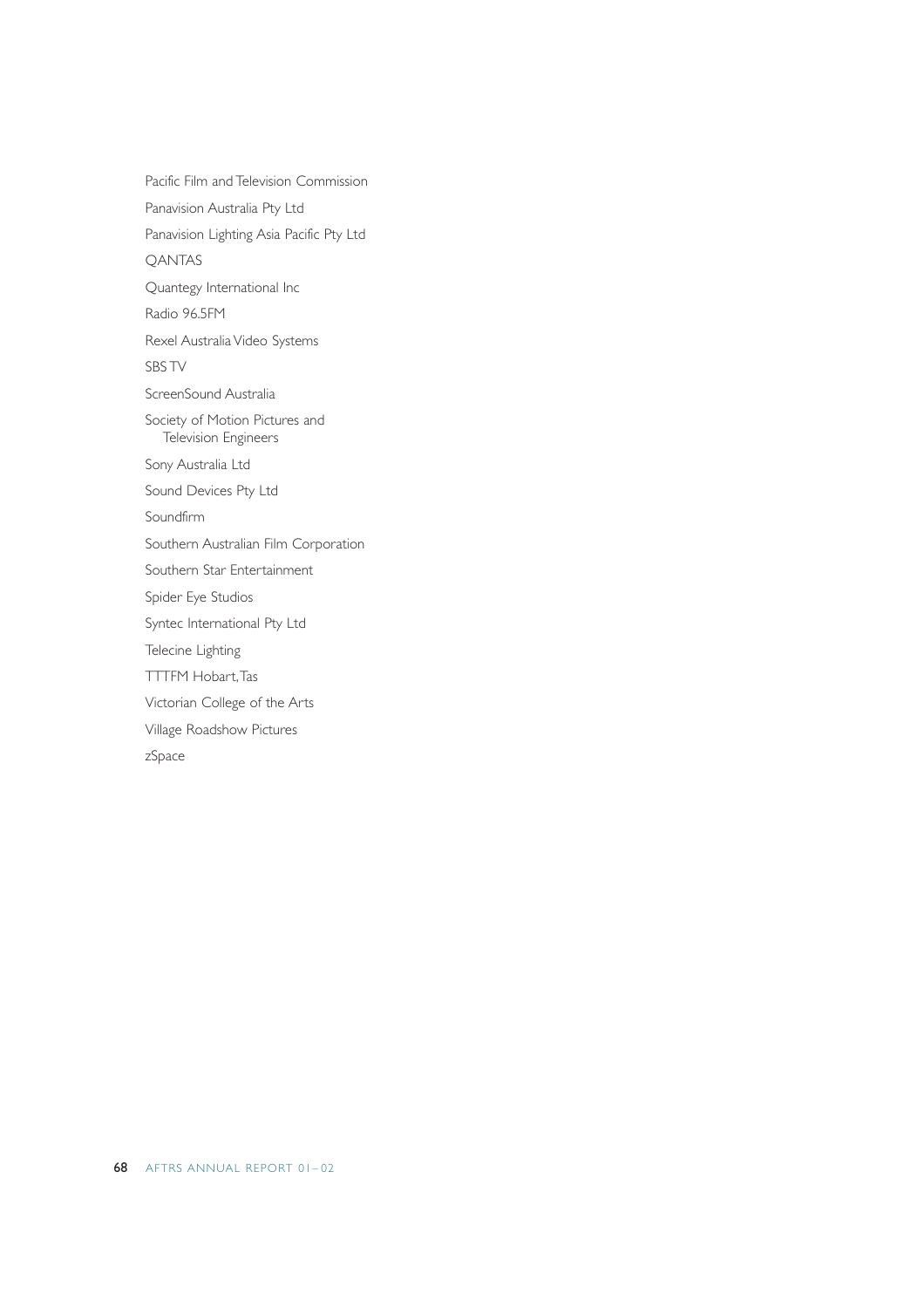#### APPENDIX 7

## AFTRS LEGISLATION

The Australian Film Television and Radio School is a federal statutory authority established in 1973 by enactment of the *Australian Film Television and Radio School Act 1973* (as amended).

Several subsections of the Act refer to the ministerial powers to direct AFTRS in matters concerning Council (subsections 9.2 and 12.1), finances (subsections 36.2 and 37.1) and fees payable by students (subsection 50.1). However, no ministerial directives were issued during the year.

### FUNCTIONS AND POWERS OF THE AFTRS

Extract from the *Australian Film Television and Radio School Act 1973*, Part 1.1

#### **Functions of the School**

- 5. (i) the functions of the School are:
	- (a) to provide advanced education and training by way of the development of the knowledge and skills required in connection with the production of programs;
	- (b) to conduct and encourage research in connection with the production of programs;
	- (c) to conduct such seminars and courses of education or training for persons engaged, or to be engaged, directly or indirectly, in connection with the production of programs as are approved by council;
- (d) to cooperate and make arrangements with other institutions and persons for purposes in connection with the production of programs or the provision of education or training of the kind referred to in paragraph (a);
- (e) for the purposes in connection with the production of programs or the provision of education or training of the kind referred to in paragraph (a), to provide facilities for, and to offer the services of the staff of the School to, such other institutions or persons as are approved by the council;
- (f) to make grants of financial assistance to persons to enable or assist those persons to receive education or undergo training of the kind referred to in paragraph (a);
- (g) to award such degrees, diplomas and certificates in relation to the passing of examinations or otherwise in relation to the education and training provided by the School as are provided for by the regulations; and
- (h) to do anything incidental or conducive to the performance of the foregoing functions.
- 5. (ii) the School shall exercise its functions with a view to enabling and encouraging the production of programs of a high degree of creativeness and of high technical artistic standards.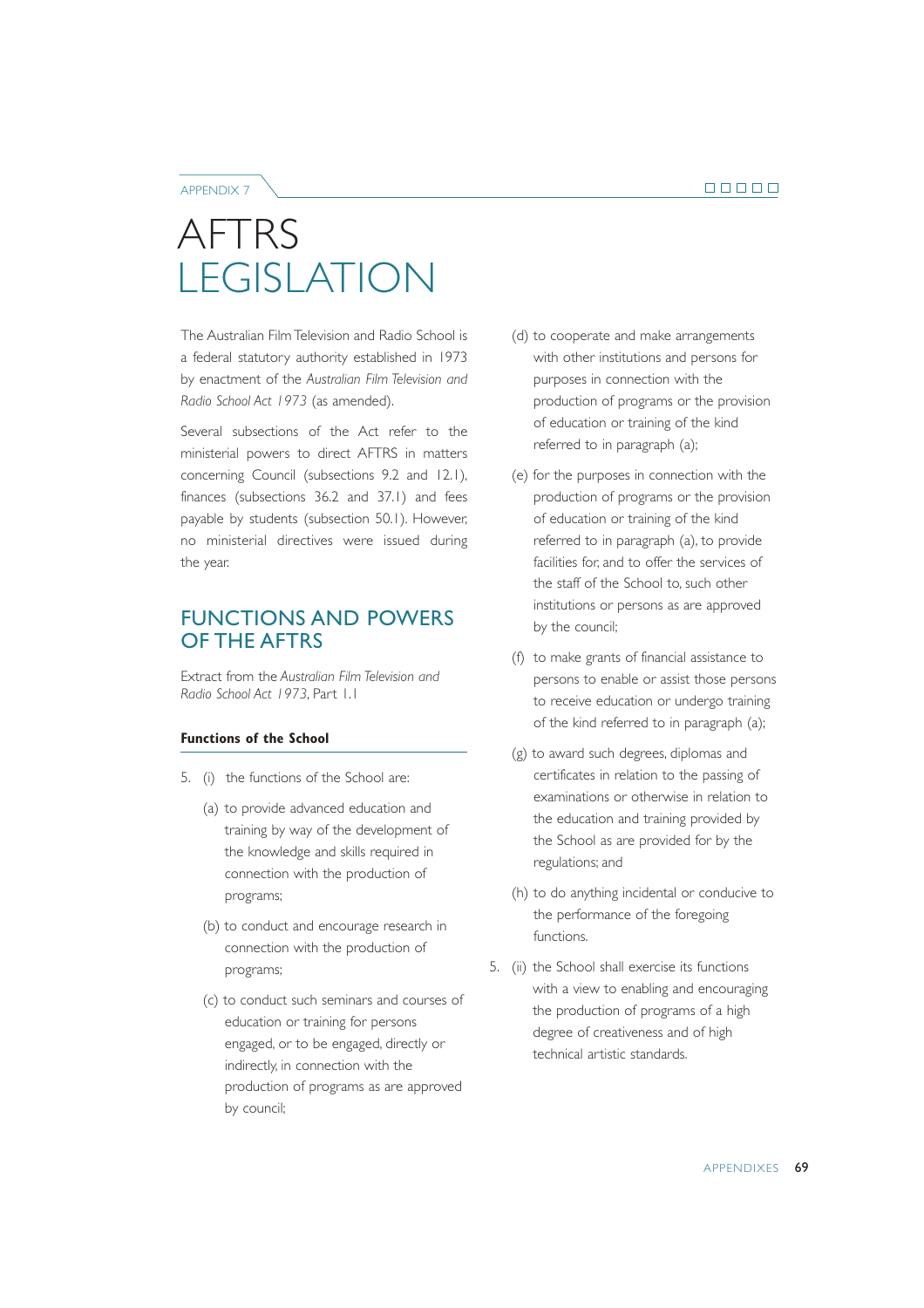#### **Powers of the School**

- 6. Subject to this Act, the School has the power to do all things that are necessary or convenient to be done for or in connection with the performance of its functions and, in particular, has power:
	- (a) to enter into contracts;
	- (b) to erect buildings;
	- (c) to occupy, use and control any land or building owned or held under lease by the Commonwealth and made available for the purposes of the School;
	- (d) to acquire, hold and dispose of real or personal property; and
	- (e) to accept gifts, devices and bequests made to the School, whether on trust or otherwise, and to act as trustee of moneys or other property vested in the School upon trust.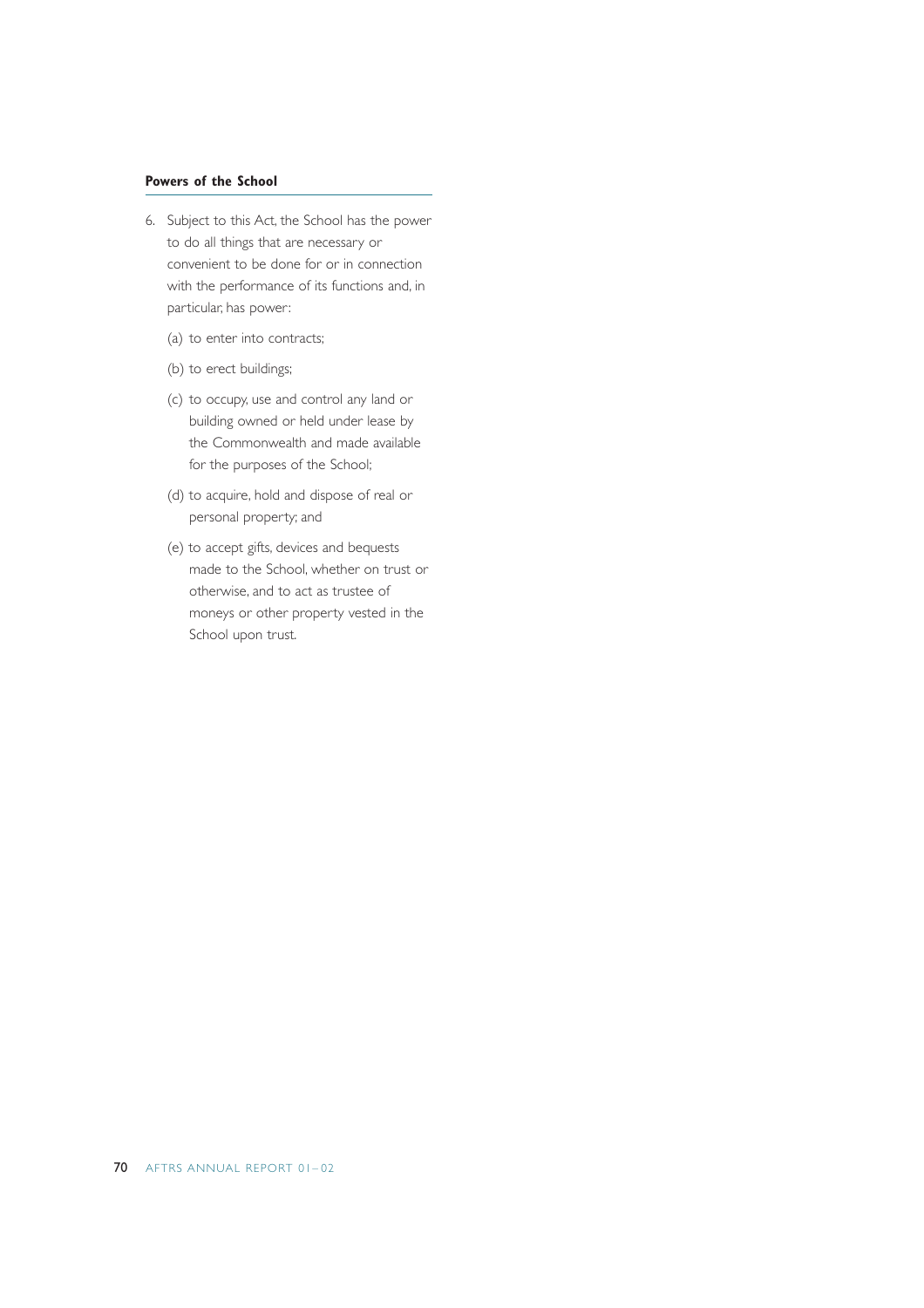#### $\begin{array}{c} \square \ \square \ \square \ \square \ \square \end{array}$

## **GLOSSARY**

APPENDIX 8

| ABA           | Australian Broadcasting Authority                  | <b>FARB</b>   | Federation of Australian Radio                           |
|---------------|----------------------------------------------------|---------------|----------------------------------------------------------|
| ACS           | Australian Cinematographers                        |               | <b>Broadcasters</b>                                      |
|               | Society                                            | <b>FFC</b>    | Film Finance Corporation                                 |
| <b>AFC</b>    | Australian Film Commission                         | <b>HDTV</b>   | High Definition Television                               |
| <b>AFFC</b>   | Australian Film Finance                            | IDL           | Interactive Distance Learning                            |
|               | Corporation                                        | P             | Indigenous Program Initiatives                           |
| AFI           | Australian Film Institute                          | $\mathsf{I}$  | Information Technology                                   |
| <b>AFTRS</b>  | Australian Film Television and<br>Radio School     | <b>ITFW</b>   | Industry Training Fund for Women                         |
| ASC           | Audio Sound Centre                                 | <b>JAMI</b>   | Japanese Academy of Moving<br>Images                     |
| <b>ASDA</b>   | Australian Screen Directors<br>Association         | <b>MDG</b>    | Melbourne Documentary Group                              |
| <b>ATOM</b>   | Australian Teachers of Media                       | <b>MIS</b>    | Management Information Systems                           |
| <b>ATSI</b>   | Aboriginal and Torres Strait<br>Islander           | <b>NAB</b>    | National Association of<br><b>Broadcasters</b>           |
| AWG           | Australian Writers' Guild                          | <b>NATPE</b>  | National Association of Television<br>Program Executives |
| CAAMA         | Central Australian Aboriginal<br>Media Association | <b>NEMBC</b>  | National Ethnic Media<br><b>Broadcasting Council</b>     |
| <b>CBAA</b>   | Community Broadcasting<br>Association of Australia | <b>NESB</b>   | Non-English Speaking Background                          |
| <b>CILECT</b> | Centre Internationale de Liaison                   | <b>NFTS</b>   | National Film and Television<br>School                   |
|               | des Écoles de Cinéma et de<br>Télévision           | <b>NIDA</b>   | National Institute of Dramatic Art                       |
| <b>DIYTV</b>  | Do It Yourself TV                                  | <b>NIMAA</b>  | National Indigenous Media                                |
| <b>DOCITA</b> | Department of Communications                       |               | Association of Australia                                 |
|               | Information Technology and the<br>Arts             | <b>NITC</b>   | National Indigenous TV Training<br>Course                |
| <b>DVD</b>    | Digital Video Disk                                 | <b>NSWFTO</b> | New South Wales Film and                                 |
| EEO           | Equal Employment Opportunity                       |               | Television Office                                        |
|               |                                                    | OH&S          | Occupational Health and Safety                           |

APPENDIXES 71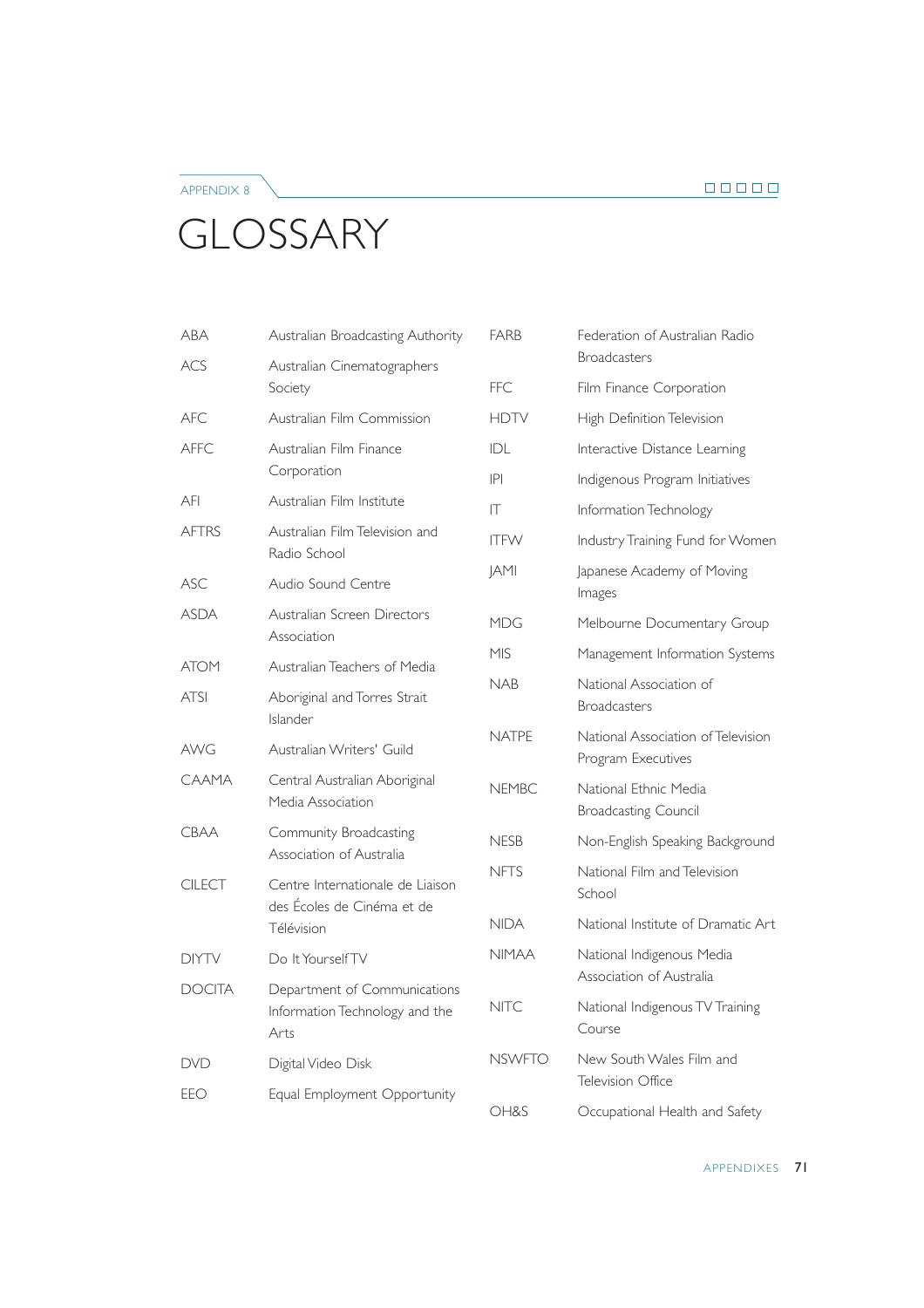| PFTC            | Pacific Film and Television<br>Commission    |
|-----------------|----------------------------------------------|
| <b>PWD</b>      | People With a Disability                     |
| QUT             | Queensland University of<br>Technology       |
| SADC            | SPAA/ASDA Documentary<br>Council             |
| <b>SAFC</b>     | South Australian Film<br>Corporation         |
| <b>SBSI</b>     | SBS Independent                              |
| <b>SIGGRAPH</b> | Special Interest Group Graphics              |
| <b>SMPTE</b>    | Society of Motion Picture and                |
|                 | Television Engineers                         |
| <b>SPAA</b>     | Screen Producers Association of<br>Australia |
| <b>TAFE</b>     | Technical and Further Education              |
| <b>UCLA</b>     | University of California,<br>Los Angeles     |
| <b>UTS</b>      | University of Technology, Sydney             |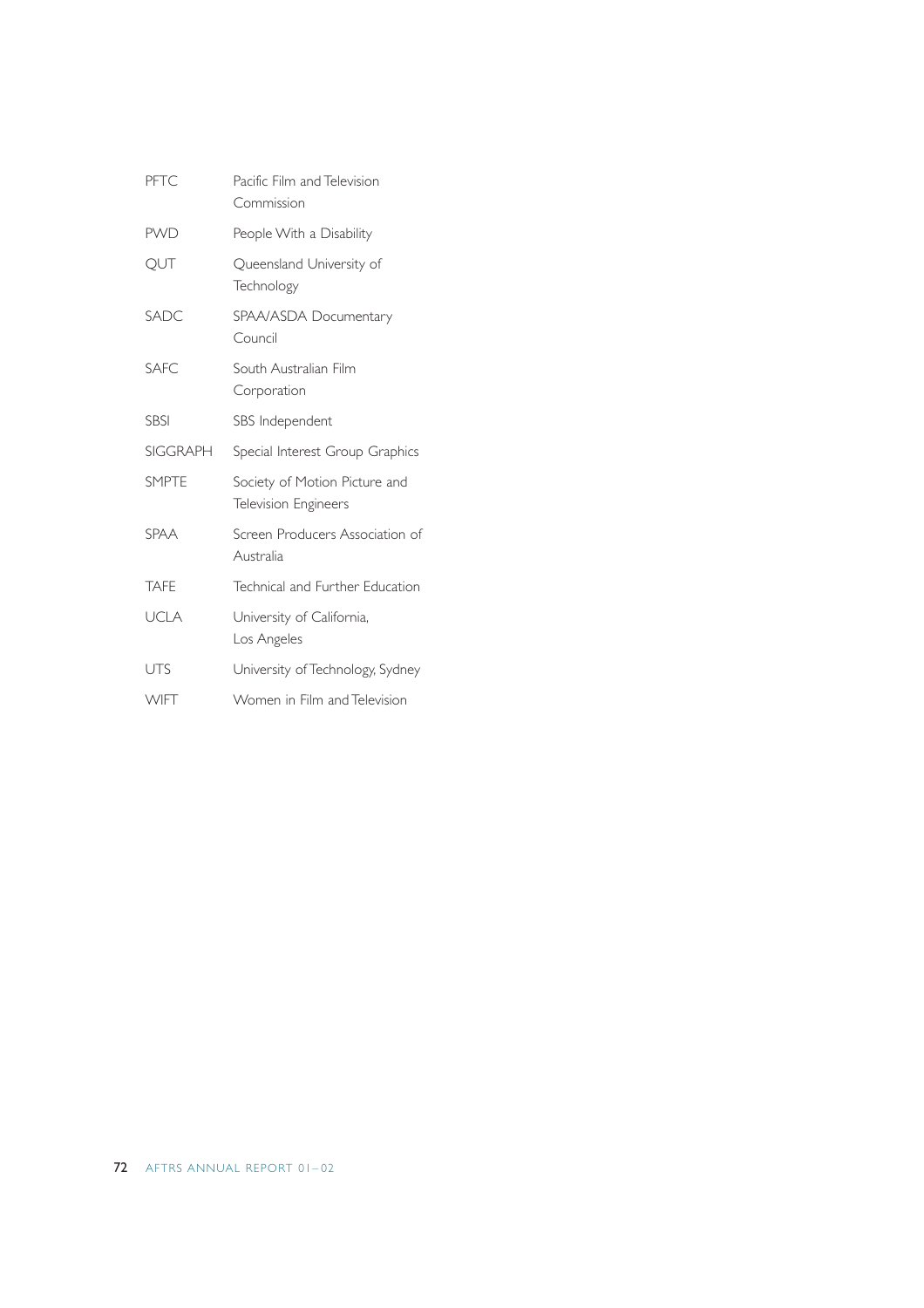APPENDIX 9

## SALES OF STUDENT PRODUCTIONS

#### **Domestic**

| Inja                   | <b>SBS</b> Television |
|------------------------|-----------------------|
| Ben                    | <b>SBS</b> Television |
| The Other Son          | <b>SBS</b> Television |
| The Collective         | <b>SBS</b> Television |
| Soshin: In Your Dreams | <b>SBS</b> Television |

#### **International**

| Harvey                             | Canal Plus<br>International, Europe |
|------------------------------------|-------------------------------------|
| Harvey                             | France 3. France                    |
| Redfern Beach                      | Danmarks Radio.<br>Denmark          |
| Triple Word Score                  | Channel Four, UK                    |
| Mishaps of Seduction<br>& Conquest | Milestone, USA                      |
| $P_{\rho \rho}$                    | Pacific Voice, USA<br>(for Japan)   |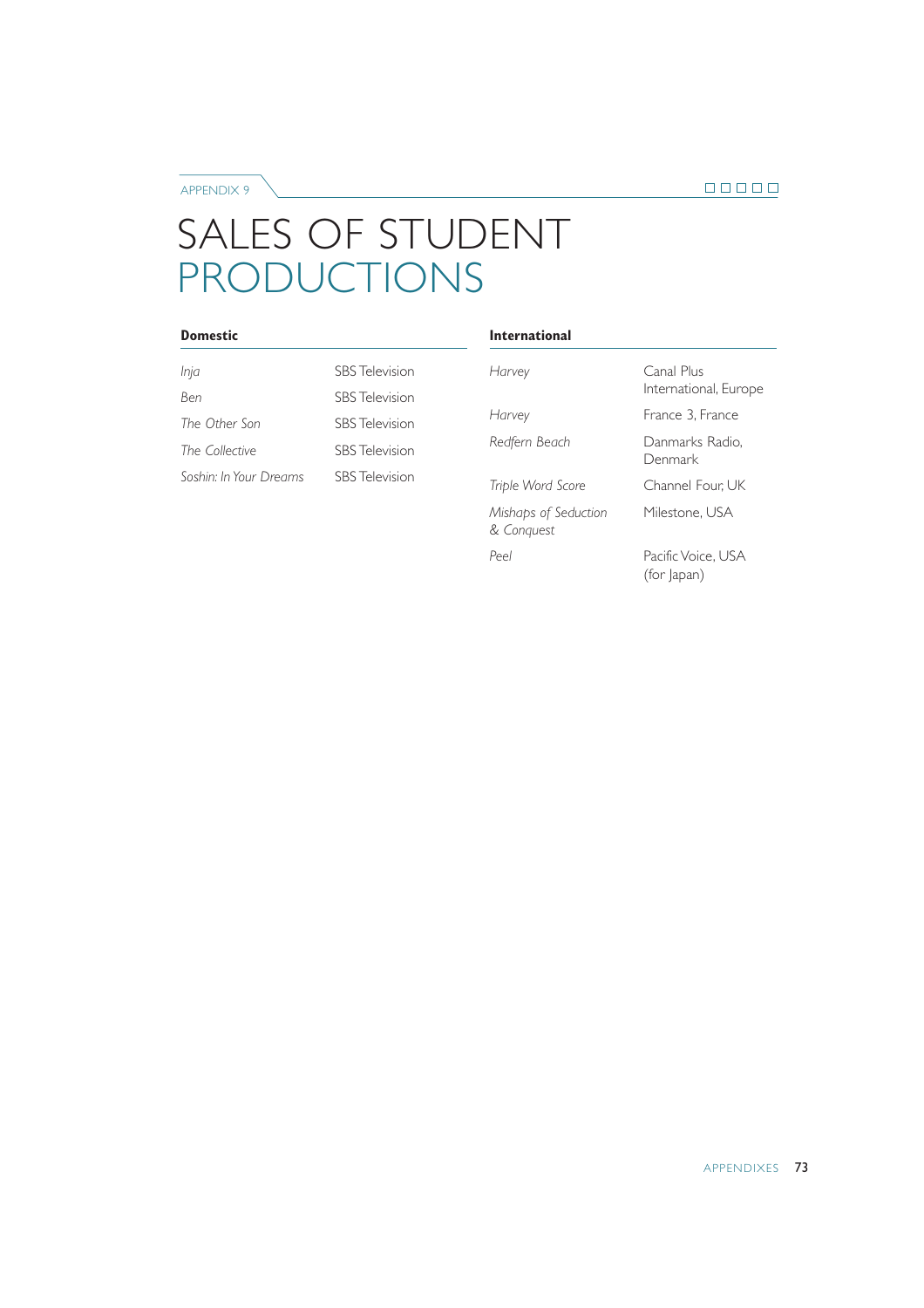APPENDIX 10

# FINANCIAL AND RESOURCES SUMMARY

### FINANCIAL PERFORMANCE

The 2001–2002 financial year presented AFTRS with the challenge of increasing the number of courses to students within an established budget. Externally generated revenue (excluding donations), principally the sale of goods and services, was maintained at the previous year's  $|P(A)|$ 

Capital expenditure has marginally reduced compared to previous years. In September 2001, the Federal Government announced new funding for the AFTRS lease of digital equipment. \$500 000 was allocated for 2001–2002 and \$1 million per annum (indexed) for future years. This will enable the AFTRS to train its students using the latest digital infrastructure.

### FINANCIAL INFORMATION

#### **Finance**

The Parliamentary Appropriation for AFTRS in 2001–2002 was \$18 144 000 (including capital user charge component of \$3 529 000).A further \$1 984 000 was earned by AFTRS, principally through fees for short courses and sale of AFTRS training products and from additional sponsored activities.

#### **Market Surveys**

A C Nielsen was engaged to survey AFTRS graduates on subsequent employment in relevant industries.

#### **Auditor-General Reports**

AFTRS *Annual Report* 2000–2001 included an unqualified report by the Auditor-General's Office on the financial statements of AFTRS.The *Annual Report* was tabled on 30 October 2001 in the Senate.

The Auditor-General's Audit Report 29, Audit Results of the 2000–2001 Financial Statements of Commonwealth Entities tabled on 21 December 2001, reported that the operations and financial records of AFTRS were maintained in a satisfactory manner.

#### **Fraud Control**

AFTRS operates within the framework of the Commonwealth Fraud Control Guidelines as published and updated by the Attorney-General's Department from time to time.

In its commitment to the prevention of fraud, AFTRS has employed the services of Deloitte Touche Tohmatsu to develop a Fraud Control Strategy and Plan. Administration and management control practices ensured that approvals and signatures in accordance with the AFTRS Administrative Orders were strictly adhered to. Disposal and write-off transactions were controlled by strict adherence to approved management procedures, which requires final authorisation by a department head. A cyclical annual internal audit program supports the external audit, and the Finance and Audit Subcommittee of AFTRS Council reviews and monitors the findings of those reports.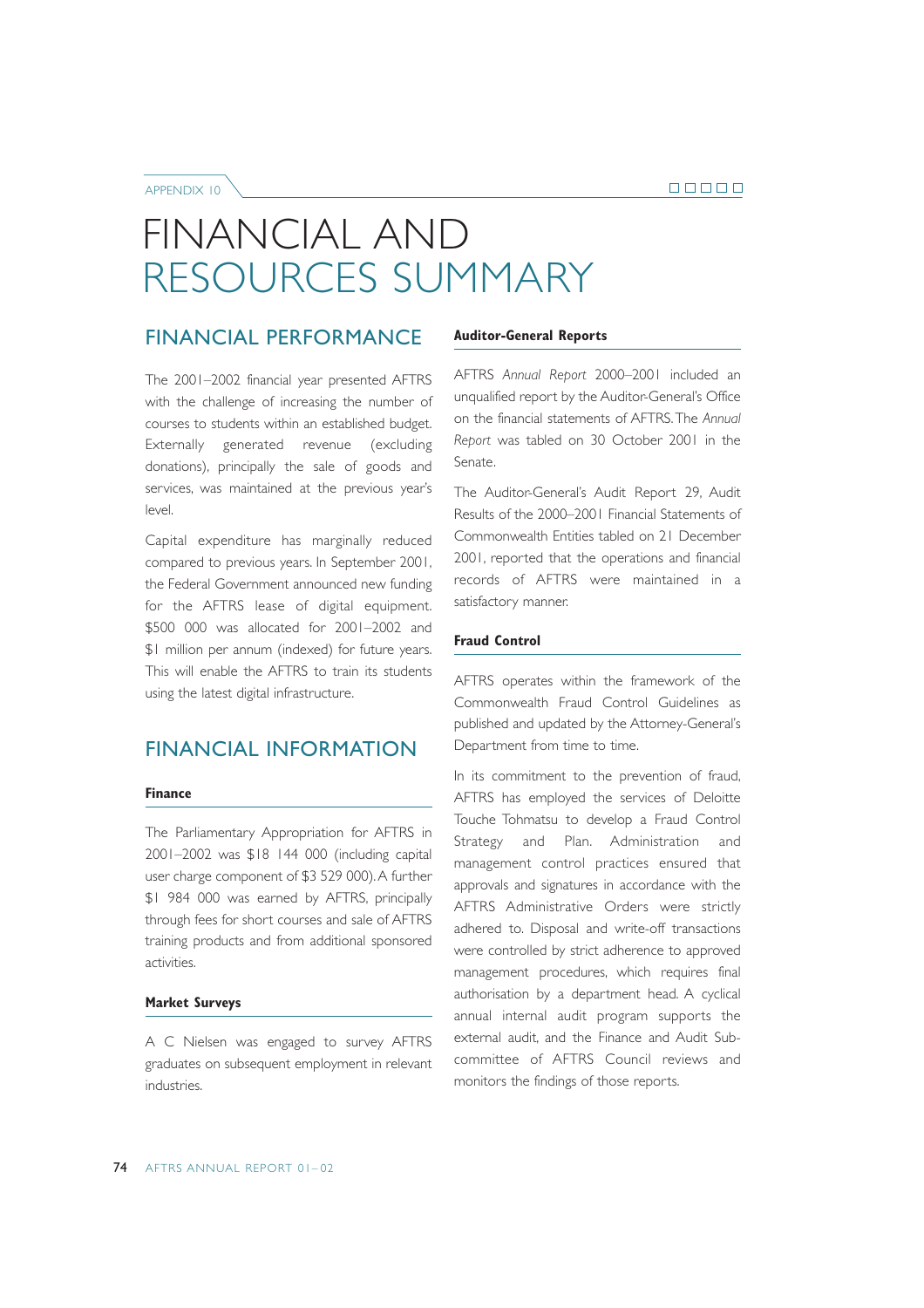#### **Claims and Losses**

No major loss occurred during the year ended 30 June 2002.

AFTRS has installed electronic surveillance equipment to its North Ryde premises.

#### **Purchasing**

The purchasing functions and procedures of AFTRS and the standard terms of accounts payment are consistent with Commonwealth Procurement Guidelines. Through the Administrative Orders AFTRS Council authorises the powers and functions, including purchasing levels, to occupants of specific positions within AFTRS management, and subject to the limits prescribed under the *Australian Film Television and Radio School Act 1973* (as amended) and the policies, programs and procedures of AFTRS as approved by the Council.

All accounts received by AFTRS were processed for payment on or by the due dates.To the best of our knowledge no properly rendered accounts were paid after the due date.

Purchasing Australia supplies information on Federal Government Contracts via CD-ROM. In addition, information is supplied from Qstores for goods available on State Government contracts.

Purchasing of both information technology equipment and general goods is made from both state and federal contracts where appropriate. Purchases of capital items are made in accordance with the annual capital program approved by management.

#### **Competitive tendering, expressions of interest and contracting**

Tenders were sought and contracts entered into for:

- The construction of additional storage space in the basement and mezzanine levels.
- Relocation and consolidation of the Digi Media Department.
- Installation of a comprehensive electronic security system.

Expressions of interest were sought and contracts entered into for:

- The supply of replacement desk top computers.
- Provision of an operating lease for desk top computers.
- Supply of production equipment.
- Provision of an operating lease for production equipment.
- Provision of a secure WAN and internet service.

#### **Consultancy Services**

The following external consultants were engaged to provide specialised assistance in specific matters:

| Aquent                      | Technical evaluation and audit of web site | 2880    |
|-----------------------------|--------------------------------------------|---------|
| <b>Emergency Consulting</b> | Audit fire systems                         | 4 0 1 2 |
| Horizon Project Solutions   | Architectural services                     | 10880   |
| Energetics                  | Energy management review                   | 6100    |
| NSW Public Works            | Security system testing and commissioning  | 10 000  |
| Richard Priddle             | Mixing theatre acoustics design            | 818     |
| John McComb Consulting      | Design air conditioning extensions         | 3 000   |
| S.C.P. Consulting           | Structural design fee                      | 3 8 9 0 |
| Webb Consultancy            | Design/prepare electrical scope of works   | 4 0 0 0 |
|                             |                                            |         |

\$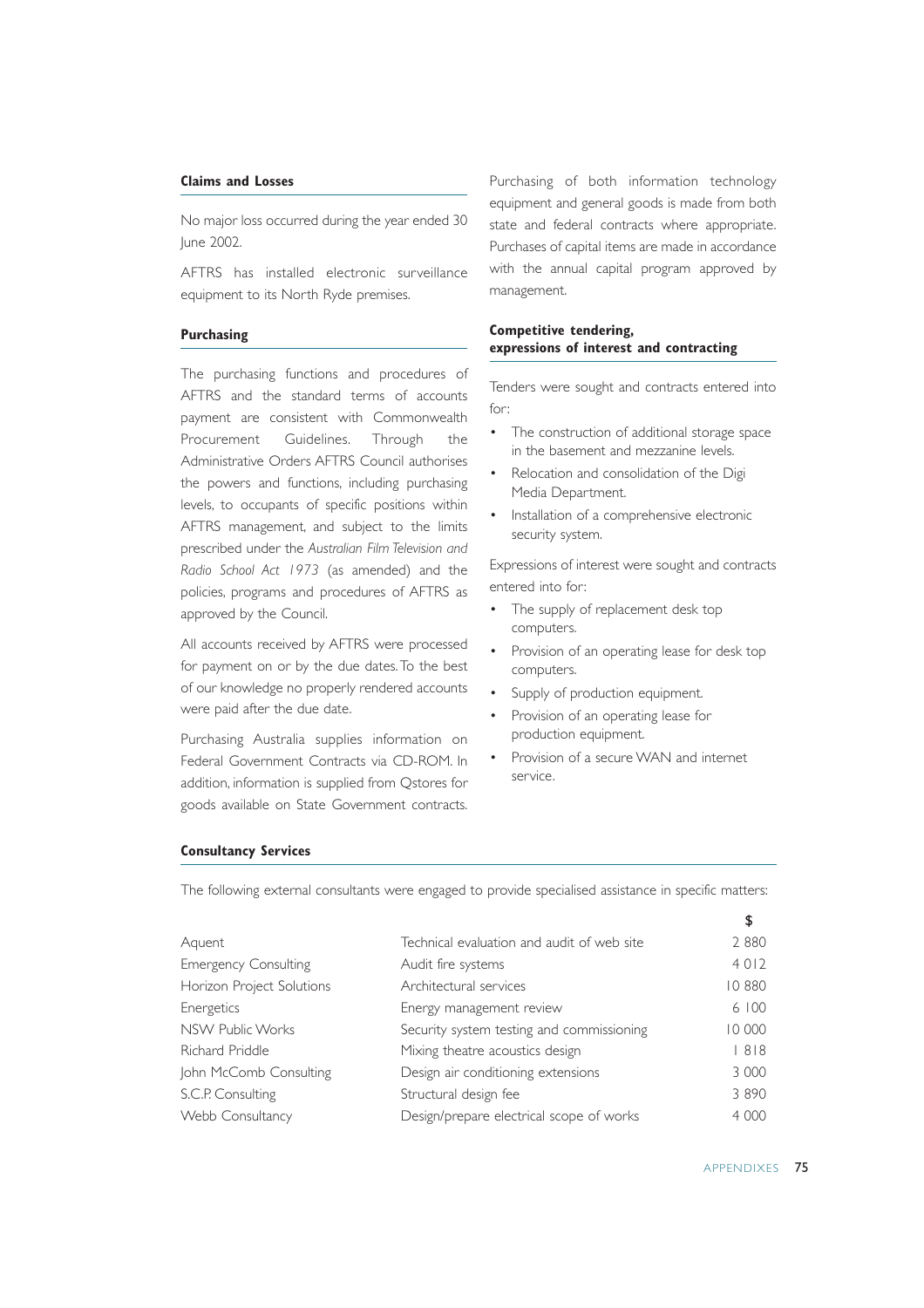#### **Property Use**

AFTRS has no subsidiary companies, however, it maintains interstate offices to provide representation, courses, seminars, marketing and industry consultation.

The centre of its activities are in Sydney, where the 1988 purpose-built premises are situated on a site leased from Macquarie University at North Ryde. These premises house the training, research and administrative staff.

The building is owned by AFTRS and rental is not payable on the lease of the land.

The building has 10 778m<sup>2</sup> of space over three levels. Approximately 2 000m<sup>2</sup> is office space for 80 of the staff (average 20m<sup>2</sup> each), and 23 operations, engineering and security positions work principally in the theatres, studios and workshops.

The areas currently leased interstate are:

| State                    | Size<br>m <sup>2</sup> | Usage                                            | <b>Annual Rental</b> |
|--------------------------|------------------------|--------------------------------------------------|----------------------|
| Victoria-Melbourne       | 470                    | Offices, lecture rooms<br>and editing facilities | \$109 200            |
| Oueensland-Brisbane      | 125                    | Offices, lecture rooms                           | \$22 320             |
| South Australia-Adelaide | 53.37                  | Offices                                          | \$5 892              |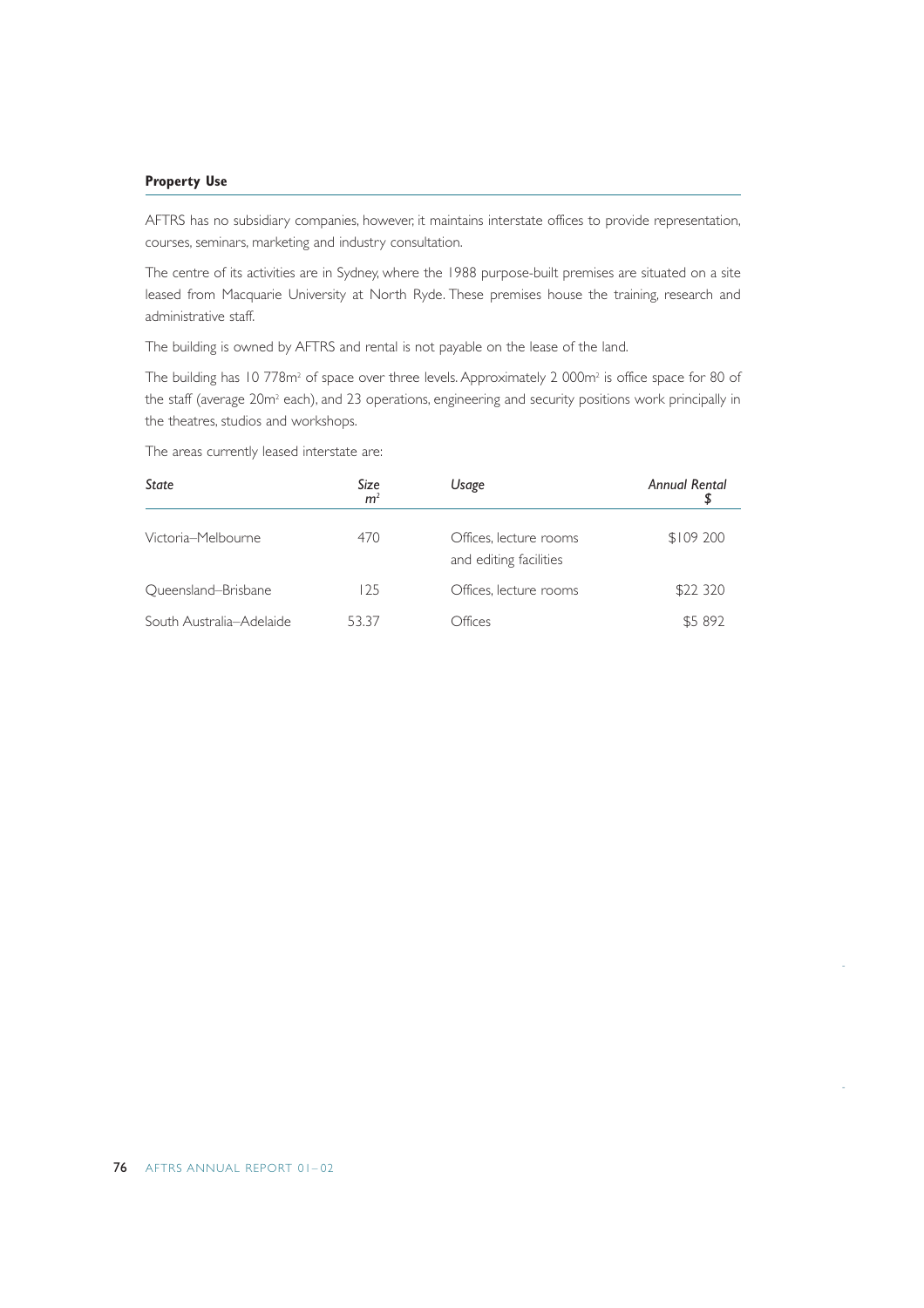

# FINANCIAL **STATEMENTS**

 $\begin{tabular}{|c|c|c|c|} \hline \quad \quad & \quad \quad & \quad \quad \\ \hline \end{tabular}$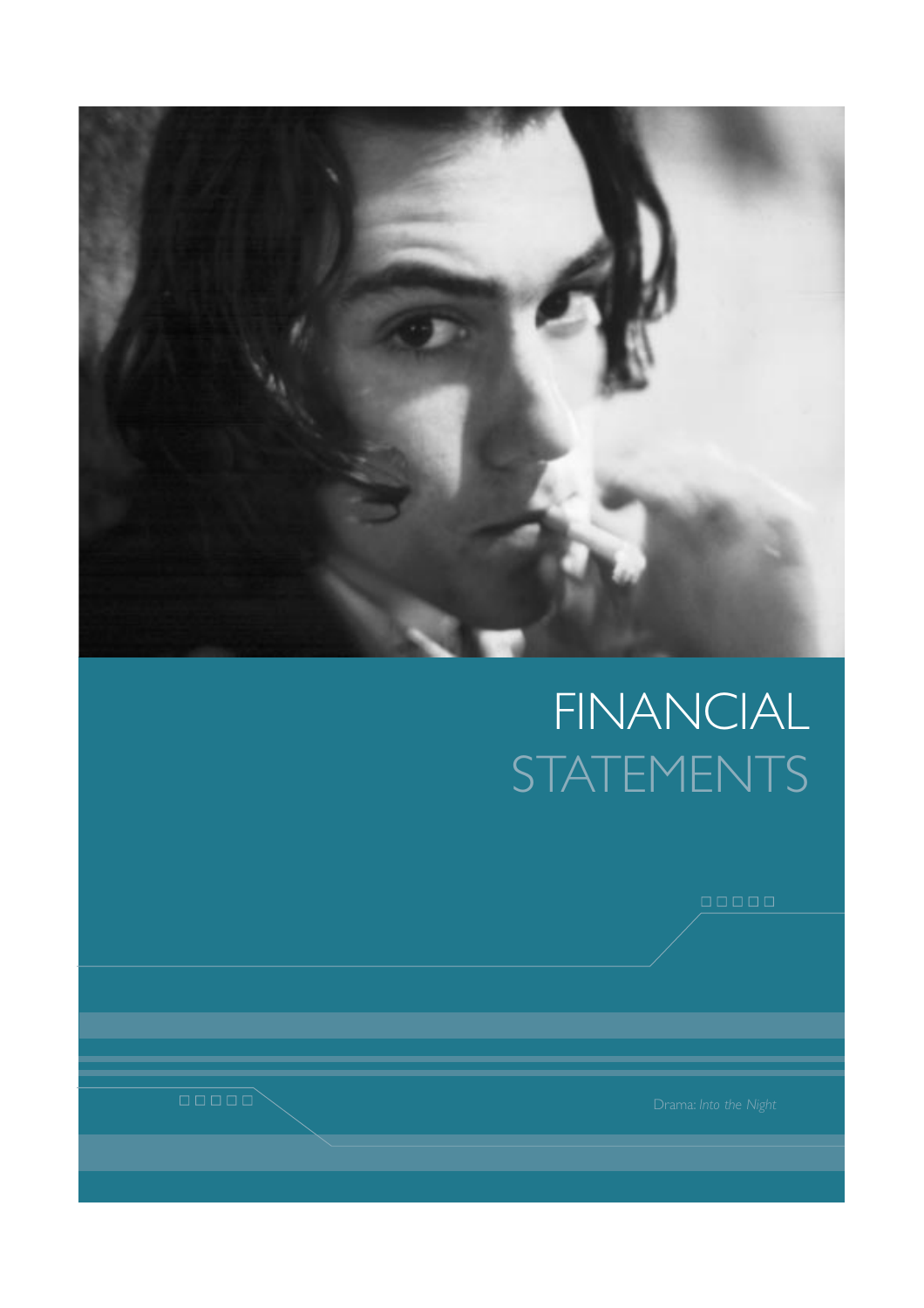



#### *INDEPENDENT AUDIT REPORT*

*To the Minister for the Arts and Sport*

#### *Scope*

*I have audited the financial statements of the Australian Film Television and Radio School for the year ended 30 June 2002. The financial statements comprise:*

- *Statement by Directors;*
- *Statements of Financial Performance, Financial Position and Cash Flows;*
- *Schedules of Commitments and Contingencies; and*
- *Notes to and forming part of the Financial Statements.*

*The members of the Australian Film Television and Radio School Council are responsible for the preparation and presentation of the financial statements and the information they contain. I have conducted an independent audit of the financial statements in order to express an opinion on them to you.*

*The audit has been conducted in accordance with Australian National Audit Office Auditing Standards, which incorporate the Australian Auditing Standards, to provide reasonable assurance as to whether the financial statements are free of material misstatement. Audit procedures included examination, on a test basis, of evidence supporting the amounts and other disclosures in the financial statements and the evaluation of accounting policies and significant accounting estimates. These procedures have been undertaken to form an opinion as to whether, in all material respects, the financial statements are presented fairly in accordance with Accounting Standards and other mandatory professional reporting requirements in Australia and statutory requirements so as to present a view which is consistent with my understanding of the Australian Film Television and Radio School's financial position, its financial performance and its cash flows.*

*The audit opinion expressed in this report has been formed on the above basis.*

PO Box A456 Sydney South NSW 1235 130 Elizabeth Street SYDNEY NSW Phone (02) 9367 7100 Fax (02) 9367 7102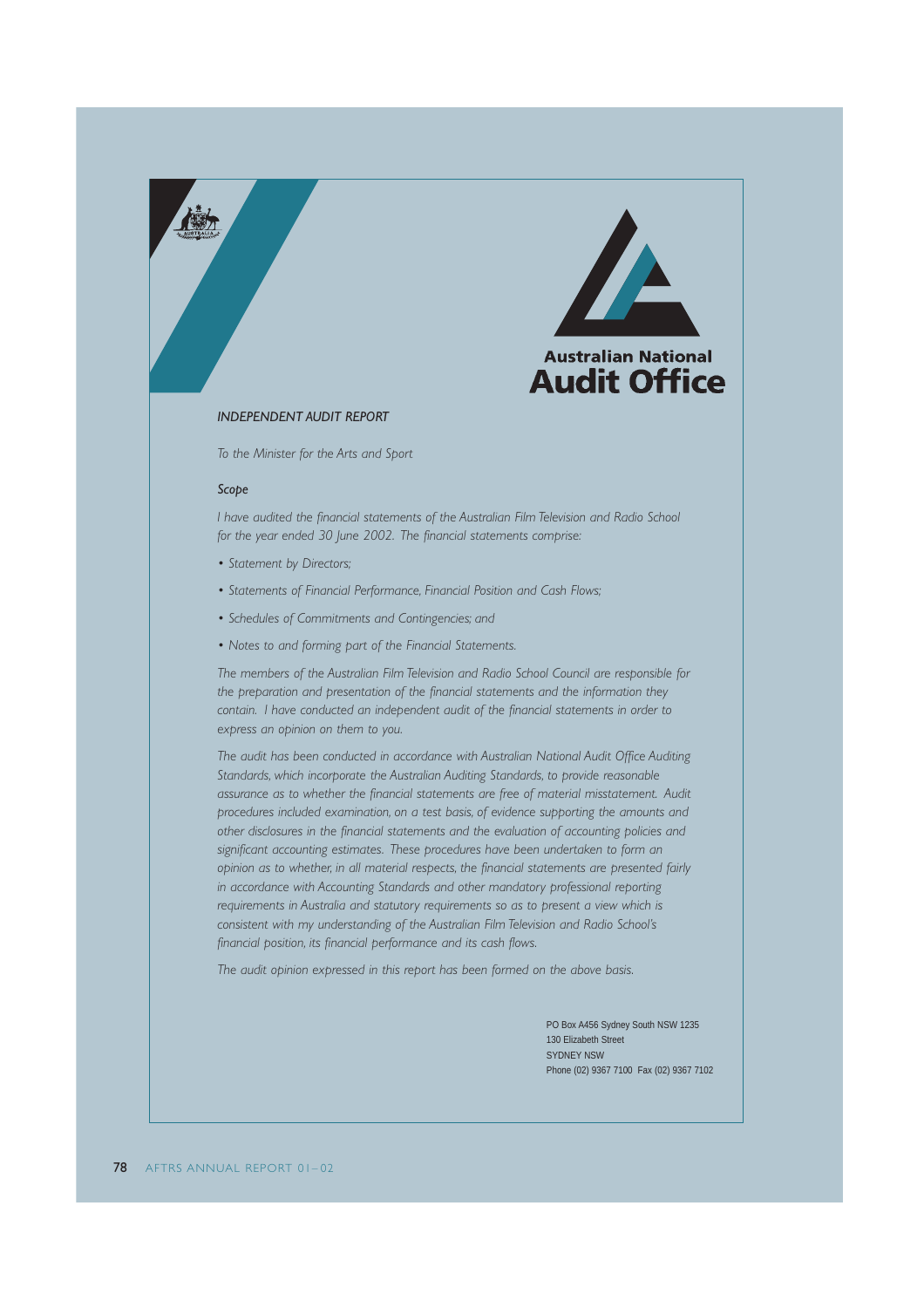#### *Audit Opinion*

*In my opinion the financial statements:*

- *(i) have been prepared in accordance with Finance Minister's Orders made under the* Commonwealth Authorities and Companies Act 1997*; and*
- *(ii) give a true and fair view, in accordance with applicable Accounting Standards and other mandatory professional reporting requirements in Australia and the Finance Minister's Orders, of the financial position of Australian Film Television and Radio School as at 30 June 2002, and its financial performance and cash flows for the year then ended.*

not in

P Hinchey Senior Director Delegate of the Auditor-General

*Sydney 13 September 2002*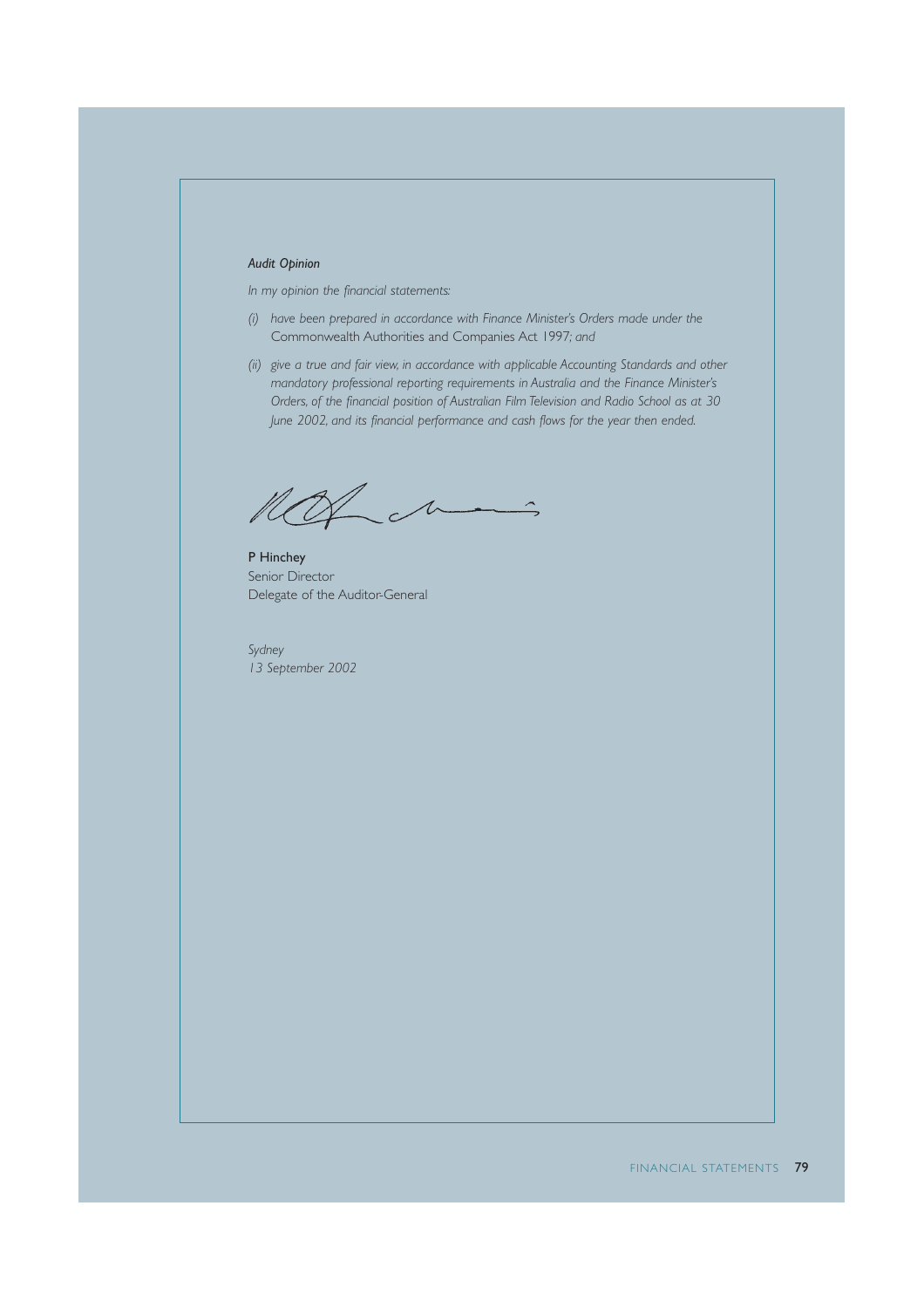## FINANCIAL STATEMENTS

#### FOR THE YEAR ENDED 30 JUNE 2002

#### STATEMENT BY COUNCIL

*In our opinion, the attached financial statements for the year ended 30 June 2002 give a true and fair view of the matters required by the Finance Minister's Orders made under the* Commonwealth Authorities and Companies Act 1997*.*

D T Gilbert  $\mathsf{V}$  Rod Bishop Chair Director

*12 September 2002 12 September 2002*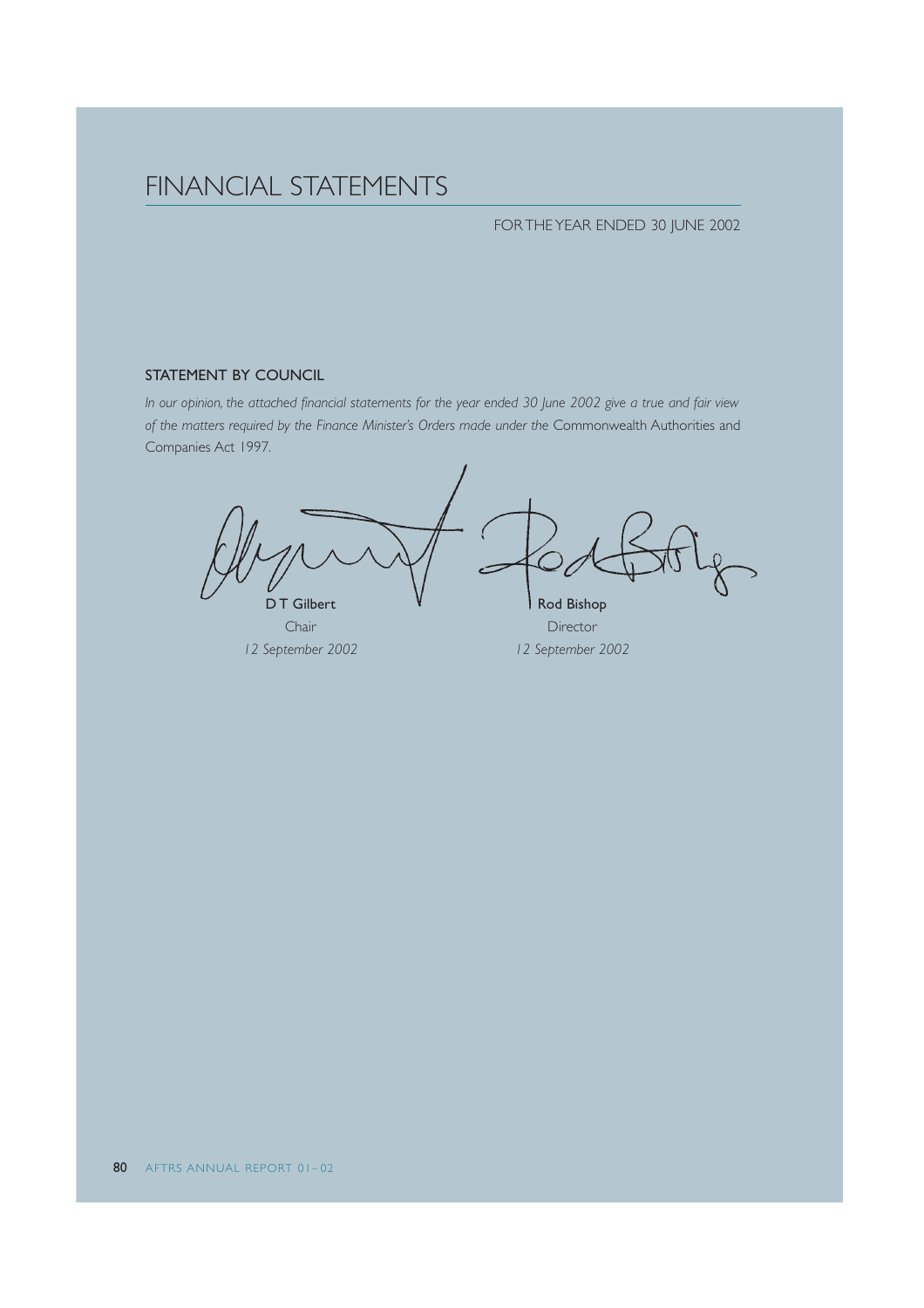# STATEMENT OF FINANCIAL PERFORMANCE

### FOR THE YEAR ENDED 30 JUNE 2002

|                                                                 | <b>Notes</b>   | 2002   | 2001     |
|-----------------------------------------------------------------|----------------|--------|----------|
|                                                                 |                | \$000  | \$000    |
| <b>REVENUES FROM ORDINARY ACTIVITIES</b>                        |                |        |          |
| Revenues from government                                        | 3A             | 18,144 | 17,370   |
| Sales of goods and services                                     | 3B             | 1.569  | 1.528    |
| Interest                                                        | 3C             | 254    | 251      |
| Proceeds from sales of assets                                   | 3D             | 7      | 32       |
| Other                                                           | 3E             | 154    | 378      |
| Total revenues from ordinary activities                         |                | 20,128 | 19,559   |
| <b>EXPENSES FROM ORDINARY ACTIVITIES</b>                        |                |        |          |
| Excluding borrowing cost expense                                |                |        |          |
| Employees                                                       | 4A             | 9,074  | 8,513    |
| Suppliers                                                       | 4 <sub>B</sub> | 5,356  | 5,223    |
| Depreciation and amortisation                                   | 4C             | 2,064  | 2,375    |
| Write-down of assets                                            | 4D             |        | 806      |
| Disposal of assets                                              | 3D             |        | 72       |
| Total expenses from ordinary activities                         |                |        |          |
| excluding borrowing cost expense                                |                | 16,494 | 16,989   |
| Borrowing costs expense                                         | 5              | 5      | 5        |
| Net operating surplus from ordinary activities                  |                | 3,629  | 2,565    |
| Net surplus attributable to the Commonwealth                    |                | 3,629  | 2,565    |
| Net credit (debit) to asset revaluation reserve                 |                |        | (1,534)  |
| Total revenues, expenses and valuation adjustments attributable |                |        |          |
| to the Commonwealth and recognised directly in equity           |                |        | (1, 534) |
| Total changes in equity other than those resulting from         |                |        |          |
| transactions with owners as owners                              |                | 3,629  | 1,031    |

*The above statement should be read in conjunction with the accompanying notes.*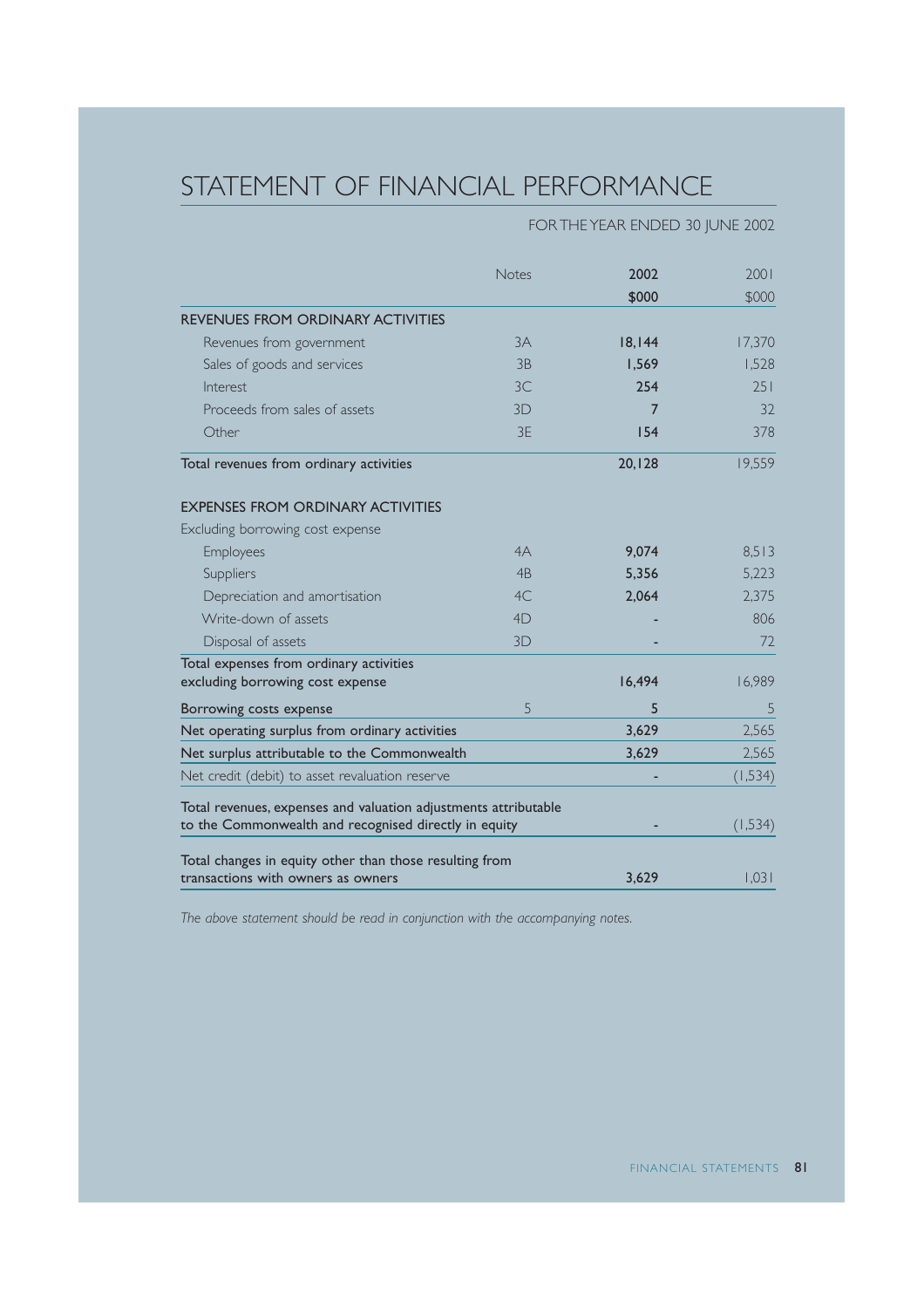# STATEMENT OF FINANCIAL POSITION

|                                    |          |        | AS AT 30 JUNE 2002 |
|------------------------------------|----------|--------|--------------------|
|                                    | Notes    | 2002   | 2001               |
|                                    |          | \$000  | \$000              |
| <b>ASSETS</b>                      |          |        |                    |
| <b>Financial assets</b>            |          |        |                    |
| Cash                               | 6A       | 5,452  | 3,872              |
| Receivables                        | 6B       | 342    | 383                |
| Total financial assets             |          | 5,794  | 4,255              |
| Non-financial assets               |          |        |                    |
| Land and buildings                 | 7A, E    | 23,458 | 24,218             |
| Equipment                          | 7B, C, E | 3,315  | 3,322              |
| Inventories                        | 7F       | 88     | 159                |
| Intangibles                        | 7D, E    | 44     | 183                |
| Other                              | 7G       | 242    | 123                |
| Total non-financial assets         |          | 27,147 | 28,005             |
| <b>Total assets</b>                |          | 32,941 | 32,260             |
| <b>LIABILITIES</b>                 |          |        |                    |
| Interest bearing liabilities       |          |        |                    |
| Leases                             | 8        | 23     | 39                 |
| Total interest bearing liabilities |          | 23     | 39                 |
| Provisions                         |          |        |                    |
| Employees                          | 9        | 1,651  | 1,445              |
| <b>Total Provisions</b>            |          | 1,651  | 1,445              |
| Payables                           |          |        |                    |
| Suppliers                          | 10       | 899    | 763                |
| Other                              |          | 569    | 314                |
| Total payables                     |          | 1,468  | 1,077              |
| <b>Total liabilities</b>           |          | 3,142  | 2,561              |
| <b>NET ASSETS</b>                  |          | 29,799 | 29,699             |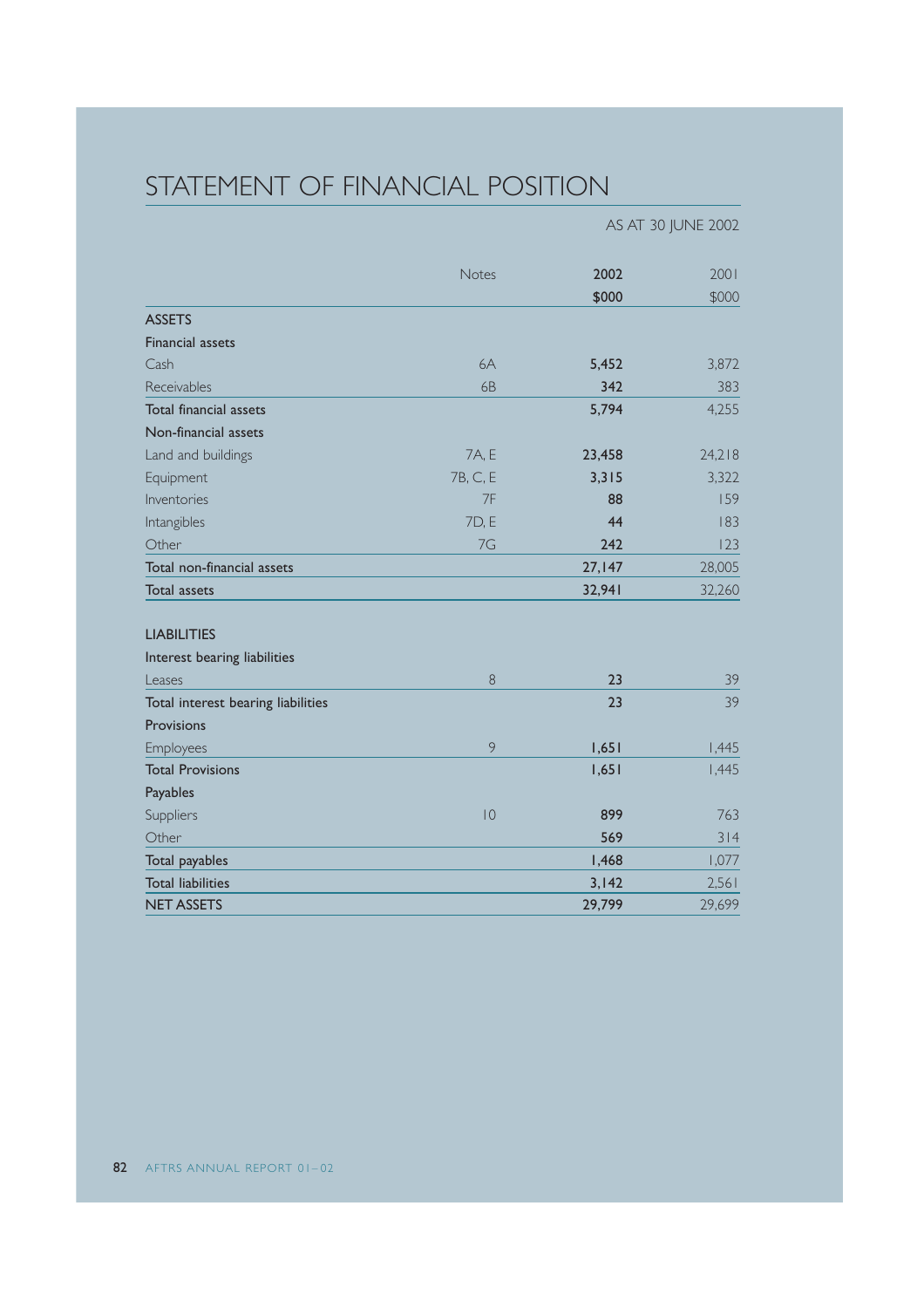|                         | <b>Notes</b> | 2002   | 2001   |
|-------------------------|--------------|--------|--------|
|                         |              | \$000  | \$000  |
| <b>EQUITY</b>           |              |        |        |
| Reserves                | $\mathsf{I}$ | 10,319 | 10,319 |
| Accumulated surplus     | Ш            | 19,480 | 19,380 |
| Total equity            |              | 29,799 | 29,699 |
| <b>Current assets</b>   |              | 6, 124 | 4,537  |
| Non-current assets      |              | 26,817 | 27,723 |
| Current liabilities     |              | 2,625  | 2,033  |
| Non-current liabilities |              | 518    | 528    |

*The above statement should be read in conjunction with the accompanying notes.*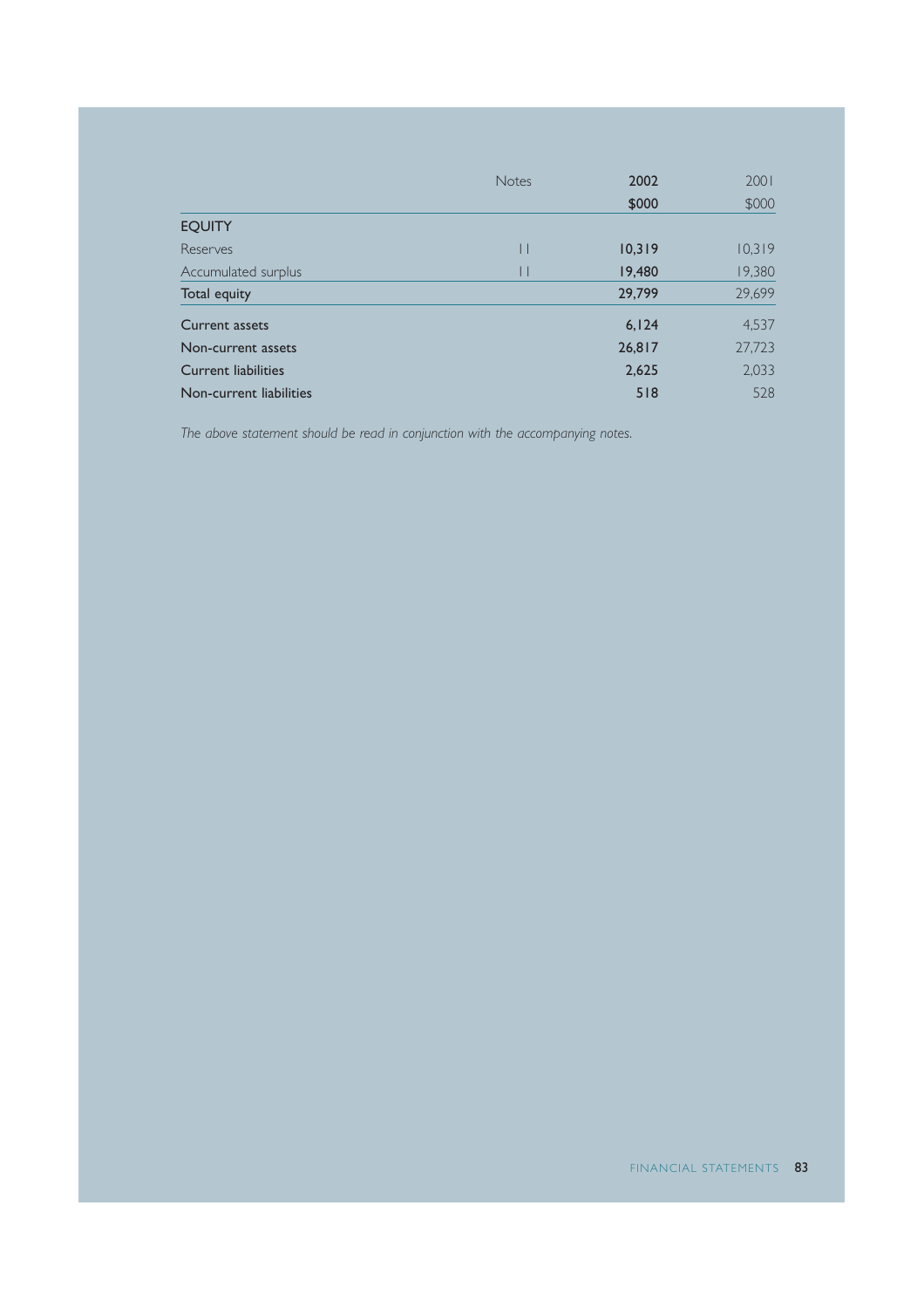# STATEMENT OF CASH FLOWS

|                                               | FOR THE YEAR ENDED 30 JUNE 2002 |                |           |
|-----------------------------------------------|---------------------------------|----------------|-----------|
|                                               | Notes                           | 2002           | 2001      |
|                                               |                                 | \$000          | \$000     |
| <b>OPERATING ACTIVITIES</b>                   |                                 |                |           |
| Cash received                                 |                                 |                |           |
| Appropriations                                |                                 | 18,144         | 17,370    |
| Sales of goods and services                   |                                 | 1,585          | 1,639     |
| Interest                                      |                                 | 252            | 241       |
| GST recovered from taxation authority         |                                 | 361            | 361       |
| Other                                         |                                 | 128            | 372       |
| Total cash received                           |                                 | 20,470         | 19,983    |
| Cash used                                     |                                 |                |           |
| Employees                                     |                                 | (8,868)        | (8,510)   |
| Suppliers                                     |                                 | (5,045)        | (5,019)   |
| Borrowing costs                               |                                 |                | (5)       |
| Others                                        |                                 | (599)          | (664)     |
| Total cash used                               |                                 | (14, 512)      | (14, 198) |
| Net cash from ordinary activities             | 12                              | 5,958          | 5,785     |
|                                               |                                 |                |           |
| <b>INVESTING ACTIVITIES</b>                   |                                 |                |           |
| Cash received                                 |                                 |                |           |
| Proceeds from sales of equipment              |                                 | $\overline{7}$ | 32        |
| Total cash received                           |                                 | 7              | 32        |
| Cash used                                     |                                 |                |           |
| Purchase of equipment and motor vehicles      |                                 | (1, 158)       | (1,228)   |
| Total cash used                               |                                 | (1,158)        | (1,228)   |
| Net cash used by investing activities         |                                 | (1, 151)       | (1,196)   |
|                                               |                                 |                |           |
| <b>FINANCING ACTIVITIES</b>                   |                                 |                |           |
| Cash used                                     |                                 |                |           |
| Capital usage charge paid                     |                                 | (3,212)        | (3,297)   |
| Repayments of debt                            |                                 | (15)           | (15)      |
| Total cash used                               |                                 | (3,227)        | (3,312)   |
| Net cash used by financing activities         |                                 | (3,227)        | (3,312)   |
| Net increase / (decrease) in cash held        |                                 | 1,580          | 1,277     |
| Cash at the beginning of the reporting period |                                 | 3,872          | 2,595     |
| Cash at the end of the reporting period       |                                 | 5,452          | 3,872     |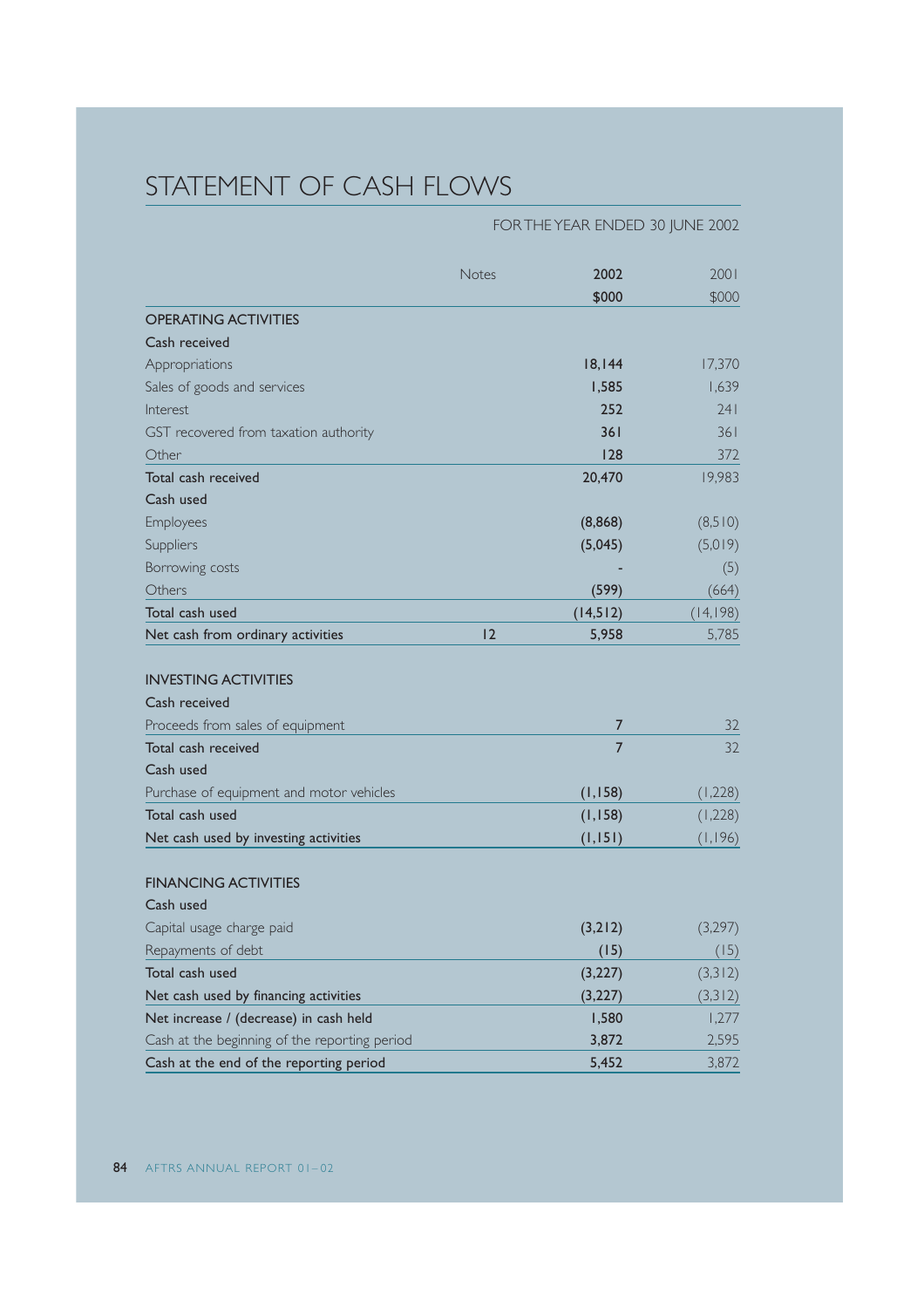### SCHEDULE OF COMMITMENTS

|                                         | AS AT 30 JUNE 2002 |       |
|-----------------------------------------|--------------------|-------|
|                                         | 2002               | 2001  |
|                                         | \$000              | \$000 |
| <b>BY TYPE</b>                          |                    |       |
| CAPITAL COMMITMENTS                     |                    |       |
| Equipment <sup>1</sup>                  | 16                 | 238   |
| Total capital commitments               | 16                 | 238   |
| <b>OTHER COMMITMENTS</b>                |                    |       |
| Operating leases <sup>2</sup>           | 286                | 169   |
| Student production funding <sup>3</sup> | 291                |       |
| Other commitments <sup>4</sup>          | 322                | 235   |
| Total other commitments                 | 899                | 404   |
| <b>Net Commitments</b>                  | 915                | 642   |
| <b>BY MATURITY</b>                      |                    |       |
| All net commitments                     |                    |       |
| One year or less                        | 688                | 490   |
| From one to five years                  | 227                | 152   |
| <b>Net Commitments</b>                  | 915                | 642   |
| Operating lease commitments             |                    |       |
| One year or less                        | 193                | 100   |
| From one to five years                  | 93                 | 69    |
| Net operating lease commitments         | 286                | 169   |

NB: All commitments are GST inclusive where relevant.

<sup>1</sup> Equipment commitments are estimates for completing a new security system.

- <sup>2</sup> Operating leases included are non-cancellable and comprise of leases for office accommodation and computer equipment.
- <sup>3</sup> Funding commitments by the AFTRS on scheduled student projects in the next 12 months.
- <sup>4</sup> Other commitments primarily comprise of contracts for state representation, security and cleaning services.

*The above schedule should be read in conjunction with the accompanying notes.*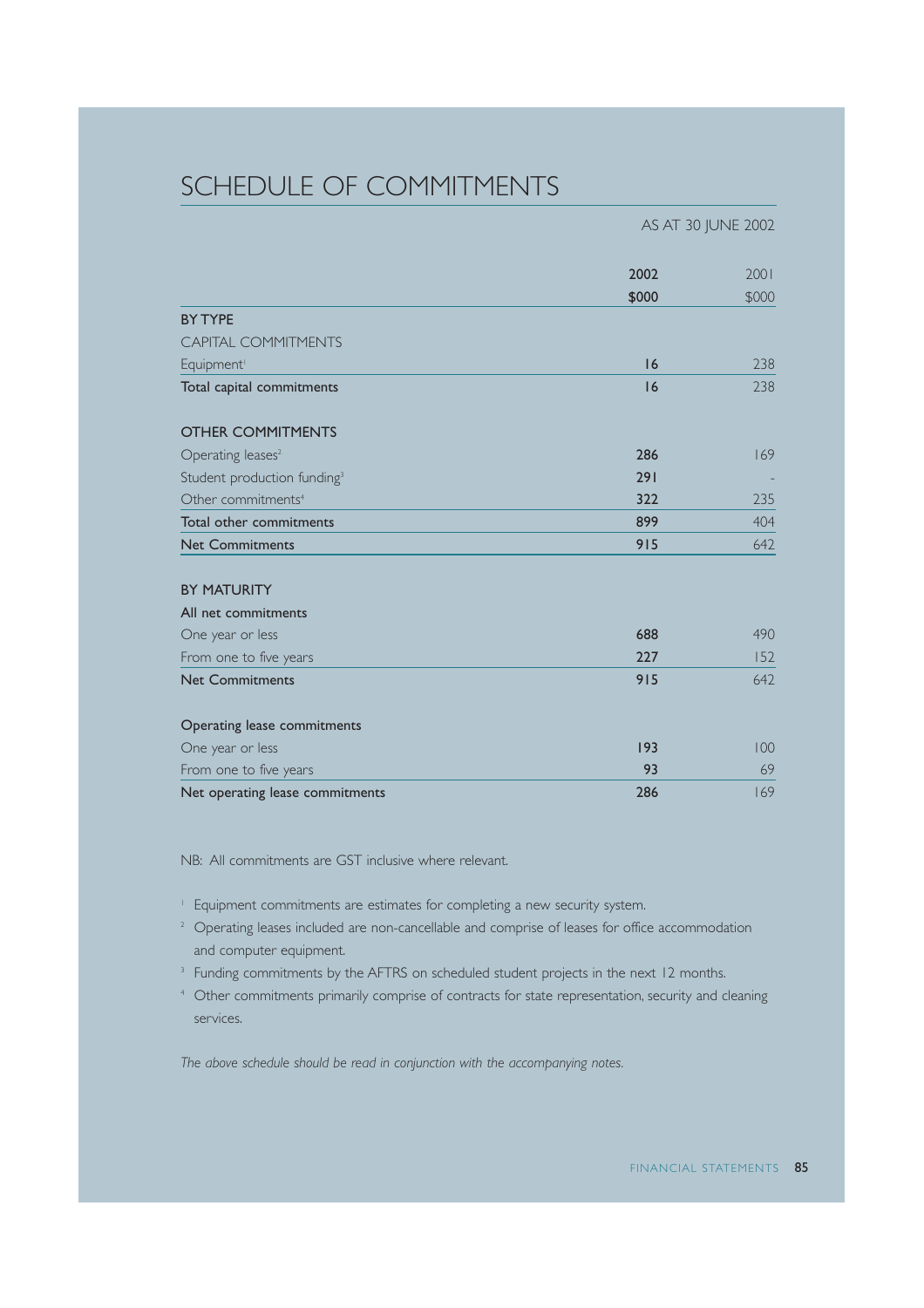# SCHEDULE OF CONTIGENCIES

AS AT 30 JUNE 2002

There are no known contingencies.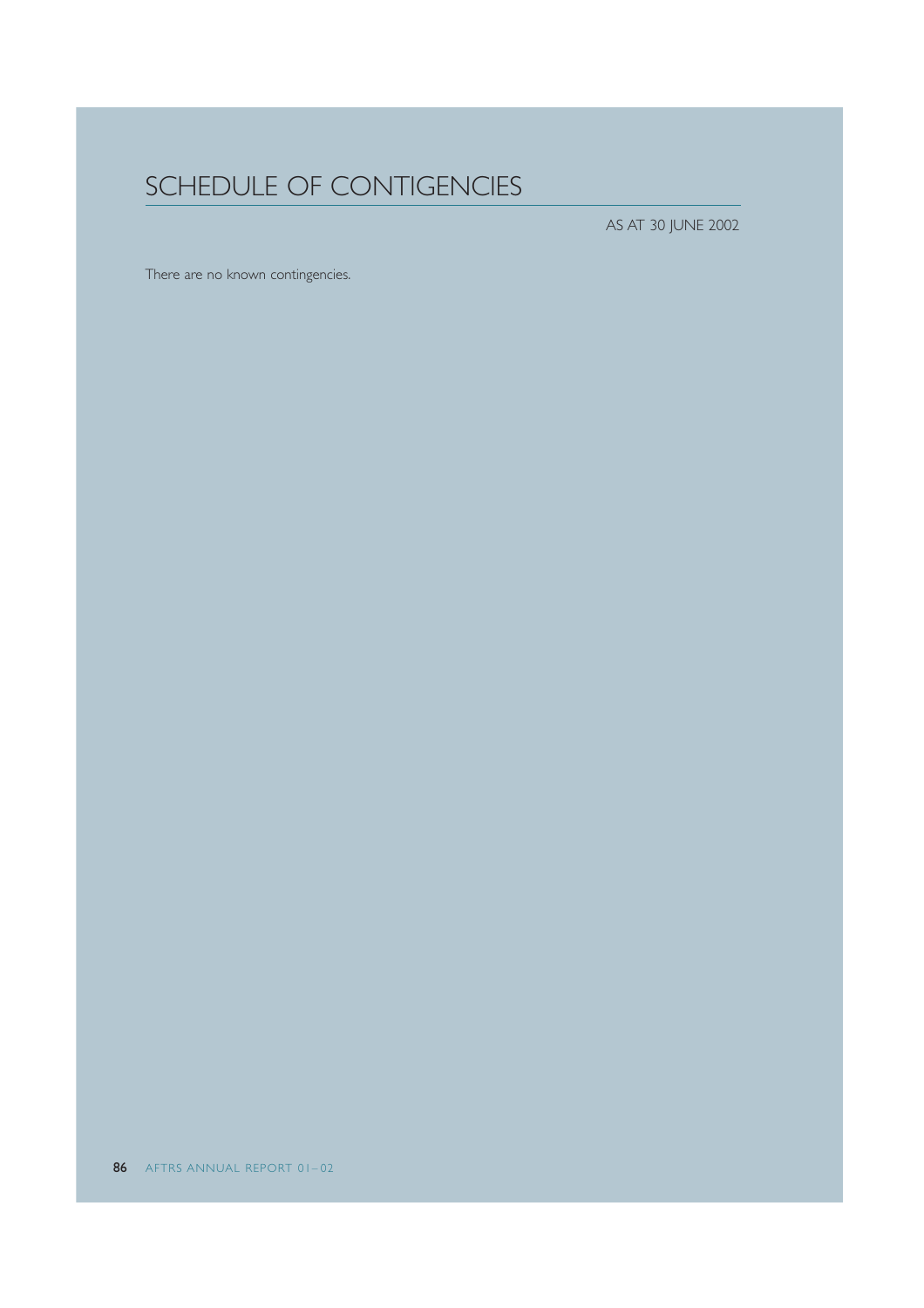### NOTES TO AND FORMING PART OF THE FINANCIAL STATEMENTS

FOR THE YEAR ENDED 30 JUNE 2002

# **Contents**

| <b>Note</b>     | Description                                |
|-----------------|--------------------------------------------|
| I               | Summary of significant accounting policies |
| $\overline{2}$  | Economic dependency                        |
| 3               | Operating revenues                         |
| $\overline{4}$  | Operating expenses - goods and services    |
| 5               | Borrowing cost expenses                    |
| 6               | Financial assets                           |
| 7               | Non-financial assets                       |
| 8               | Interest bearing liabilities               |
| 9               | Provisions                                 |
| 10              | Payables                                   |
| $\vert \ \vert$ | Equity                                     |
| 2               | Cash flow reconciliation                   |
| 13              | Remuneration of council members            |
| 4               | Related party disclosures                  |
| 15              | Remuneration of officers                   |
| 16              | Remuneration of auditors                   |
| 7               | Average staffing levels                    |
| 8               | Financial instruments                      |
| 9               | Trust money                                |
| 20              | Appropriations                             |
| 21              | Reporting by segment and outcome           |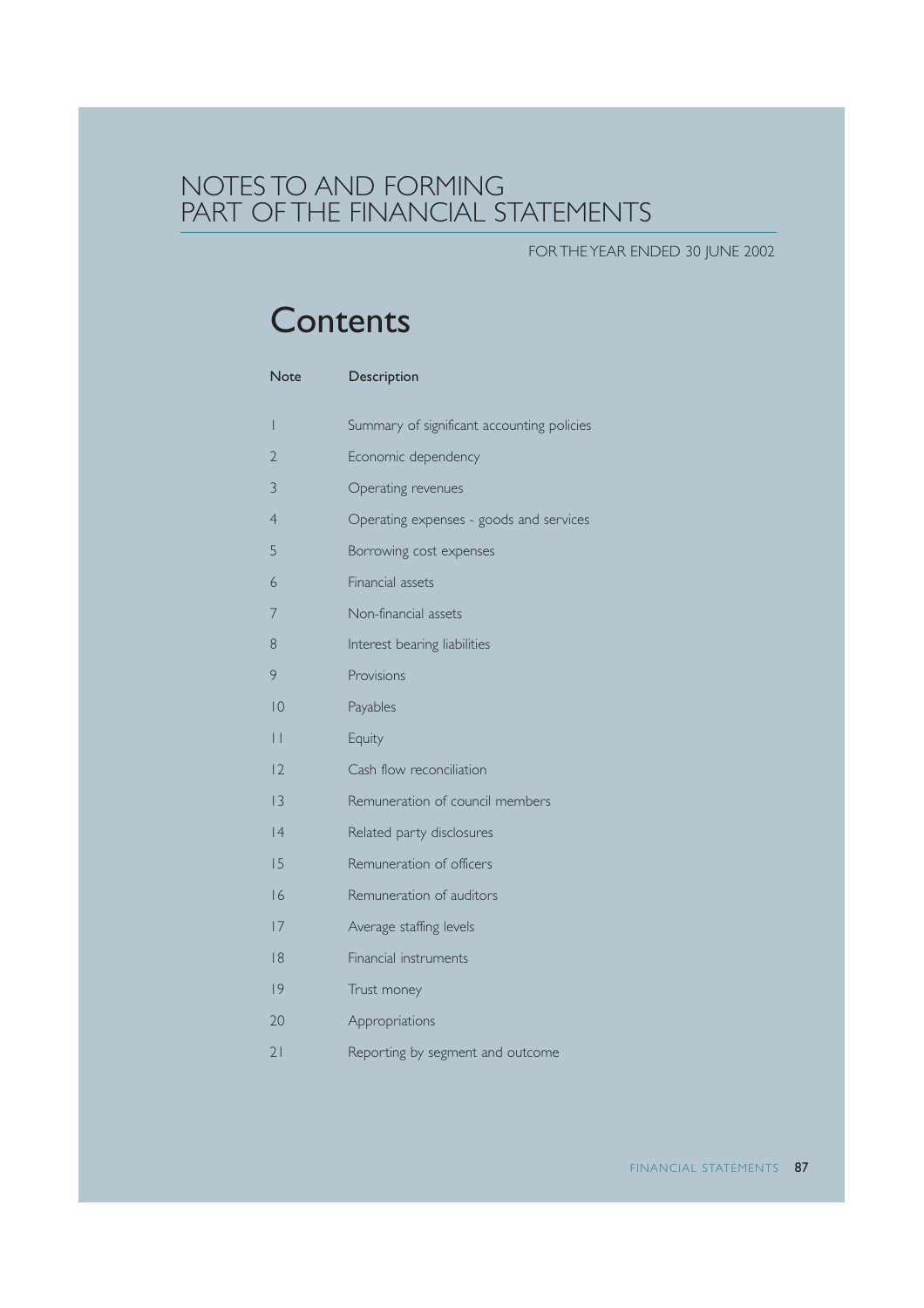### NOTES TO AND FORMING PART OF THE FINANCIAL STATEMENTS

#### FOR THE YEAR ENDED 30 JUNE 2002

#### 1. SUMMARY OF SIGNIFICANT ACCOUNTING POLICIES

#### 1.1 Basis of Accounting

The financial statements are required by clause 1(b) of Schedule 1 to the Commonwealth Authorities and Companies Act 1997 and are a general purpose financial report.

The statements have been prepared in accordance with:

- Finance Minister's Orders (being the Commonwealth Authorities and Companies (Financial Statements 2001-2002) Orders);
- Australian Accounting Standards and Accounting Interpretations issued by the Australian Accounting Standards Board;
- other authoritative pronouncements of the Board; and
- Consensus Views of the Urgent Issues Group.

The statements have been prepared having regard to:

- the Explanatory Notes to Schedule 1 issued by the Department of Finance and Administration; and
- Finance Briefs issued by the Department of Finance and Administration.

The AFTRS Statements of Financial Performance and Financial Position have been prepared on an accrual basis and are in accordance with historical cost convention, except for certain assets which, as noted, are at valuation. Except where stated, no allowance is made for the effect of changing prices on the results or the financial position.

Assets and liabilities are recognised in the AFTRS Statement of Financial Position when and only when it is probable that future economic benefits will flow and the amounts of the assets or liabilities can be reliably measured. Assets and liabilities arising under agreements equally proportionately unperformed are however not recognised unless required by an Accounting Standard. Liabilities and assets that are unrecognised are reported in the Schedule of Commitments and the Schedule of Contingencies.

Revenues and expenses are recognised in the AFTRS Statement of Financial Performance when and only when the flow or consumption or loss of economic benefits has occurred and can be reliably measured.

#### 1.2 Changes in Accounting Policy

The accounting policies used in the preparation of these financial statements are consistent with those used in 2000–2001, except with respect to recognition of a sick leave provision (refer to Note 1.5).

#### 1.3 Reporting by Outcomes

A comparison of budget and actual figures by outcome specified in the Appropriation Acts relevant to the AFTRS is presented in Note 21. Any intra-government costs included in the figure 'net cost to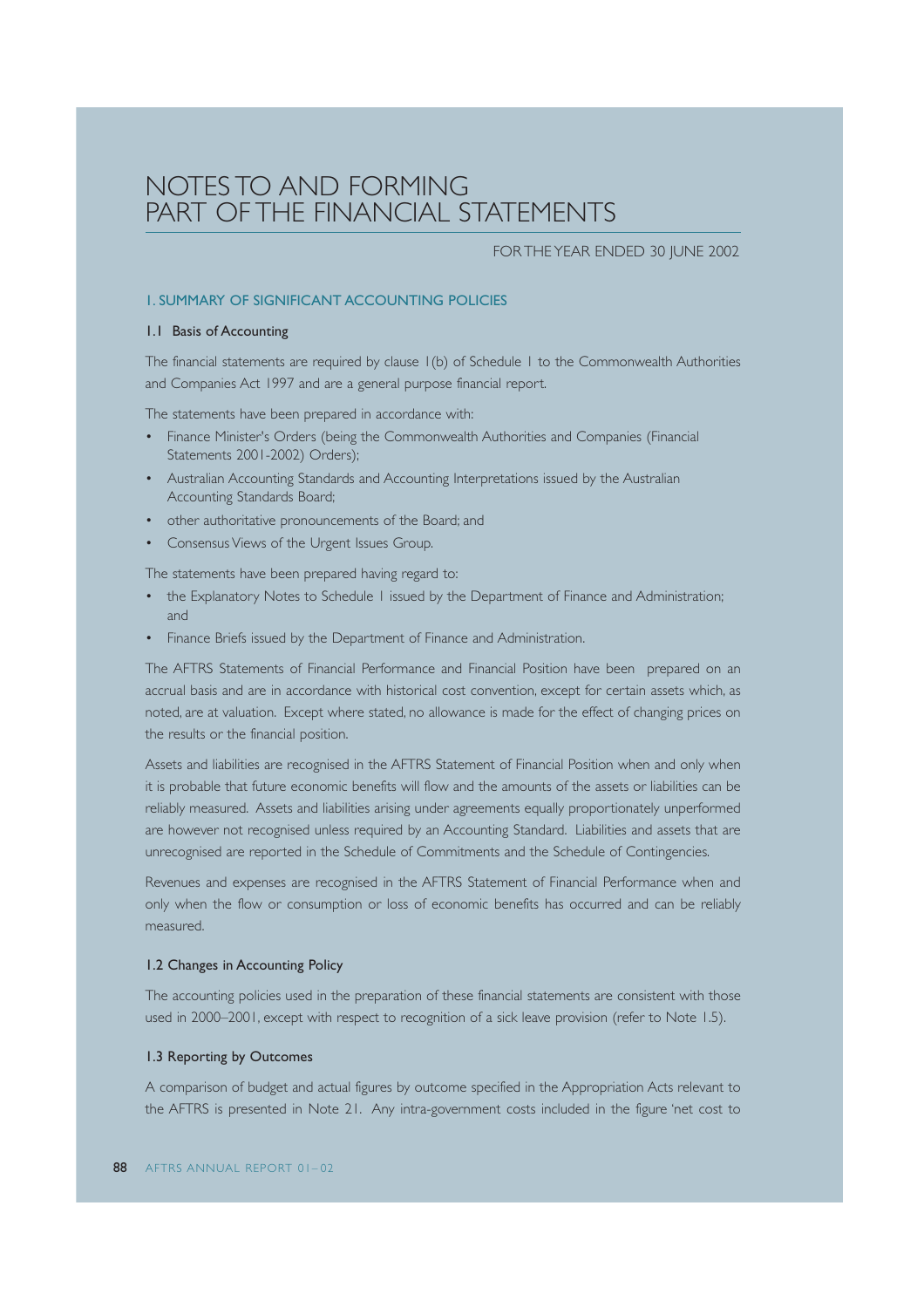Budget outcomes' are eliminated in calculating the actual budget outcome for the Government overall.

#### 1.4 Revenue

The revenues described in this Note are revenues relating to the core operating activities of the AFTRS.

Revenue from the sale of goods is recognised upon the delivery of goods to customers.

Interest revenue is recognised on a proportional basis taking into account the interest rates applicable to the financial assets.

Revenue from disposal of non-current assets is recognised when control of the asset has passed to the buyer.

Revenue from the rendering of a service is recognised by reference to the stage of completion of contracts. The stage of completion is determined according to the proportion that costs incurred to date bear to the estimated total costs of the transaction.

Revenues from Government – Output Appropriations

The full amount of the appropriations for departmental outputs for the year is recognised as revenue.

#### 1.5 Employee Entitlements

*(a) Leave*

The liability for employee entitlements includes provisions for annual leave and long service leave. A provision for abnormal sick leave recognised at 30 June 2000 (\$102,518), has been written back, as it is no longer appropriate.

The liability for annual leave reflects the value of total annual leave entitlements of all employees at 30 June 2002 and is recognised at its nominal amount.

The non-current portion of the liability for long service leave is recognised and measured at the present value of the estimated future cash flows to be made in respect of all employees at 30 June 2002. In determining the present value of the liability, the AFTRS has taken into account attrition rates and pay increases through promotion and inflation.

#### *(b) Separation and redundancy*

Provision is also made for separation and redundancy payments in circumstances where the AFTRS has formally identified positions as excess to requirements and a reliable estimate of the amounts payable can be determined.

#### *(c) Superannuation*

Employees contribute to the Commonwealth Superannuation Scheme and the Public Sector Superannuation Scheme. Employer contributions amounting to \$603,528 (2001: \$595,602) in relation to these schemes have been expensed in these financial statements.

No liability for superannuation benefits is recognised as at 30 June as the employer contributions fully extinguish the accruing liability which is assumed by the Commonwealth.

Employer Productivity Superannuation Benefit contributions totalled \$166,323 (2001: \$154,794).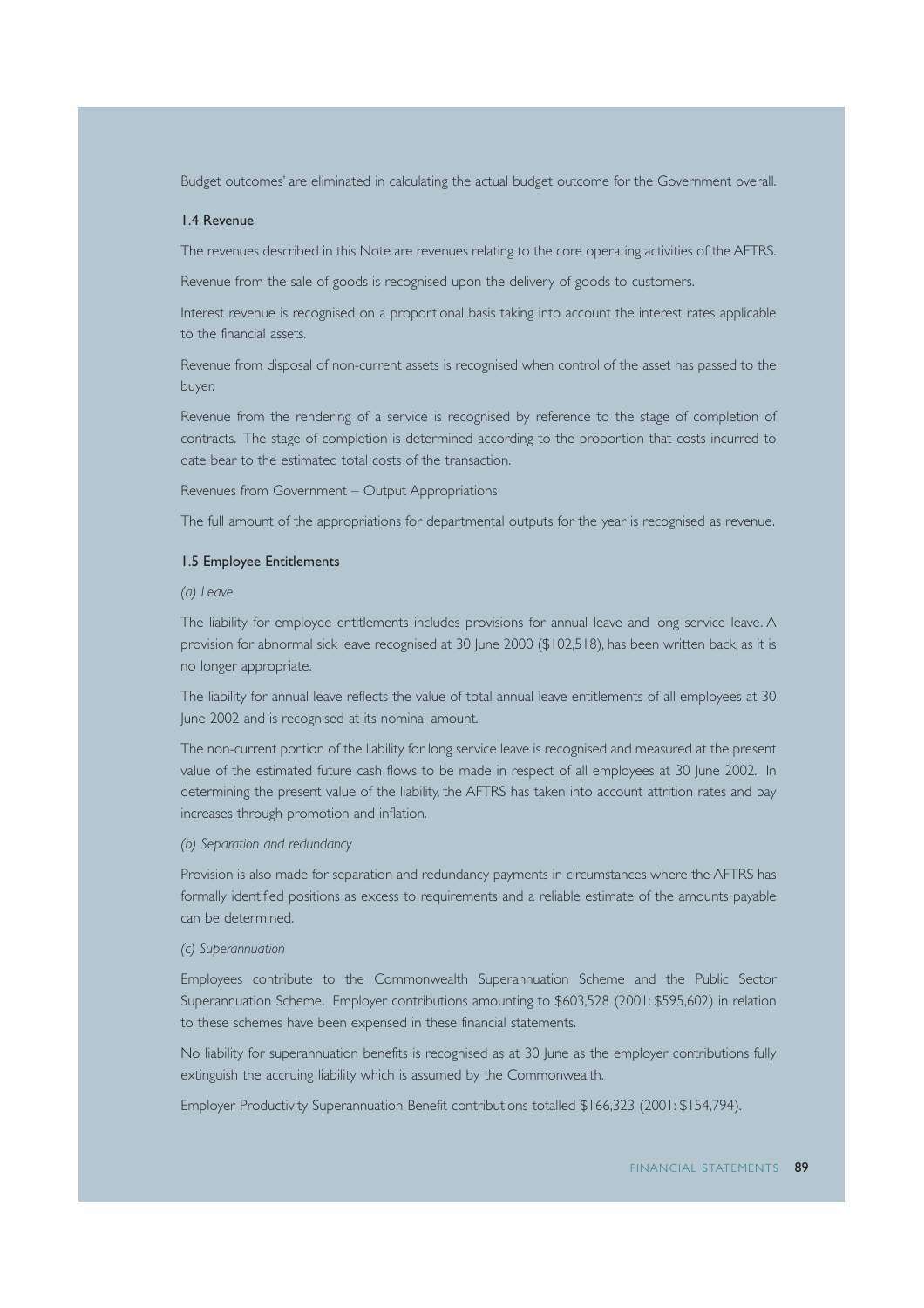#### 1.6 Leases

A distinction is made between finance leases, which effectively transfer from the lessor to the lessee substantially all the risks and benefits incidental to ownership of leased non-current assets, and operating leases, under which the lessor effectively retains substantially all such risks and benefits.

Where a non-current asset is acquired by means of a finance lease, the asset is capitalised at the present value of minimum lease payments at the inception of the lease and a liability recognised for the same amount. Leased assets are amortised over the period of the lease. Lease payments are allocated between the principal component and interest expense.

Operating lease payments are expensed on a basis which is representative of the pattern of benefits derived from the leased assets.

#### 1.7 Borrowing costs

All borrowing costs are expensed as incurred except to the extent that they are directly attributable to qualifying assets, in which case they are capitalised. The amount capitalised in a reporting period does not exceed the amounts of costs incurred in that period.

#### 1.8 Cash

Cash means notes and coins held and any deposits held at call with a bank or financial institution.

#### 1.9 Financial instruments

Accounting policies for financial instruments are stated at note 18.

#### 1.10 Acquisition of Assets

Assets are recorded at cost on acquisition except as stated below. The cost of acquisition includes the fair value of assets transferred in exchange and liabilities undertaken.

#### 1.11 Land & Buildings, Equipment & Motor Vehicles

#### *Asset recognition threshold*

Purchases of property, equipment and motor vehicles are recognised initially at cost in the Statement of Financial Position, except for purchases costing less than \$2,000, which are expensed in the year of acquisition (other than where they form part of a group of similar items which are significant in total).

#### *Revaluations*

Land, buildings, and equipment are revalued progressively in accordance with the deprival method of valuation in successive 3-year cycles, so that no asset has a value more than three years old.

Leasehold land and buildings on leasehold land are valued at independent valuation as at 30 June 2000. A revaluation of Leasehold land and Buildings is scheduled for the 2002-2003 year.

Equipment, including assets under finance leases, were revalued at directors valuation at 1 July 2000 and are due to be revalued in the 2003-2004 financial year. Those acquired after 1 July 2000 are valued at cost until captured by the next revaluation cycle.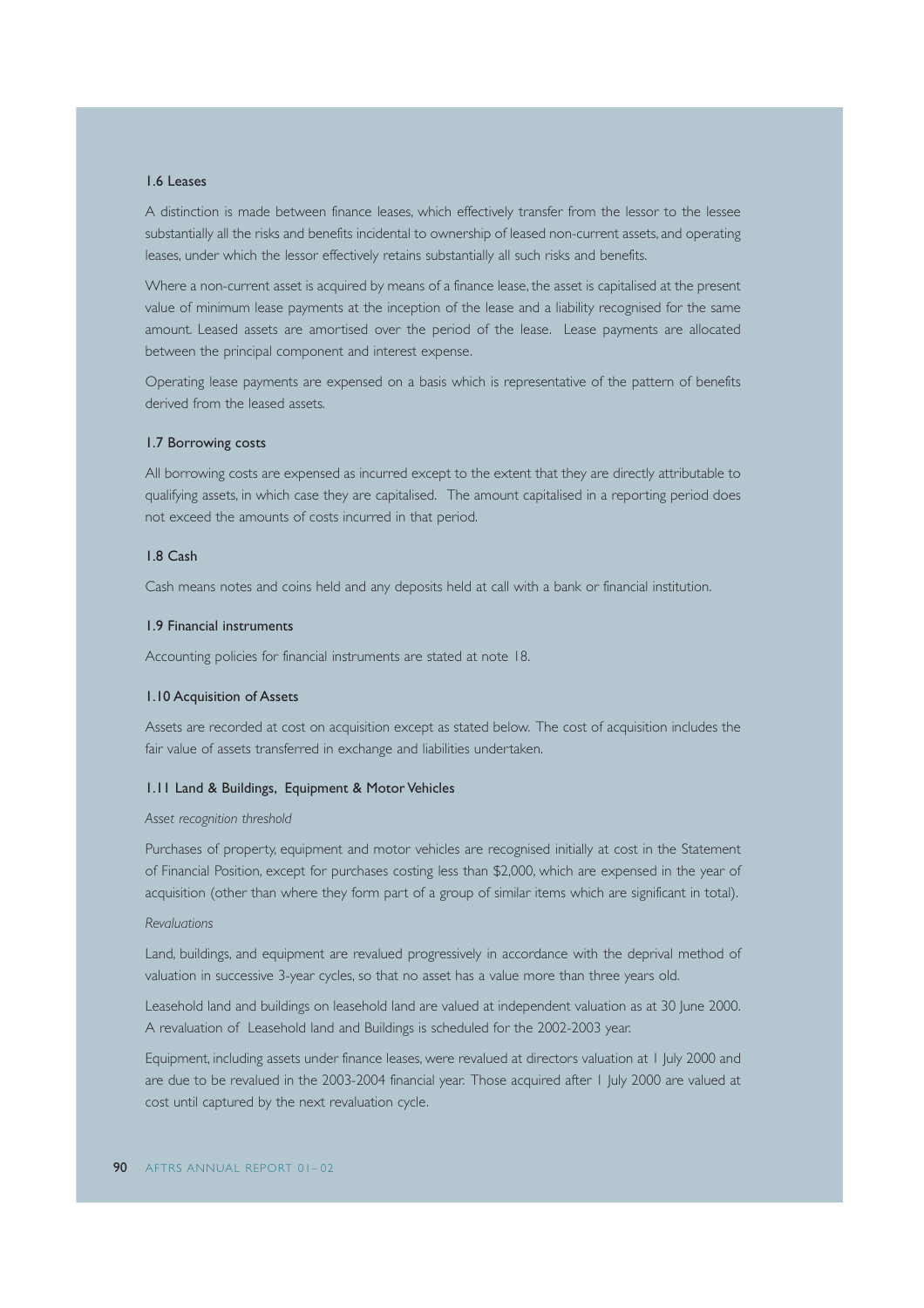#### Motor vehicles are all valued at cost.

In accordance with the deprival methodology, land when revalued, is measured at its current marketbuying price. Property (other than land) and equipment when revalued, are measured at their depreciated replacement costs. Any assets which would not be replaced or are surplus to requirements are valued at net realisable value. At 30 June 2002, the AFTRS had no assets in this situation.

#### *Recoverable Amount Test*

Schedule 1 requires the application of the recoverable amount test to the AFTRS' non-current assets in accordance with AAS 10 Recoverable Amount of Non-Current Assets. The carrying amounts of these non-current assets have been reviewed to determine whether they are in excess of their recoverable amounts. In assessing recoverable amounts, the relevant cash flows have been discounted to their present value.

#### *Depreciation and Amortisation*

Depreciable property, equipment and motor vehicles are written-off to their estimated residual values over their estimated useful lives to the AFTRS using, in all cases, the straight line method of depreciation. Leasehold improvements are amortised on a straight-line basis over the lesser of the estimated useful life of the improvements or the unexpired period of the lease.

Depreciation/amortisation rates (useful lives) and methods are reviewed at each balance date and necessary adjustments are recognised in the current, or current and future reporting periods, as appropriate. Residual values are re-estimated for a change in prices only when assets are revalued.

Depreciation and amortisation rates applying to each class of depreciable asset are based on the following useful lives:

|                             | 2002          | 2001          |
|-----------------------------|---------------|---------------|
| Leasehold land              | 76 years      | 76 years      |
| Buildings on leasehold land | 40 years      | 40 years      |
| Equipment                   | 3 to 10 years | 3 to 10 years |
| Motor vehicles              | 3 to 7 years  | 3 to 7 years  |

*The aggregate amount of depreciation allocated for each class of asset during the reporting period is disclosed in Note 4.*

#### 1.12 Inventories

Inventories held for resale are valued at the lower of cost and net realisable value.

#### 1.13 Taxation

The AFTRS is exempt from all forms of taxation except fringe benefits tax and the goods and services tax.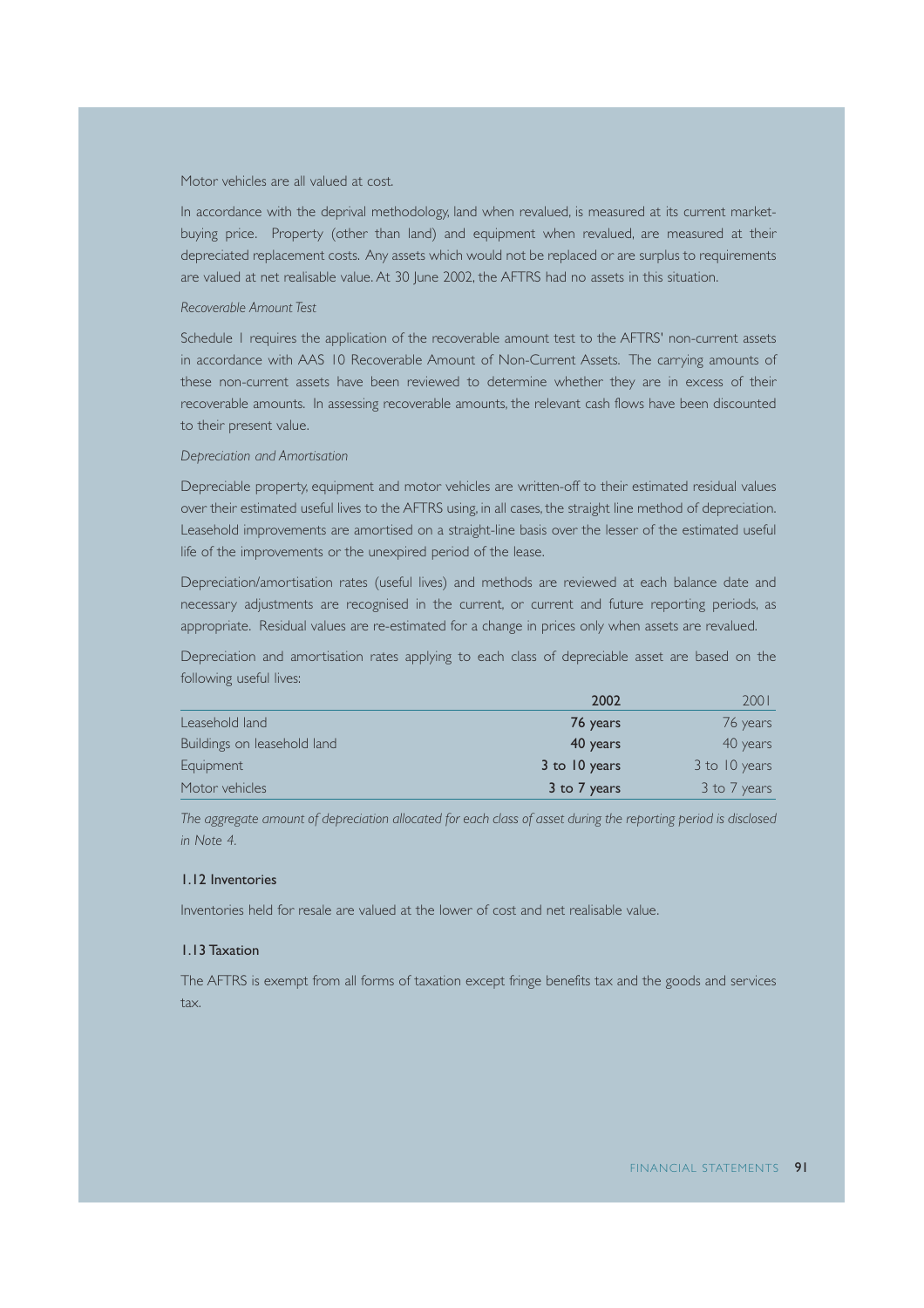#### 1.14 Capital Usage Charge

A capital usage charge of 11% (2001: 12%) is imposed by the Government on the net assets of the AFTRS. The charge is adjusted to take account of asset gifts and revaluation increments during the financial year.

#### 1.15 Foreign Currency

Transactions denominated in a foreign currency are converted at the exchange rate at the date of transaction. Foreign currency receivables and payables are translated at the exchange rates current as at balance date. Associated currency gains and losses are not material.

#### 1.16 Insurance

The AFTRS has insured for risks through Comcover ( Government's insurable risk managed fund ). Workers compensation is insured through Comcare Australia.

#### 1.17 Comparative Figures

Comparative figures have been adjusted to conform to changes in presentation in these financial statements where required.

#### 1.18 Rounding

Amounts have been rounded to the nearest \$1,000 except in relation to the following:

- remuneration of directors;
- remuneration of officers (other than directors); and
- remuneration of auditors.

#### 2. ECONOMIC DEPENDENCY

The AFTRS is a Commonwealth Statutory Authority established by the Australian Film,Television and Radio School Act 1973, Act No. 95 of 1973 as amended, and is controlled by the Government of the Commonwealth of Australia.

The AFTRS is dependent on appropriations from the Parliament of the Commonwealth for its continued existence and ability to carry out its normal activities.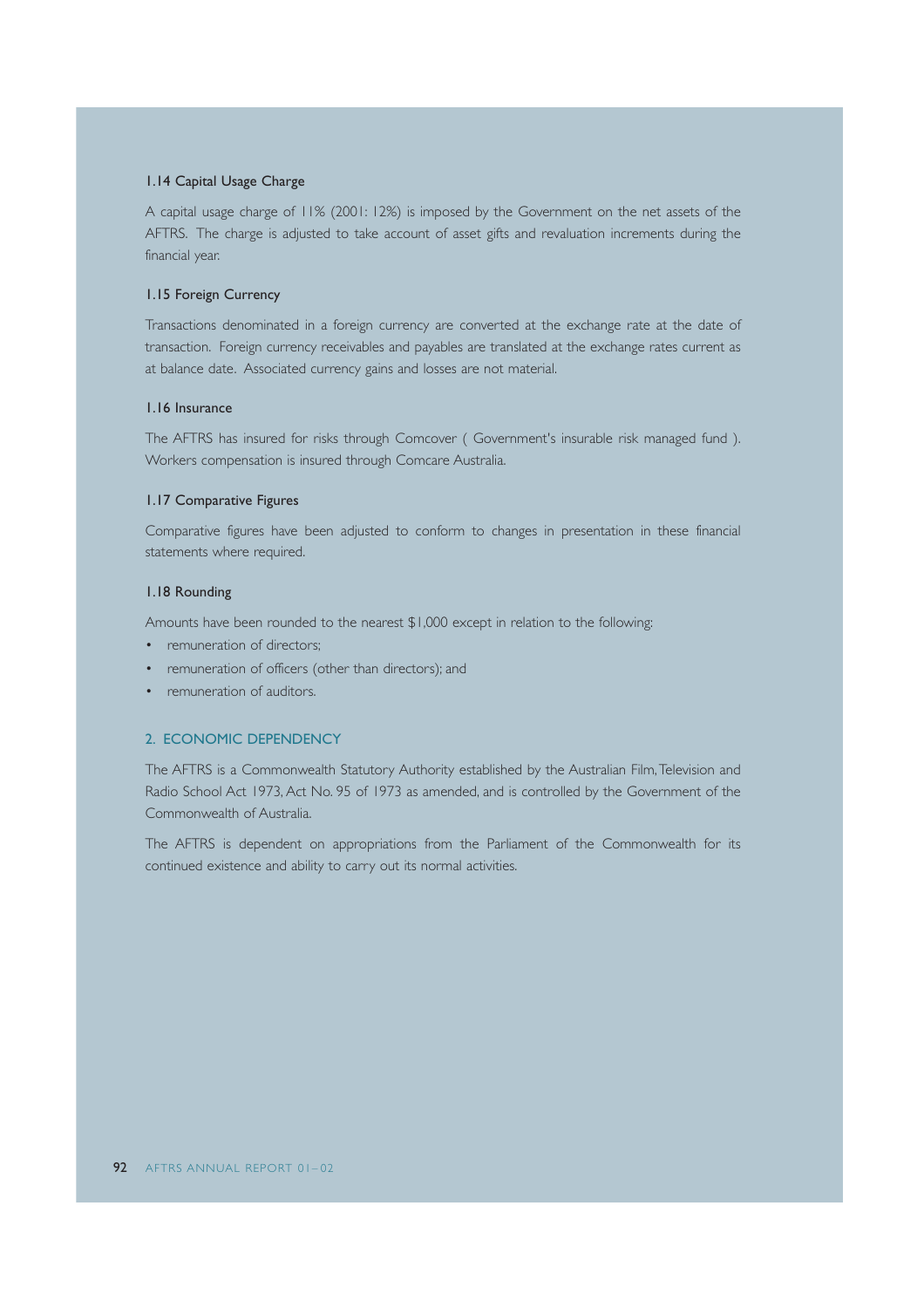|                                               | 2002           | 2001   |
|-----------------------------------------------|----------------|--------|
|                                               | \$000          | \$000  |
| <b>3. OPERATING REVENUES</b>                  |                |        |
| 3A. Revenues from Government                  |                |        |
| Appropriations for outputs                    | 18,144         | 17,370 |
| 3B. Sale of Goods and Services                |                |        |
| Goods                                         | 374            | 363    |
| Services                                      | 1,195          | 1,165  |
| <b>Total Sales</b>                            | 1,569          | 1,528  |
| Cost of sales of goods                        | 274            | 266    |
| 3C. Interest                                  |                |        |
| Bank deposits                                 | 254            | 251    |
| 3D. Proceeds and expenses from sale of assets |                |        |
| Revenues (proceeds) from sale                 | 7              | 32     |
| Expenses from sale                            |                | (72)   |
| Total                                         | $\overline{7}$ | (40)   |
| 3E. Other Revenues                            |                |        |
| Funds from other organisations                | 143            | 177    |
| Bad debts recovered                           |                |        |
| Donations                                     |                | 201    |
| Insurance recoveries                          | 10             |        |
| Total                                         | 154            | 378    |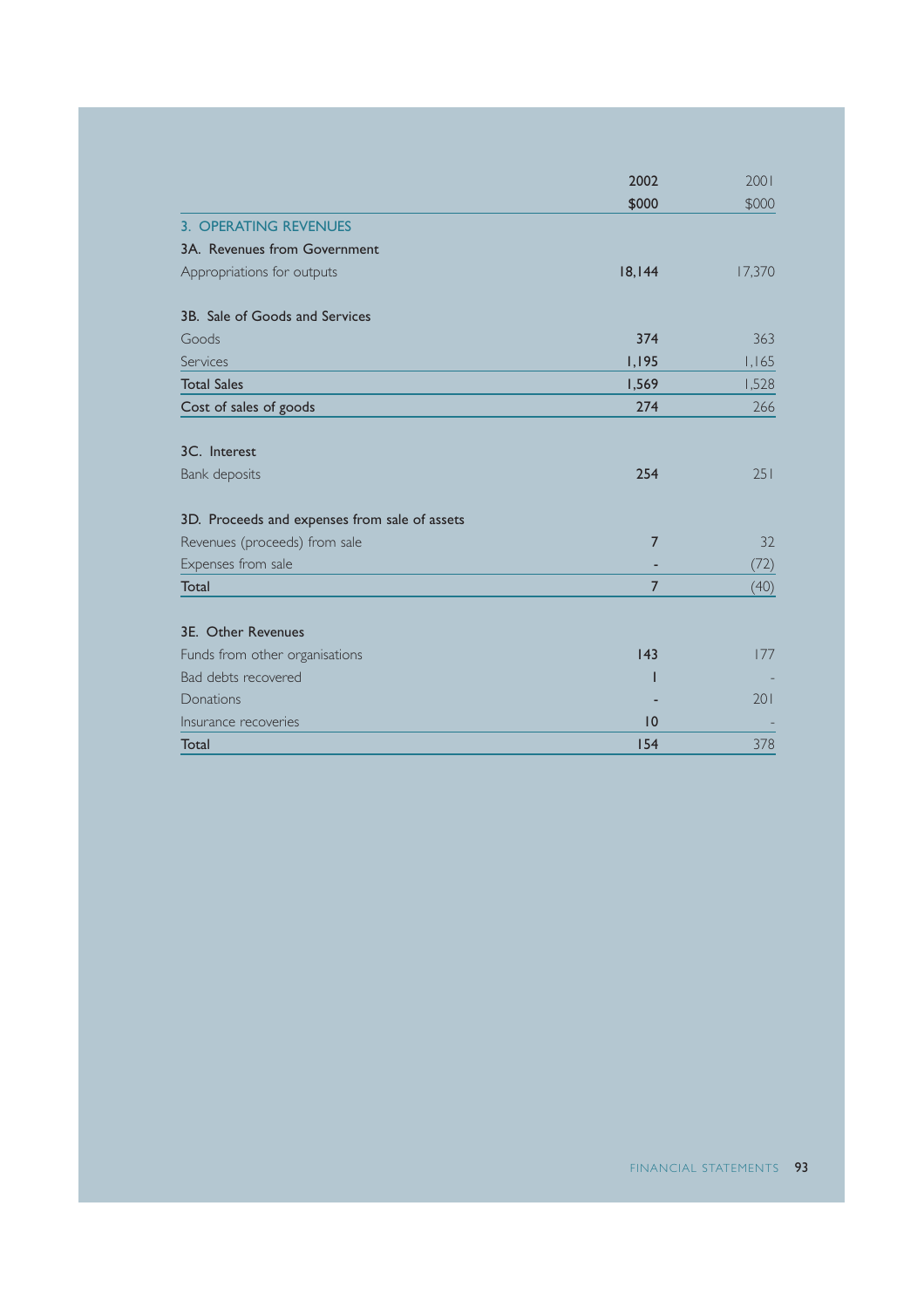|                                            | 2002  | 2001  |
|--------------------------------------------|-------|-------|
|                                            | \$000 | \$000 |
| 4. OPERATING EXPENSES - GOODS AND SERVICES |       |       |
| 4A. Employee Expenses                      |       |       |
| Remuneration (for services provided)       | 9.056 | 8.494 |
| Separation and redundancy                  | 18    | ۱9    |
| Total remuneration                         | 9.074 | 8.513 |

The AFTRS contributes to the Commonwealth Superannuation (CSS) and the Public Sector (PSS) Superannuation schemes which provide retirement, death and disability benefits to employees. Contributions to the schemes are at rates calculated to cover existing and emerging obligations. Current contribution rates are 6% of salary (CSS) and 10.6% of salary (PSS). An additional average 3% is contributed as Employer Productivity Superannuation Contributions.

#### 4B. Supplier Expenses

| Supply of goods and services | 5.163 |     |
|------------------------------|-------|-----|
| Operating lease rentals      |       | 5() |
| Total                        | 5.356 |     |

### 4C. Depreciation and Amortisation

| Total                                    | 2.064        | 2.375 |
|------------------------------------------|--------------|-------|
| Amortisation of leased assets            | 95           |       |
| equipment, motor vehicles & software     | <b>1.969</b> | 2.280 |
| Depreciation / amortisation of property, |              |       |

The aggregate amounts of depreciation or amortisation expensed during the reporting period for each class of depreciable assets are as follows :

| Amortisation of leasehold land                  | 95    | 95    |
|-------------------------------------------------|-------|-------|
| Depreciation of buildings on leasehold land     | 665   | 559   |
| Depreciation of equipment                       | 1.119 | 1.565 |
| Depreciation of motor vehicles                  | 46    |       |
| Depreciation of computer software (intangibles) | 139   | 134   |
| Total allocated                                 | 2.064 | 2.375 |

#### 4D. Writedown of Assets

| Equipment - revaluation decrement |  |
|-----------------------------------|--|
| <b>Total</b>                      |  |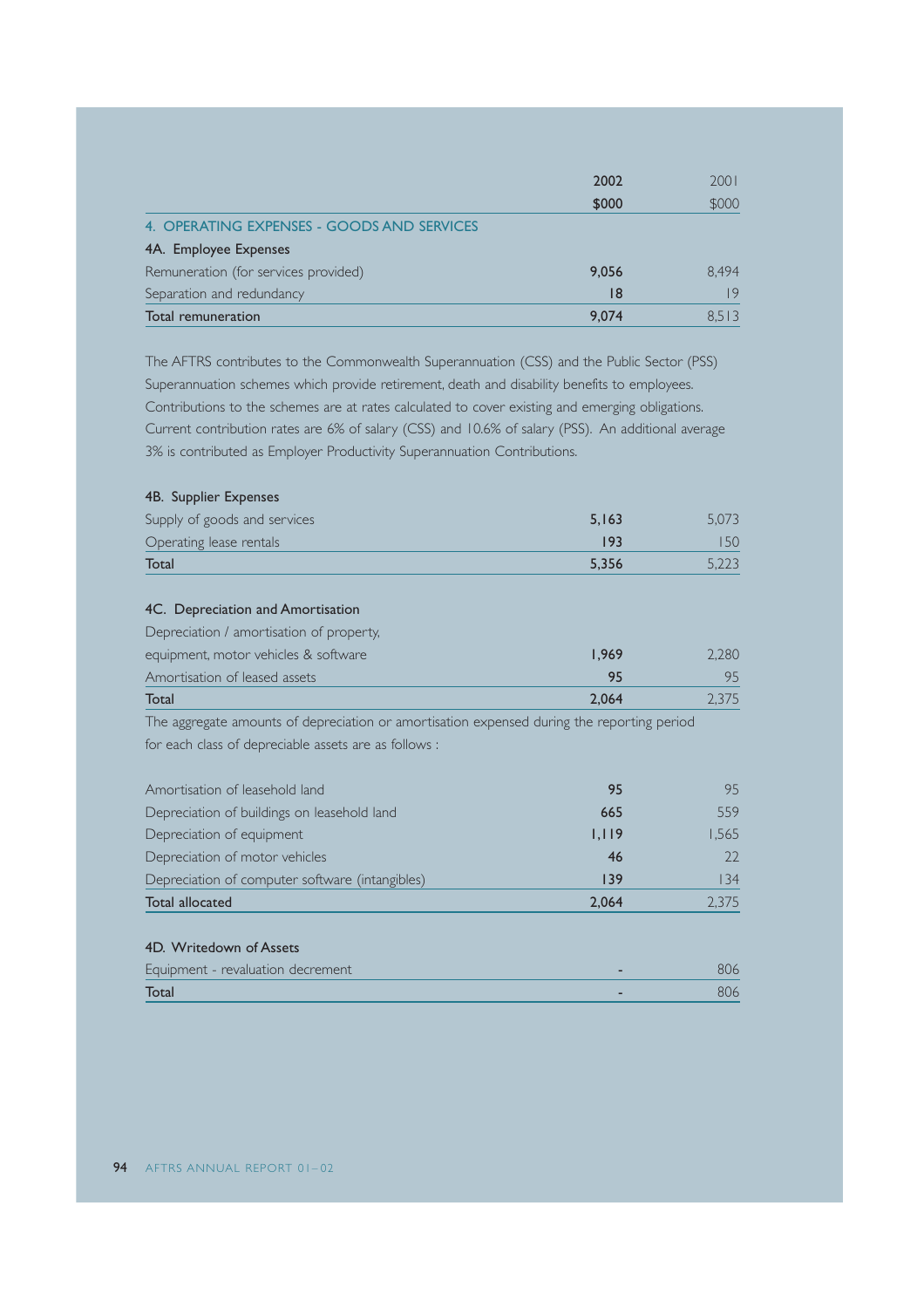|                                                                    | 2002            | 2001           |
|--------------------------------------------------------------------|-----------------|----------------|
|                                                                    | \$000           | \$000          |
| 5. BORROWING COST EXPENSE                                          |                 |                |
| Finance charges on lease liabilities                               | $\overline{2}$  | 3              |
| Interest payable on student bonds                                  | 3               | $\overline{2}$ |
| Total                                                              | 5               |                |
|                                                                    |                 |                |
| <b>6. FINANCIAL ASSETS</b>                                         |                 |                |
| 6A. Cash                                                           |                 |                |
| Cash at bank                                                       | 5,442           | 3,864          |
| Cash on hand                                                       | $\overline{10}$ | 8              |
| Total cash                                                         | 5,452           | 3,872          |
| Balance of cash as at 30 June shown in the Statement of Cash Flows | 5,452           | 3,872          |
|                                                                    |                 |                |
| 6B. Receivables                                                    |                 |                |
| Goods and services                                                 | 49              | 15             |
| Less : Provision for doubtful debts                                | (2)             | (2)            |
|                                                                    | 47              | 3              |
| Other debtors                                                      | 77              | 105            |
|                                                                    | 124             | $ $ $ $ $ $    |
| CUC refundable                                                     | 61              | 48             |
| <b>GST</b> receivable                                              | 157             | 17             |
| Total receivables (net)                                            | 342             | 383            |
| Receivables (gross) are aged as as follows :                       |                 |                |
| Not overdue                                                        | 209             | 378            |
| Overdue by :                                                       |                 |                |
| Less than 30 days                                                  | 66              |                |
| 30 to 60 days                                                      |                 | 5              |
| 60 to 90 days                                                      |                 |                |
| more than 90 days                                                  | 69              | $\overline{2}$ |
|                                                                    | 135             | $\overline{7}$ |
| Total receivables (gross)                                          | 344             | 385            |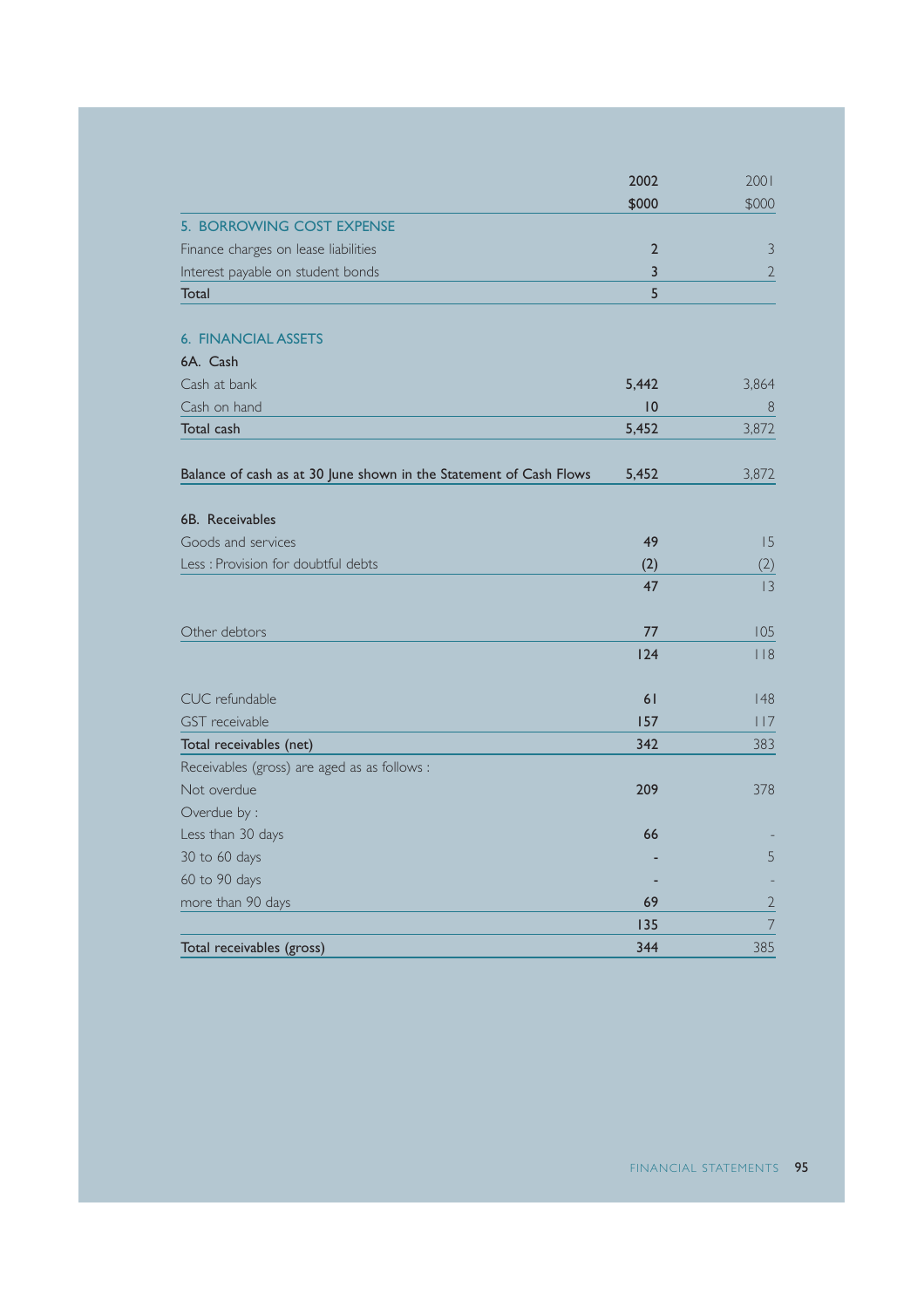|                                                                | 2002      | 2001      |
|----------------------------------------------------------------|-----------|-----------|
|                                                                | \$000     | \$000     |
| 7. NON-FINANCIAL ASSETS                                        |           |           |
| 7A. Land and Buildings                                         |           |           |
| Leasehold land at June 2000 independent valuation              | 6,300     | 6,300     |
| Accumulated amortisation                                       | (349)     | (254)     |
| Total land                                                     | 5,951     | 6.046     |
| Buildings on leasehold land at June 2000 independent valuation | 20,203    | 20,203    |
| Accumulated amortisation                                       | (2,696)   | (2,031)   |
| <b>Total buildings</b>                                         | 17,507    | 18,172    |
| Total land and buildings at independent valuation              | 26,503    | 26,503    |
| Accumulated amortisation                                       | (3,045)   | (2, 285)  |
| Total land and buildings                                       | 23,458    | 24,218    |
|                                                                |           |           |
| 7B. Equipment                                                  |           |           |
| At valuation                                                   | 17,365    | 18,143    |
| Accumulated depreciation                                       | (15, 892) | (15, 858) |
|                                                                | 1,473     | 2,285     |
| At cost                                                        | 2,108     | 1,030     |
| Accumulated depreciation                                       | (417)     | (110)     |
|                                                                | 1,691     | 920       |
| Under finance lease at valuation                               | 68        | 68        |
| Accumulated depreciation                                       | (68)      | (68)      |
|                                                                |           |           |
| <b>Total Equipment</b>                                         | 3,164     | 3,205     |
|                                                                |           |           |
| 7C. Motor Vehicles                                             |           |           |
| At cost                                                        | 289       | 209       |
| Accumulated depreciation                                       | (138)     | (92)      |
| Total motor vehicles                                           | 151       | 117       |

An internal valuation of equipment was carried out on 1 July 2000, with the assistance of internal technical staff. The Council of the AFTRS reviewed the valuation and approved its adoption. Assets on hand at 1 July 1997 were independently valued by the Australian Valuation Office.

An independent valuation of leasehold land and buildings was carried out on 30 June 2000 by Mr. J Power AAPI (Val) of the Australian Valuation Office and is on an existing use basis.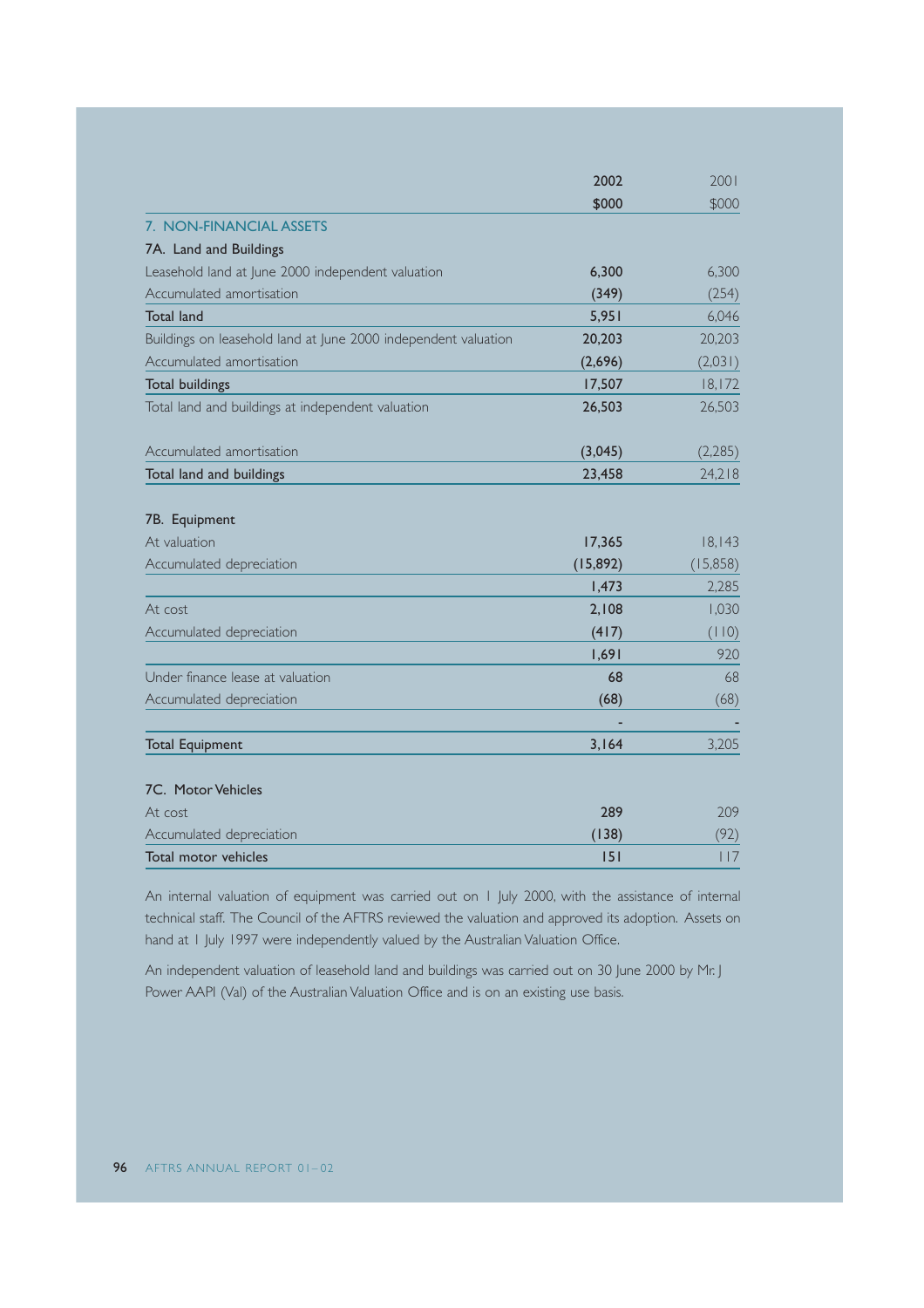|                                              | 2002  | 2001  |
|----------------------------------------------|-------|-------|
|                                              | \$000 | \$000 |
| 7D. Intangibles                              |       |       |
| Computer software (intangibles) at valuation | 678   | 678   |
| Accumulated depreciation                     | (674) | (643) |
|                                              | 4     | 35    |
| Computer software (intangibles) at cost      | 175   | 175   |
| Accumulated depreciation                     | (135) | (27)  |
|                                              | 40    | 48    |
| Total computer software (intangibles)        | 44    | 183   |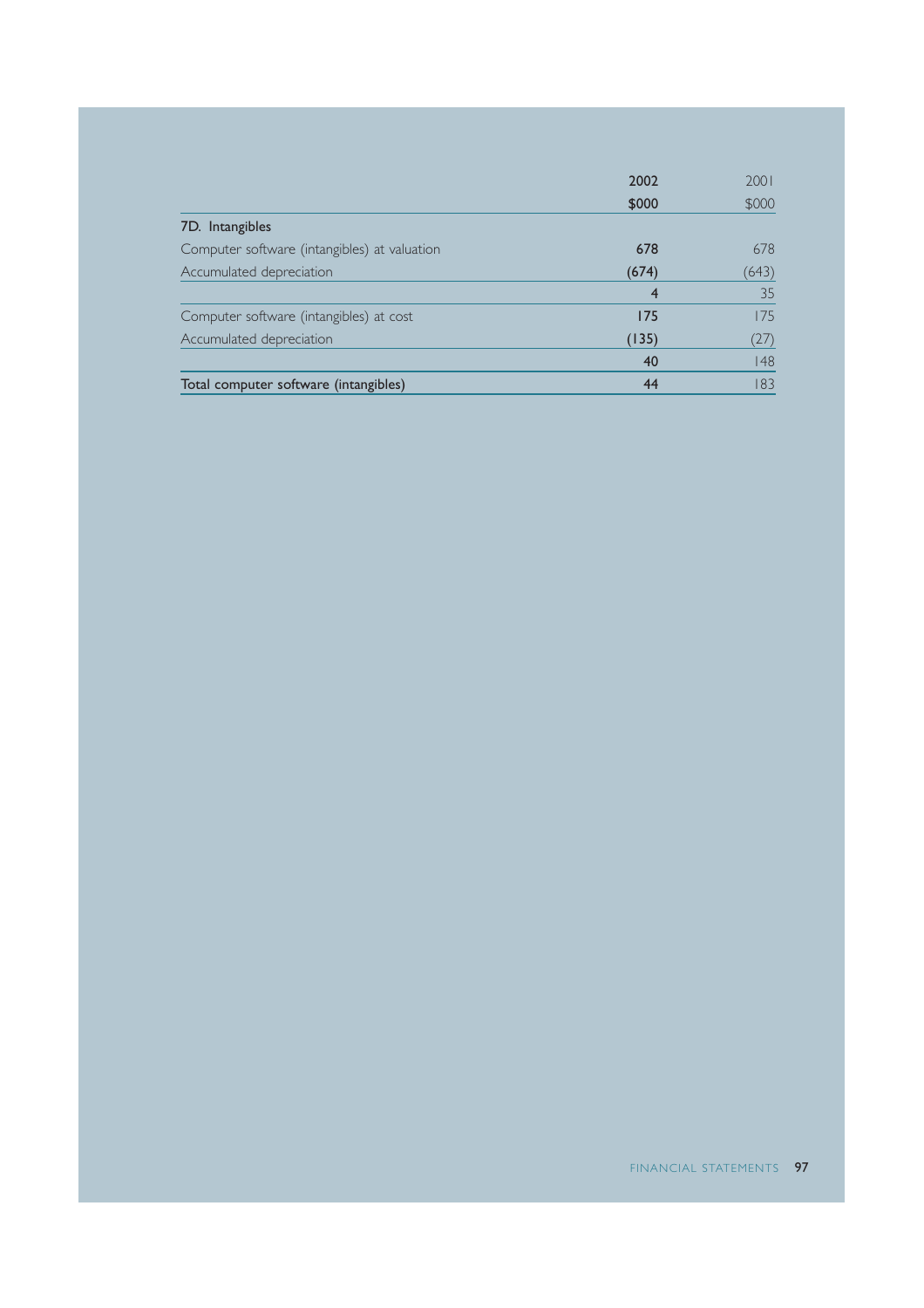### 7E. Analysis of Property, Equipment, Motor Vehicles & Intangibles

#### TABLE A - RECONCILIATION OF THE OPENING AND CLOSING BALANCES OF PROPERTY, EQUIPMENT, MOTOR VEHICLES & INTANGIBLES

|                                                                               | Land<br>\$000 | <b>Buildings on</b><br>freehold land<br>\$000 | <b>Total Land</b><br>& Buildings<br>\$000 | Equipment<br>\$000 | <b>Motor Vehicles</b><br>\$000 | Computer<br>Software<br>Intangibles<br>\$000 | <b>TOTAL</b><br>\$000 |
|-------------------------------------------------------------------------------|---------------|-----------------------------------------------|-------------------------------------------|--------------------|--------------------------------|----------------------------------------------|-----------------------|
| Gross values as at 1 July 2001                                                | 6,300         | 20,203                                        | 26,503                                    | 19,241             | 209                            | 853                                          | 46,806                |
| Additions - purchases of assets                                               |               |                                               |                                           | 1,078              | 80                             |                                              | 1,158                 |
| Revaluations write-ups / (write-downs)                                        |               |                                               |                                           |                    |                                |                                              |                       |
| <b>Disposals</b>                                                              |               |                                               |                                           | (778)              |                                |                                              | (778)                 |
| Gross values as at 30 June 2002                                               | 6,300         | 20,203                                        | 26.503                                    | 19.541             | 289                            | 853                                          | 47,186                |
| Accumulated depreciation / amortisation as at 1 July 2001<br><b>Disposals</b> | 254           | 2.031                                         | 2.285                                     | 16,220<br>(778)    | (92)                           | 670                                          | 19,083<br>(778)       |
| Depreciation / amortisation charge for the year                               | 95            | 665                                           | 760                                       | 1,119              | 46                             | 139                                          | 2,064                 |
| Accumulated depreciation / amortisation as at 30 June 2002                    | 349           | 2,696                                         | 3.045                                     | 16,561             | (46)                           | 809                                          | 20,369                |
| Net book value as at 30 June 2002                                             | 5,951         | 17,507                                        | 23,458                                    | 2,980              | 335                            | 44                                           | 26,817                |
| Net book value as at 30 June 2001                                             | 6.046         | 18,172                                        | 24,218                                    | 3,021              | 301                            | 83                                           | 27,723                |
| <b>TABLE B - ASSETS AT VALUATION</b>                                          |               |                                               |                                           |                    |                                |                                              |                       |
| As at 30 June 2002                                                            |               |                                               |                                           |                    |                                |                                              |                       |
| Gross value                                                                   | 6,300         | 20,203                                        | 26,503                                    | 17,433             |                                | 678                                          | 44,614                |
| Accumulated depreciation / amortisation                                       | (349)         | (2,696)                                       | (3,045)                                   | (15,960)           |                                | (674)                                        | (19,679)              |
| Net Book Value                                                                | 5,951         | 17,507                                        | 23.458                                    | 1.473              |                                | $\overline{4}$                               | 24,935                |
| As at 30 June 2001                                                            |               |                                               |                                           |                    |                                |                                              |                       |
| Gross value                                                                   | 6,300         | 20,203                                        | 26,503                                    | 18,211             |                                | 678                                          | 45,392                |
| Accumulated depreciation / amortisation                                       | (254)         | (2,031)                                       | (2, 285)                                  | (15,926)           |                                | (643)                                        | (18, 854)             |
| Net Book Value                                                                | 6.046         | 18,172                                        | 24.218                                    | 2.285              | $\overline{\phantom{a}}$       | 35                                           | 26,538                |
| TABLE C - ASSETS HELD UNDER FINANCE LEASE                                     |               |                                               |                                           |                    |                                |                                              |                       |
| As at 30 June 2002                                                            |               |                                               |                                           |                    |                                |                                              |                       |
| Gross value                                                                   |               |                                               |                                           | 68                 |                                |                                              | 68                    |
| Accumulated depreciation / amortisation                                       |               |                                               |                                           | (68)               |                                |                                              | (68)                  |
| <b>Net Book Value</b>                                                         |               |                                               |                                           | $\sim$             |                                |                                              |                       |
| As at 30 June 2001                                                            |               |                                               |                                           |                    |                                |                                              |                       |
| Gross value                                                                   |               |                                               |                                           | 68                 |                                |                                              | 68                    |
| Accumulated depreciation / amortisation                                       |               |                                               |                                           | (68)               |                                |                                              | (68)                  |
| <b>Net Book Value</b>                                                         |               |                                               |                                           |                    |                                |                                              |                       |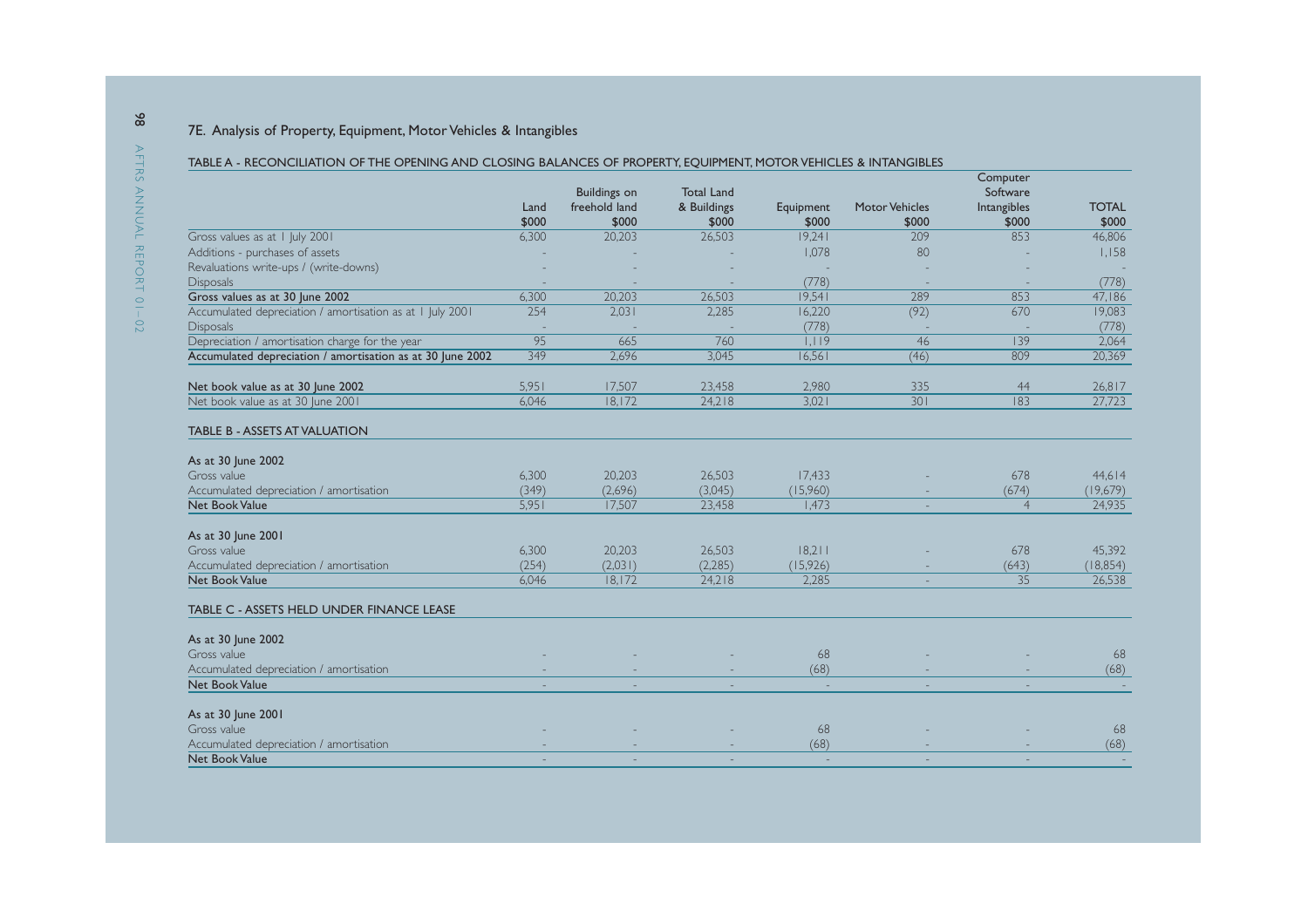|                                                 | 2002  | 2001  |
|-------------------------------------------------|-------|-------|
|                                                 | \$000 | \$000 |
| 7F. Inventories                                 |       |       |
| Inventories held for sale                       | 88    | 159   |
| All inventories are current assets.             |       |       |
| 7G. Other non-financial assets                  |       |       |
| Prepayments                                     | 209   | 88    |
| Accrued Income                                  | 33    | 35    |
|                                                 | 242   | 123   |
| 8. INTEREST BEARING LIABILITIES                 |       |       |
| Finance Lease Commitments                       |       |       |
| Payable within I year                           | 24    | 17    |
| Payable in 1 to 5 years                         |       | 25    |
| Minimum lease payments                          | 24    | 42    |
| Deduct : future finance charges                 | (1)   | (3)   |
| Lease Liability                                 | 23    | 39    |
| Lease liability is categorised as follows :     |       |       |
| Current                                         | 23    | 15    |
| Non-current                                     |       | 24    |
|                                                 | 23    | 39    |
| 9. PROVISIONS                                   |       |       |
| Annual leave                                    | 522   | 504   |
| Long service leave                              | 681   | 590   |
| Sick leave                                      |       | 102   |
| Accrued expenses - employees                    | 448   | 249   |
| Aggregate employee entitlement liabilities      | 1,651 | 1,445 |
| Employee provisions are categorised as follows: |       |       |
| Current                                         | 1,133 | 941   |
| Non-current                                     | 518   | 504   |
|                                                 | 1,651 | 1,445 |
| 10. PAYABLES                                    |       |       |
| Trade creditors                                 | 899   | 763   |
| All supplier payables are current               |       |       |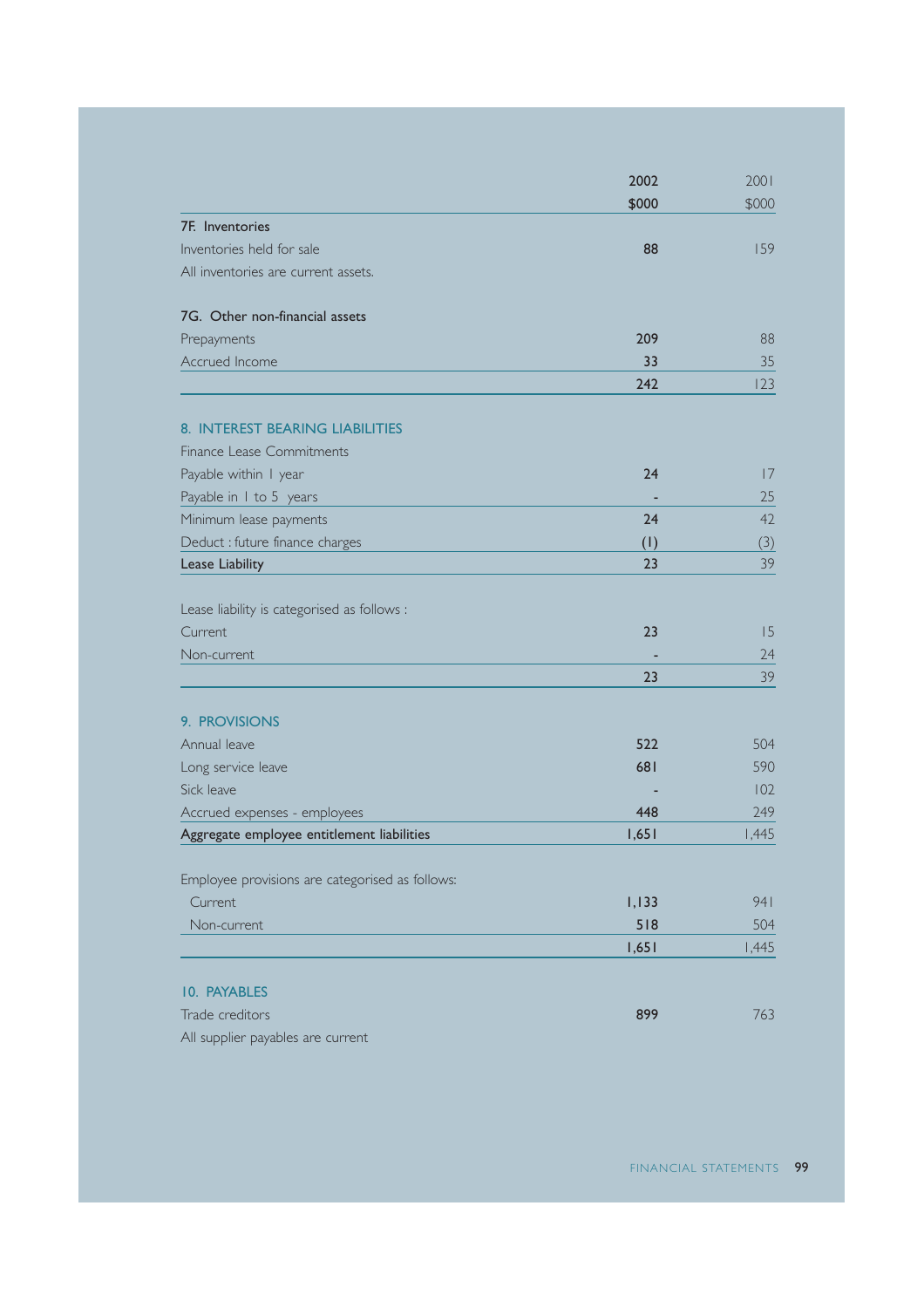#### 11. EQUITY

|                                       |         |                     |        | Asset revaluation        |         |                     |
|---------------------------------------|---------|---------------------|--------|--------------------------|---------|---------------------|
| Item                                  |         | Accumulated results |        | reserve                  |         | <b>TOTAL EQUITY</b> |
|                                       | 2002    | 2001                | 2002   | 2001                     | 2002    | 2001                |
|                                       | \$000   | \$000               | \$000  | \$000                    | \$000   | \$000               |
|                                       |         |                     |        |                          |         |                     |
| Opening balance I July                | 19,380  | 20.138              | 10.319 | 11.853                   | 29.699  | 31,991              |
| Operating result                      | 3,629   | 2.565               | -      |                          | 3.629   | 2,565               |
| Net revaluation increases/(decreases) | ۰       |                     | ٠      | (1,534)                  | ٠       | (1,534)             |
| Capital Usage Charge                  | (3,529) | (3,323)             | -      | $\overline{\phantom{0}}$ | (3,529) | (3,323)             |
| Closing balance as at 30 June         | 19,480  | 19.380              | 10.319 | 10.319                   | 29,799  | 29.699              |

|                                                                             | 2002  | 2001  |
|-----------------------------------------------------------------------------|-------|-------|
|                                                                             | \$000 | \$000 |
| 12. CASH FLOW RECONCILIATION                                                |       |       |
| Reconciliation of operating surplus to net cash from operating activities : |       |       |
| <b>Operating Surplus</b>                                                    | 3,629 | 2,565 |
| Depreciation & amortisation                                                 | 2,064 | 3,181 |
| Net (gain) loss on disposal of assets                                       | (7)   | 40    |
| (Increase)/decrease in receivables                                          | (46)  | (143) |
| (Increase)/decrease in inventories                                          | 71    | (60)  |
| (Increase)/decrease in other assets                                         | (119) | (63)  |
| Increase/(decrease) in employee provisions                                  | 206   | 22    |
| Increase/(decrease) in supplier payables                                    | 136   | 186   |
| Increase/(decrease) in other payables                                       | 24    | 57    |
| Net Cash from operating activities                                          | 5.958 | 5.785 |

#### 13. REMUNERATION OF COUNCIL MEMBERS

The number of the AFTRS Council members included in these figures are shown below in the relevant remuneration bands

| Total number of the AFTRS council members | q | 9  |
|-------------------------------------------|---|----|
| $$160,001 - $170,000$                     |   |    |
| $$150,001 - $160,000$                     |   |    |
| \$40,001-\$150,000                        |   |    |
| \$30,001-\$40,000                         |   |    |
| \$20,001-\$30,000                         |   |    |
| $$10,001 - $20,000$                       |   | 5. |
| $$Nil - $10,000$                          |   |    |
|                                           |   |    |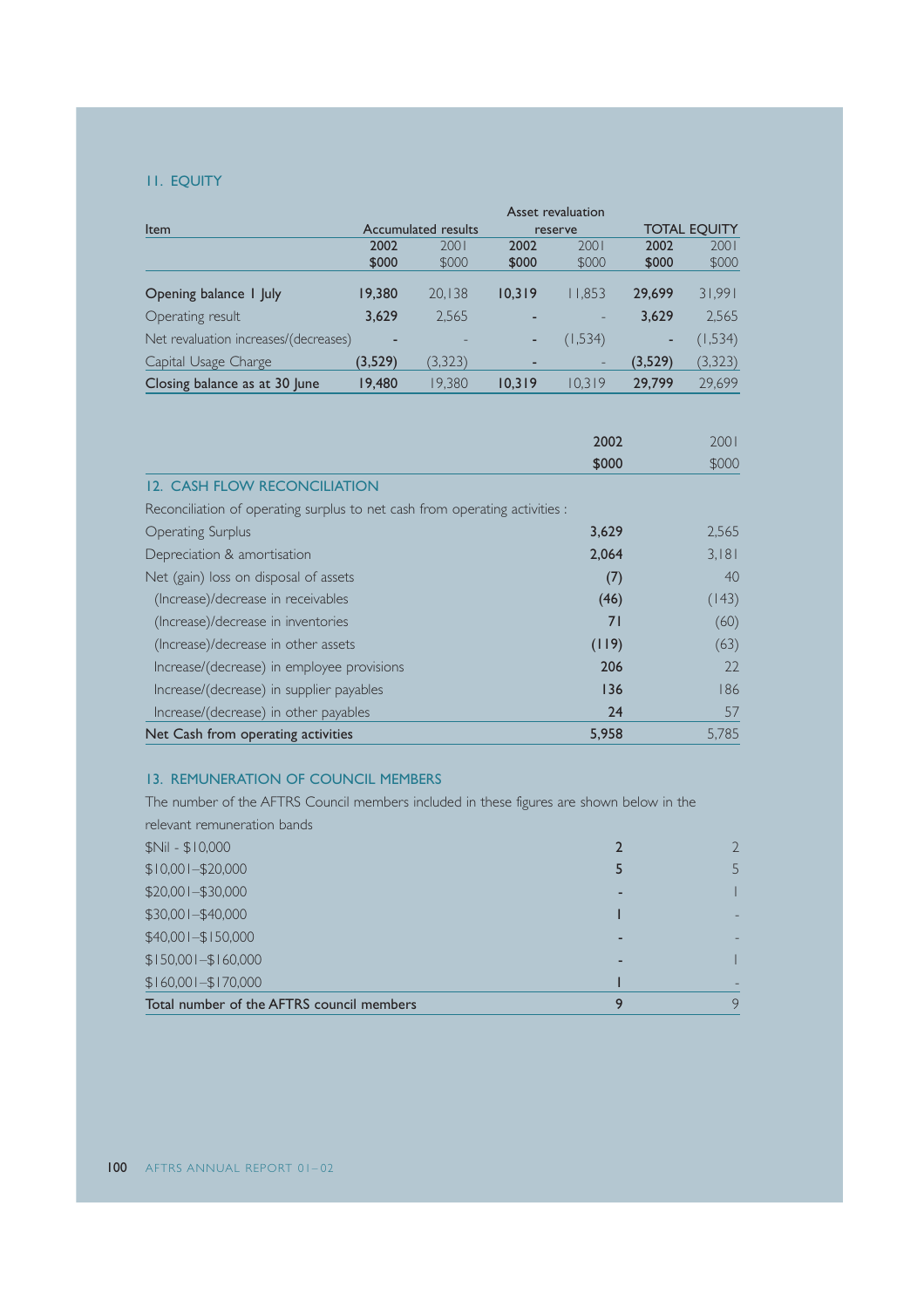| Aggregate amount of superannuation payments in<br>connection with the retirement of councillors | 24,406  | 23.861  |
|-------------------------------------------------------------------------------------------------|---------|---------|
| Remuneration received or due and receivable<br>by the AFTRS councillors                         | 247,792 | 235,428 |
| Total remuneration received or due and receivable<br>by the AFTRS councillors                   | 272.198 | 259,289 |

The council of the AFTRS consists of the Director of the School as well as staff and student representatives and persons independent of the School. The Director and staff representative receive no additional remuneration for these duties. The total remuneration of the councillors is shown above.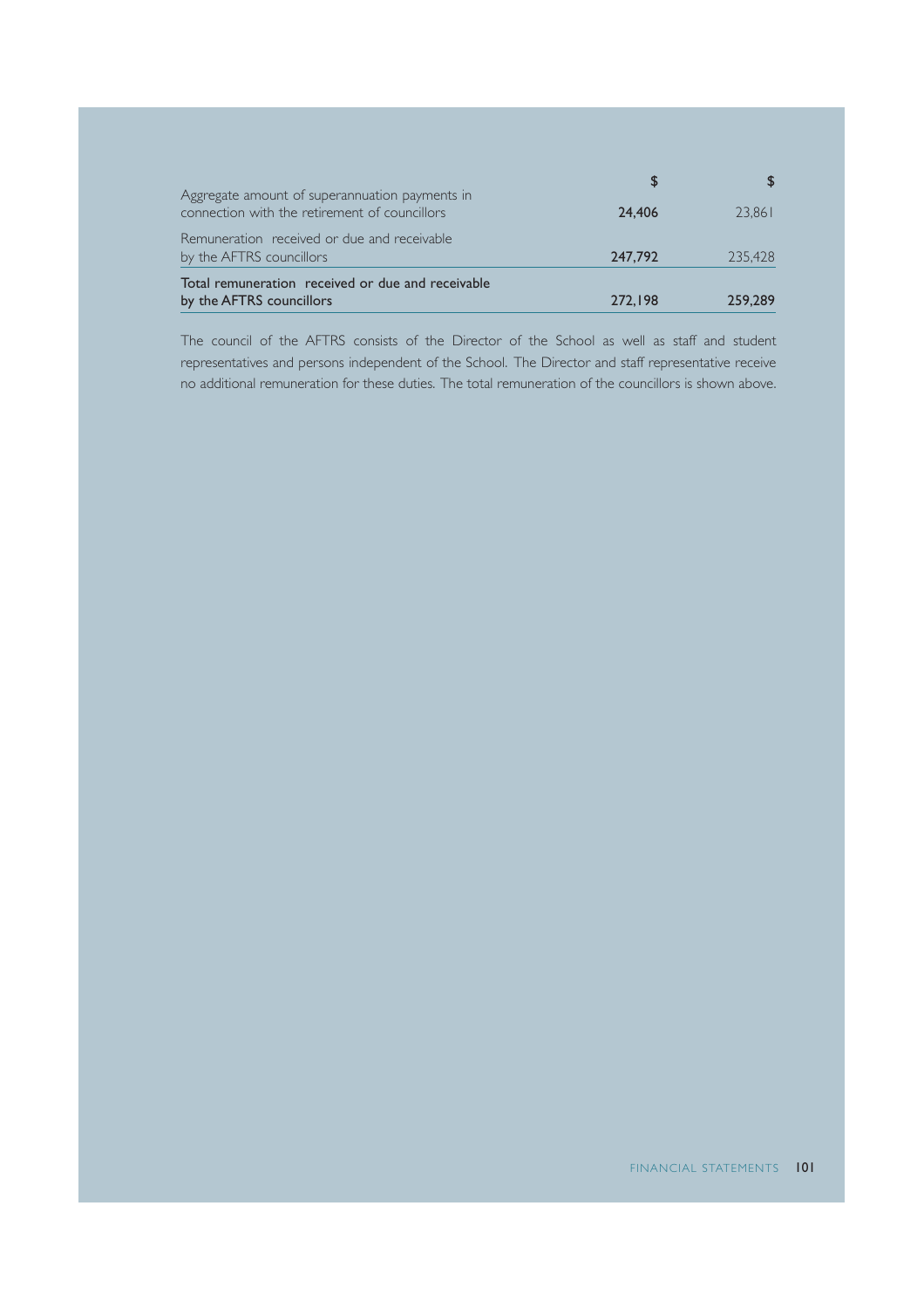### 14. RELATED PARTY DISCLOSURES

#### Council members of the AFTRS

Council members during the year were :

| D Gilbert           | 'Chair)                                                 |
|---------------------|---------------------------------------------------------|
| R Bishop            | (AFTRS Director)                                        |
| A Myer              |                                                         |
| C Thomas            |                                                         |
| M Paech             |                                                         |
| <b>R</b> Perkins    |                                                         |
| $ $ Lane            |                                                         |
| A Daw               | (staff representative elected term expired 16/3/2002)   |
| L Eastwood          | (staff representative elected 17/3/2002)                |
| P Garofali          | (student representative elected term expired 14/3/2002) |
| <b>B</b> Cunningham | student representative elected 15/3/2002)               |

The aggregate remuneration of Council members is disclosed in Note 13.

#### Other transactions with Council Members or Council related entities

The AFTRS Chair, D Gilbert, is a partner of Messrs Gilbert & Tobin, Solicitors. Legal services to the value of \$612 were provided by Messrs Gilbert & Tobin to the AFTRS during the year (2001: \$13,751).

#### 15. REMUNERATION OF OFFICERS

The number of officers who received or were to receive total remuneration of \$100,000 or more:

|                                            | 2002    |         |
|--------------------------------------------|---------|---------|
| $$110,001 - $110,000$                      |         |         |
| $$110,001 - $120,000$                      |         |         |
| The aggregate amount of total remuneration |         |         |
| of officers shown above                    | 345,289 | 226,320 |

The officer remuneration includes all officers concerned with or taking part in the management of the AFTRS during the year except that of the Director. Details relating to the Director have been incorporated in Note 13 Remuneration of Council Members. The above amounts include superannuation contributions.

| <b>16. REMUNERATION OF AUDITORS</b>              |        |        |
|--------------------------------------------------|--------|--------|
| Remuneration to the Auditor-General for auditing |        |        |
| financial statements for the reporting periods   | 31,000 | 28,000 |
| The Auditor-General received no other benefit.   |        |        |

#### 17. AVERAGE STAFFING LEVELS

| Average staffing levels for the AFTRS during the years were |  | 35 |
|-------------------------------------------------------------|--|----|
|-------------------------------------------------------------|--|----|

The above numbers reflect full-time and part-time staff and long-term casual contract employees.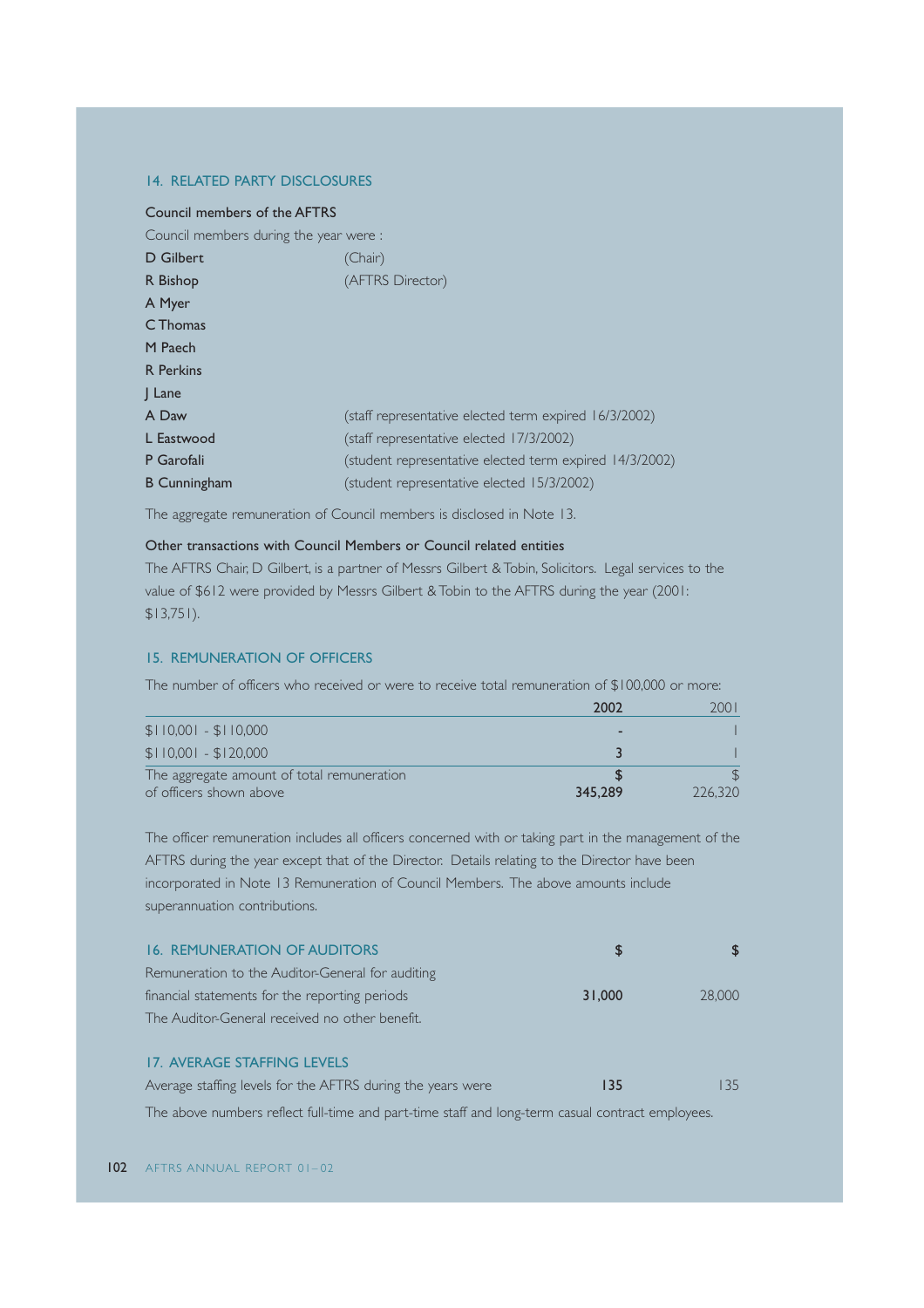#### 18. FINANCIAL INSTRUMENTS

#### 18A. Terms, conditions and accounting policies

| <b>Financial Instrument</b>         | <b>Notes</b> | <b>Accounting Policies and Methods</b><br>(including recognition criteria and measurement basis)                                                                                                                                                                      | Nature of underlying instrument<br>(including significant terms & conditions affecting the amount,<br>timing and certainty of cash flows)                                                                                                                     |
|-------------------------------------|--------------|-----------------------------------------------------------------------------------------------------------------------------------------------------------------------------------------------------------------------------------------------------------------------|---------------------------------------------------------------------------------------------------------------------------------------------------------------------------------------------------------------------------------------------------------------|
| Financial assets                    |              | Financial assets are recognised when control over future<br>economic benefits is established and the amount of the<br>benefit can be reliably measured.                                                                                                               | Temporarily surplus funds, mainly from monthly drawndowns of<br>appropriations, are placed on deposit at call with the AFTRS's banker.<br>Interest is earned on the daily balance at the prevailing daily rate for<br>money on call and is paid at month end. |
| Deposits at call                    | 6A           | Deposits are recognised at their nominal amounts.<br>Interest is credited to revenue as it accrues.                                                                                                                                                                   | Credit terms are net 30 days (2001: 30 days)                                                                                                                                                                                                                  |
| Receivables for<br>goods & services | 6B           | These receivables are recognised at the nominal amounts<br>due less any provision for bad and doubtful debts. Provisions<br>are made when collection of the debt is judged unlikely.                                                                                  |                                                                                                                                                                                                                                                               |
| <b>Financial liabilities</b>        |              | Financial liabilities are recognised when a present obligation<br>to another party is entered into and the amount of the<br>liability can be reliably measured.                                                                                                       |                                                                                                                                                                                                                                                               |
| Finance lease liabilities           | 8            | Liabilities are recognised at the present value of the minimum<br>lease payments at the beginning of the lease. The discount<br>rates used are estimates of the interest rates implicit in the<br>leases.                                                             | At reporting date, the AFTRS had I lease with a 4 year term and a<br>20% residual value. The interest rate implicit in the lease averages<br>7.09%. The lease liability is secured by the leased asset.                                                       |
| Trade creditors                     | 10           | Creditors and accruals are recognised at their nominal<br>amounts, being the amounts at which the liabilities will be<br>settled. Liabilities are recognised to the extent that the goods<br>or services have been received, irrespective of having been<br>invoiced. | Settlement is made as per agreed trade terms but never in excess of<br>30 days.                                                                                                                                                                               |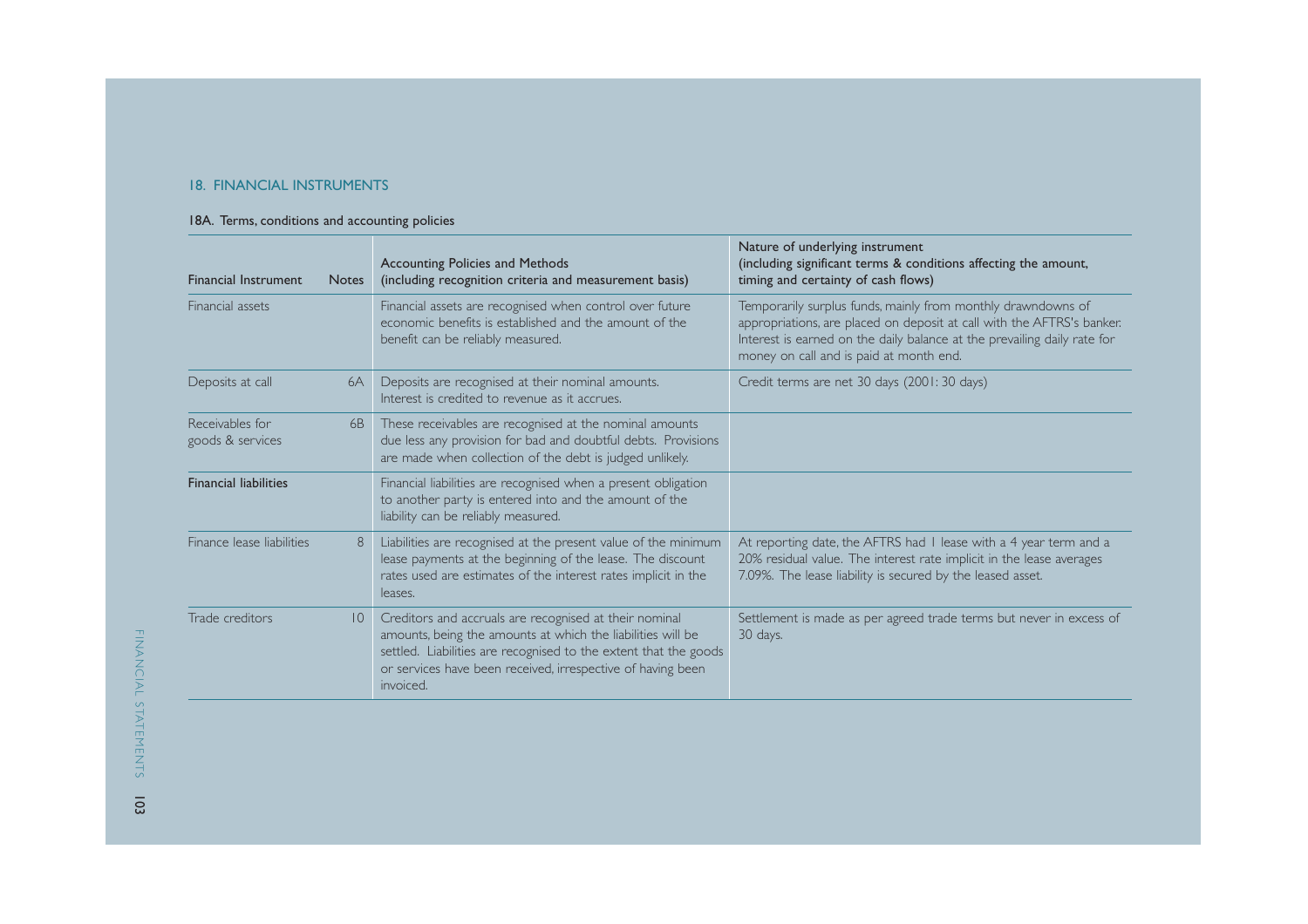#### 18B. Interest Rate Risk

|                                     |                |               | <b>Floating Interest Rate</b> | Non-Interest Bearing |               |               | Total           | <b>Weighted Average</b><br><b>Effective Interest</b><br>Rate |           |
|-------------------------------------|----------------|---------------|-------------------------------|----------------------|---------------|---------------|-----------------|--------------------------------------------------------------|-----------|
| <b>Financial Instrument</b>         | <b>Notes</b>   | 2002<br>\$000 | 2001<br>\$000                 | 2002<br>\$000        | 2001<br>\$000 | 2002<br>\$000 | 2001<br>\$000   | 2002<br>%                                                    | 2001<br>% |
| Financial Assets (Recognised)       |                |               |                               |                      |               |               |                 |                                                              |           |
| Cash at bank                        | 6A             | 5.442         | 3,864                         |                      | $-$           | 5.442         | 3,864           | 4.03                                                         | 5.25      |
| Cash on hand                        | 6A             |               | $\sim$                        | 10                   | 8             | 10            | 8               | n/a                                                          | n/a       |
| Receivables for goods and services  | <b>6B</b>      |               | -                             | 47                   | 3             | 47            | $\overline{13}$ | n/a                                                          | n/a       |
| Other receivables                   | 6 <sub>B</sub> | -             | $-$                           | 295                  | 370           | 295           | 370             |                                                              |           |
| Total Financial Assets (Recognised) |                | 5,442         | 3,864                         | 352                  | 391           | 5,794         | 4,255           |                                                              |           |
| <b>Total Assets</b>                 |                |               |                               |                      |               | 32.941        | 32.260          |                                                              |           |

|                                          |              |                          | year or less             |                | <b>Fixed Interest Rate</b><br>I to 2 years |                          | 2 to 5 years             |               | Non-Interest Bearing |               | Total         |           | Weighted<br>Average<br><b>Effective</b> |
|------------------------------------------|--------------|--------------------------|--------------------------|----------------|--------------------------------------------|--------------------------|--------------------------|---------------|----------------------|---------------|---------------|-----------|-----------------------------------------|
| <b>Financial Instrument</b>              | <b>Notes</b> | 2.002<br>\$000           | 2.001<br>\$000           | 2.002<br>\$000 | 2.001<br>\$000                             | 2.002<br>\$000           | 2,001<br>\$000           | 2002<br>\$000 | 2001<br>\$000        | 2002<br>\$000 | 2001<br>\$000 | 2002<br>% | 2001<br>%                               |
| Financial Liabilities (Recognised)       |              |                          |                          |                |                                            |                          |                          |               |                      |               |               |           |                                         |
| Finance lease liabilities                | 8            | 23                       | 15                       |                | 24                                         |                          | $\overline{\phantom{a}}$ |               | $-$                  | 23            | 39            | 6.87      | 6.87                                    |
| Trade creditors                          | 10           | $\overline{\phantom{a}}$ | $\overline{\phantom{a}}$ |                | $-$                                        |                          | $\overline{\phantom{a}}$ | 899           | 763                  | 899           | 763           | n/a       | n/a                                     |
| Total Financial Liabilities (Recognised) |              | 23                       | 15                       | $-$            | 24                                         | $\overline{\phantom{0}}$ | $\sim$                   | 899           | 763                  | 922           | 802           |           |                                         |
| Total Liabilities                        |              |                          |                          |                |                                            |                          |                          |               |                      | 3,142         | 2,561         |           |                                         |

#### 18C. Net fair values of financial assets & liabilities

*Financial assets*

The net fair values of cash, deposits on call and non-interest bearing monetary financial assets approximate to their carrying amounts.

*Financial liabilities*

The net fair values of trade creditors which are short term in nature approximate to their carrying amounts.

The net fair values of finance lease liabilities are based on discounted cash flow using current interest rates for liabilities with similar risk profiles.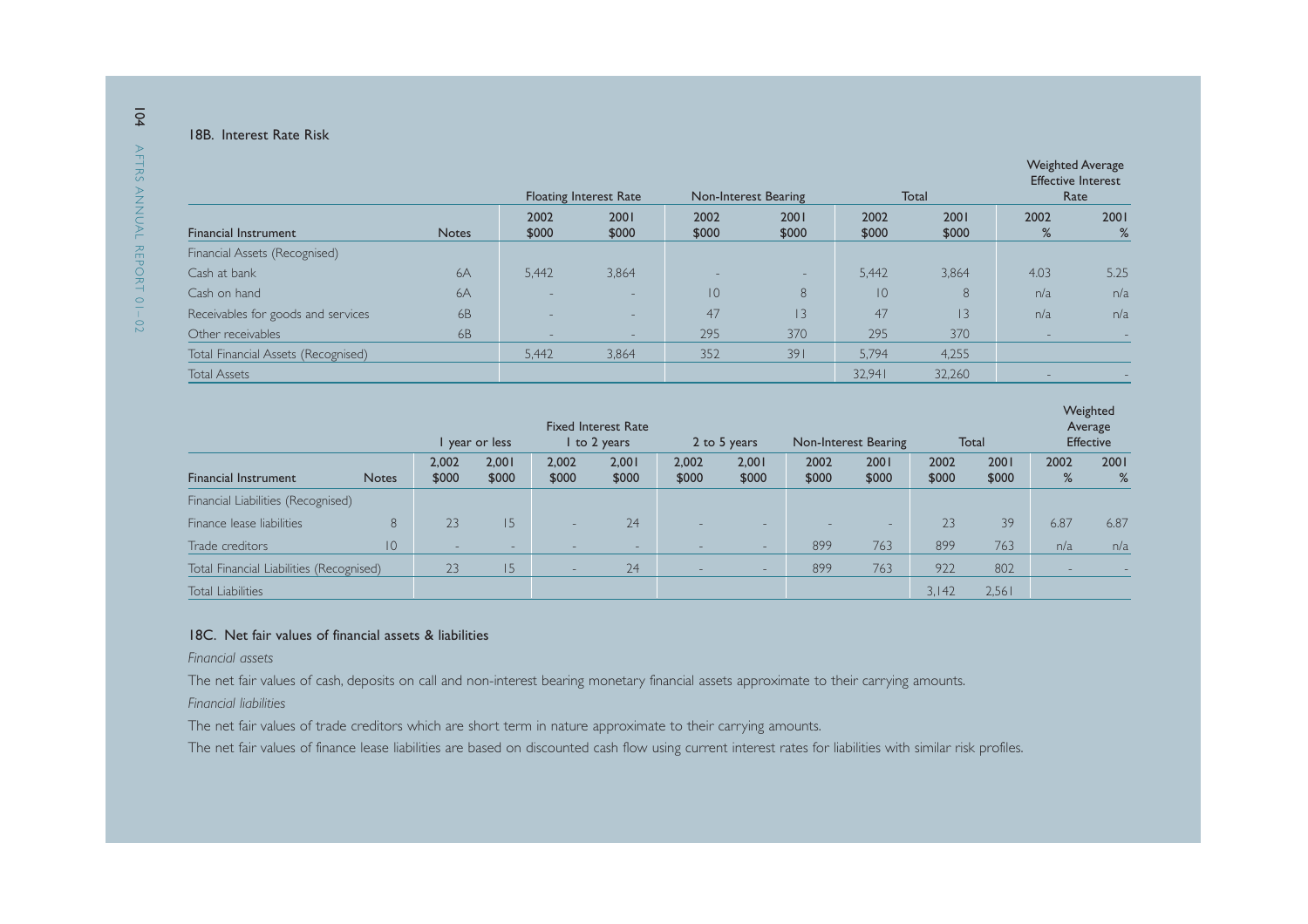#### 18D. Credit risk exposures

The AFTRS maximum exposures to credit risk at reporting date in relation to each class of recognised financial assets are the carrying amounts of those assets as indicated in the Statement of Financial Position.

The AFTRS has no significant exposure to any concentration of credit risk.

|                                                        | 2002   | 2001   |
|--------------------------------------------------------|--------|--------|
|                                                        | \$000  | \$000  |
| <b>19. TRUST MONEY</b>                                 |        |        |
| Trust funds managed by the AFTRS                       |        |        |
| Fund opening balance                                   | 833    | 557    |
| Outstanding deposit                                    |        | 200    |
| <b>Dividends</b>                                       | 27     | 35     |
| Interest                                               | 2      |        |
| Increase / (decrease) in value of investment           | (59)   | 62     |
| Imputation refund received                             | 16     |        |
| Management fees                                        | (6)    | (4)    |
| Scholarships                                           |        | (18)   |
| Fund closing balance                                   | 813    | 833    |
|                                                        |        |        |
| Represented by:                                        |        |        |
| Outstanding deposit                                    |        | 200    |
| Cash management funds managed by MF Management P/L     | 102    | 52     |
| Share portfolio managed by MF Management P/L           | 711    | 581    |
| Total funds managed by MF Management P/L               | 813    | 833    |
|                                                        |        |        |
| Funds under management proportioned between :          |        |        |
| Kenneth Myer Trust                                     | 616    | 633    |
| <b>Andrew Myer Trust</b>                               | 197    | 200    |
| Total trust funds                                      | 813    | 833    |
|                                                        |        |        |
| <b>20. APPROPRIATIONS</b>                              |        |        |
| The AFTRS received the following appropriations during |        |        |
| the year out of the Consolidated Revenue Fund:         |        |        |
| Appropriation Act No I - basic appropriation           | 18,144 | 17,370 |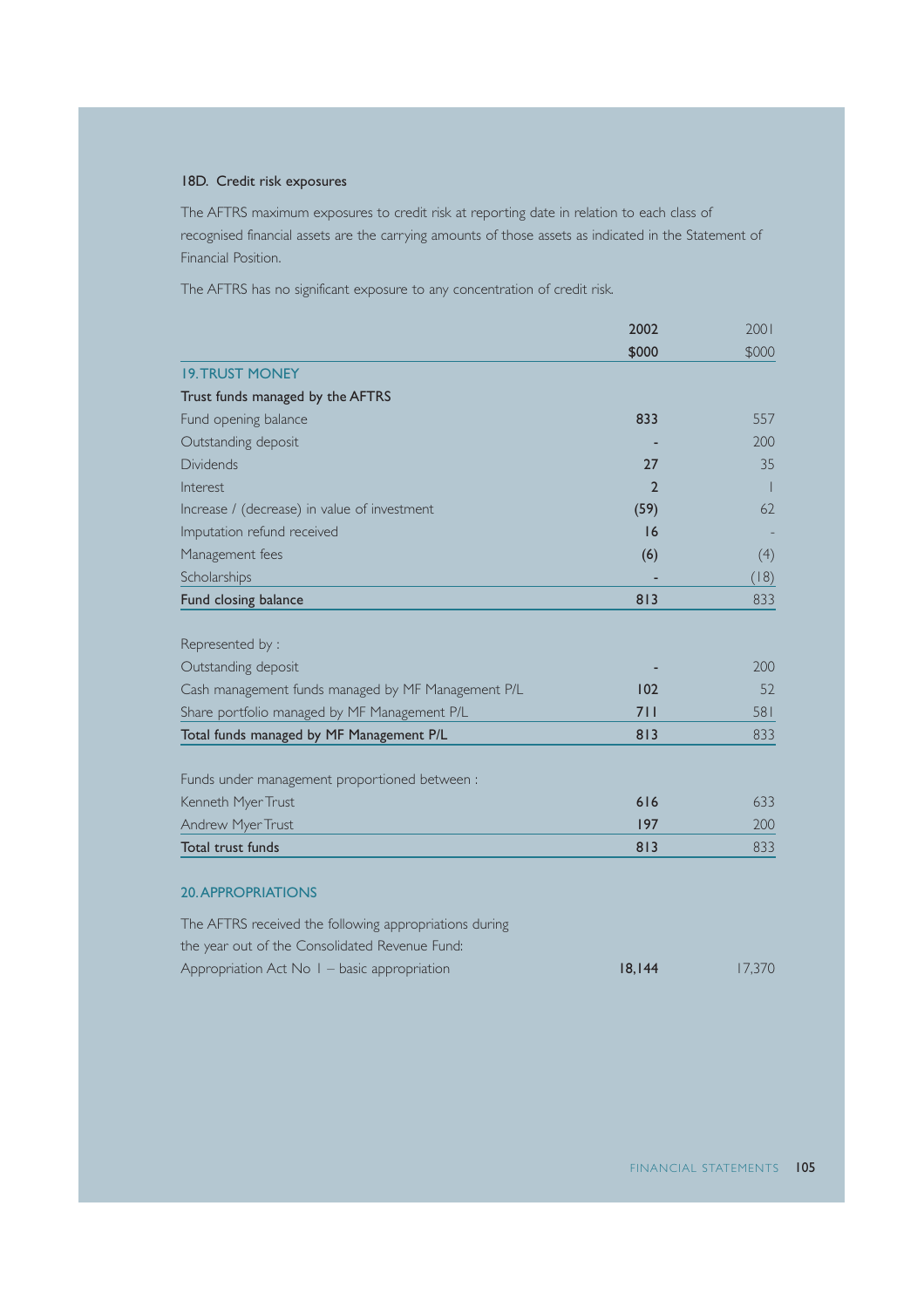#### 21. REPORTING BY OUTCOMES

The AFTRS is structured to meet one key outcome:

• enhanced cultural identity

through:

- advanced education and training in program making for the Australian broadcast media industries and;
- training industry professionals to have appropriate industry skills for making film, television and radio programs for the Australian and international community which articulate the Australian cultural identity.

|                            | <b>Budget</b><br>\$000 | Actual<br>\$000 |
|----------------------------|------------------------|-----------------|
| Net Cost to Budget Outcome | 14.130                 | 14.515          |

The AFTRS has three output groups:

- 1. Delivery of advanced level training and education by means of full-time and short courses.
- 2. Other training activities, including books, videos and research projects.
- 3. Student Productions.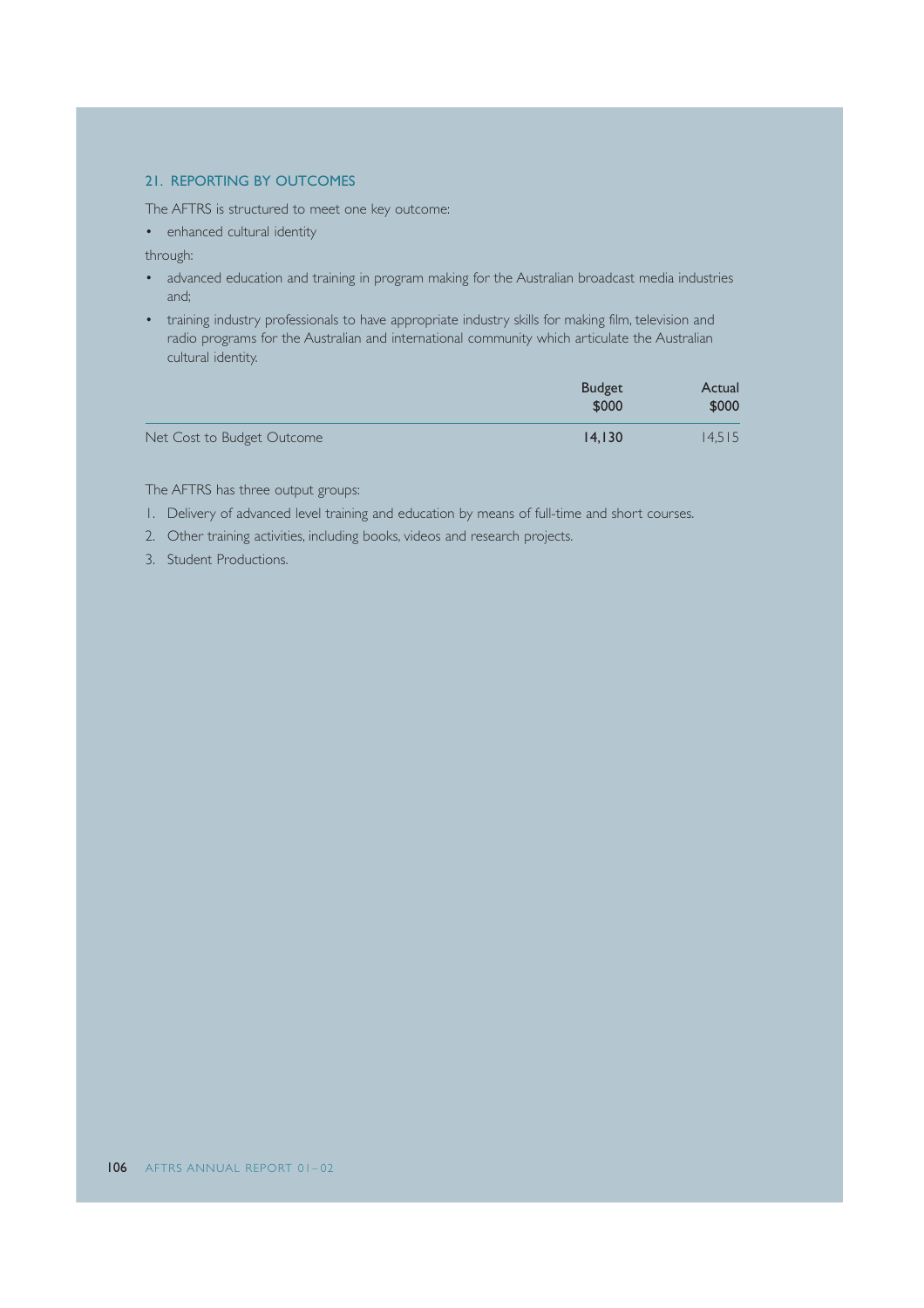#### 21A. Major Revenues and Expenses by Output Group

|                               | Output I |                | Output 2                 |       | Output 3 |                          | Non Specific |        | <b>Total</b> |        |
|-------------------------------|----------|----------------|--------------------------|-------|----------|--------------------------|--------------|--------|--------------|--------|
|                               | 2002     | 2001           | 2002                     | 2001  | 2002     | 2001                     | 2002         | 2001   | 2002         | 2001   |
| Operating revenue             |          |                |                          |       |          |                          |              |        |              |        |
| Revenues from Government      | 12,873   | 12.132         | 2.153                    | 2.150 | 3.118    | 3.088                    |              | $\sim$ | 18.144       | 17.370 |
| Sale of Goods and Services    | 1,349    | 1,309          | 220                      | 219   |          | $\sim$                   |              |        | 1.569        | 1,528  |
| Other non-taxation revenue    | 25       | 61             | $\overline{\phantom{a}}$ |       |          |                          | 390          | 600    | 415          | 661    |
| Total operating revenue       | 14.247   | 13,502         | 2,373                    | 2,369 | 3.118    | 3.088                    | 390          | 600    | 20.128       | 19,559 |
| Operating expenses            |          |                |                          |       |          |                          |              |        |              |        |
| <b>Employees</b>              | 4.098    | 4,089          | 587                      | 605   | 1.142    | .096                     | 3.247        | 2,723  | 9.074        | 8,513  |
| <b>Suppliers</b>              | 1,644    | 1,686          | 478                      | 280   | 368      | 475                      | 2.866        | 2,782  | 5.356        | 5,223  |
| Depreciation and Amortisation |          | -              |                          |       |          | $\overline{\phantom{a}}$ | 2.064        | 2,375  | 2.064        | 2,375  |
| Writedown of assets           |          |                |                          |       |          |                          | -            | 806    |              | 806    |
| Other                         |          | $\overline{5}$ | -                        |       |          |                          | -            | 72     |              | 77     |
| Total operating expenses      | 5,747    | 5,780          | 1,065                    | 885   | 1.510    | 1,571                    | 8,177        | 8,758  | 16,499       | 16,994 |

#### 21B. Assets and Liabilities by Output Group

|                              |       | Output I |      | Output 2       |                          | Output 3 |        | Non Specific             |        | Total  |  |
|------------------------------|-------|----------|------|----------------|--------------------------|----------|--------|--------------------------|--------|--------|--|
|                              | 2002  | 2001     | 2002 | 2001           | 2002                     | 2001     | 2002   | 2001                     | 2002   | 2001   |  |
| Output specific assets       |       |          |      |                |                          |          |        |                          |        |        |  |
| Receiveables                 | 77    | 105      | 10   | $\overline{2}$ |                          | ۰.       | 255    | 276                      | 342    | 383    |  |
| Inventories                  |       |          | 88   | 159            |                          | ۰.       |        | $\overline{\phantom{a}}$ | 88     | 159    |  |
| Prepayments                  | 209   | 172      |      | ۰              |                          | ۰.       | 33     | 123                      | 242    | 295    |  |
| Total specific assets        | 286   | 277      | 98   | 6              |                          |          | 288    | 399                      | 672    | 837    |  |
| Other assets                 |       |          |      |                |                          |          |        |                          |        |        |  |
| Cash                         |       |          |      |                |                          | ۰        | 5,452  | 3,872                    | 5,452  | 3,872  |  |
| Land and Buildings           |       | ۰.       |      | -              |                          | $\sim$   | 23,458 | 24,218                   | 23,458 | 24,218 |  |
| Equipment and Motor Vehicles |       | -        |      | ۰              |                          | ۰        | 3,315  | 3,322                    | 3,315  | 3,322  |  |
| Intangibles                  |       | ۰.       |      | ۰              |                          | ۰.       | 44     | $\mathbf{H}$             | 44     | П      |  |
| Total other assets           | -     |          |      | ۰              |                          | ۰        | 32,269 | 31,423                   | 32,269 | 31,423 |  |
| Output specific liabilities  |       |          |      |                |                          |          |        |                          |        |        |  |
| Leases                       | 23    | 39       |      |                |                          |          |        |                          | 23     | 39     |  |
| <b>Employees</b>             | 746   | 694      | 107  | 103            | 208                      | 186      | 590    | 462                      | 1,651  | 1,445  |  |
| Suppliers                    | 276   | 246      | 80   | 4 <sup>1</sup> | 62                       | 69       | 481    | 407                      | 899    | 763    |  |
| Total specific liabilities   | 1,045 | 979      | 187  | 44             | 270                      | 255      | 1,071  | 869                      | 2,573  | 2,247  |  |
| Other liabilities            |       |          |      |                |                          |          |        |                          |        |        |  |
| Other                        |       | -        |      | -              |                          | ۰        | 569    | 314                      | 569    | 314    |  |
| Total other liabilities      |       |          |      |                | $\overline{\phantom{0}}$ |          | 569    | 314                      | 569    | 314    |  |

107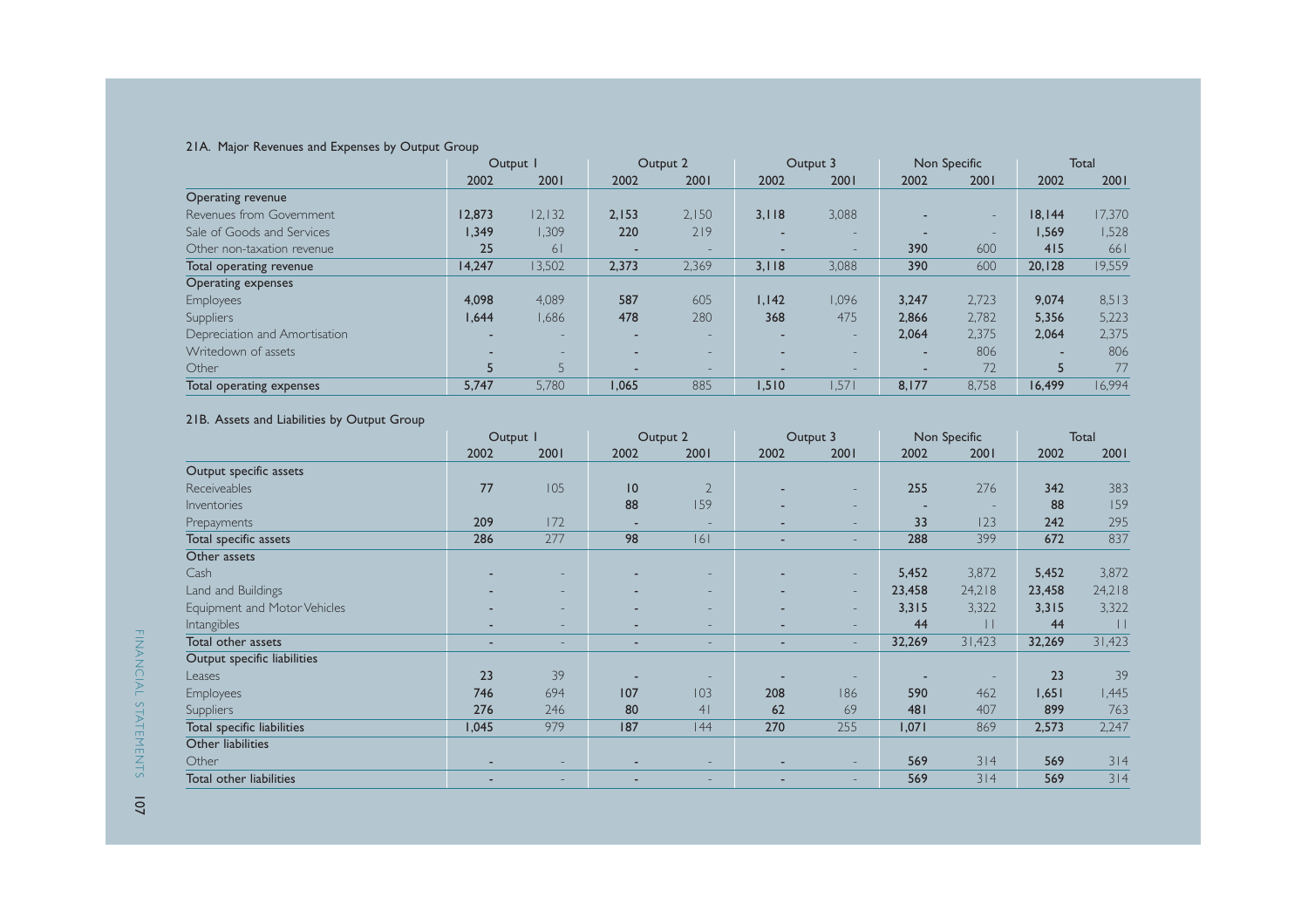# INDEX

ABC, 24, 26, 27, 33 Aboriginal and Torres Strait Islander Australians, 26, 38–9, 40 A C Nielson, 74 academic board, 12 access, 17–18, 37–40, 43–4, 47 accommodation, 32, 47, 76 accountability and management, 8–14 accreditation of courses, 17, 27 achievements, 16–19 AFI Distribution, 36 AFTRS Code of Conduct, 12–13 AFTRS corporate plan, 11, 16–19 AFTRS Council, 8–10, 11, 26 AFTRS Environmental Management System, 47 AFTRS Online Learning, 33–4 AFTRS website, *see* internet Annual Report 2000/2001, 74 appointments, Equal Employment Opportunity (EEO) in, 39–40 articulation, 17 attachments, 22, 23, 25, 28, 29, 50 library students, 37 audit committee, 10–11 audits, 41, 47 financial, 74 Australia–China Council, 29 Australian Film Commission, 33 Indigenous Drama Initiative, 26 *Australian Film Television and Radio School Act 1973*, 69–70 Australian National Audit Office, 10, 74 award simplification, 42 awards and recognition, 7, 19, 21, 36, 62–6 Design, 49 Digital Media, 49 Directing, 23, 50 Documentary, 24

Editing, 25 Indigenous Program Initiatives, 26 Producing, 26–7 Queensland, 51–2 Screen Studies, 50–51 Tasmania, 52 *see* also scholarships and awards Barry Webb & Associates, 47 buildings and property, 32, 47, 76 Certified Agreement, 42–3 Charles Sturt University, 37 China, 7, 19, 29, 49 Cinematography, 21–2, 30, 32, 49 graduates, 60 guest lecturers, 21–2, 53 claims and losses, 75 Code of Conduct, 12–13 Comcare, 41 committees, 10–12, 38–9, 41–2 Commonwealth Disability Strategy, 43–4 competitive tendering and contracting, 75 complaints, 44 under EEO provisions, 38 composition, 17, 28 computers and computing, 46–7 *see also* Digital Media; internet conferences and forums, 23, 26, 27, 28, 49–52 recruitment seminars, 32, 51 consultancy services, 75 consultative committees, 38–9, 41–2 contracting, 75 convocation, Council members appointed by, 9 corporate governance, 8–14 corporate plan, 11, 16–19 corporate services, 36–44 corporate sponsors, 67–8 Council, 8–10, 11, 26 creativity, 17, 18 cultural diversity, 18, 26, 38–9, 40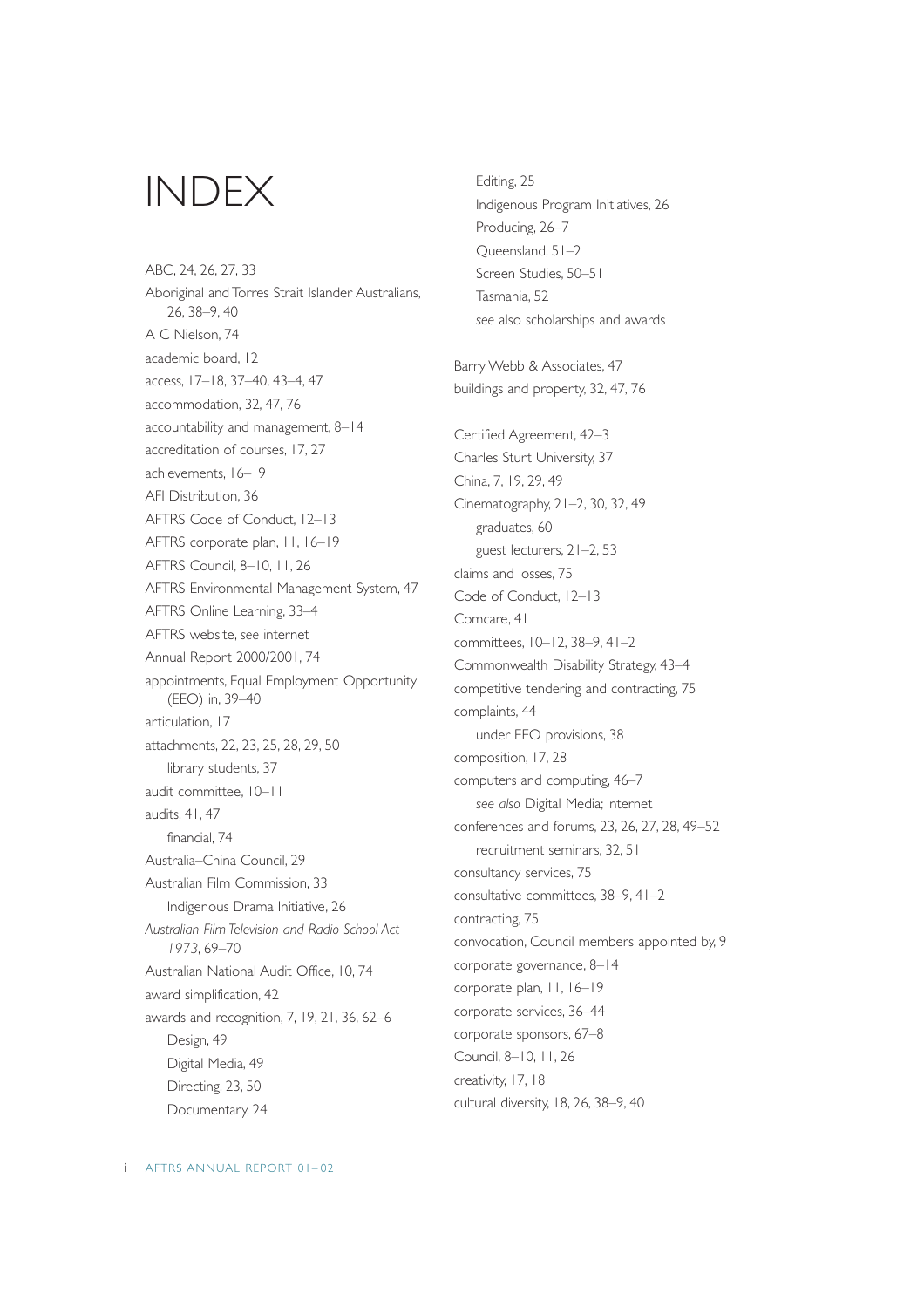curriculum and courses, 12, 17–19, 21–34, 41 educational media, 36 online delivery, 19, 25, 33–4, 49 decision-making, consultation in, 42 Deloitte Touche Tohmatsu, 10, 74 Department of Employment and Workplace Relations One-Year Indigenous Scholar, 26 Design, 22, 30, 49, 53, 60 Digital Media, 17, 22–3, 26, 49–50 graduates, 23, 60 guest lecturers, 53–4 short courses, 30, 50 digital radio, 27 Directing, 23–4, 49 graduates, 23–4, 60 guest lecturers, 54 Indigenous Program Initiatives, 26 short courses, 30, 33 Director, 9, 10, 12, 49 perspective of, 7 disability, people with, 39, 43–4 Disability strategy, 43–4 distance learning (online delivery), 19, 25, 33–4, 49 distribution, 36 diversity, 18, 26, 38–9, 40 Documentary, 24 graduates, 24, 26, 60 guest lecturers, 54 Indigenous Program Initiatives, 26 short courses, 30, 33 DVD, 46

Editing, 25, 42, 49 graduates, 25, 60 guest lecturers, 55 Indigenous Program Initiatives, 26 short courses, 25, 30, 32 technical equipment and systems, 46 education and training programs, 7, 21–34, 37 educational media, 36 EEO Committee, 38–9 electronic publishing, 52 emergency lighting, 47 employment of graduates, 22, 23, 24, 25, 26, 29, 74 energy audit, 47 Environmental Management System, 47 Equal Employment Opportunity (EEO), 38–40 equipment and facilities, 17, 27, 29, 46–7 equity, 37–40, 43–4 ergonomic reviews, 42 Evacuation Plan, 42 expenditure, *see* finance expressions of interest, 75 external consultants, 75 facilities and equipment, 17, 27, 29, 46–7 FARB, 27 Fearless Media, 32–3 females, *see* women

Film and Television Institute of Western Australia, 33 film festivals, *see* awards and recognition film screenings, 26, 32 finance, 10–11, 19, 27, 74–6 cost of staff training, 41 finance and audit committee, 10–11, 74 fire safety, 42 fraud control, 74 freedom of information, 42 full-time staff, 39 functions of AFTRS, 69

Germany, 37 Global Film School, 19 glossary, 71–2 governance, 8–14 Governor-General, Council members appointed by, 8–9 graduate certificates, 61 Graduate Diploma in Commercial Radio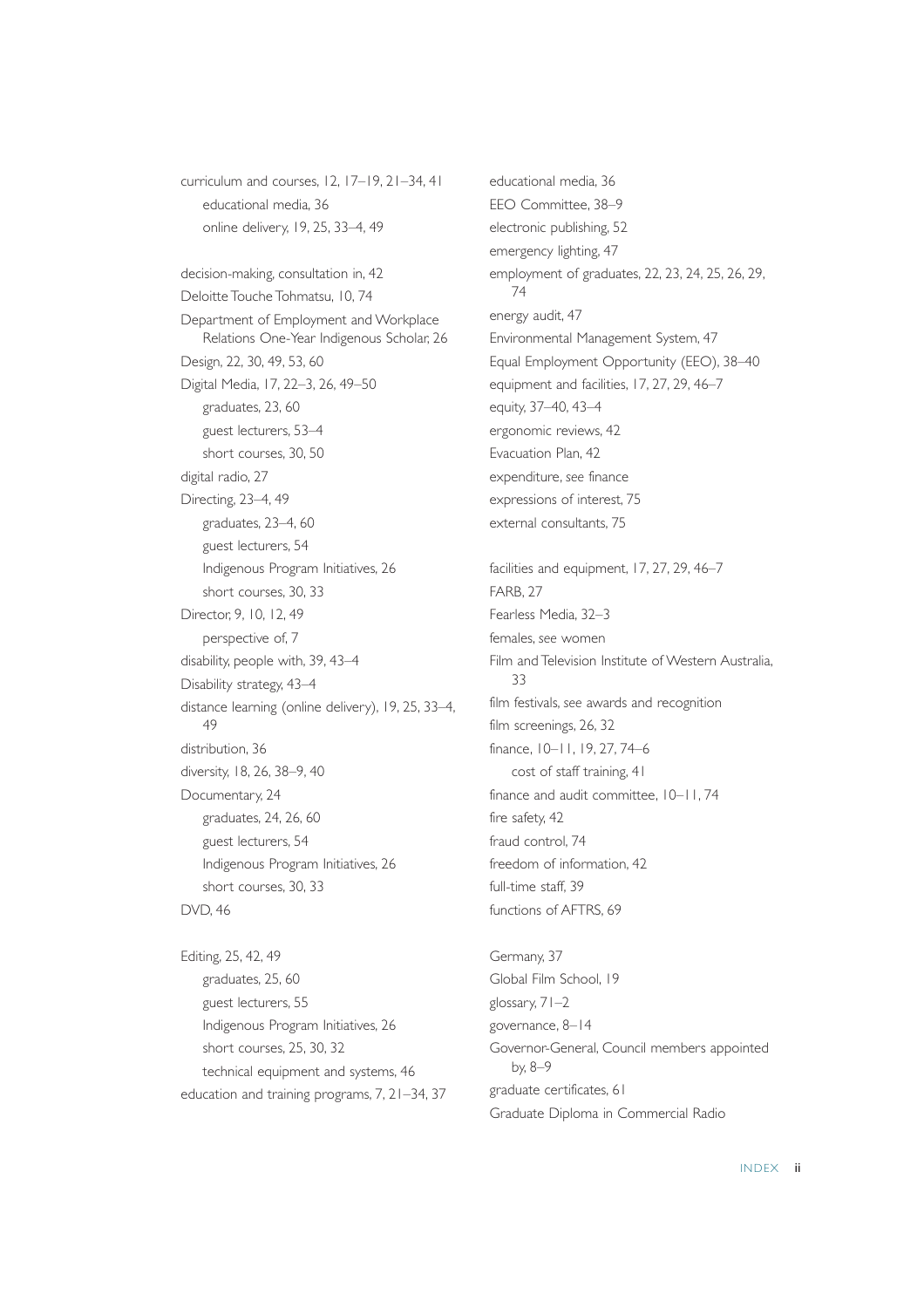Broadcasting, 61 Graduate Diploma in Screen Composition, 17, 61 Graduate Diploma in Television Producing (Non-Drama), 29, 61 Graduate Diploma Location Sound Recording, 17, 29 Graduate Diploma of Arts (Film & Television), 17, 60 Graduate Diploma Television Editing, 29 graduates, 60–1 employment, 22, 23, 24, 25, 26, 29, 74 film festival nominations and awards, 21, 23,  $24$ Indigenous, 26 Griffith University School of Film, Media and Cultural Studies, 32 guest lecturers, 53–9

Harassment Contact Officers, 39 Head of Corporate Services, 10, 12, 14 Head of Film and Television, 12, 14, 49 Head of Technology and Infrastructure, 12, 14 heads of departments, 40, 49–51 health and safety, 41–2 home-based work, 41 honorary degrees, 7 human resources, *see* staff

India, 7 Indigenous Australians, 26, 38–9, 40 Indigenous Program Initiatives (IPI), 26 Individual Development Plans, 41 industrial democracy, 42–3 industry, 11, 18, 41 Cinematography, 21–2 Digital Media, 22–3 Directing, 23, 24 Editing, 25 Screen Studies, 28 Tasmania, 33 industry attachments, 23, 25, 28, 29, 50 information systems, 46–7 infrastructure and technology, 17, 27, 29, 46–7 *see also* Digital Media; internet internal audits, 10, 74 international attachments, 29, 37 international conferences, 27, 28 international film festivals, *see* awards and recognition international relationships, 19, 49 international reputation, 18–19 international sales, 36, 73 international staff exchanges, 7 international visitors, 23, 24, 32, 49 internet, 46, 47 library web site, 36–7 online course delivery, 19, 25, 33–4, 49 Online Shop, 36 Jerzy Toeplitz Library, 36–7

job sharing, 41 jobs for graduates, 22, 23, 24, 25, 26, 29, 74 Judith Wright Centre of Contemporary Arts, 32

key achievements, 16–19 Korea, 7, 19, 49

legislation, 69–70 library, 36–7 lighting, 46 emergency, 47 Location Sound Recording, 17, 29, 61 losses and claims, 75

Macquarie University, 34, 76 males, *see* men management and accountability, 8–14 management committees, 12 management level, women at, 40 market surveys, 74 marketing, 36 Master of Arts (Film & Television), 17, 60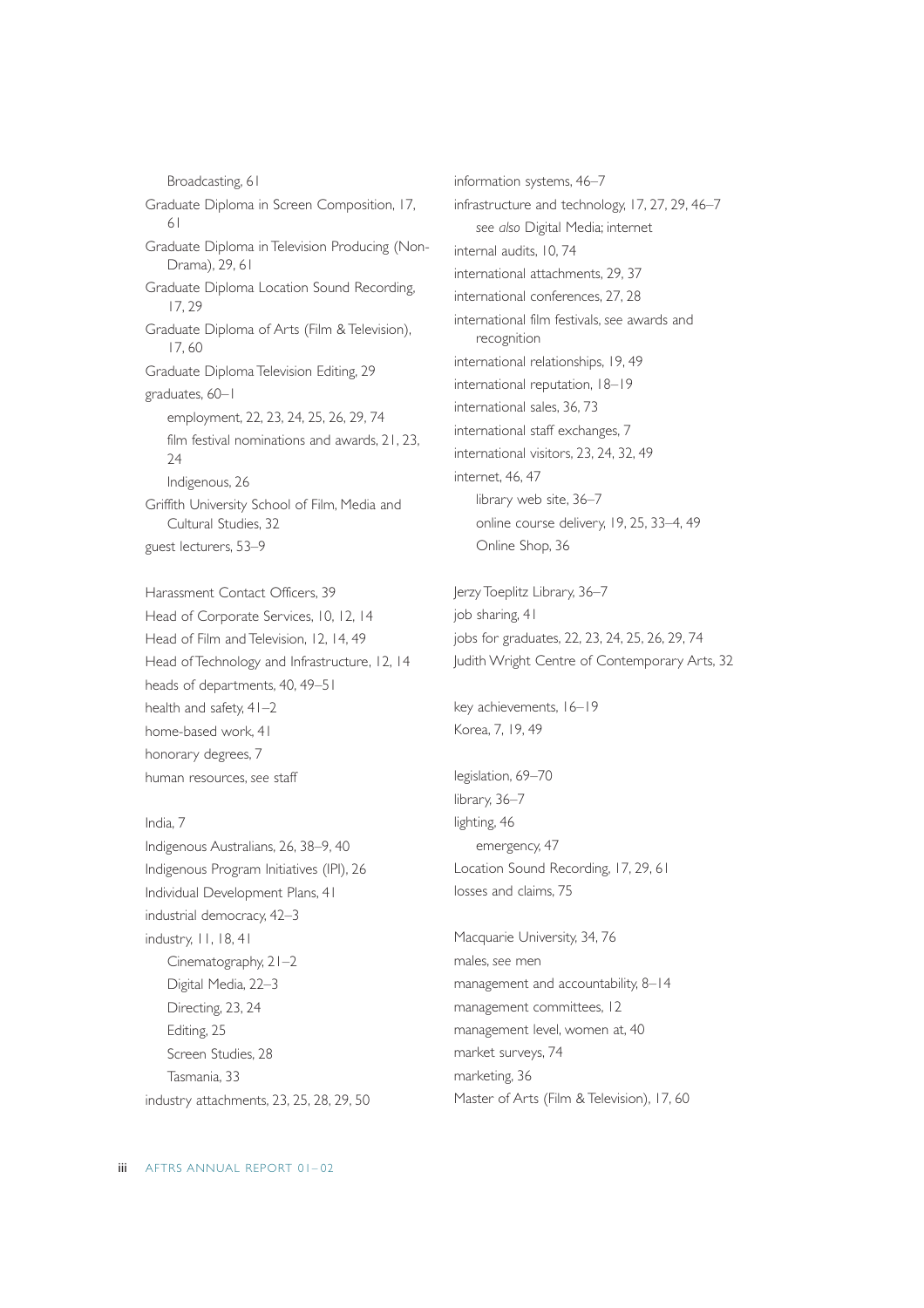Master of Arts (Film & Television) (Hons), 60 Melbourne Film Office, 33 men short-course participants, 30–1 staff, 39–40 Minister responsible, 8 mission statement, 16 Mixing Theatre, 46 music composition, 17, 28

NAIDOC Scholar of the Year, 26 national access, 17–18 National Film and Television School, London, 19 National Screening Tour, 32 National Short-Course Program, 21, 25, 28, 29, 30–1 New South Wales, 39 non-English speaking backgrounds, staff from, 40

objectives, 17–19 occupational health and safety, 41–2 office accommodation, 32, 47, 76 OH&S Committee, 41 online course delivery, 19, 25, 33–4, 49 Online Shop, 36 operating budget, 19 organisation and structure, 8–12, 14 organisation chart, 14 overseas attachments, 29, 37 overseas sales, 36, 73 overseas staff exchanges, 7 overseas visitors, 23, 24, 32, 49

Parliamentary Appropriation, 74 part-time staff, 39 personal information, 42 Post Production Booking System, 46 postgraduate courses committee, 12 powers of AFTRS, 70 privacy, 42 private commitments and work, 41

Producing, 26–7, 49 graduates, 60, 61 guest lecturers, 55–6 Indigenous Program Initiatives, 26 short courses, 30 property and buildings, 32, 47, 76 publishing, 51, 52 purchasing, 43, 46–7, 75 Queensland, 32, 39, 47, 51–2, 76 Radio, 21, 27, 49 graduates, 27, 61 guest lecturers, 56–7 short courses, 30 recruitment seminars, 32, 51 remuneration committee, 10 rental payments, 76 Rentworks Limited, 47 reputation of AFTRS, 18–19 'reasonable adjustments', 39, 44 research, 23, 28 revenue, 74 resources, *see* finance; staff Royal Blind Society, 39 salary band, EEO target groups within, 40 sales, 36, 73 Samsung Scholar, 25 SBS TV, 29 scholarships and awards, 25, 26, 65–6 Screen Composition, 17, 28, 61 Screen Studies, 28, 49–50, 57 Scriptwriting, 18, 28, 51 guest lecturers, 58 graduates, 60 short courses, 28, 30, 33, 51

senior executive staff, 12, 39 senior staff, 12, 39, 40, 49–52 service charter, 37

security, 42, 47, 75